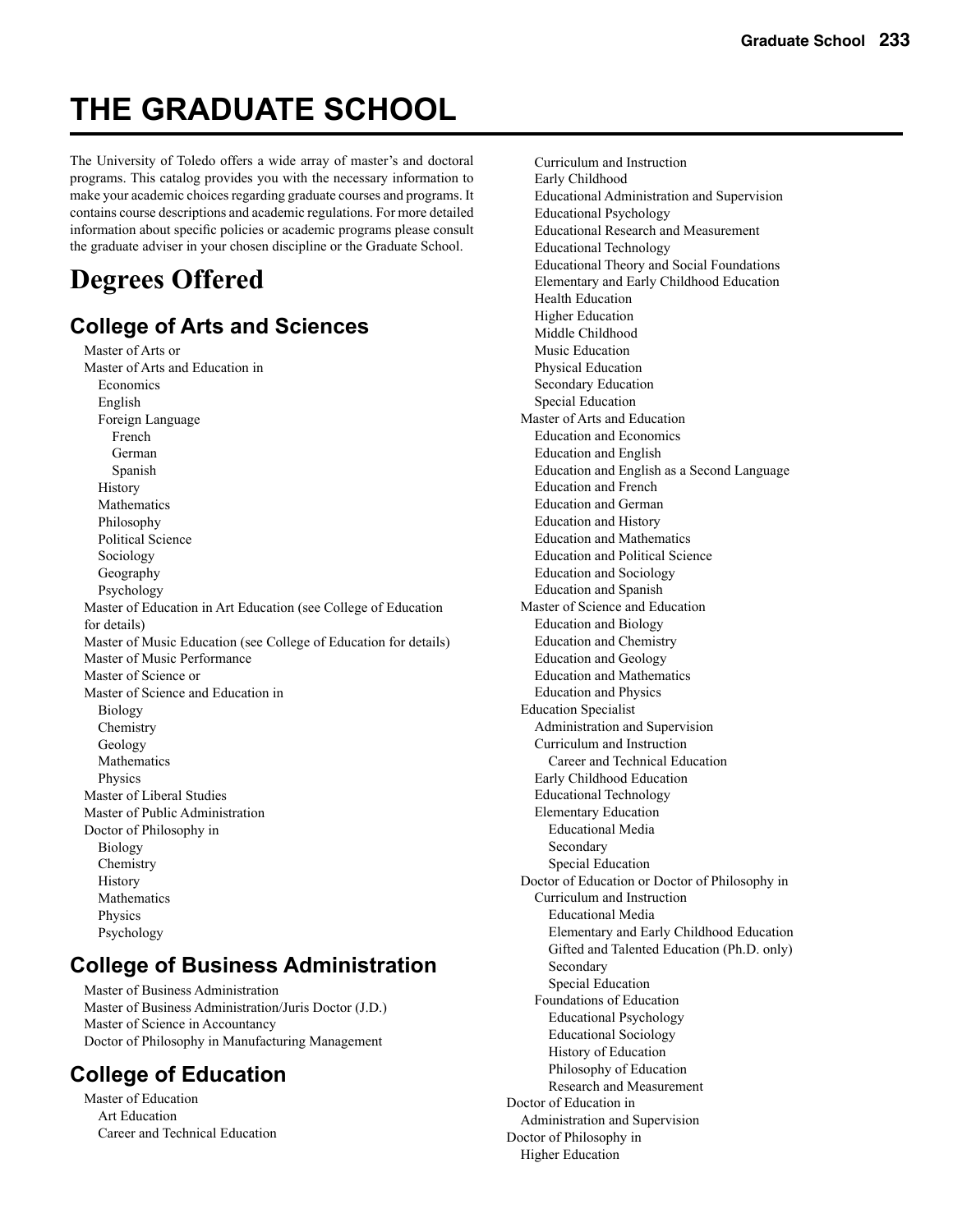# **College of Engineering**

 Master of Science Bioengineering Chemical Engineering Civil Engineering Electrical Engineering Engineering Industrial Engineering Mechanical Engineering Master of Science in Engineering/Juris Doctor (J.D.) Doctor of Philosophy in Engineering

# **College of Health and Human Services**

 Master of Arts in Counselor Education Community Counseling School Counseling Master of Arts in Criminal Justice Master of Arts in School Psychology Master of Science in Exercise Science Applied Biomechanics Athletic Training Clinical Kinesiology Clinical Exercise Physiology Applied Exercise Physiology Master of Public Health\* Master of Arts in Recreation and Leisure Recreation Administration Recreational Therapy and Therapeutic Arts Master of Arts in Speech-Language Pathology Education Specialist School Psychology Doctor of Philosophy Exercise Science Health Education Counselor Education

\*The master of public health degree is jointly offered by The University of Toledo, the Medical College of Ohio and Bowling Green State University. Students interested in program must apply through the Medical College of Ohio.

# **College of Law**

 Juris Doctor (J.D.) Juris Doctor/Master of Arts in Criminal Justice Juris Doctor (J.D.)/Master of Business Administration (M.B.A.) Juris Doctor (J.D.)/Master of Science in Engineering

# **College of Pharmacy**

 Master of Science in Medicinal Chemistry Master of Science in Pharmaceutical Science Administrative Pharmacy Industrial Pharmacy Pharmacology/Toxicology Doctor of Philosophy in Medicinal Chemistry Doctor of Pharmacy

# **Certificate Programs**

Teaching of Writing Geographic Information Systems and Applied Geographics Health Care Policy and Administration Juvenile Justice

 Municipal Administration Severe Behavioral Spectrum Toxicology

# **Admissions**

# **Financial Assistance**

Assistantships are available for students studying for advanced degrees. Students holding assistantships receive a stipend for service as assistants and a tuition fee award. Contact department chairs or designated directors of graduate programs for application procedures.

A limited number of University and Endowed Fellowships are available in master's and doctoral areas for outstanding students. Nominations should be made by University of Toledo advisers and department chairs. Fellowship students receive a stipend and a scholarship for tuition and fees.

Scholarships from foundations and societies are available to students who have maintained a high undergraduate and graduate scholastic record. Such scholarships usually permit full-time or part-time study. Applications can be obtained from the Graduate School office; however, prospective students are advised to inquire directly to agencies that may provide scholarships or other financial support.

# **Admission Application Forms**

Application may be made on the form provided by the Graduate School or submitted electronically via the Internet at *http://www.utoledo.edu/ grad-school/*. Application forms and transcripts must be filed at least four weeks prior to registration in order to be considered. An application fee of \$40 (check or money order payable to The University of Toledo) must accompany each application for admission. This fee is nonrefundable. However, all supporting materials and fees must be submitted by mail. It should be noted that some departments or programs have an on-line preapplication process intended to prescreen students for possible admission. In all of these cases when prospective students are advised that admission is likely, they are also advised to go through the formal Graduate School application process described above.

# **Admission Requirements**

An applicant is considered for admission to the Graduate School on the basis of the performance of the applicant in his or her undergraduate program, a well-formulated objective for graduate study and recommendations from college faculty members acquainted with the student's ability. In some instances, additional recommendations are required. The specific requirements are:

- 1. A bachelor's or professional degree earned from a department of approved standing and granted by an accredited college or university.
- 2. A 2.70 or equivalent GPA ratio for all previous academic work, or
	- If the GPA is less than a 2.70 or equivalent, applicants are required to forward results of the Graduate Record Examination (GRE) and/or other appropriate qualifying examinations as specified by the department concerned.
	- b. Various departments may require the GRE or other qualifying examinations for all applicants.
- 3. Prerequisite academic work that indicates the applicant should be able to pursue effectively the graduate work in the department in which specialization is desired.
- 4. Acceptance by the college and/or department concerned.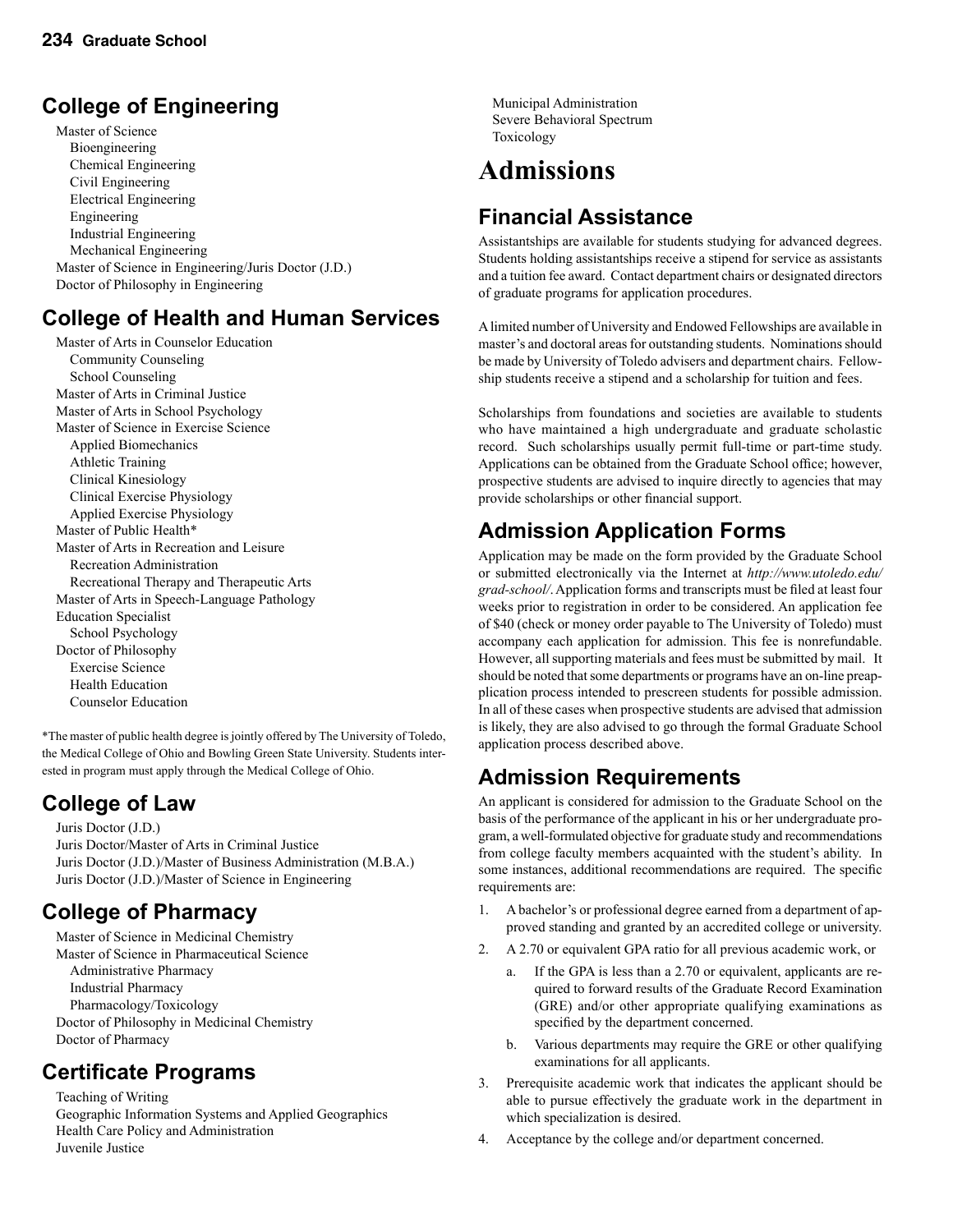5. In addition to the requirements for regular admission, all students from countries where English is not the primary language must achieve satisfactory scores on the Test of English as a Foreign Language (TOEFL) and the general test of the GRE. All international students also must demonstrate that they have adequate financial resources for their graduate education before they can be admitted. All students are required to have health and accident insurance at time of registration.

Students not meeting requirements for admission to the Graduate School may apply to the appropriate baccalaureate college for admission as an undergraduate with degree (UWD) to make up deficiencies and to establish a basis for reconsideration of admission to the Graduate School. UWDs are not permitted to register for graduate credit courses. Admission to a master's program does not automatically admit a student to the doctoral program.

### **Classification of Students**

Students may be admitted in five categories to take graduate studies.

- 1. **Regular.** An applicant is admitted as a regular graduate student if, after considering all of the required documents, the applicant is considered to meet all admission requirements.
- 2. **Provisional.** An applicant is admitted as a provisional student if, at the time of application, all of the requirements for admission have not been completed. All admission requirements must be completed during the first semester of attendance.
- 3. **Special Student Status.** Applicants interested in taking graduate courses for personal enrichment, professional development, certification, or who wish to explore graduate study prior to deciding on a degree program, may enroll under Special Student Status. This status is not an admission to a Graduate School degree program. However, upon application to the Graduate School and if subsequently accepted to a degree program, a student on this status may, upon approval, have a maximum of 9 semester hours counted toward a degree. Applicants must present proof of a bachelor's degree at the time of application or within the first semester of enrollment; without such proof, registration will be canceled. Since this status is not available in all academic areas, applicants should inquire with the Graduate School, the appropriate department or college before submitting an application.
- 4. **Conditional Admission Status.** Applicants who meet all qualifications for admission to a graduate program, except for the TOEFL requirement, will be considered for conditional admission. To be considered in this category, the applicant must (1) have submitted a TOEFL score greater than 450 (133), (2) be self-supporting, and (3) satisfy all other academic requirements. A student with conditional admission status may not register for any graduate level course work until a TOEFL score of 550 (213) or higher is obtained. Students in this category will be required to enroll for English language training at the American Language Institute until the required minimum 550 TOEFL score is achieved.
- 5. **Transient Admission.** A student enrolled in a graduate program at an accredited institution other than The University of Toledo may be admitted as a graduate transient student. A transcript of work completed at The University of Toledo will be sent to the student's home institution for the semester enrolled. This status is granted on a semester basis and is contingent upon approval of the institution in which the student is pursuing a degree.

### **Cooperative Enrollment Program**

The University of Toledo, Bowling Green State University and the Medical College of Ohio jointly sponsor this program, which allows graduate students at one institution to enroll and receive credit for classes offered at the other institution. The cooperative program provides graduate students the unique opportunity to enhance their academic experience by taking advantage of resources provided by the three institutions. Credit and grades earned count as resident credit at the home institution.

Students at any of these institutions must be admitted under the cooperative student status, and the approval of the graduate dean of the student's home institution is required before a student receives credit and a grade for the class in which he/she has enrolled. In addition, The University of Toledo graduate students who enroll at Bowling Green State University or the Medical College of Ohio are required to complete a minimum of 51 percent of their courses in their degree programs on the main campus of The University of Toledo. Part-time graduate students pay the instructional, general, and if applicable, the nonresident fees at the host institution on a per-hour basis. Instructional and nonresident fees will be waived by the host institution for those students who have paid full-time instructional, general and nonresident fees at their home institution, or who are graduate assistants or teaching fellows at their home university.

### **Letter of Admission**

A letter of admission will be issued to the student upon the satisfactory completion of all requirements. A copy of the letter of admission will be kept in the student's file in the Graduate School office,and copies will be forwarded to the program adviser and the Office of the Registrar. Only the Graduate School is authorized to provide admission into graduate programs.

### **Transcripts**

Three transcripts (one of which must be official**\***) of all undergraduate credits and all degrees earned must be provided by the student. If previous graduate work has been undertaken, three transcripts of these records also must be filed with the Graduate School. The official copy will be filed with the Office of the Registrar, and the other copies will be retained in the Graduate School office and the college dean's file.

**\*Note:** An official transcript is defined as one that is **received directly from the issuing institution.** Transcripts marked "issued to student" are not considered official transcripts.

# **Academic Regulations**

# **Responsibility of Graduate Students**

The graduate student is advised and expected to become familiar with academic regulations of the University and the particular requirements of the specific educational program. The student is solely responsible for complying with all regulations of the University, the Graduate School and the department of instruction, and for meeting all requirements for the degree. The student should consult with the adviser in the event that there is any question concerning the requirements for the degree. The student should determine that proper prerequisites for each course have been met. Regulations of the Graduate Faculty require that graduate students maintain (a) a GPA of 3.0 on a 12-point system for all courses completed and (b) an average of 3.0 on a 12-point system for courses completed in the department of specialization. Students whose GPA falls below 3.0 on the 12-point scale are subject to dismissal from Graduate School. Grades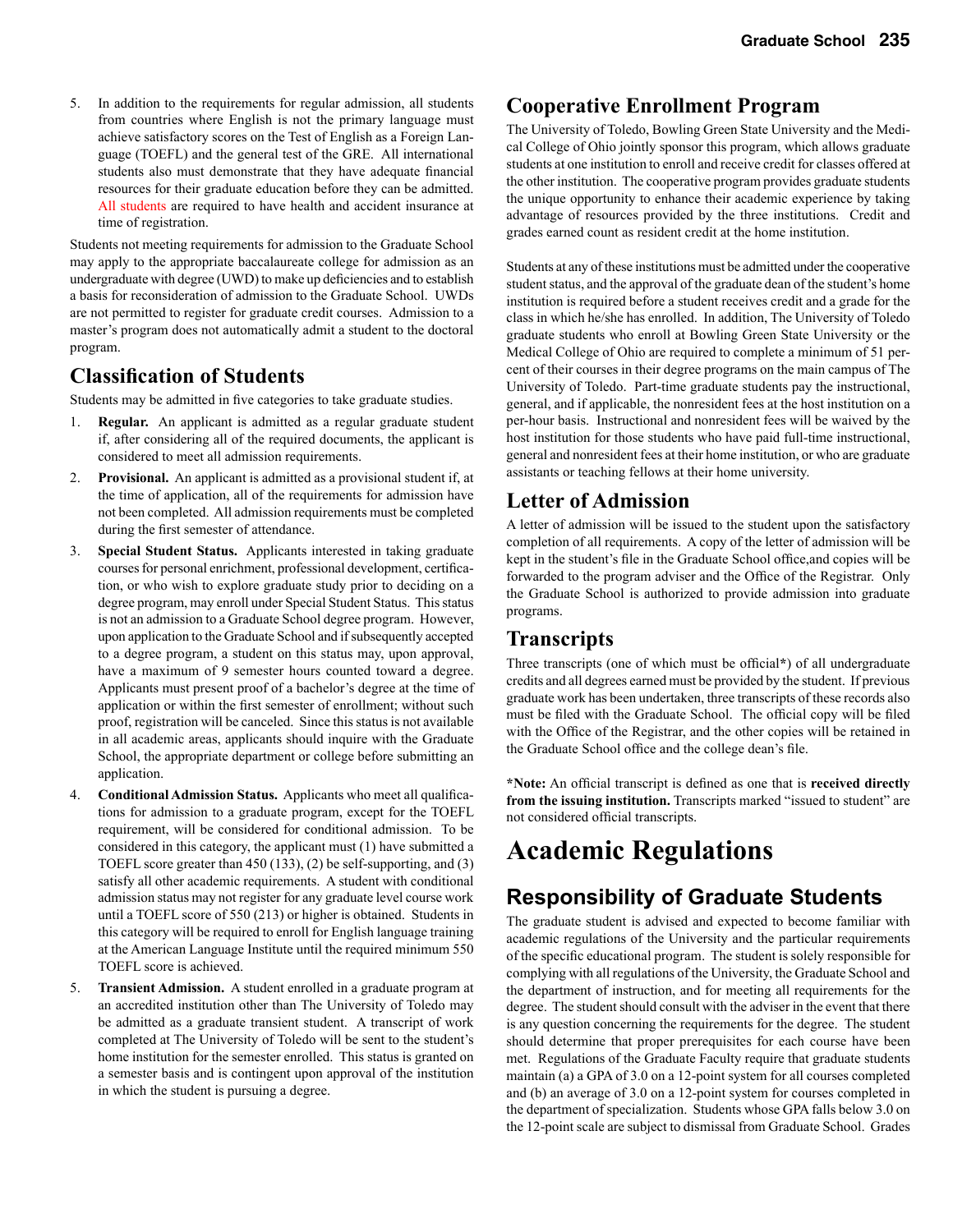of A, A-, B+, B, B-, C+, C, C-, D+, D, D- and F are used in determining GPAs. A grade less than C (2.0) in a graduate course is unsatisfactory and will not satisfy the academic requirements in a graduate program of study. Therefore, any graduate course in which a grade less than C was achieved will not be permitted on the Plan of Study. Grades below C will continue to be counted in determining the cumulative GPA.

For individual study, master and doctoral thesis, and/or dissertations and other projects at the graduate level, the grade of PR may be used for work in progress. The PR and IN grades will not be considered in the GPA. A limited number of special graduate courses will earn grades of S (satisfactory) or U (unsatisfactory) upon completion. A grade of S will allow for graduate credit to be earned, while a grade of U will be processed as an F.

# **Courses for Graduate Study**

Credit toward a graduate degree is given for completion of courses designed for graduate students (5000 level and over). If a student does not qualify for admission to the Graduate School, the student may take work in the undergraduate program as an Undergraduate With Degree (UWD) but will not be classified as a graduate student.

# **Advising**

The Graduate School of The University of Toledo places a high priority on a program of faculty advising for students. After a student has been accepted for graduate study by the Graduate School, an adviser is appointed. The student should take up questions concerning the program with the adviser and seek advice each semester prior to the time of registration.

# **Assurance of Compliance**

All graduate students engaging in project, thesis and dissertation research are required to submit a completed "Assurances of Compliance with Applicable Federal and State Regulations Governing Research" form to the Graduate School. The form is available in the Graduate School and should be completed at the time the nature of the research project is determined. The student must demonstrate compliance before engaging in related research. Failure to obtain the proper approvals could prevent or significantly delay the awarding of the degree.

Students who work on projects sponsored by external entities are required to comply with all contractual terms, including the confidentiality of data or other information received from the sponsor or developed within the scope of the project by the university researchers.

### **Intellectual Properties and Patent Sign-off**

All graduate students engaged in project, thesis or dissertation research are required to submit a completed "Intellectual Property and Patent Sign-Off" form prior to graduation. This form is designed to protect both the student and the University's legal rights in any invention resulting from the student's research efforts.-If potential intellectual property is identified, this form allows for the publication delay of the dissertation, thesis or research project to provide time to file the necessary legal papers, but it will not interfere with the student's graduation schedule.

The form is available in the Graduate School and should be completed at the time the dissertation, thesis or research project report is submitted to the Graduate School. Failure to submit the form could prevent or significantly delay the awarding of the degree.

# **Minimum Enrollment**

Graduate students who have completed their coursework and are working on their project, thesis or dissertation, and/or using University facilities and services (i.e., the library, health services, computer services, laboratories, consulting with faculty, apply for graduation, etc.) must register for a minimum of one graduate credit hour each semester, excluding summer terms. However, students who apply for graduation during the summer term also must be registered for a minimum of one graduate credit hour. Access to certain other facilities and services, such as the Student Recreation Center and parking, will require additional user fees.

# **Transfer of Credits**

Graduate work completed in residence at other academically accredited institutions may be offered in partial fulfillment of the requirements, other than residence, for graduate degrees at The University of Toledo when the work is of acceptable quality and appropriate to the student's program and not part of an outside degree. Application for transfer of credit must be made to the student's adviser. The department/college will communicate its recommendation to the dean of the Graduate School. The student may obtain advance approval from the adviser to take work elsewhere while enrolled at The University of Toledo. All graduate credits requested for transfer must carry a grade of A, A-, B+ or B. Credit for an S grade may be transferred for grade only if the grading institution verifies that the S translates into a grade of B or higher. Application for transfer of credit must be completed as soon as the credits have been earned. Except in unusual situations, no more than one-third of the hours required for a degree will be accepted as transfer credit. Transfer credit must have been earned within the period of six years immediately preceding the time the degree is awarded.

A student may substitute an acceptable alternative for a required course in the case where a substantially similar course was completed as part of a previous degree. Such a substitution requires the approval of the program adviser, college dean and Graduate School and must not decrease the number of course hours required by The University of Toledo.

A student who has obtained one master's degree at The University of Toledo and elects to take a second master's degree at The University of Toledo may use up to 12 semester hours from the first master's degree if the course work is appropriate for the student's program.

### **Probation and Dismissal from Graduate Programs**

A graduate student must maintain a minimum overall GPA of 3.0 for all graduate courses taken in order to be in good standing and to make adequate progress toward the degree. Whenever the student's GPA falls below 3.0, the student is placed on academic probation and must correct the GPA deficiency within the next semester of enrollment. Failure to do so may result in dismissal. Please consult with graduate advisers in the individual programs of study concerning other academic requirements necessary for graduation.

# **Foreign Language Requirement**

The student is required to meet the foreign language requirement of the specific department or college. Applications for the examination are available in the Graduate School.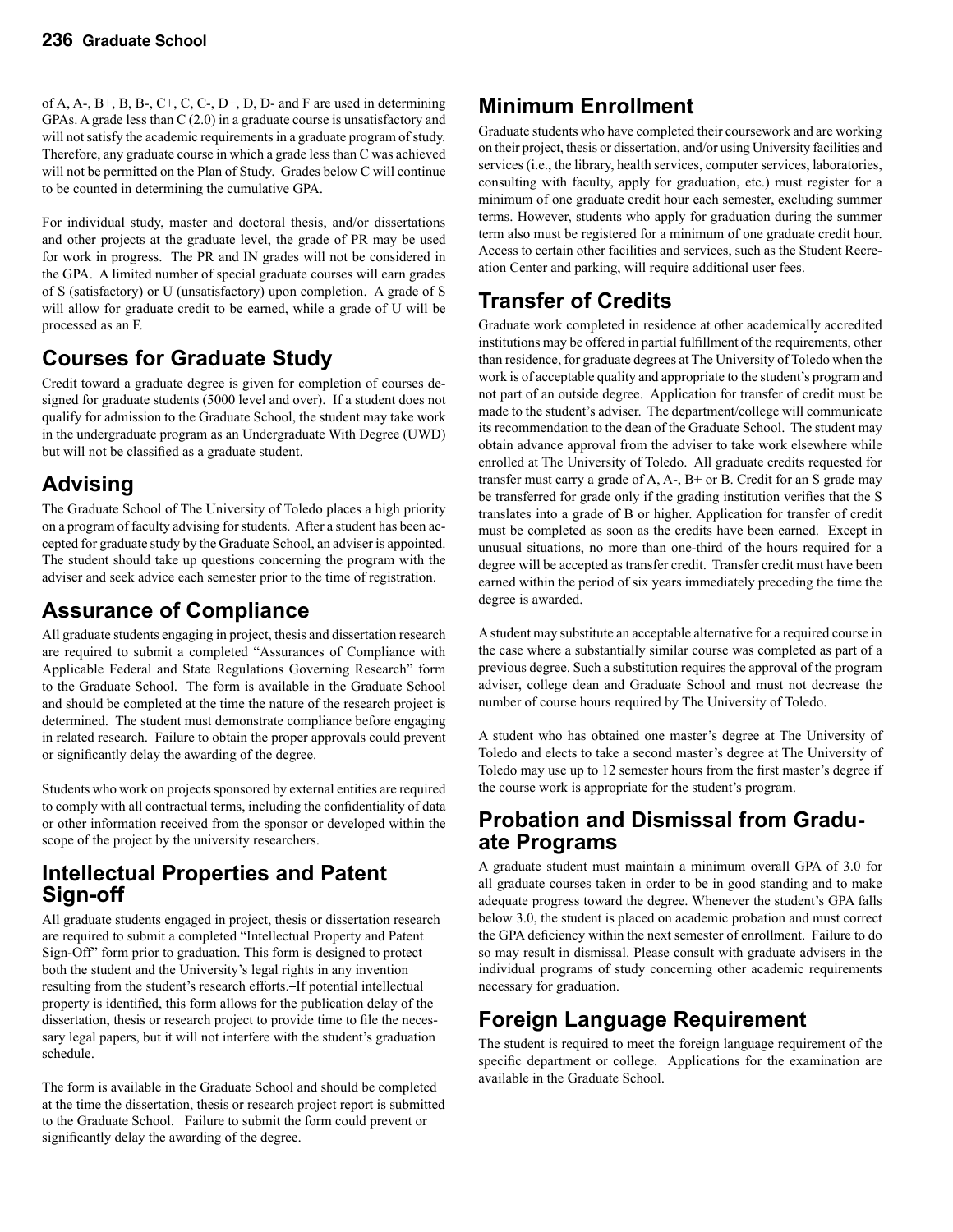### **Master's Thesis**

Certain departments specify the submission of a thesis as a requirement for the master's degree. If a thesis is required, the title must be reported to the department concerned, the college dean and the Graduate School. The title of the master's thesis must be filed not later than one semester prior to the expected date of graduation. The title of each thesis must be approved by the student's adviser. The original of the thesis and one copy (original only if submitting electronically), signed by the adviser, must be in the Graduate School office one day prior to graduation. To assist students in the preparation of the thesis or project, a handbook is available in the Graduate School.

### **Admission to Candidacy for the Doctoral Degree**

At the time a student applies for admission to candidacy, the following requirements must be fulfilled: (a) a GPA of 3.0 on a 12-point system for all courses completed and for courses completed in the department of specialization, and (b) satisfactory completion of the examination requirements of the specific college of department. Application forms are available at the Graduate School office. It is the student's responsibility to initiate the application to candidacy. Admission to candidacy shall be recorded on the student's permanent record. A student who fails to qualify for candidacy at the required time will not be permitted to continue.

### **Doctoral Dissertation**

All departments require a dissertation in partial fulfillment of the doctoral degree. The dissertation should constitute an original work of a scholarly nature. It is the responsibility of the student to meet the requirements for the dissertation as stipulated by the department and college conferring the degree. The original of the dissertation and two copies (original only if submitting electronically), signed by the adviser(s) and/or appropriate committee members, must be in the Graduate School office one day prior to graduation. Copyrighting is available but not required. To assist students in the preparation of the dissertation, a handbook is available in the Graduate School.

### **Outside Readers on the Dissertation Committee**

One member of the dissertation committee must be from outside the student's department or college. The chair of the dissertation committee recommends the outside reader to the Graduate School for final approval. Requests for readers outside of The University of Toledo must be submitted in writing to the Graduate School at least one week before the dissertation defense is to occur. The request must be accompanied by a copy of the outside reader's curriculum vitae.

# **Participation in Commencement Exer- cises and Awarding of Diplomas**

Students must apply for graduation on a formal "Application for Graduation" form filed with the Graduate School by the time of the published deadline. This deadline is usually in the beginning of the semester in which the student plans to graduate. The official diploma will be issued approximately four weeks after the commencement following the semester in which the student completes the degree requirements. The University graduation exercises are conducted to honor those who have earned their degrees. The graduate is encouraged to attend the commencement exercises. Academic dress with appropriate hoods shall be worn by the candidates. Arrangements for academic dress must be made through the University Bookstore well in advance of commencement. The student

should contact the University Bookstore early in the semester of graduation.

## **Courses Reserved for Graduate Credit**

A senior who does not require a full schedule for the completion of bachelor's degree requirements at The University of Toledo may enroll in courses for graduate credit. In such cases the total schedule is not to exceed 12 semester hours of work. An application for admission must be filed with the Graduate School before the beginning of the semester. This procedure is possible only where the academic record reveals unusual scholastic ability.

### **Residence Requirements for the Ph.D. and Ed.D. Degrees**

Two consecutive semesters of full-time work must be completed at the University in order to fulfill requirements for the Ph.D. degree. For the Ed.D. degree, residence requirements are the same as those for the Ph.D. degree, or they may be fulfilled by the completion, at the University, of two consecutive full-time summer semesters.

## **Time Limitations for Degrees**

The credit applied toward the master's degree must have been earned within the period of six years immediately preceding the time the degree is awarded. In the doctoral programs, a maximum study period of seven years is allowed prior to the time the degree is awarded. In the event the above requirements constitute a hardship on an individual student, a written petition may be presented to the Graduate School for consideration.

### **Academic Grievance Procedure for Graduate Students**

In the event that a graduate student has an academic grievance, he or she should attempt to resolve the problem by adhering to the following procedure:

- 1. Discuss the problem with the instructor involved.
- 2. If no resolution can be achieved, the student should present his or her grievance to the chair of the department.
- 3. If the problem is still not resolved, the student should see the dean of the college.
- 4. If a resolution has been unsuccessful at the college dean's level, the student may present the grievance to the Graduate School.
- 5. The final appeal can be made to the Committee on Academic Standing of the Graduate Council and its decision shall be binding on all parties involved in the grievance.

In steps 1 through 4 above, a resolution of the grievance is sought by achieving a consensus on the part of all involved in the grievance. If the process reaches step 5, the Academic Standing Committee of the Graduate Council renders a final decision based upon all of the evidence presented. The Committee's decision shall be binding on all parties involved in the grievance.

**Note:** Graduate students must file the initial grievance with the instructor and a copy to the department no later than one semester after the occurrence of the incident. If students desire to proceed to the next level of appeal, they must file within one month of the last rendered decision until final resolution of the grievance.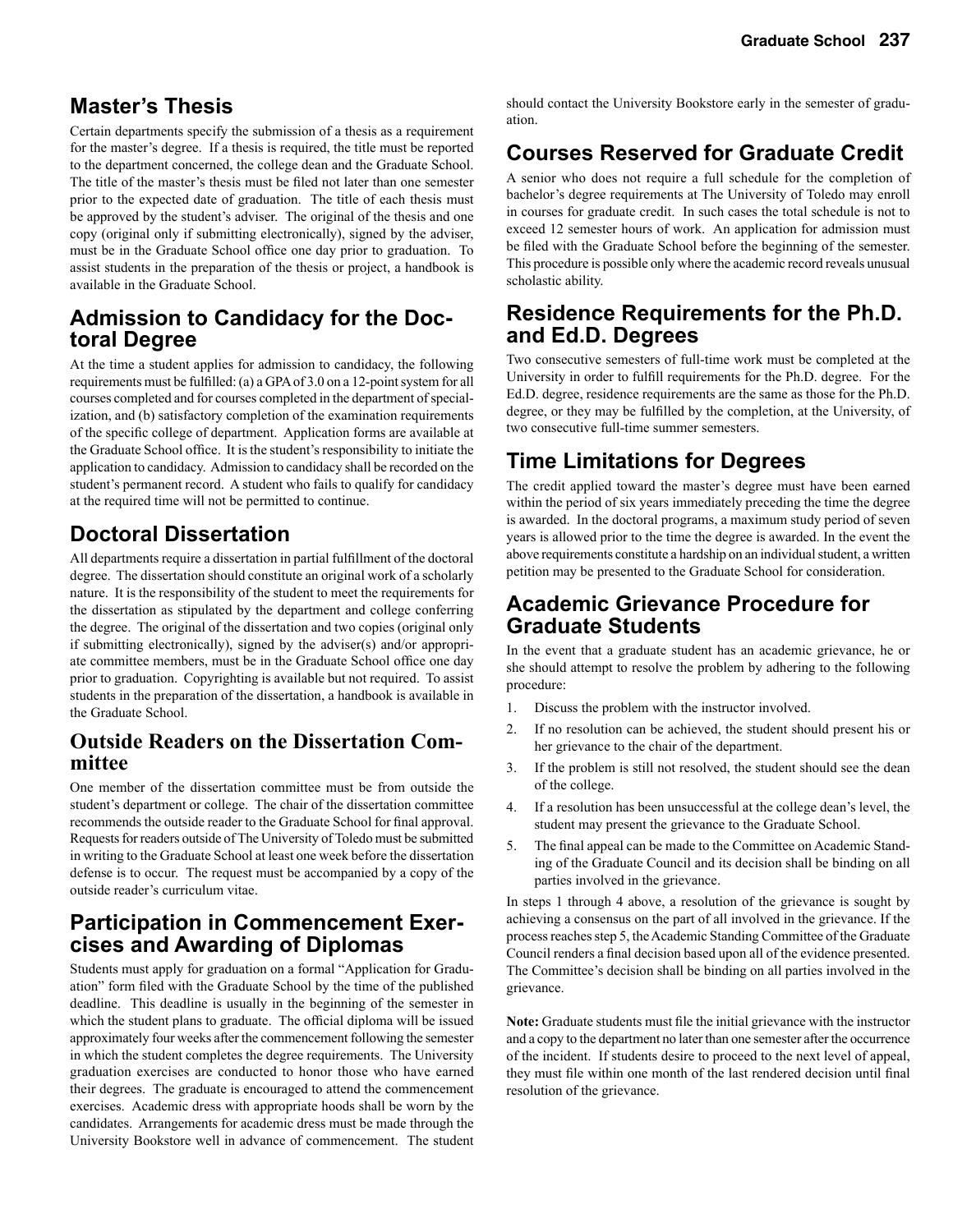# **College of Arts and Sciences**

# **Graduate Programs**

# **Department of Biological Sciences**

*Patricia R. Komuniecki, chair Lirim Shemshedini, graduate adviser*

The department of biological sciences offers graduate degrees at master's and doctoral levels. Students entering the M.S. or Ph.D. programs are expected to have an adequate background in natural sciences and in mathematics. Usually, this will require knowledge of differential and integral calculus, college physics and organic chemistry. Students may be admitted on a provisional basis if they do not have an adequate academic background, but they will be expected to acquire it as rapidly as possible.

### **Requirements for the M.S. in Biology Program (Cell/Molecular Biology Concentration)**

**Option A (Thesis):** For the degree of master of science in biology (cell/ molecular biology concentration), a student must complete 30 semester hours of graduate course work approved by an advisory committee, including BIOL 6000, 6010, 6090, 6930 (two hours) and CHEM 6500, and additional course and research credits for 13-17 hours. The student also must pass a comprehensive oral examination. In some cases a written comprehensive examination also may be required. The student must complete 6 to 10 hours of BIOL 6960, write an original research thesis and pass an oral examination on the thesis.

**Option B (Non-thesis):** For the degree of master of science, a student must complete 30 semester hours of graduate course work approved by an advisory committee, including BIOL 6000, BIOL 6010, 6090, 6930 (two hours), three additional BIOL lecture and/or laboratory courses or their equivalents from other departments that are approved by the student's advisory committee and additional course and research credits for a total of 30 hours. A maximum of three hours in BIOL 6960, 6980 or 6990 may be included in the minimum 30 hours. The student also must pass a comprehensive oral examination and write an original research paper based on library research that meets the approval of the student's advisory committee. Normally, students choosing Option B will not be encouraged to pursue graduate study beyond the M.S. degree.

Up to 10 hours of graduate credit may be transferred from another accredited institution, as recommended by the student's advisory committee.

### **Requirements for the Master of Science and Education**

For the degree of master of science and education, students must meet requirements for the degree as stated in the College of Education graduate section of this catalog. In addition, no more than 8 hours may be earned in 5000-level courses. Students doing their thesis in biology rather than education must fulfill the same thesis-related requirements as other biology M.S. candidates.

### **Requirements for the Ph.D. in Biology Program (Cell/Molecular Biology Concentration)**

The doctoral degree in biology (cell/molecular biology concentration) is awarded to a student who has demonstrated mastery in the field of biology and a distinct and superior ability to make substantial contributions to the field. It is not awarded merely as a result of courses taken, nor for years spent in studying or research. The quality of work and the resourcefulness of the student must be such that the faculty can expect a continuing effort toward the advancement of knowledge and significant achievement in research and related activities.

In general, work for the Ph.D. takes four years of study beyond the bachelor's degree. A substantial portion of this time is spent in independent research leading to a dissertation. Work done toward a master's degree may apply as part of the student's doctoral program. Normally 90 semester hours of study beyond the bachelor's degree are required for the Ph.D.

Each student must complete an individualized program of study in the area of cell/molecular biology approved by the student's advisory committee and the department. This course of study must include BIOL 8000, 8930 (three hours), 8010, 8090 and CHEM 8500, and additional course and research credits for 72-76 hours. Ph.D. candidates must pass a written qualifying examination in their area of specialization during the first two years of study, an oral comprehensive examination involving a defense of their research proposal after gaining admission to candidacy and then a final oral dissertation defense examination.

Courses numbered at the 5000 and 6000 levels are intended primarily for students at the master's level. Courses numbered at the 7000 and 8000 levels are intended primarily for students at the post-master's (students with a master's degree, or with over 34 graduate credit hours) and doctoral levels. Courses carrying a dual listing (numbered at both 5000/7000 or 6000/8000 levels) are available to students at both levels. In these cases, there may be substantive differences in the course requirements for students registered at the advanced level.

The department considers experience in teaching to be a vital and significant component of graduate education. Therefore, all graduate students in the Ph.D. program are required to complete at least one semester of formal teaching experience. M.S. students are also expected to acquire teaching experience as part of their graduate programs.

# **Department of Chemistry**

*A. Alan Pinkerton, chair Jon R. Kirchhoff, associate chair Mark R. Mason, director of graduate studies*

### **The Master's Program**

The master's program in chemistry increases the professional competence of the chemist beyond the bachelor's degree. Course work, independent research and small group discussions are emphasized to achieve this goal. The master of science degree can be viewed as an important professional goal or as preparation for study toward the doctoral degree.

### **Requirements for the Master's Program**

For the degree of master of science or master of science and education, students must meet the following departmental requirements: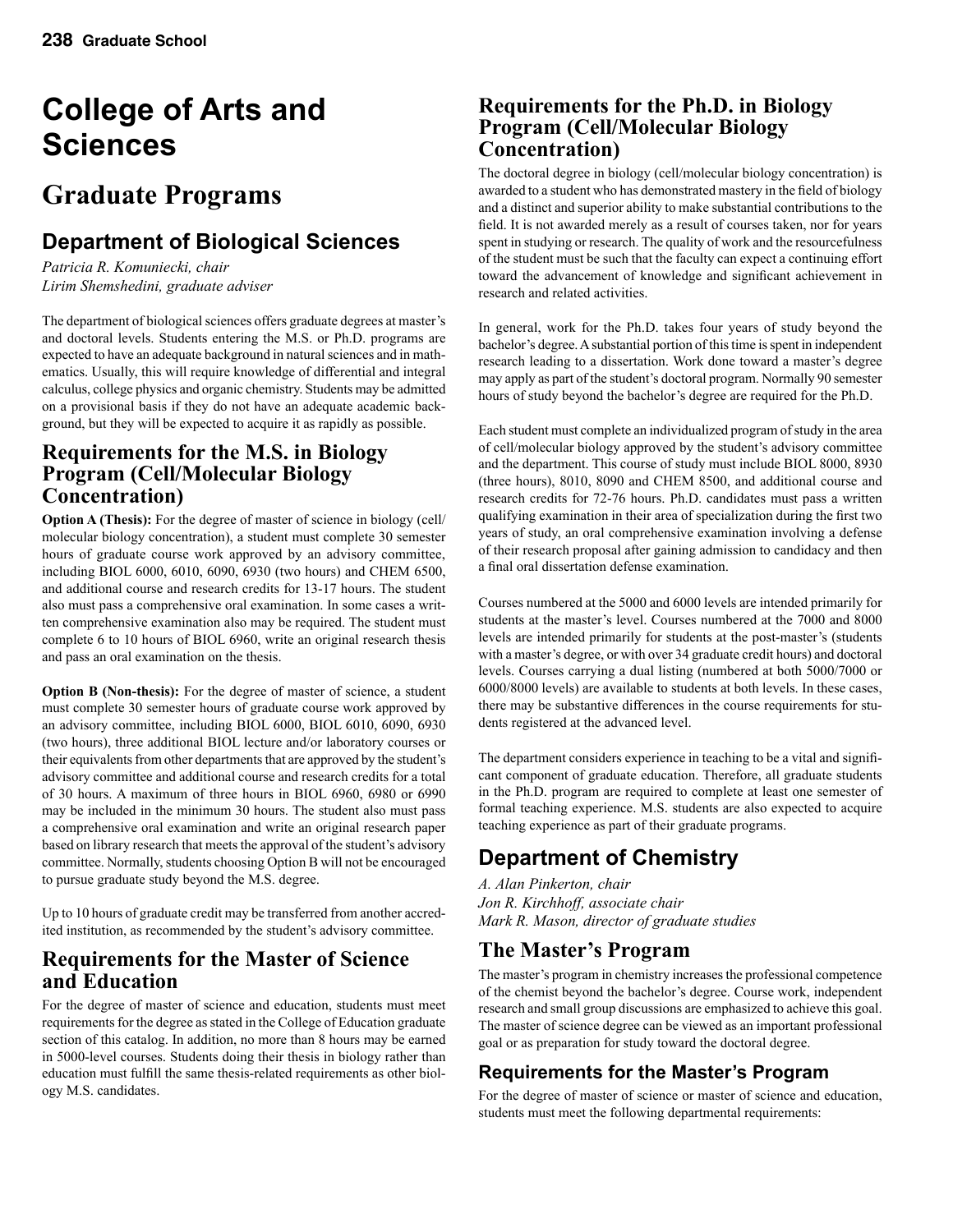- a. The courses presented must total at least 30 hours of graduate credit, including at least 4 hours of credit in Graduate Research.
- b. Registration for Research Seminar is typically required each term the student is enrolled in Graduate Research.
- c. Each candidate must present a thesis.
- d. Registration for Chemistry Colloquium is typically required each term, but no more than 4 hours credit may count within the required 30 hours.
- e. Each candidate must demonstrate satisfactory performance on a comprehensive oral examination in addition to the public defense of the thesis at a colloquium presentation.
- f. Upon choosing a research director, an advisory committee will be appointed to supervise the research, to administer the comprehensive oral examination and to approve the thesis. Each student, in conjunction with the graduate adviser, the research director and the student's advisory committee, will prepare a plan of study listing the courses and other requirements for the degree. Upon approval, the plan of study becomes the list of course requirements for the degree. Students typically take six or more 6000-level courses as part of the plan of study.

### **Master of Science and Education**

For the degree of master of science and education, students must meet requirements for the degree as stated in the College of Education graduate section of this catalog.

### **The Doctoral Program**

The doctoral program in chemistry is designed to ensure that the student has the basic foundation of knowledge and is equipped with the tools necessary to do independent research. The emphasis on research recognizes the power of original research to arouse the scientific curiosity of the student, to develop and stimulate creativity, and to encourage further discovery through independent study.

The doctoral program is divided into three stages for the typical student. The first stage establishes through a set of prescribed courses the foundation for further training. During this stage, a research director is chosen. During the second stage, the student will pursue research toward the dissertation and undertake comprehensive examinations, including the preparation of the required original research proposals. After meeting the comprehensive examination requirements the student is admitted to candidacy in the third stage of the program; this stage is devoted to research and completion of the doctoral dissertation. The department degree requirements are listed in the following section. Further details on examinations and admission to candidacy may be obtained from the department.

### **Requirements for the Doctoral Program in Chemistry**

Candidates for the doctor of philosophy degree must meet the following requirements:

- a. Each student, in conjunction with the graduate adviser, the research director and the student's advisory committee, will prepare a doctoral program proposal (plan of study) listing the courses and other requirements for the degree. Upon approval, the program proposal becomes the list of course and other requirements for the degree. Students typically take six or more 8000-level courses as part of the plan of study.
- b. Registration for Chemistry Colloquium is required each term.
- c. Registration for Research Seminar is required each term the student is enrolled in Graduate Research.
- d. Each student must satisfactorily complete two semesters in supervised half-time teaching.
- e. After admission to candidacy, each student is required to spend a minimum of two consecutive semesters in full-time study at The University of Toledo.
- f. Dissertation research must be carried out primarily in laboratories of The University of Toledo.

### **Department of Earth, Ecological and Environmental Sciences**

*Michael W. Phillips, chair Johan F. Gottgens, graduate adviser (ecology) James A. Harrell, graduate adviser (geology)*

The department of earth, ecological and environmental sciences (EEES) offers graduate degrees in geology at the master's level and in biology (ecology track) at the master's and doctoral levels. Students entering the M.S. or Ph.D. programs are expected to have an adequate background in the natural sciences and mathematics, but may be admitted on a provisional basis if they lack such a background.

### **Requirements for the Master of Science Programs**

### **Master of Science in Geology**

A student must take a minimum of 30 hours of approved graduate course work, including 6 hours of thesis research and 24 hours of formal lecture courses approved by the student's advisory committee. Up to 8 of the required 24 hours of course work may be taken outside EEES provided they are relevant to the student's research program. At least 12 of the EEES hours must be taken in geology. Students who do not have a baccalaureate in geology must either take the following remedial courses or have had equivalent courses at another institution: EEES 1010, 1020, 1030, 1040, 2210, 2220, 3320 and 4650/5650. None of these remedial courses will count toward the 30 hours required for the master's degree. Candidates for the master's degree must prepare a written thesis, which is a report of original and independent research, and present and defend an oral summary of the thesis before a faculty advisory committee.

### **Master of Science in Biology (Ecology Track)**

**Option A (Thesis):** A student must complete a minimum of 30 semester hours of graduate course work approved by the student's advisory committee. A minimum of 18 hours of this requirement must be earned in the major subject area. In addition, each plan of study must include EEES 6400, 6600 and 6930 (two hours) and a selection of at least 9 credit hours of formal EEES courses at the 5000 level or above. The student must write and defend a research thesis consisting of a written report of original and independent research.

**Option B (Non-thesis):** A student must complete a minimum of 30 semester hours of graduate course work approved by the student's advisory committee. A minimum of 18 hours of this requirement must be earned in the major subject area. In addition, each plan of study must include EEES 6600, 6930 (two hours) and four additional EEES courses (5000 level or higher) or their equivalents from other departments that are approved by the student's advisory committee. Furthermore, the plan of study may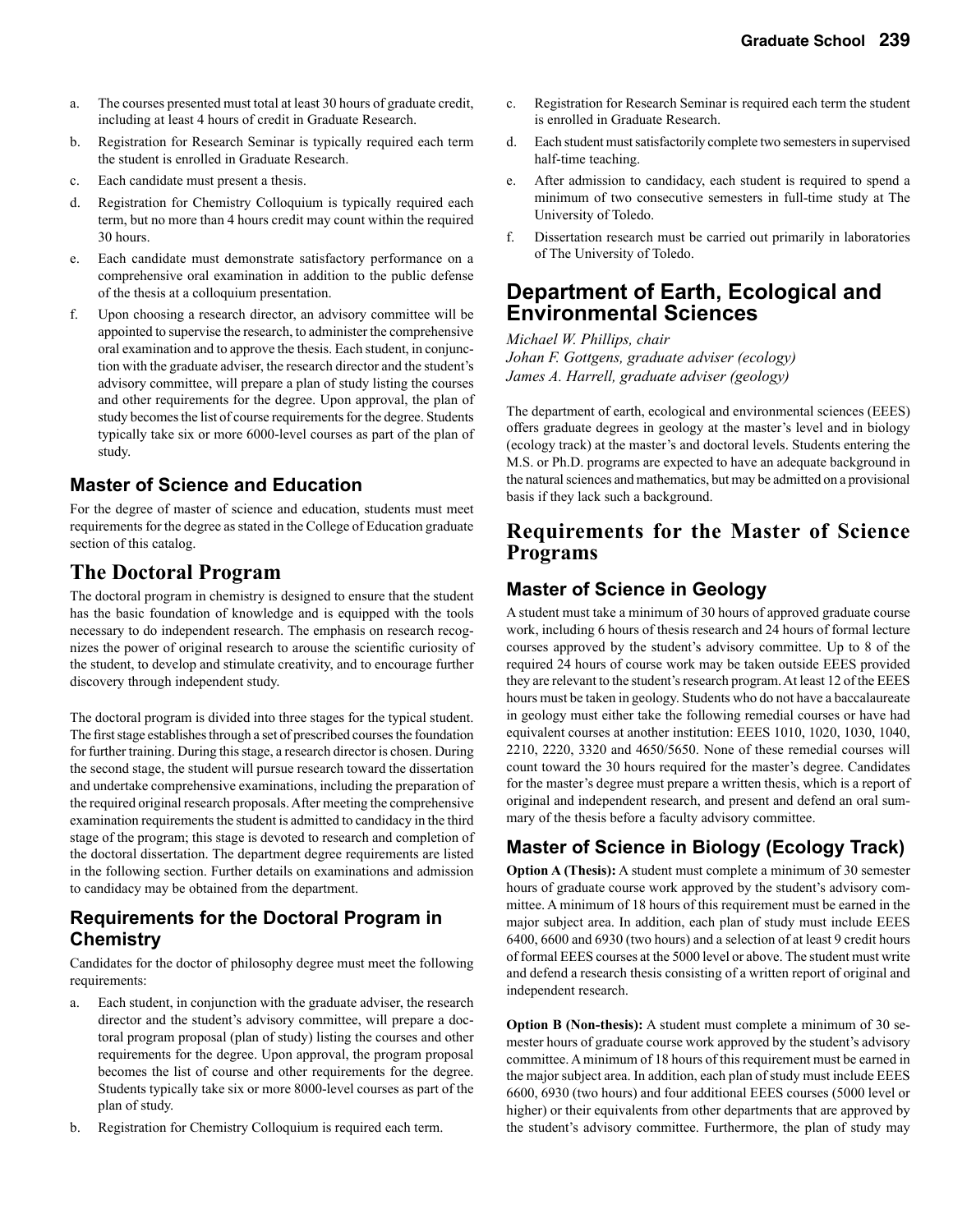only include a maximum of three semester hours in EEES 6960 or 6990. The student also must write an original paper based on library research that meets the approval of the student's advisory committee. Normally, students choosing Option B will not be encouraged to pursue graduate study beyond the M.S. degree.

### **Master of Science and Education in Biology (Ecology Track)**

### **Master of Science and Education in Geology**

For the degree of master of science and education, students must meet requirements for the degree as stated in the College of Education graduate section of this catalog. Within the minimum of 15 hours of course work to be taken in EEES and in the selection of the thesis or project topic, students may specialize in either ecology or geology. Students who do not have a baccalaureate in ecology or geology may be required to take remedial courses that will not count toward the 36 hours required for the master's degree.

### **Requirements for the Doctoral Program in Biology (Ecology Track)**

The doctoral degree in biology (ecology track) is awarded to a student who has demonstrated mastery in the field of biology and a distinct and superior ability to make substantial contributions to the field. It is not awarded merely as a result of courses taken or for years spent in studying or research. The quality of work and the resourcefulness of the student must be such that the faculty can expect a continuing effort toward the advancement of knowledge and significant achievement in research and related activities.

In general, work for the Ph.D. takes at least four years of study beyond the bachelor's degree. Normally 90 semester hours of study beyond the bachelor's degree are required for the Ph.D. A substantial portion of this time is spent in independent research leading to a dissertation. Work done toward a master's degree may apply as part of the student's doctoral program.

Each student must complete an individualized program of study in an area of ecology that is approved by the student's advisory committee and the ecology faculty in the department. This program must include two semesters of statistics (EEES 8400 and an advanced multivariate statistics course such as EEES 6500), EEES 8600, 8930 (three hours), a selection of at least 12 credit hours of formal EEES courses at the 5000 level or above, and additional courses and research credits to meet the minimum required number of semester hours. Ph.D. students must pass a written qualifying examination during the first two years of study and an oral comprehensive examination involving a defense of their research proposal after gaining admission to candidacy.

Courses numbered at the 5000 and 6000 levels are intended primarily for students at the master's level. Courses numbered at the 7000 and 8000 levels are intended primarily for students at the post-master's (students with a master's degree or with over 34 graduate credit hours) and doctoral levels. Courses carrying a dual listing (numbered at both 5000/7000 or 6000/8000 levels) are available to students at both levels. In these cases, there may be substantive differences in the course requirements for students registered at different levels.

The department considers experience in teaching to be a vital and signifi-

cant component of graduate education. Therefore, all graduate students in the Ph.D. program are required to complete at least one semester of formal teaching experience before graduation.

### **Department of Economics**

*Michael Dowd, chair David Black, director of graduate studies*

### **Requirements for the Master's Program**

The economics department offers the master of arts in economics degree, the master of arts in economics degree with an applied econometrics specialization and the master of arts in economics and education degree. In all cases, students must complete a minimum of 30 hours of graduate work that includes the following:

- 1. At least 21 hours of graduate credit in economics (excluding ECON 6930) must be included within the total of 30 hours presented for any graduate degree. The minimum of 21 hours in economics must include at least one course from each of two different fields in addition to the following basic theory requirements (or their equivalents):
	- (a) ECON 5150 Advanced Macroeconomic Theory
	- (b) ECON 5200 Advanced Microeconomic Theory
	- (c) ECON 5300 Introduction to Mathematical Economics
	- (d) ECON 5810 Econometrics Models and Methods I
- The graduate adviser may waive the ECON 5300 requirement for students who have an adequate background in mathematics.
- 2. Credits in excess of 7 hours in economics courses numbered 6000 through 6990 will not ordinarily be applicable to the 30 hours.
- 3. Candidates for either degree are required to pass a comprehensive written examination in macroeconomics and microeconomics. In addition, the department may require an oral examination.
- 4. In addition to the 30 hours of course work, candidates must satisfy a writing requirement of either a thesis or a seminar paper.

A candidate who elects the thesis option must submit a thesis for review by a committee of at least two faculty members and satisfy Graduate School thesis requirements. Such a candidate may receive a maximum of 7 credit hours following the successful defense of that thesis.

A candidate who elects the non-thesis option must submit a seminar paper, or its equivalent, for review by at least two faculty members. No credit hours will be earned for the seminar paper.

### **Specialization in Econometrics**

The master's program with an applied econometrics specialization is designed to afford interested, well-qualified candidates for the master's in economics an opportunity to study econometrics on a more intensive and applied basis. The applied econometrics specialization would enable candidates to develop applied econometric skills through hands-on research combined with textbook-lecture learning.

The specialization in applied econometrics is an option in the M.A. program in economics. Students who elect the specialization option will normally need two full years of study to complete the program. In the first year, an M.A. candidate in the specialization would complete the regular M.A. core requirements, an additional econometric course (ECON 5820) and field/related course work. Further, they are required to pass a written comprehensive examination in Econometrics as well as the usual written comprehensive examinations required of all students. In the second year of the program, the candidate would enroll in a sequence of two applied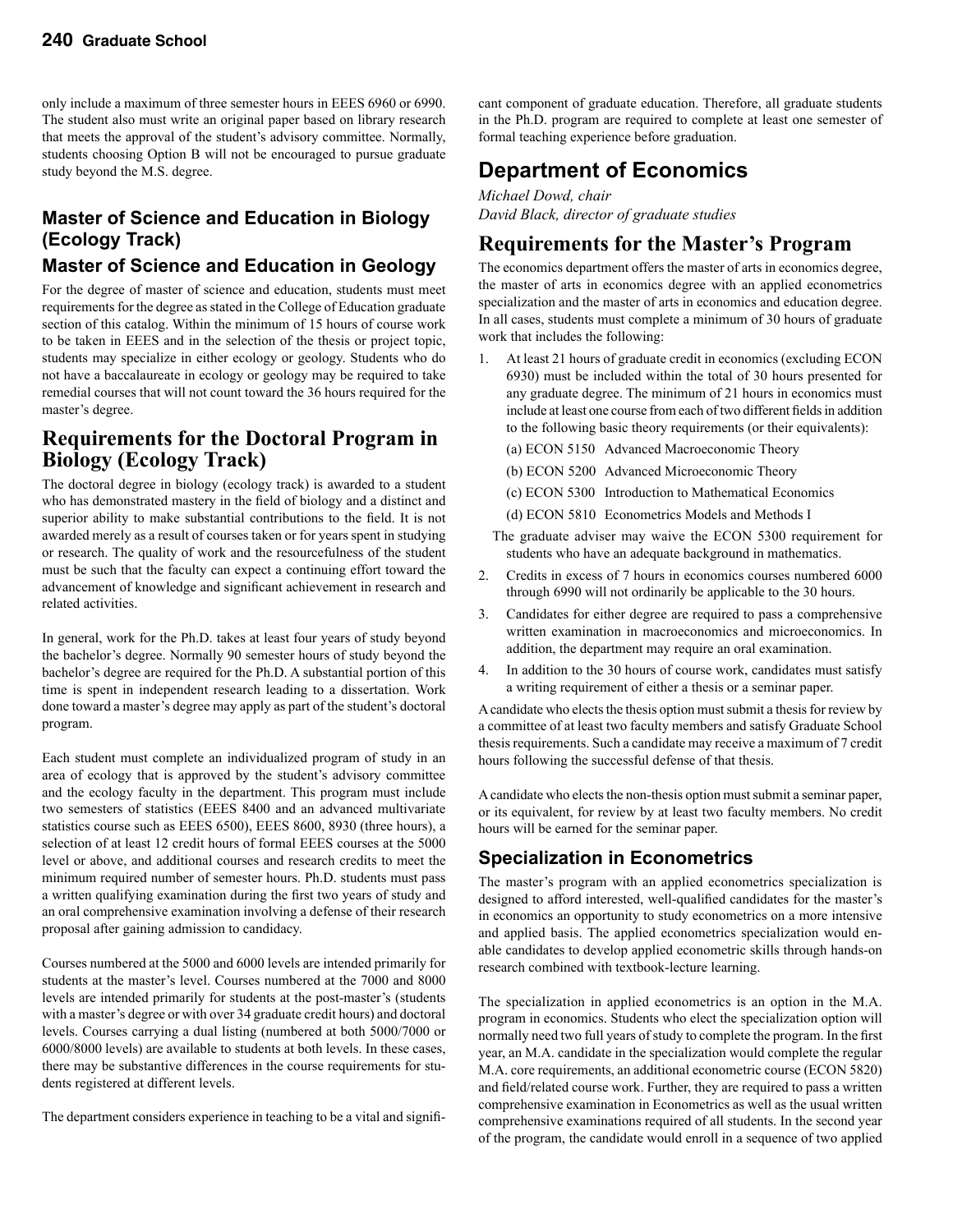econometrics seminars (ECON 6810 and ECON 6820) and engage in thesis work.

#### **Internships**

The department also offers for non-assistants a public service internship, requiring 7 credit hours of ECON 6940. In addition to ECON 6940, the intern is allowed to include up to 3 credit hours of either ECON 6900 or 6990 toward the 30 credit hours required for a master of arts degree.

### **Master of Arts and Education**

For the degree of master of arts and education, students must meet requirements for the degree as stated in the College of Education graduate section of this catalog.

### **Department of English Language and Literature**

*Sara Lundquist, interim chair Matthew Wikander, director of graduate studies*

### **Requirements for the Master's Program**

### **M.A. in English with a Concentration in Literature**

The M.A. degree (literature concentration) requires 33 hours of course work. Graduate students who are accepted into the program as teaching assistants are further required to take ENGL 6010 Seminar in English Instruction: Composition, an additional 3-hour course, for a total of 36 hours.

All students working toward the master of arts (literature concentration) degree must satisfy these requirements:

- (a) The course work shall include (1) ENGL 5100 History of the English Language; (2) **either** ENGL 5750 History of Literary Criticism **or** ENGL 5780 Contemporary Literary Theories and Criticism; (3) ENGL 5790 Approaches to Research in English; and (4 & 5) two seminars (excluding instructional seminars – see Schedule of Classes for seminar listings). Students who have completed any of these course requirements or their equivalents at the graduate level before admission to the Graduate School may petition the director of graduate studies in English for substitutions.
- (b) Of the remaining 18 hours of course work for the degree, students may take a maximum of two courses from other departments in the humanities, fine arts or social sciences as approved by the director of graduate studies. Students may count two creative writing courses and one independent study course toward the degree.
- (c) Students are required to demonstrate a reading knowledge of at least one foreign language. Passing a special examination administered by the department of foreign languages will satisfy this requirement. International students with a native language other than English will be considered to have satisfied the requirement, as will any student having achieved a grade of C or better in an upper-division or graduate literature course offered by the department of foreign languages (excluding courses where texts are read in English translation).
- (d) Candidates must submit a graduate level course paper applying scholarly techniques to a literary topic of their choice.

### **Certificate in the Teaching of Writing**

A certificate in the teaching of writing can be earned as part of the master's degree in English (literature concentration). The certificate can also be earned separately from the degree.

The certificate is designed to offer continuing education for regional high school teachers of English and composition; to offer specialized education in composition to those earning master's degrees who wish to pursue work as teachers of writing at regional community colleges and area universities; and to provide graduate students with the opportunity to earn job credentials in composition as well as in literature.

#### **Application**

Those applying for both the M.A. in English and the certificate in the teaching of writing program should submit an application form for each to the Graduate School office, along with their other application materials.

Those applying to work on the certificate alone must hold an undergraduate degree in English and submit an application form, a letter of interest, all college and graduate school transcripts and two letters of recommendation.

#### **Requirements**

Fifteen hours of course work are required for completion of the certificate:

#### **Theory**

ENGL 5780 Literary Theories and Criticism<br>ENGL 5090 Current Writing Theory Current Writing Theory

#### **Praxis**

ENGL 6010 Instruction in Composition

This course assumes experience in teaching. Those not presently teaching will be asked to work with a teacher to gain that experience.

#### **Methods**

ENGL 6180 Methods in Composition Course Design and Assessment

#### **Research**

ENGL 6890 Certificate Capstone

Those students working on the master's degree must also fulfill all requirements of that degree.

No transfer of credits from other institutions will be allowed, although those students who complete ENGL 4090 while undergraduates at The University of Toledo will not be required to take ENGL 5090 if they received a grade of B or higher.

### **M.A. in English with a Concentration in English as a Second Language (E.S.L.)**

The M.A. in E.S.L. includes 33 to 35 hours of course work.

Students working toward the master of arts degree (concentration in E.S.L.) must satisfy these specific requirements:

- (a) The course work shall include ENGL 5100, 5150, 6060, 6150 and 6160, 6170, and one course to be prescribed by the adviser.
- (b) The remaining 12 hours required for the degree must include CI 5430, ENGL 5190 and an additional 6 hours (including no more than one additional course outside of English and linguistics) as approved by the graduate adviser. Students who have completed any of the above required courses or their equivalent before their admission to the Graduate School may petition the graduate adviser in the department of English language and literature for substitutions. Students may count up to one independent study course toward the degree.
- (c) Candidates must demonstrate proficiency in a foreign language by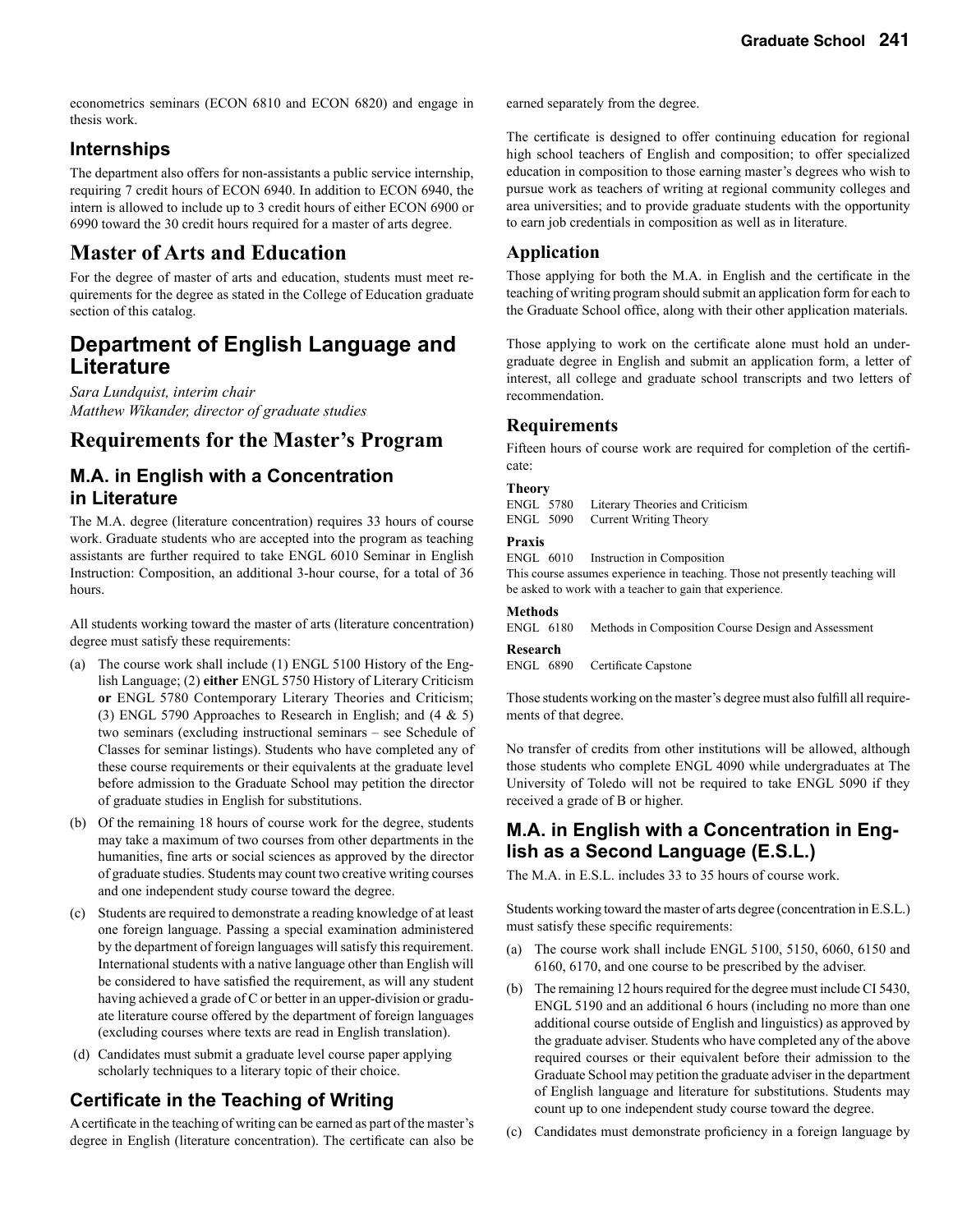having earned a grade of C or better in a course at the 3000 level or above, or by passing an examination administered by the department of foreign languages.

(d) Candidates must also complete a thesis (ENGL 6960, 1-3 hours).

### **Master of Arts and Education**

For the degree of master of arts and education, students must meet requirements for the degree as stated in the College of Education graduate section of this catalog.

#### **M.A. and Ed. Degree in Literature**

The master of arts and education in literature degree can include either 30 or 36 hours of course work.

The literature program has the following requirements: (a) A minimum of 18 hours shall include ENGL 5100, either ENGL 5750 or 5780, and two seminars **(excluding instructional seminars);** (b) Candidates must pass a written examination based on a list of 17 British and American literary works and submit either a paper applying scholarly and critical techniques to a literary work of their choice or a project in education. As an alternative to the examination and paper, they may choose to take 6 additional hours of literature courses, including at least one seminar **(excluding instructional seminars).** They also must satisfy the requirements specified by the College of Education.

#### **M.A. and Ed. Degree in English as a Second Language (E.S.L.)**

The M.A. and Ed. degree in E.S.L. includes from 33 to 35 hours of course work.

The English as a second language program requires the following: (a) a minimum of 10 hours in linguistics, including ENGL 5150, 5190, 6150 and 6160 (If any of these were taken on the undergraduate level, appropriate courses may be substituted in consultation with the graduate studies adviser.); (b) a minimum of 10 hours in E.S.L. which must include ENGL 6170, 6060 and CI 5430; (c) a thesis or project (1-3 hours); and (d) reading proficiency in one foreign language as required by the master of arts degree. Students also must satisfy the requirements specified by the College of Education.

Students should obtain from the department of English language and literature the appropriate information pamphlet that describes in detail departmental regulations and procedures for the M.A. or the M.A. and Ed. degree, and includes the reading list.

# **Department of Foreign Languages**

*Antonio Varela, chair Ruth Hottell, French graduate adviser Joseph A. Feustle Jr., Spanish graduate adviser Debra Stoudt, German graduate adviser*

### **Requirements for the Master's Program in French, German and Spanish**

A minimum of 30 semester credit hours are required for the master of arts and a minimum of 30 semester credit hours are necessary for the master of arts and education.

For the degree of master of arts or master of arts and education with a major in French, German or Spanish, students must meet the following departmental requirements: (a) present an undergraduate major in the language of interest from an accredited college or university; (b) satisfactorily complete at least 18 hours of graduate credit in the major language (including courses 5010 and 5020 in French and German, 5010 and 5110 in Spanish); (c) satisfactorily complete an additional 12 hours in the major language or in approved, cognate courses; (d) pass a comprehensive examination; and (e) demonstrate a reading proficiency in a foreign language other than the major. This may be done either by earning a passing grade in a foreign language course at or above the 3000 level or by passing an examination administered by the department of foreign languages. A thesis may be presented for an additional 6 hours of credit in lieu of the comprehensive examination.

### **Master of Arts and Education**

For the degree of master of arts and education, students must meet requirements for the degree as stated in the College of Education graduate section of this catalog.

### **Department of Geography and Planning**

*Peter S. Lindquist, chair Kevin P. Czajkowski, graduate adviser Neil Reid, internship director*

### **Requirements for the Master's Program**

For the degree of master of arts, students must meet the following departmental requirements, including 30 credit hours of graduate work: (a) That 15 of the 30 minimum hours to be taken in the department are at the 6000 level. Nine additional elective hours may be taken at the 5000 or 6000 level within the major. The 6100 and 6150 courses are mandatory. This 15-hour requirement may not include the following courses: 6700, 6910, 6940, 6960; (b) That a minimum of one graduate level (at least 3 hour) course or seminar, approved by the adviser, be taken in a related area outside the department. This may not include an independent study or research course; (c) The selection of geography and planning courses and related courses should comprise a unified program chosen in consultation with the graduate adviser; (d) At the end of the second semester of full-time work, the student takes a comprehensive written and oral exam upon completion of at least 9 course credits maintaining a B grade or better in 6100 and 6150 and a B average or better for all graduate work. Successful completion of the comprehensive exam entitles the student to become a formal candidate for the M.A. degree; (e) The student then seeks approval of a thesis topic, formulates a thesis committee and submits the proposal for approval; (f) Research and writing of an approved thesis under the direction of a thesis committee composed of departmental faculty members. The student may select an applied or traditional thesis option; (g) Upon completion of the thesis, an oral examination on the student's research as it relates to general professional competence will be required; (h) minimum enrollment to qualify for the master's degree is 2 hours of thesis credits, but as many as 6 hours within the 30 semester hours of graduate work.

The master's program is designed to provide a quality multidisciplinary education, foster theoretical and applied research in geography and planning, promote multicultural understanding, complement interdisciplinary work, and support local community outreach programs and grass-roots organizations. Faculty interests and research facilities offer opportunities to pursue intensive programs in (a) community and urban planning, (b) economic geography, (c) geographic information science, (d) environmental geography and planning or (e) cultural and behavioral geography.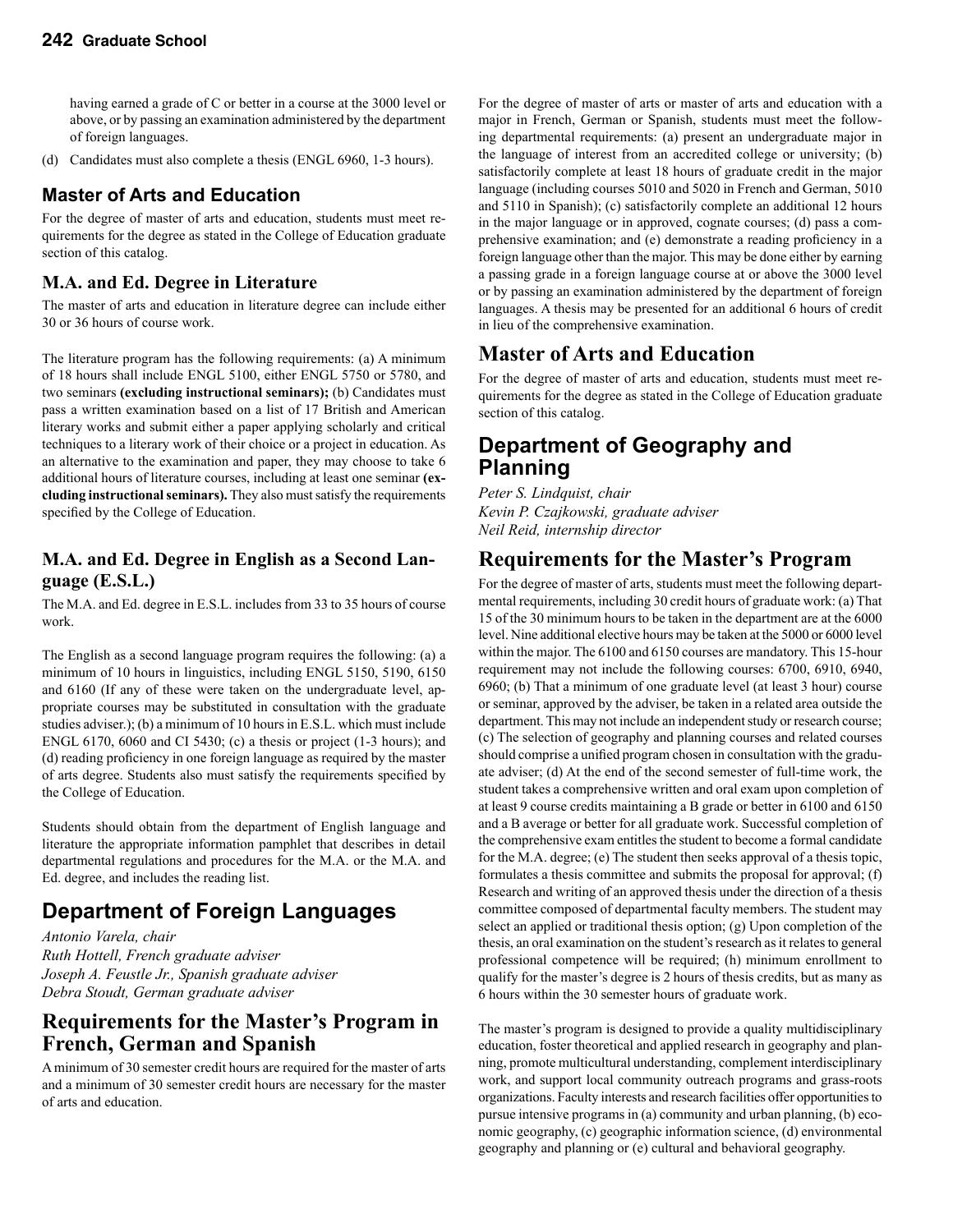### **Master of Arts and Education**

For the degree of master of arts and education, students must meet requirements for the degree as stated in the College of Education graduate section of this catalog.

# **Department of History**

*Timothy Messer-Kruse, chair Michael Jakobson, director of graduate studies* 

### **Admission**

All students seeking admission to graduate study are required to provide transcripts, GRE scores, three academic letters of recommendation and a statement of purpose. In addition, students whose native language is not English must submit TOEFL scores. A lengthy description of the history program is available from the departmental office or online at: http://www. history.utoledo.edu/gradstudies.

# **Requirements for the Master of Arts De- gree**

The student may earn the M.A. degree either by completing: (a) 30 graduate credits, including a thesis, of which 6 credits may, with the approval of the student's committee, be taken outside the department; or (b) 36 graduate credits with an examination in lieu of a thesis, of which 10 credits may, with the approval of the student's committee, be taken outside the department. The choice between (a) and (b) will lie with the student's committee and will be made at the time of the student's first advisory conference with the committee. The student must maintain a B average in all graduate work. Each candidate for the M.A. degree must include within the program the following: one course in historiography and two seminars.

### **Requirements for the Master of Arts and Education Degree**

For the degree of master of arts and education, students must meet requirements for the degree as stated in the College of Education graduate section of this catalog. The master of arts and education degree in history requires at least 21 hours of graduate credit in history within the total of 36 hours presented for the degree, including American or European historiography and a seminar. A comprehensive written and oral examination covering all graduate courses also is required.

### **Requirements for the Ph.D. Degree**

The doctor of philosophy degree in history requires a minimum of 62 hours beyond the master's degree, including 24 hours for the dissertation. Doctoral students must complete four seminars, a course in historiography and a teaching workshop.

### **General Field**

The student must stand for examination, written and oral, over one general field, such as U.S. history or Europe since 1600. *See program handbook for additional details.*

### **Topical Major Area**

The student must stand for examination in one major area of concentration. This normally will be the area in which the student will write the dissertation and in which the student has had course and seminar work.

### **Topical Minor Area**

The student will be examined in a minor area outside the general field. Selection of this field will be made by the student and the director of graduate studies.

### **Additional Study Outside the Department**

The student's committee may require additional course work or readings in a department other than history – for example, economics, political science, sociology, geography, English or philosophy. The student will not be examined in the related area, but must satisfy the committee on the quantity and quality of such work. A member of the associated department may participate in the general oral examination.

### **Foreign Language and Other Tools**

Every student in U.S. history, before taking the general or qualifying examinations, must pass an examination in a foreign language—for example, German, French, Spanish, Portuguese, Italian or Russian. The choice of the language required will lie with the student's advisory committee, which also may require a demonstration of competence in other foreign languages or in some appropriate skill such as computer analysis or statistics. Students in non-U.S. history must demonstrate competence in at least two foreign languages.

# **Master of Liberal Studies Program**

#### *Neil Reid, director*

The master of liberal studies program offers personal enrichment and professional enhancement to individuals with bachelor's degrees who desire additional study in the liberal arts. The program is interdisciplinary in nature, allowing students to do research exploring relationships among traditional areas of study. After a series of core seminars, students create their own programs of study. For further information, please contact the director of the program.

# **Master of Liberal Studies Program Re- quirements**

For the master of liberal studies degree, students must complete the following requirements:

- 1. The four interdisciplinary core seminars (12 hours): MLS 6010 Seminar in the Humanities, MLS 6020 Seminar in the Social Sciences, MLS 6030 Seminar in the Natural Sciences, and MLS Seminar in the Visual and Performing Arts;
- 2. Electives (selected in consultation with the director) (15-18 hours); and
- 3. Thesis (3-6 hours).

Total: 33 hours

# **Department of Mathematics**

*Geoffrey Martin, chair*

*Donald B. White, associate chair and graduate adviser in statistics*

*Martin Pettet, graduate adviser in pure math H. Westcott Vayo, graduate adviser in applied math* 

A full description of programs and requirements, with syllabi for exams, is available from the department office or on its Web site at *http://www. math.utoledo.edu*. The paragraphs below represent a synopsis of the essential elements.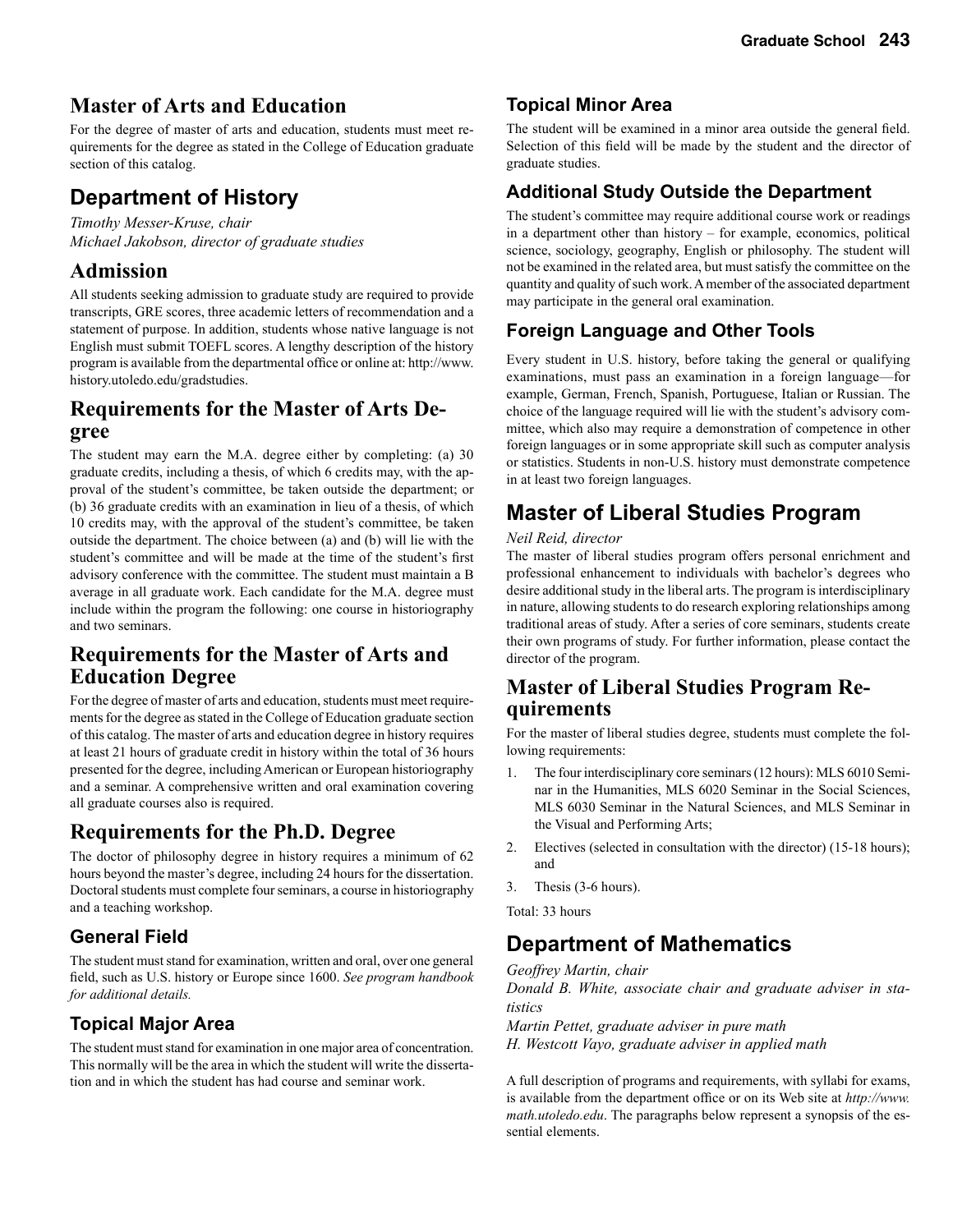### **Requirements for the Master's Programs**

### **Master of Arts**

To obtain the master of arts degree in mathematics, students must complete a minimum of 30 semester hours of graduate credit and meet the following requirements:

- 1. Complete two-semester sequences in abstract algebra, real analysis, and topology and a semester course in complex analysis.
- 2. Complete one two-semester sequence at the 6000-level in algebra, topology, differential geometry, differential equations or analysis.
- 3. Complete one of the following courses: Classical Differential Geometry, Ordinary Differential Equations, Partial Differential Equations, Calculus of Variations and Optimal Control, or any course at the 6000 level listed under item 2.
- 4. The student must either pass comprehensive examinations or write a master's thesis. If a thesis is elected, the student must take an oral examination on the general area of the thesis.

### **Master of Science**

The degree of master of science can be obtained in either of two options.

**Option A – Applied Mathematics:** To obtain the degree of master of science in the applied mathematics option, the student must complete a minimum of 30 semester hours of graduate.

- 1. Complete two-semester sequences in numerical analysis, real analysis, and differential equations, and a semester course in complex analysis.
- 2. Remaining courses may be chosen from: Applied Functional Analysis, Linear and Nonlinear Programming, Infinite Dimensional Optimization, Differential Geometry, Differential Equations, Dynamical Systems, Methods of Mathematical Physics, Functional Analysis, Complex Analysis, Discrete Structures and Analysis of Algorithms, Probability, Statistics Probability and Statistics, Operational Mathematics or Calculus of Variations.
- 3. The student must pass a comprehensive examination or submit and defend a master's thesis.

**Option B – Statistics:** To obtain the degree of master of science in the statistics option, the student must complete a minimum of 35 semester hours of graduate and meet the following requirements:

- 1. Complete: Applications of Statistics I, Applications of Statistics II, Linear Statistical Methods, Theory and Methods of Sample Surveys, Statistical Computing, Statistical Consulting I, Statistical Consulting II, Categorical Data Analysis, Distribution Free and Robust Statistical Methods, Statistical Inference, and Multivariate Statistics.
- 2. Complete one of the following: Applied Probability, Measure Theoretic Probability, Theory of Statistics, Topics in Statistics.
- 3. Complete one of the following: Linear Algebra I, Applied Linear Algebra, Introduction to the Theory of Probability, Advanced Calculus.
- 4. Pass a two-part comprehensive examination, one part in probability and statistical theory and one in applied statistics.

### **Master of Science and Education or Master of Arts and Education**

For the degree of master of arts and education, students must meet requirements for the degree as stated in the College of Education graduate section of this catalog.

For the degree of master of science and education, the following requirements must be met:

- 1. A minimum of 32 hours of graduate credit must be completed. Colloquium and Proseminar do not count toward the 32 hours. At least 18 hours must be in mathematics and 9 hours in education, with an additional 6 hours to be assigned in conference with the adviser. As part of the additional 6 hours, the student may elect to write a paper in mathematics education or one of expository character in mathematics.
- 2. The total graduate and undergraduate program must include the following: at least 6 hours of abstract algebra and/or linear algebra, 6 hours in geometry, statistics, probability and/or computer programming, 3-6 hours of analysis (beyond calculus), 3 hours of complex analysis and one course in logic and foundations.
- 3. The student must pass comprehensive examinations in three of the areas of study of mathematics. The exact areas are to be arranged with the adviser.
- 4. For information on the education course requirements, see the program description provided by the College of Education.

### **Requirements for the Doctoral Program**

The doctorate in mathematics is offered with concentrations in either mathematics or statistics. The broad requirements for these programs are as follows.

- 1. Each student must pass a qualifying examination within two years of entering the program. Mathematics students must pass two topics chosen from algebra, topology, and analysis. For statistics students, the two topics must be analysis and probability and statistics.
- 2. A minimum of 90 hours of graduate credit must be completed. Colloquium and Proseminar do not count in the 90 hours. Of the 90 hours, at least 18 but no more than 36 shall be allotted for the dissertation. Mathematics students must complete two-semester sequences at the 6000 level in algebra, topology, real analysis and complex analysis. Statistics students must complete probability and statistics, real analysis, statistical methods, data analysis and multivariate statistics.
- 3. The student must pass an oral examination in the general area of the intended thesis research within one year of passing the qualifying examination.
- 4. The student must demonstrate the ability to read mathematical literature in one foreign language, ordinarily chosen from among French, German or Russian. Another language may be substituted if it is necessary for the student's specific program. The language requirement must be met before dissertation research is begun.
- 5. All doctoral students are expected to participate in a seminar on undergraduate teaching methods and to spend two consecutive semesters in supervised teaching. This requirement should be met before dissertation research is begun.
- 6. The student must write a Ph.D. dissertation under the direction of a faculty member. Before completing the dissertation, the student must report on it in an open seminar. The completed dissertation must be approved by an outside examiner and the student must defend it before a faculty committee appointed for that purpose.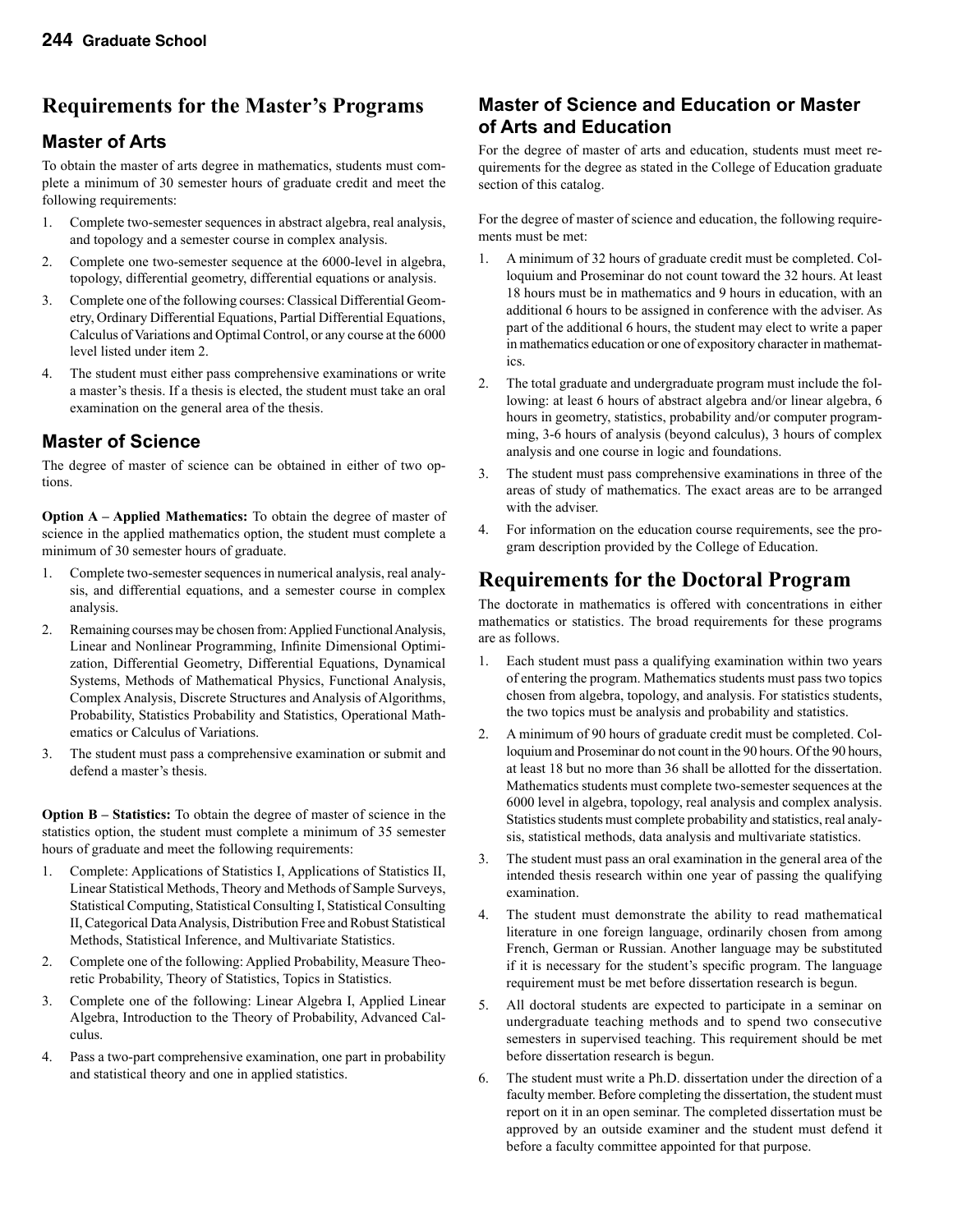## **Department of Music and Dance**

*Lee Heritage, interim chair* 

### **Master of Music in Performance Degree**

For the master of music in performance degree students must take a minimum of 30 hours of formal coursework. Of the 30 hours, a minimum of 10 hours is required in applied study leading to a graduate recital. In addition, students will be advised to select a balance of courses (minimum of 10 hours) among music theory, music history and literature, and pedagogy. The remaining 10 hours include the required Graduate Studies in Music course - MUS 5900 (3 hours), ensembles (2 hours), a document (2 hours) and electives (3 hours).

Applicants are required to audition for the applied faculty. A diagnostic music theory and history exam will be administered before the first semester of enrollment. Applicants should have the minimum undergraduate GPA (2.70) required by the Graduate School for admission to the program. Applicants who do not have a 2.70 undergraduate GPA are required to take the GRE and report the results to the Graduate School and the department.

### **Master of Music in Performance Degree Requirements**

1. **Required Music Course (3 hours)** MUS 5900 Graduate Studies in Music ..............................................3

#### 2. **Music Electives (minimum of 10 hours)**

 Graduate courses in music theory, music history and literature and pedagogy. The choice of courses will be determined in consultation with the graduate adviser, acting on behalf of the departmental graduate committee. Courses usually selected include:

| MUS –      | 5630     |                                                                                                                                                                                                                                  |  |
|------------|----------|----------------------------------------------------------------------------------------------------------------------------------------------------------------------------------------------------------------------------------|--|
|            | MUS 5410 |                                                                                                                                                                                                                                  |  |
| <b>MUS</b> | 5490     |                                                                                                                                                                                                                                  |  |
|            | MUS 5590 |                                                                                                                                                                                                                                  |  |
|            |          | $\mathbf{1}$ , and the set of the set of the set of the set of the set of the set of the set of the set of the set of the set of the set of the set of the set of the set of the set of the set of the set of the set of the set |  |

plus special topics and seminars in music theory, history, and pedagogy

#### 3. **Applied Music (minimum of 10 hours)**

 MUS 6800 Applied Music: 2-5 credit hours per semester. Students are required to give a graduate recital. Students must be registered for Applied Music during the semester in which the recital is given.

4. **Ensembles (2 hours)**

Ensembles chosen in consultation with the graduate adviser.

5. **Graduate Electives (3 hours)**

 Music or non-music courses chosen in consultation with the graduate adviser.

- 6. **MUS 6990 Recital/Document [Independent Study] (2 hours)** A paper of 15-20 pages, which covers a theoretical analysis and/or historical review of the music performed on the graduate recital and/or related topics.
- 7. Students will be required to pass comprehensive and written and oral examinations, normally given during the last semester of work.

### **Master of Music in Music Education Degree**

For requirements of the master of music education degree, students must meet requirements for the degree as stated in the College of Education graduate section of this catalog.

## **Department of Philosophy**

*Eric Snider, chair Benjamin Pryor, graduate adviser Susan Purviance, graduate adviser*

### **Requirements for the Master's Program**

For the degree of master of arts, students must meet the following departmental requirements:

**Thesis option:** (1) completion of at least 27 semester hours of graduate credit in courses offered by the department of philosophy, excluding readings and research courses; (2) a written thesis for 6 semester hours of credit; and (3) an oral examination covering the field of the thesis and general competency in the major areas of philosophy.

**Non-thesis option:** (1) completion of 33 semester hours of graduate credit in courses offered by the department of philosophy, excluding readings and research courses; (2) completion of an examination on contemporary philosophy and on an area, topic or figure chosen by the student in consultation with the faculty.

**For both options:** (1) completion of PHIL 3000 or 6000 (or its equivalent or satisfied as an undergraduate); (2) completion of PHIL 3210 and 3230 (or their equivalents or satisfied as an undergraduate); (3) completion of an examination on the history of philosophy; and (4) completion of at least 42 semester hours of graduate and undergraduate credit in philosophy.

# **Department of Physics and Astronomy**

*Alvin D. Compaan, chair Brian G. Bagley, graduate adviser*

### **Requirements for the Master's Degree**

For the master of science or master of science and education, a student must complete 30 hours of graduate credit that includes the following: (a) PHYS 6140 and an additional 15 hours of graduate course credit in physics, with six of the 15 hours numbered above 6000. Credit in PHYS 5900, 6010 and/or 6020 will not count toward either degree; (b) The student must present a satisfactory thesis based on directed research for no more than eight credit hours; (c) The remaining hours within the 30 total may be chosen from graduate courses approved by the student's committee. In some cases students working toward the Ph.D. may earn the M.S. or the M.S.E. degree without formal presentation of the M.S. thesis if they have passed the Ph.D. qualifying examination, satisfied the course requirements for the M.S. and completed a research project under the supervision of a research adviser. Students meeting these requirements may petition the department to grant the M.S. without formal presentation of a thesis.

### **M.S. in Physics with Materials Science Option**

A master of science degree in physics with a materials science option is available. For this degree, a student must complete 30 hours of graduate credit, including the following: (a) PHYS 6140, 6540, 6550 and an additional 12 hours of graduate course credit in physics with six of the 12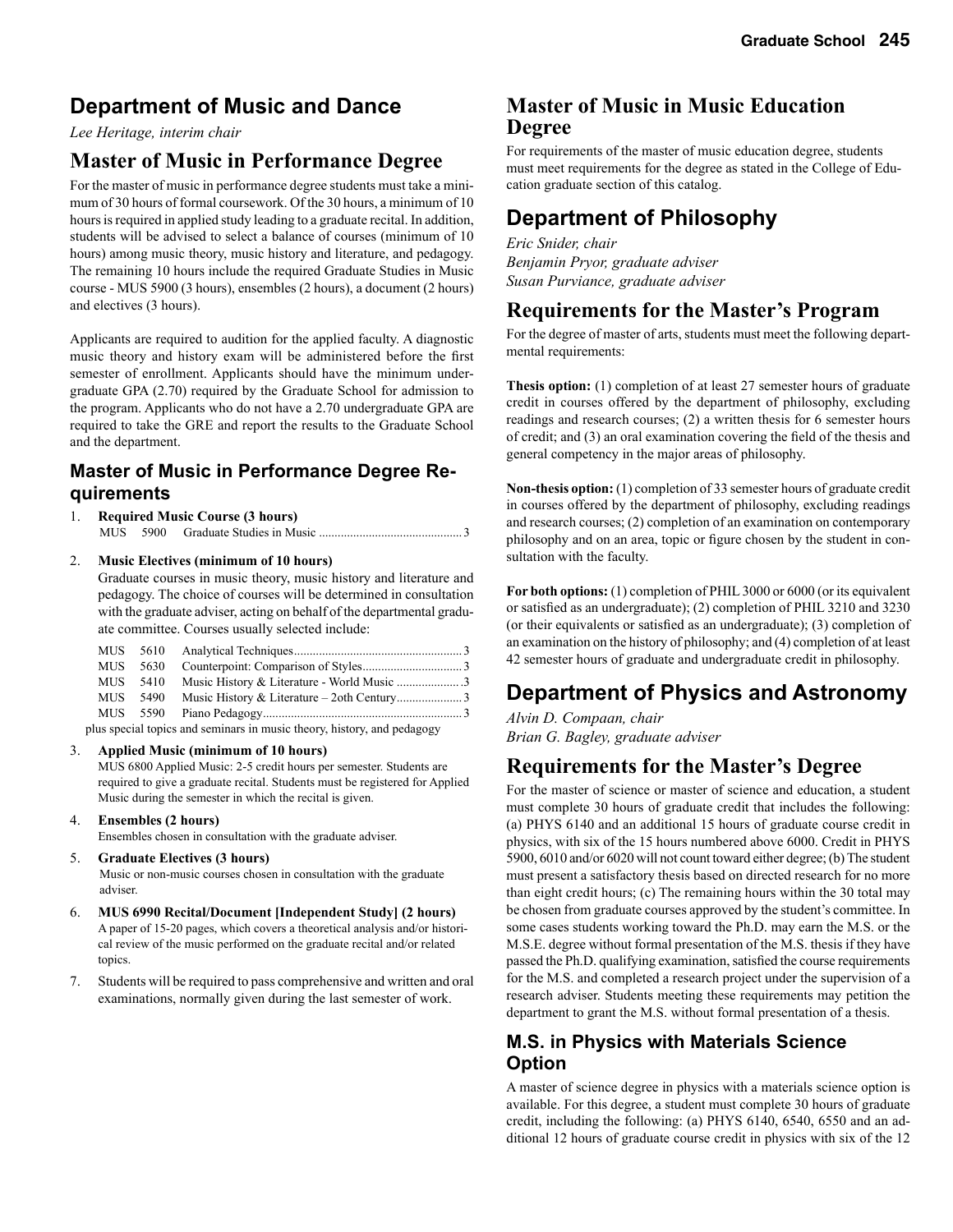hours numbered above 6000 (no degree credit for PHYS 5900, 6010 or 6020); (b) The student must present a satisfactory thesis based on directed research for no more than eight credit hours; (c) The remaining hours within the 30 total may be chosen from any graduate courses approved by the student's committee.

### **Master of Science and Education**

For the degree of master of science and education, students must meet requirements for the degree as stated in the College of Education graduate section of this catalog.

### **Requirements for the Doctoral Program**

For the doctor of philosophy degree, a student must complete a total of 90 hours of graduate credit including the following: MATH 6730; PHYS 7220, 7250, 7260, 7320, 7330 and 7450; at least 18 additional hours of credit in physics in courses numbered higher than 6100 approved by the student's committee; and 30-48 hours allowed for the dissertation research, depending on the nature of the research and the needs of the student. Credit in PHYS 6/8010, 6/8020, 6/7030 or 7910 will not count toward degree requirements.

The doctoral degree requirements include a Ph.D. qualifying examination, a comprehensive examination and a final oral examination. Passing the qualifying examination is a prerequisite for status as a Ph.D. candidate in physics. After passing the qualifying examination, the doctoral student must select a field of specialization. A faculty committee is formed, chaired by the research adviser, to evaluate the student's progress and to establish an appropriate program of coursework. This committee administers the oral comprehensive examination, after which only the dissertation research requirement remains. The graduate program ends with the presentation of the dissertation and its satisfactory defense in an oral examination.

### **Ph.D. in Physics with Concentration in Materials Science**

The Ph.D. in physics with concentration in materials science satisfies all the requirements for the Ph.D. in physics while preparing students for a career in materials science.

In addition, the concentration requires:

- Two core courses in the fundamentals of materials science:
	- PHYS 8540 Structure, Defects and Diffusion and PHYS 8550 Thermodynamics and Phase Transformation in Condensed Systems;
- Two additional elective courses in materials science and engineering chosen from a list of courses approved by the faculty of the Center for Materials Science and Engineering; and
- A dissertation in a materials-related field with a supervisor who is a member of the Center for Materials Science and Engineering.

### **Ph.D. in Physics with Concentration in Medical Physics**

The Ph.D. in physics with concentration in medical physics satisfies all of the requirements for a Ph.D. in physics degree while preparing students for a career in medical physics. The medical physics-related courses, which total at least 27 credit hours, are provided by the Medical College of Ohio (MCO). The student's faculty advisory committee will consist of faculty members from the department of physics and astronomy and the medical physics fields. The committee may also include other members appropriate for this degree. A dissertation research project is chosen that will have relevance to both physics and medical physics. The Ph.D. requirement of 18 additional credit hours outside the core courses will be satisfied by the specified additional graduate courses in physics (UT) and in medical physics (MCO).

### **Ph.D. in Physics with M.S. in Engineering**

Recently, The University of Toledo established a joint program leading to the Ph.D. degree in physics and the master of science degree in computer science and engineering (CSE) or in electrical engineering (EE). The program is designed for physics students who wish to obtain background in either of the engineering fields and for engineering and computer science students who wish further study in physics. It is designed so that the B.S. in CSE or EE is not required. In order to complete this program, students must satisfy all the requirements for both the Ph.D. in the department of physics and astronomy and the M.S. degree in the department of electrical engineering and computer science (EECS). Some courses will satisfy both requirements. Students will normally enter the program after passing the Ph.D. qualifying examination in physics and satisfying the entrance requirements to the EECS graduate program. The student's Ph.D. dissertation adviser will be in physics, and an adviser in EECS will serve as the outside member on the student's advisory committee. Students will normally take one course per semester in EECS along with courses in physics.

### **Department of Political Science and Public Administration**

*Lynn W. Bachelor, chair Carter A. Wilson, director, M.P.A. program Richard F. Weisfelder, director, M.A. program* 

### **Master of Arts in Political Science (M.A.)**

The master of arts program is designed to help students become thoroughly grounded in the knowledge base and research methods of political science. We offer study in five areas of the discipline: American government (including state and local politics), comparative government, international relations, political theory and methodology.

### **Admission Requirements**

A bachelor's degree from an accredited educational institution, acceptable scores on the GRE General Test and three letters of recommendation from those in a position to judge the academic qualifications of the applicant are required for admission. Official results should be sent to the department. While the Graduate School allows a minimum undergraduate GPA of 2.7, those near this threshold should have demonstrated significant improvement in the last two years of their undergraduate work.

Those admitted to the M.A. program normally begin their study in the fall semester. Applications for admission and financial aid should be submitted by March 15, although applications for admission alone are welcome at any time.

### **Degree Requirements**

The requirements for the master of arts in political science are 30 semester credit hours:

- a. Two required courses: PSC 6110 (3 hours) and PSC 5110 (3 hours);
- b. Three seminars or lecture courses open only to graduate students: several 5000-level courses (3 hours) and any 6000-level course (3 hours each);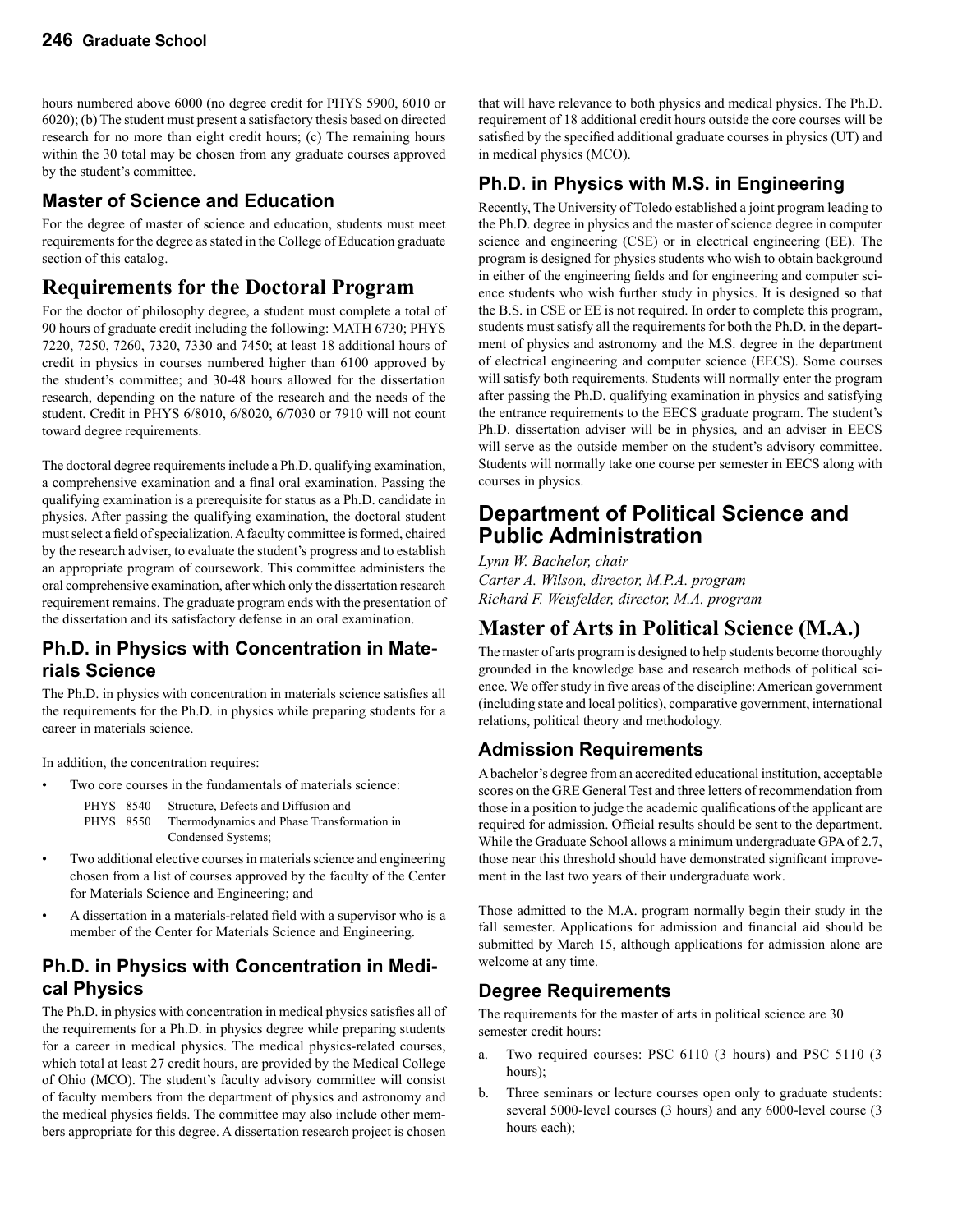- c. A required master's thesis: PSC 6960 (6 hours); and
- d. Two courses (6 hours) may be taken outside of the department.

#### **Academic Standards**

M.A. students must maintain a cumulative GPA of at least 3.0 overall and in their political science courses. Only those classes with a grade of C or higher may be counted toward the degree. A student receiving two grades below a B (i.e., of 2.67 or less) may be removed from the program.

### **Master of Public Administration (M.P.A.)**

The master of public administration (M.P.A.) is a professional degree for those pursuing administrative careers in government and nonprofit organizations. The program is accredited by the National Association of Schools of Public Affairs and Administration (NASPAA), and serves part-time and mid-career, as well as full-time students.

### **Admission Requirements**

Applicants to the M.P.A. program must satisfy the following requirements:

- a. An undergraduate degree with a GPA of 3.0 calculated on a 4.0 basis;
- b. Scores from the GRE. A combined score of 1000 in the verbal and quantitative portions of the GRE is preferred, and the examination must have been taken in the past two years. With permission, the applicant may substitute scores for the Law School Admission Test (LSAT) or the Graduate Management Aptitude Test (GMAT);
- c. Three or four letters of recommendation, which must be academically or employment related. These should be from individuals familiar with the applicant's academic abilities and professional goals. Applicants who obtained their undergraduate degrees in the last five years must submit at least two academic letters; and
- d. A thoughtfully drafted statement of purpose (found on the reverse of the application form).

### **Degree Requirements**

All students must satisfy the following University and program requirements:

- a. Program prerequisites: PSC 3420 (or equivalent), PSC 3110 (or equivalent). Students who are not proficient in basic spreadsheet and database microcomputer applications must complete PSC 4180. Prerequisite courses are not counted as part of the 36 hours (12 graduate courses) required for the degree.
- b. General course work requirements: 12 graduate courses (36 hours), including at least five courses open only to graduate students, of which three must be at the 6000 level, with a GPA of 3.0. This does not include prerequisites or experiential learning (Research Report for in-service students or Internship for pre-service students).
- c. Common core requirements:

| <b>PSC 5140</b> |  |
|-----------------|--|
| <b>PSC 5430</b> |  |
| <b>PSC 5440</b> |  |
| <b>PSC 5470</b> |  |
| <b>PSC 6410</b> |  |
| <b>PSC 6420</b> |  |
| <b>PSC 6430</b> |  |

- Electives: Students must take a minimum of five additional courses (15 hours from the list of elective courses in general management, criminal justice, economics and financial administration, health administration, human resources management, nonprofit organizations and urban administration). Electives should be selected in consultation with the M.P.A. adviser and may be used to develop an area of specialization.
- e. Experiential learning: All M.P.A. candidates must demonstrate the application of public administration theory, methods and techniques to a practical job situation. Those currently employed in a governmental or nonprofit agency at the professional level (in-service students) must complete PSC 5950. Those without government or nonprofit job experience at the professional level (pre-service students) must complete 6 credit hours of PSC 6940. At the end of the internship, the intern submits a final report and the agency supervisor submits an evaluation of the intern. (Pre-service students should begin planning their internships with the program adviser well before they expect to receive their degree.)
- f. Comprehensive examination: Students must pass a written comprehensive examination in order to graduate. A student who fails the examination may retake it once.

### **Certificate Program in Municipal Administration**

The primary purpose of this certification is to strengthen the professional management skills of current personnel in responsible local government administrative positions. These include supervisors, department heads, administrative assistants and others who need more management training to enhance their career prospects. Students in the M.P.A. program may use their electives to also receive this certificate. In addition, it will also be appropriate for graduate students in geography and planning and civil engineering who wish to improve their knowledge of administration.

### **Certificate Program in Health Care Policy and Administration**

This program is intended for students who are interested in pursuing mid-level careers in the health care field or for those already working in the field who seek to expand their knowledge without pursuing a formal graduate degree program in health administration.

### **Joint J.D./M.P.A. Degree**

The J.D./M.P.A. dual degree program offers graduate students the opportunity to earn two graduate degrees evidencing the completion of the curriculum for the juris doctor (J.D.) from the College of Law and the curriculum for the master of public administration (M.P.A.) from the College of Arts and Sciences, department of political science and public administration. The program is administered jointly by the College of Law and the department of political science and public administration. The program is designed for students who wish to be effective in administrative and regulatory positions in public and in private, nonprofit organizations.

### **Admission Standards and Requirements**

To be admitted to the J.D./M.P.A. program, a student must first be admitted to both the College of Law and the M.P.A. program in the department of political science and public administration. The student must qualify for admission to each degree program, make separate application for admission to each program, and be admitted to each program in order to be eligible for the J.D./M.P.A. program.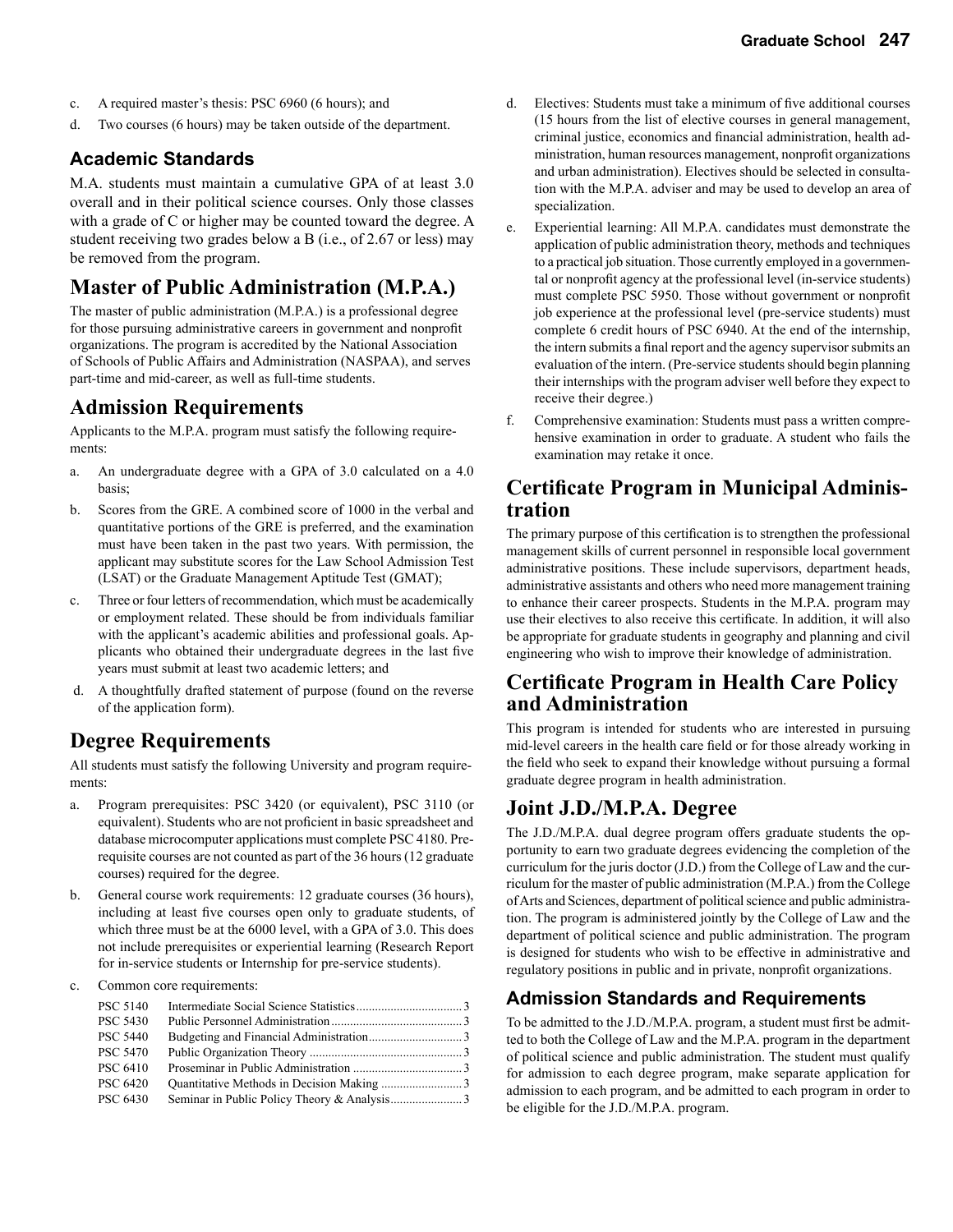After admission to the College of Law and the M.P.A. program in the department of political science and public administration, the student must be admitted to the J.D./M.P.A. program by the coordinating committee.

### **Requirements for Degrees and Continued Participation in the Program**

**Juris Doctor:** In order to qualify for the juris doctor from the College of Law, a student must comply with all the academic and non-academic rules of the college with respect to the admission process and during the period after initial enrollment in the college until the granting of the degree.

In general, in order to be eligible to receive a J.D, a student must have successfully completed 89 credit hours of study, including all required courses, under the auspices of the college, and must have successfully completed all writing requirements. The College of Law will grant credit toward the J.D. for certain courses taken in the department of political science and public administration under the J.D./M.P.A. program, as detailed below.

**Master of Public Administration Degree:** In order to be eligible for the M.P.A. degree from the department of political science and public administration in the College of Arts and Sciences, a student must complete at least 12 graduate-level courses (36 credit hours), including at least five courses open only to graduate students, of which three must be at the 6000 level, with an overall GPA of at least 3.0. A student must complete any prerequisite courses and all required courses, and the M.P.A.'s experiential learning requirement. The department of political science and public administration will grant credit toward the M.P.A. degree for certain courses taken in the College of Law, as detailed below.

### **Course Requirements**

**College of Law Credit for Certain Political Science Courses in the J.D./M.P.A. Program:** Under the J.D./M.P.A. program, up to 12 semester credit hours of approved graduate M.P.A. courses may be applied toward the completion of the total 89 credit hours required for the J.D.. The student must earn a grade of B (3.0) or better in an M.P.A. course for the course to be credited toward the J.D.

The 12 hours of approved M.P.A. courses are as follows:

| <b>PSC 5430</b> |  |
|-----------------|--|
|                 |  |
|                 |  |
| PSC 6430        |  |

On written application by the student, and for good cause shown, the associate dean of the College of Law may substitute another graduate PSC course for one on the approved list.

**Political Science Credit for Certain College of Law Courses in the J.D./M.P.A. Program:** Under the J.D./M.P.A. program, up to 12 semester credit hours of approved upper-level courses in the College of Law may be applied toward the completion of the 36 credit hours required for the M.P.A. degree. In College of Law graded courses, the student must earn a grade of C (2.0) or better, and in College of Law ungraded courses, the student must earn a Pass or better, for the course to be granted credit toward the M.P.A. degree.

**Scheduling:** A full-time student entering the College of Law must enroll full time exclusively in the College of Law beginning in the fall, for the first academic year. A part-time student entering the College of Law must enroll exclusively in the College of Law beginning in the fall of the first year, for two academic years.

After the initial first year or two years (as the case may be) in the College of Law, a student in the J.D./M.P.A. program is required to maintain his or her status as a student in the College of Law by taking at least one course for credit in the college during each academic year until the course requirements for the J.D. are completed.

# **Department of Psychology**

*Joseph D. Hovey, chair Rickye S. Heffner, associate chair Jeanne B. Funk, director of clinical training*

### **Requirements for the Master's Program**

Students enrolled in the doctoral program earn the M.A. degree in partial fulfillment of requirements for the Ph.D. degree. For these students, requirements for the M.A. degree are an integral part of the doctoral program.

Students not enrolled in the doctoral program may apply for admission to the master's program in general psychology. Applicants must satisfy admission requirements of the Graduate School, the College of Arts and Sciences and the department. Each applicant must submit an application, transcripts of previous academic work, three letters of recommendation and GRE scores (including the advanced psychology test).

A minimum of 35 semester hours beyond the bachelor's degree is required. Each student must complete specific course-related requirements, including research practicum experience, and must complete a master's thesis. Although the program is designed to provide broad training in general psychology, it is expected that the thesis will be conducted within one of the following domains: cognitive psychology, developmental psychology, psychobiology and learning, social psychology.

### **Master of Arts and Education**

For the degree of master of arts and education, students must meet requirements for the degree as stated in the College of Education graduate section of this catalog.

### **Requirements for the Doctoral Program**

A minimum of 92 semester hours of course work is required in the Ph.D. program in psychology, 47 hours of core requirements and a minimum of 45 hours in one of two areas of concentration: behavioral science or clinical psychology. Training in clinical psychology, which is fully accredited by the American Psychological Association, provides students with a broad educational foundation in the science and the practice of clinical psychology. Training in behavioral science allows students to focus on various aspects of cognitive psychology and language, developmental psychology, psychobiology and learning, and social psychology.

The purpose of the doctoral program is to prepare students for careers in academia (teaching, research, clinical work), in mental health programs, in clinical intervention settings, as well as in other settings. Doctoral training emphasizes the inculcation of scientific attitudes with regard to (a) the gathering and evaluation of information, (b) the solving of basic and applied research problems and (c) clinical assessment and psychotherapy. Each student must complete specific course-related requirements, a master's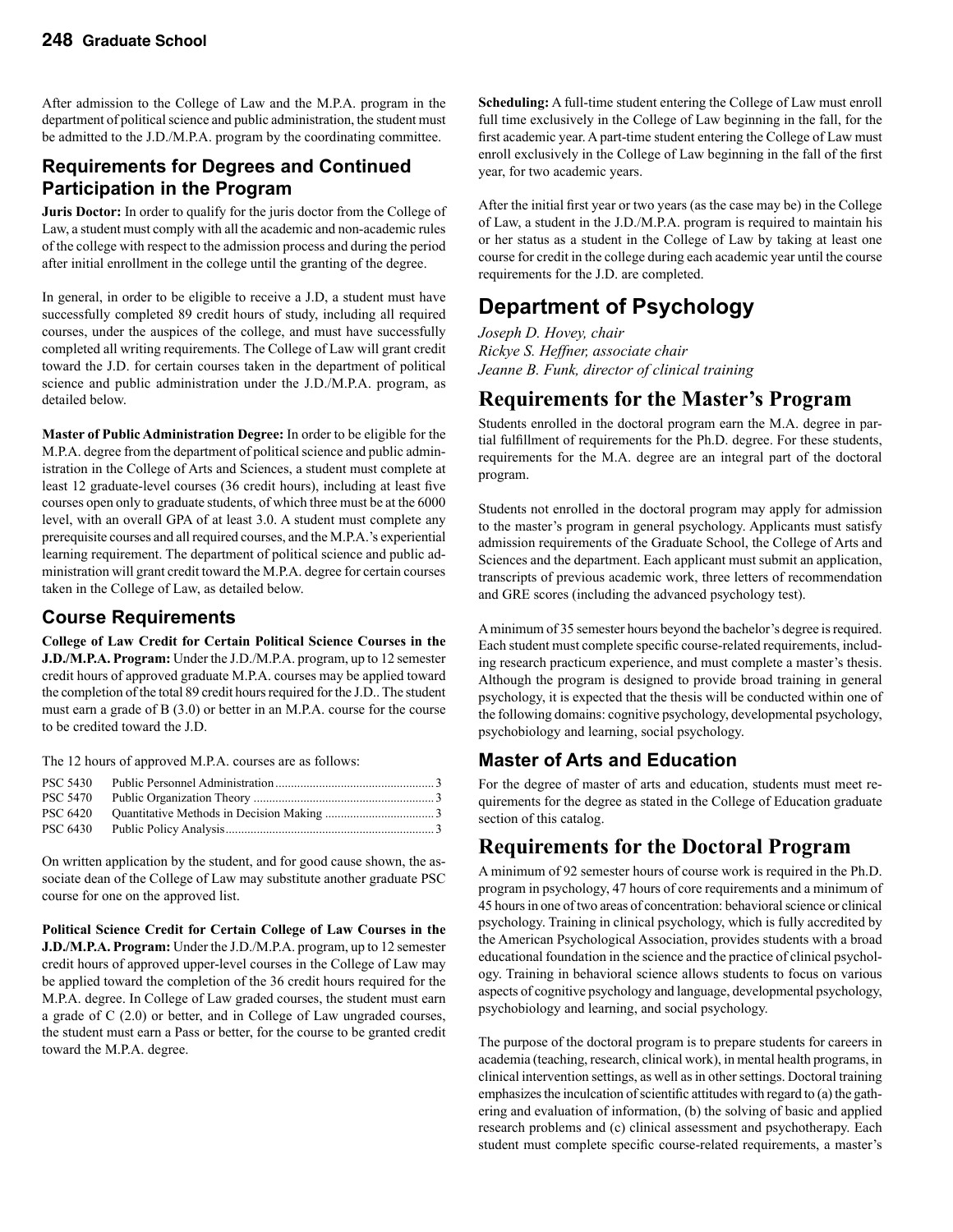thesis, doctoral examinations and a doctoral dissertation; the department's foreign language requirement must also be completed successfully. An individual plan of study is developed by the student in consultation with the academic adviser and advisory committee.

Applicants must satisfy admission requirements of both the Graduate School and the department. Each applicant must submit an application, transcripts of previous academic work, three letters of recommendation and GRE scores (including the advanced psychology test). A brief biological sketch is also required from each applicant in clinical psychology.

### **Department of Sociology and Anthropology**

*Barbara K. Chesney, chair Elias T. Nigem, graduate adviser*

### **Requirements for the Master's Program**

Regular admission to the master of arts and master of arts and education degree programs in sociology requires meeting the admission requirements of the Graduate School, including presentation of scores on the aptitude sections of the GRE.

The master of arts in sociology requires a minimum of 37 credit hours of study. These hours are made up of (1) required courses in theory, methods, and statistics (see B below); (2) elective coursework (see C below); and (3) completion of a thesis, an internship or additional coursework (see D below).

The program requirements are:

#### **A. Required background courses (0-9 hours)**

(For students who have not completed these or equivalent undergraduate courses):

| -------- |  |
|----------|--|
|          |  |
|          |  |

#### **B. Core courses required of all students (10 hours)**

| SOC 6000 |                                             |  |
|----------|---------------------------------------------|--|
| SOC 6040 | Advanced Sociological Theory or             |  |
| SOC 6050 | Advanced Social Theory & Political Economy3 |  |
| SOC 6270 |                                             |  |
| SOC 6290 |                                             |  |

**C. Program electives (21 hours)** may be completed by choosing from among 5000 and 6000 level courses offered in sociology. Students must take a minimum of two of these courses at the 6000 level.

 Students in the M.A. degree program may choose to use their elective hours to focus on a substantive area of the discipline. Currently, the faculty offers four areas of concentration: health and aging; class, race and gender; law and society; and social change.

**D. Thesis/Internship/Course Work:** Students may choose to complete a thesis (6 hours), an internship (6 hours) or 6 additional hours of course work with adviser approval. Organized and presented in a fashion consistent with Graduate School guidelines, the master's thesis is an original piece of research developed in collaboration with a full-time member of the departmental faculty who serves as thesis committee chair. Two additional full-time faculty members (at least one of whom is a member of the departmental faculty) may also serve as advisers to the student and are members of the thesis committee. Students should enroll in SOC 6960 for thesis credit; these hours will be graded on a P/NC basis.

 Students selecting the internship must develop this option in concert with two members of the full-time faculty, one of whom will serve as chair. A third member of the committee will come from the field in which the internship is located. Examples of internship settings include community organizations, health facilities, criminal justice facilities and government offices. Internships must place students in a position to make sociological observations about the setting. These observations will be the basis for an internship report to be filed with the graduate adviser, after approval by the internship committee. Students should enroll in SOC 6940 to receive credit for the internship; these hours will be graded on a P/NC basis.

- **E. Independent Research:** Generally, students may take no more than 3 hours of independent study or research (5990, 6900, 6990) to complete their degree requirements. Exceptions may be approved by the graduate adviser to a maximum of 6 hours.
	- Typically, students may apply no more than 3 hours taken outside the department toward completion of the degree requirements. Exceptions may be approved by the graduate adviser.

Students should consult with the graduate adviser for additional information about program requirements and options.

### **Master of Arts and Education**

For the degree of master of arts and education, students must meet requirements for the degree as stated in the College of Education graduate section of this catalog.

### **Anthropology Courses**

The department does not offer a graduate degree in anthropology. However, an array of graduate courses is offered in anthropology for students participating in master of arts programs in social science and the master of arts and education degree program (refer to the College of Education graduate section).

# **College Of Business Administration**

# **Administration**

**David E. Chatfield, director, M.B.A./E.M.B.A. programs** Room 1033, Stranahan Hall

Phone: 419.530.5231

#### **Darlene Miller, manager, E.M.B.A program**

Room 1029, Stranahan Hall Phone: 419.530.7982

#### **Elissa Teal, academic adviser, M.B.A. program**

Room 1031, Stranahan Hall Phone: 419.530.5230

#### **William Doll, Ph.D., interim director, Ph.D. in manufacturing management program**

Room 2008, Stranahan Hall Phone: 419.530.2850

#### **Diana Franz, Ph.D., CPA, director, M.S. in accounting program**

Room 3045, Stranahan Hall Phone: 419.530.4264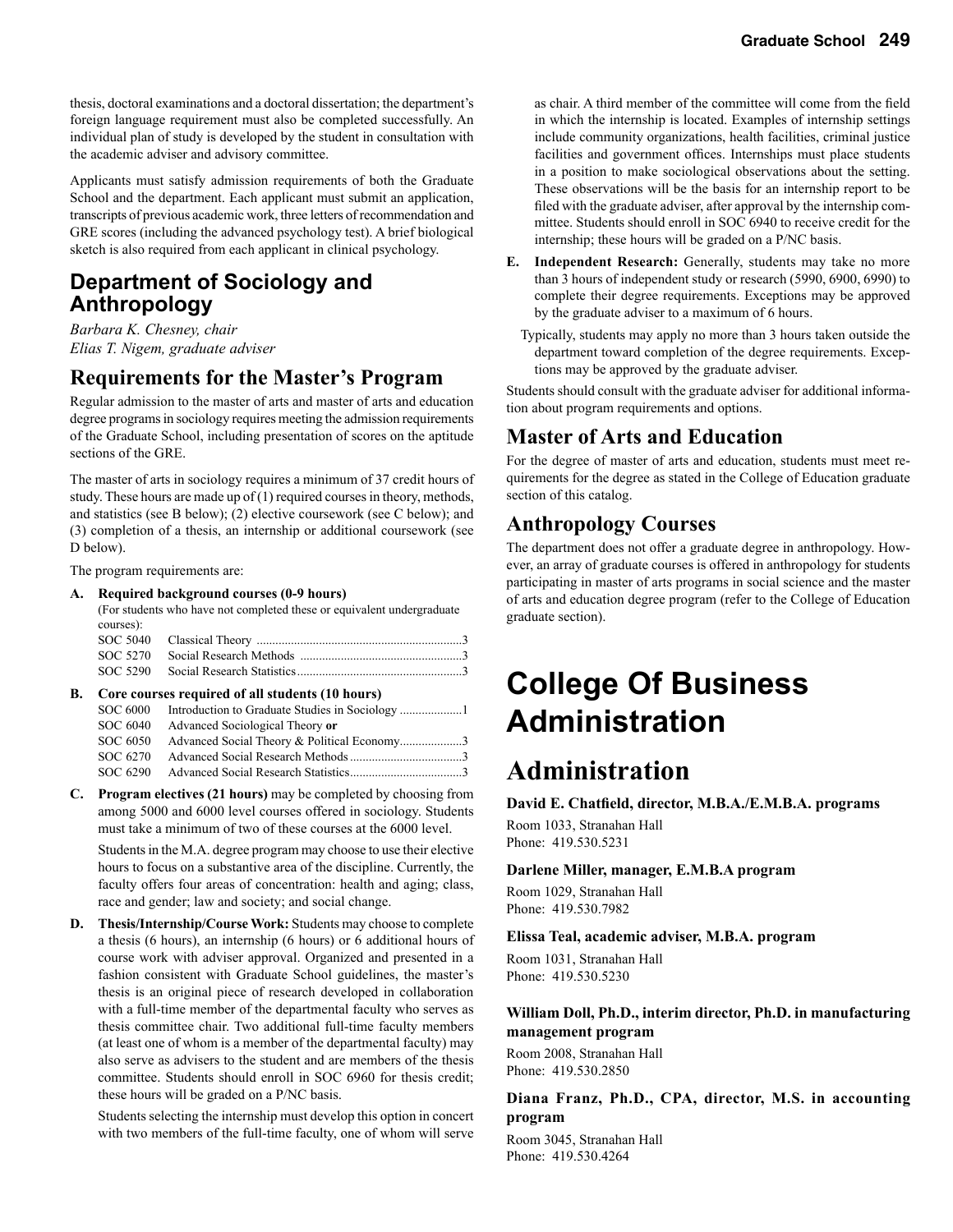# **Degrees Offered**

# **Degrees**

The College of Business Administration is accredited by the AACSB - The International Association for Management Education for undergraduate and graduate work. The graduate division of the college affords students an excellent opportunity to earn a degree on a full-time or part-time basis. The College of Business Administration offers the following degrees at the graduate level:

 Master of business administration (M.B.A.) Executive master of business administration (E.M.B.A.) A dual juris doctor/master of business administration (J.D./M.B.A.) A dual bachelor of science in engineering/master of business administration (B.S./M.B.A) Master of science in accounting (M.S.A.) Doctor of philosophy in manufacturing management (Ph.D.)

### **Specializations within the Master of Business Administration Program**

 Accounting Administration Finance Human Resource Management Information Systems International Business Marketing Operations Management

# **Admissions Policies**

# **General Requirements**

Refer to the Graduate School admissions section of this catalog for University of Toledo Graduate School admissions requirements and classification of graduate students.

# **Admission to Master of Business Adminis- tration (M.B.A.) Program**

All decisions regarding admission to the M.B.A. program in business are made through the College of Business Administration Graduate Studies Office. Admission is available to those students who can demonstrate high promise of success in a graduate business degree program. The college has adopted qualitative admissions standards in which applicants are considered on the basis of their merits with weight given to the quality of prior academic achievement, the Graduate Management Admissions Test (GMAT) scores, professional experience indicating increased levels of responsibility and other relevant information that the candidate may share with the admissions committee. Although GMAT scores and GPA are important indicators of success, they will not be the sole basis for admissions decisions. Each candidate's qualifications must also meet the admission standards set by AACSB - The International Association for Management Education.

Student applications will be reviewed on the following criteria:

- 1. Academic record and overall GPA, as well as the trend and comparison of grades over a period of time.
- 2. Verbal, quantitative, written and total scores on the GMAT or other

appropriate tests. An official GMAT score must be sent directly from the Graduate Management Admissions Council (GMAC) to the College of Business Graduate Studies Office, and can be no more than five years old.

- 3. Managerial, professional and leadership potential as exhibited by work experience, extracurricular activities or community service.
- 4. The statement of purpose as required on the graduate application form.
- 5. In the case of students whose native language is not English, a score of at least 550/213 on the Test of English as a Foreign Language (TOEFL) is mandatory, unless the student has a degree from an American university.
- 6. Three letters of reference.
- 7. A voluntary personal interview through the College of Business Administration Graduate Studies Office.

Annual deadlines for submission of completed applications are as follows\*:

| Fall semester   | August 1    |
|-----------------|-------------|
| Spring semester | November 15 |
| Summer semester | April 15    |

\* International students should submit completed applications as follows:

| Fall semester   | May 1     |
|-----------------|-----------|
| Spring semester | October 1 |
| Summer semester | March 1   |

All materials do not have to be submitted as a package, but a final decision on admission will be withheld until the package is complete. No materials submitted to the University will be returned to the applicant. In exceptional situations, students with deficiencies may be admitted provisionally to the program.

### **Admission to Executive Master of Business Administration (E.M.B.A.) Program**

The E.M.B.A. program is designed for executives and professionals with a minimum of three to five years of management or professional experience. Applicants must be nominated, and may be sponsored, by their employers. Self-employed professionals may nominate themselves. An admissions committee of the college will select the participants. The admissions committee seeks candidates with proven leadership potential. Consideration will be given to the following areas:

- Completion of a bachelor's degree
- Completion of the GMAT\*
- An assessment of the individual's work experience
- Evidence of the motivation, commitment and support necessary to complete a demanding program
- Voluntary personal interview

\* The GMAT can be waived for applicants with sufficient executive experience.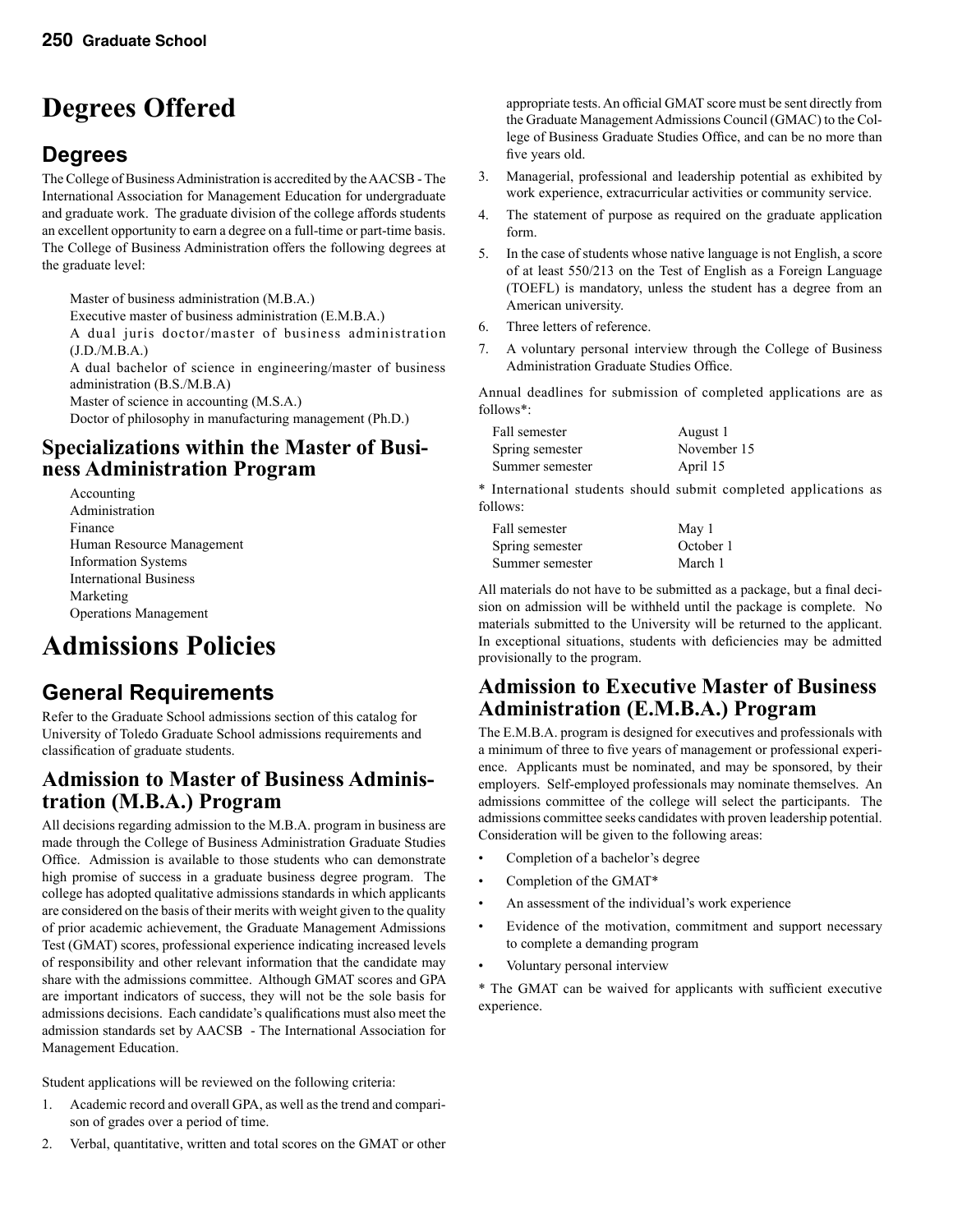### **Admission to Joint J.D./M.B.A. Program**

Students applying for the J.D./M.B.A. program must already have a bachelor's degree. A student must apply and be admitted to both the colleges of Law and Business Administration separately to be admitted to the J.D/M.B.A. The LSAT will be accepted by the College of Business Administration in lieu of GMAT scores. Refer to the College of Law and M.B.A. sections of this catalog for specific admission standards for each program

### **Admission to Joint B.S/M.B.A Degree Program**

The College of Business Administration in conjunction with the College of Engineering offers a program whereby qualified students can earn simultaneously both a B.S. in engineering and an M.B.A. This program provides a unique opportunity to combine business and engineering skills to prepare graduates for global competitiveness. It supports the mission of the College of Business Administration to prepare corporate leaders for the future. The program should be particularly attractive to students interested in starting their own company or who want to develop an appreciation for how engineering and business complement each other.

This program will allow engineering students in their final two semesters of study to begin taking M.B.A. courses while completing their B.S. This arrangement should reduce the time it takes a student to receive both degrees by a year. The business undergraduate prerequisites can be satisfied as part of the undergraduate curriculum.

Students who wish to pursue the program should make this known to the associate dean for undergraduate studies in the College of Engineering by the end of their sophomore year. Interested students will take the GMAT at the end of their junior year and should apply for admission to the program to the Graduate School before the fall of their senior year. To be admitted to the program, students must have senior standing, score a minimum of 450 on the GMAT, and have at least a 3.0 cumulative GPA. Undergraduate requirements for the business minor must also be completed. Upon admission to the program by the Graduate School, the College of Business Administration and the College of Engineering, students will be classified as special provisional graduate students so that they may take graduate courses while simultaneously completing the requirements for the B.S. in engineering.

Students' special status must be tracked by the M.B.A. office to assure AACSB compliance and to assure that the B.S. in engineering degree is granted prior to graduating with the M.B.A.

# **Admission to Master of Science in Account- ing (M.S.A.) Program**

All decisions regarding admissions to the M.S.A. program are made through the office of the director of graduate programs in accounting. Applicants must apply by the established deadline for the semester they plan to attend.

Admission to the M.S.A. program is available for those students who demonstrate high promise of success in a graduate program. All applicants are considered on the basis of their own merits with weight given to the quality of prior academic achievement, GMAT or GRE test scores, professional experience indicating increased levels of responsibility and other relevant information. The admission procedures for the M.S.A. program are similar to those described for the M.B.A. program.

### **Admission to the Doctor of Philosophy in Manufacturing Management and Engineering (Ph.D.) Program**

Applicants should have a bachelor's degree, preferably in engineering or business. Letters of reference from college faculty acquainted with the student's character and ability, and official transcripts of all prior college work must be supplied. Applicants are expected to demonstrate preparation for, and a high promise of, success in the doctoral program. The following will be considered in evaluating an application to the Ph.D. program on an individual basis: (a) The student's undergraduate and graduate record with general academic performance as well as the trend and comparison of grades over a period of time; (b) Student's verbal, quantitative and total scores on the GMAT. In certain cases, depending on the academic background of the student, GRE scores may be substituted for GMAT scores. It is to be stressed that, although GMAT and GPA are important, they alone will not be the basis of admissions decisions; (c) Evidence of the ability to do research (publications, presentations, etc.); (d) Statement of purpose explaining why the student wants to pursue a Ph.D. in manufacturing management; (e) Letters of reference; (f) Appropriate experience in a manufacturing organization; (g) In the case of students whose native language is not English, acceptable performance on the TOEFL is mandatory unless the student has a degree from a U.S. institution.

While students may come from many academic disciplines, those students with bachelor's degrees in fields other than business or engineering may require more than 91 semester hours. Any student wishing to enter the program from a discipline other than engineering or business may do so with the approval of the program director and upon completion of the prerequisite courses. **Students admitted to the Ph.D. program will not receive graduate credit for any undergraduate courses they take.**

A student should take the Ph.D. comprehensive examination as soon as he/she and his/her adviser believe the student has mastered all the required subject areas and completed all coursework. The format and other details of the examination are given in the handbook for Ph.D. students and is available from the program director. Following successful completion of the comprehensive examination, the student is admitted to candidacy for the Ph.D. and undertakes dissertation research. The student is responsible for initiating the application to candidacy on a form available from the Graduate School.

Each student will be assigned a faculty adviser by the Ph.D. program director at the time of admission. When a student enters the program, he/she will consult with the faculty adviser to determine which courses should be taken during the first year of study. Depending upon the level and type of preparation of the entering student, these courses will include foundation courses in business, engineering and manufacturing technology. During this first year of study, the student will choose an adviser who will assist the student in preparing a plan of study, choosing a dissertation topic, forming a dissertation committee and in other matters concerning the program.

# **Academic Policies**

# **General Requirements**

Refer to the general Graduate School section of this catalog for general academic policies that apply to all graduate students in areas such as advising, minimum enrollment, dishonesty, grievance and probation and dismissal.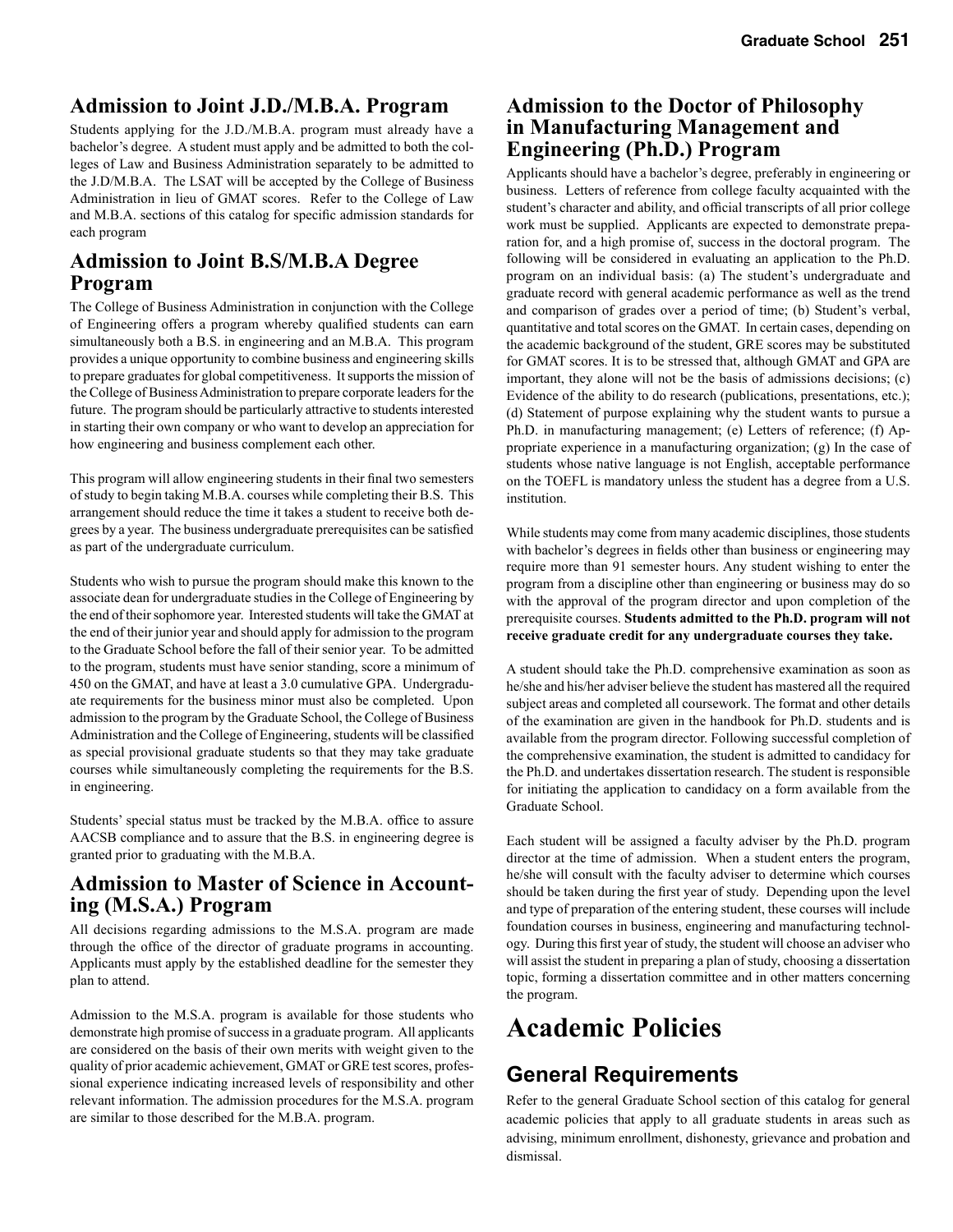# **Academic Advising**

Advising for the M.B.A. and E.M.B.A. programs is available in the Graduate Studies office on the first floor of Stranahan Hall. Advising for each M.S. and Ph.D. program is done by the respective program director. Students are encouraged to meet with an adviser regularly. Each student is ultimately responsible for correct and timely completion of degree requirements.

# **Financial Assistance**

A limited number of graduate assistantships, which provide a stipend and/or cover instructional fees, are awarded to students each year. Awards are based upon scholastic achievement, work experience, research/computer experience and extracurricular activities. They are not based upon financial need.

Applications are due by April 30 for the entire following academic year. Due to the competitive nature of these awards, however, students are encouraged to apply by the end of January.

# **Transfer Students**

Students who have taken graduate course work at another AACSB-accredited university or from another college at The University of Toledo may, upon recommendation of the Graduate Studies in Business Office, be permitted to transfer up to nine semester hours of business-related course work toward the M.B.A.

# **Degree Requirements**

# **GPA Requirements**

Students must complete all requirements for their program of study with at least a 3.0 (4.0 scale) cumulative GPA. Students in the M.B.A. program must also maintain a cumulative 3.0 GPA in courses taken in the area of specialization selected, if any.

### **Master of Business Administration (M.B.A.)**

The M.B.A. curriculum may be built upon any bachelor's degree. The M.B.A. degree is granted to students who satisfactorily complete a minimum of 33 semester hours of 6000-level or higher graduate courses.

The length of the program will vary depending upon the nature of the undergraduate degree. The program consists of preliminary background (nine hours), common body of knowledge (21 hours), core (24 hours) and specialization and/or elective (nine hours) courses. **Any or all preliminary background and common body of knowledge courses may be waived for equivalent coverage at the undergraduate or graduate level.**

### **Master of Science in Accounting (M.S.A.)**

The master of science in accounting is a 30 semester hour program. The M.S.A. program is designed to prepare students for a professional career in accounting and to fulfill the requirements to sit for the Uniform CPA Exam in the state of Ohio. Candidates without a background in accounting can be admitted to the program but will be required to take additional courses.

### **Doctor of Philosophy in Manufacturing Management (Ph.D.)**

The program requires at least 91 semester hours of study beyond the baccalaureate. For a full-time student with only a bachelor's degree, the course requirements before entering the dissertation stage can be completed in three years. Full-time students with an M.B.A. or a relevant M.S. degree should be able to complete the course work in two years. During the first year, the students without prior appropriate undergraduate or graduate work in business or engineering will acquire the foundation knowledge in business, engineering and manufacturing technology. Course waivers are possible at the foundation stage by passing competency examinations in appropriate areas.

# **Programs of Study**

### **Master of Business Administration (M.B.A.)**

### **Preliminary Background (9 hours maximum)**

The M.B.A. program requires an introductory knowledge of computer and basic math skills. A grade of at least a  $C(2.0)$  in the appropriate course will be sufficient evidence of appropriate skill level. Computer skills can be demonstrated by proficiency test, Microsoft certification or an appropriate (as determined by the program adviser) equivalent course. Students without math skills will be required to take one or more of the following undergraduate courses:

### **Basic Core (21 hours maximum)**

These courses represent the minimum background required of students prior to taking 6000-level courses in the M.B.A. program. Students admitted to the M.B.A. program can meet the requirements by taking the 5000-level courses or by proficiency examination. If a student can demonstrate that he/she has completed equivalent course work at the undergraduate level prior to admission to the M.B.A. program and has earned a grade of  $C(2.0)$  or better in the course(s), the corresponding 5000-level course may be waived.

### **Advanced Core (24 hours)**

These courses are required of all students. They are reflective of business techniques, methodology and processes, and are designed to be crossfunctional and integrative.

| <b>BUAD 6100</b> |  |  |
|------------------|--|--|
| <b>BUAD 6200</b> |  |  |
| <b>BUAD 6300</b> |  |  |
| BUAD 6400        |  |  |
| <b>BUAD 6500</b> |  |  |
| BUAD 6600        |  |  |
| BUAD 6800        |  |  |
| <b>BUAD 6900</b> |  |  |
|                  |  |  |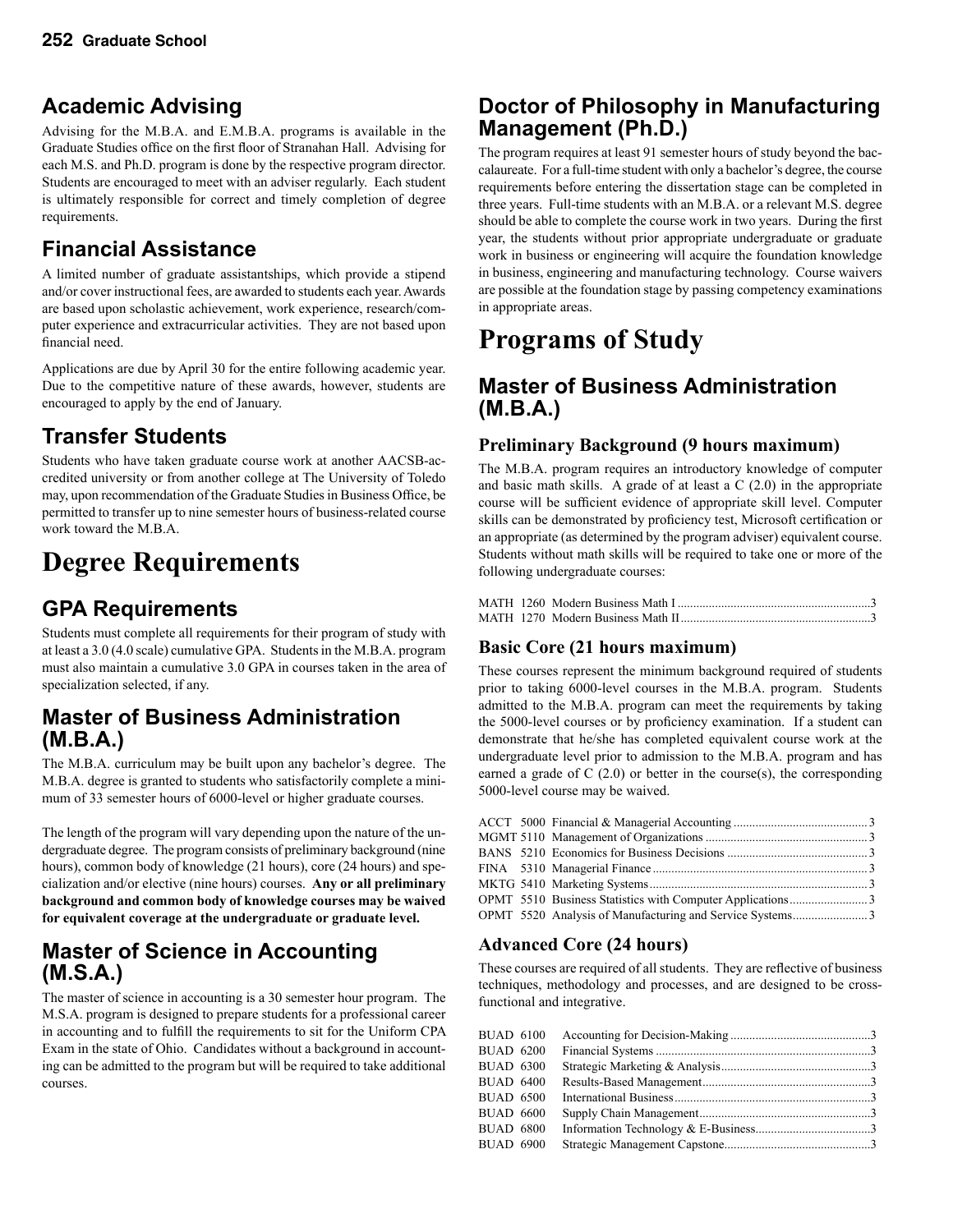#### **Specialization Courses (9 hours)**

Each student may select an area of specialization. An alternative is to select the administration specialization described below, which is designed for students who prefer to take a variety of electives in different areas. The substitution of any courses for an area of specialization requires the written approval of the department chair. No more than one independent study/research paper (three hours) may be taken in lieu of a course to fulfill a specialization requirement.

### **Areas of Specialization**

#### **Accounting**

The specialization in accounting is designed to enable students to advance more rapidly to positions of responsibility and leadership in their chosen fields. Beginning in the year 2000, all candidates taking the Ohio CPA exam must have completed 150 semester hours of college course work.

Undergraduate accounting majors wishing to complete a 150 semester hour program may find it advantageous to select an accounting specialization in the M.B.A. program. Admission to the M.B.A. specializing in accounting is available to those students who demonstrate high promise of success in a graduate program. All applicants are considered on the basis of their own merits with weight given to the quality of prior academic achievement, GMAT scores and other relevant information. Consult the M.B.A. program requirements presented earlier in the catalog.

M.B.A. students without an undergraduate accounting major must successfully complete the following courses:

#### **Prerequisite Accounting Courses**

**Note:** Students wishing to register in ACCT 3110 must meet the following prerequisites: a GPA of 2.50 or better in all introductory level college accounting courses including a grade of C (2.0) or better in both BUAD 2040 and BUAD 2050 or equivalent courses, and a higher education GPA of 2.50 or better in all prior college level courses.

#### **Accounting Specialization Courses**

Students specializing in accounting must take ACCT 6210, Research in Accounting and Taxation, and must select three courses from the following list:

#### **Administration**

The administration specialization is designed for students who want a general degree. Please select any three electives within the college for which prerequisites have been fulfilled.

#### **Finance**

The graduate finance curriculum provides students with a background in all major areas of finance including corporate finance, investments and portfolio management, and financial institutions and markets. The prerequisite for all 6000-level finance courses is FINA 5310 or the equivalent undergraduate material. A student wishing to specialize in finance will take FINA 6130, Managerial Finance, plus two from the following list:

|  | FINA 6350 Seminar in Financial Institution Management 3 |  |
|--|---------------------------------------------------------|--|
|  |                                                         |  |
|  |                                                         |  |

### **Human Resource Management**

A specialization in human resource management is designed both for students who intend to seek or continue managerial careers in human resources, and for those who are seeking more general leadership positions but need to understand approaches to attracting, retaining, compensating, motivating and managing employees in contemporary organizations.

Students are required to successfully complete HURM 6700 or its equivalent, by completing either an undergraduate degree in human resource management from an AACSB-accredited school, or certification by the Human Resource Certification Institute.

In addition to HURM 6700, students may select three additional courses from the following list:

### **Information Systems**

Specialization in information systems provides the student with a managerial overview of computers and information systems. Emphasis is placed upon the role and function of the computer as a managerial tool to store, process, analyze and present information. The prerequisite for this option is previous training in a programming language. The prerequisite can be satisfied by the completion of INFS 5400 or by passing a proficiency test covering the material in this course. A specialization in this area includes INFS 6560, INFS 6610 and one of the following: INFS 6570, INFS 6750, INFS 6810 or INFS 6930.

#### **International Business**

The international business program provides training for entry in careers in corporations with a global orientation, particularly multinational corporations, export-import firms, banks, transportation and logistics, and government and international agencies involved in international trade, finance and economic development. Students specializing in international business must choose three of the following courses: FINA 6370, IBUS 6360, IBUS 6390, IBUS 6490, MKTG 6080, MKTG 6400, and, subject to approval of the department chair, IBUS 6100, Study Abroad.

#### **Operations Management**

Specialization in operations management provides the student with the decision-making and problem-solving skills required for managing people and resources more effectively, whether in manufacturing firms, service industries, nonprofit organizations or government operations. A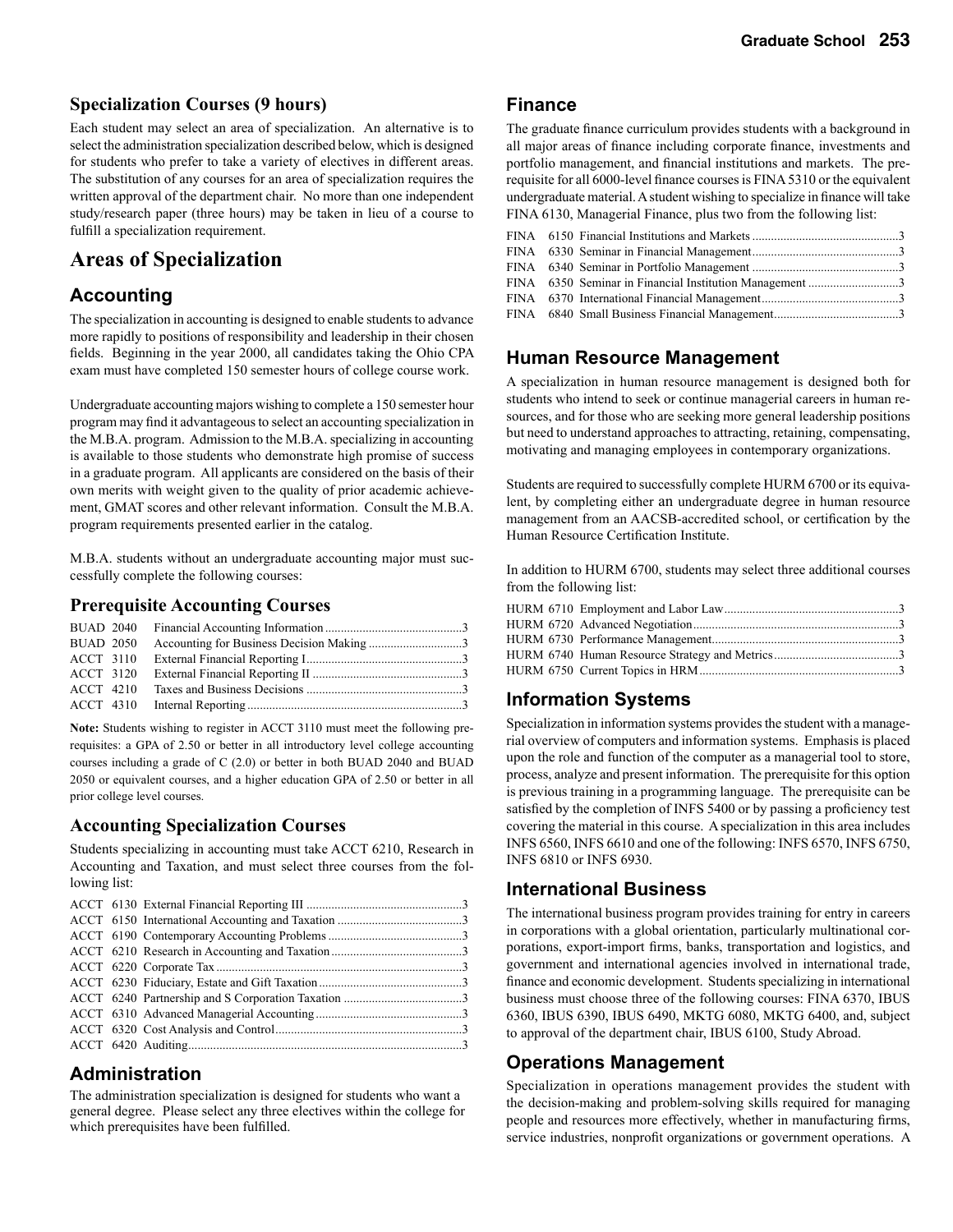specialization in this area includes OPMT 6680, OPMT 6690 and one of the following: OPMT 6510, OPMT 6720 or INFS 6750.

### **Marketing**

Students specializing in marketing should take any three of the following courses: MKTG 6120, MKTG 6210, MKTG 6230, MKTG 6290, MKTG 6400 or MKTG 6980.

# **Executive M.B.A. Program**

The College of Business Administration offers an innovative executive M.B.A. (E.M.B.A.) program for executives of mid-sized and growing firms. The program curriculum is designed to enhance the ability of managers to manage the change and growth common in today's competitive environment. To accomplish this, participants in the program take courses built around three major integrative themes: entrepreneurship/intrapreneurship and integration of business functions, the e-business competitive challenge and competition in a global marketplace.

The E.M.B.A. program is designed with experienced managers in mind and is tailored to fit their schedules. Through the use of a structured approach, executives are able to pursue an M.B.A. with their peers at a level and pace appropriate to their business experience. The program is completed in 15 months. Courses are taught in a convenient two-weekend-on-and-one-weekend-off format. Classes are held on Friday evenings and all day Saturday.

### **Required Courses:**

| <b>EMBA</b> | 5500 | Analytical Foundations for Executives3             |  |
|-------------|------|----------------------------------------------------|--|
| <b>EMBA</b> | 6100 |                                                    |  |
| <b>EMBA</b> | 6120 | Cultural, Legal & Operational Issues in Doing      |  |
|             |      |                                                    |  |
| <b>EMBA</b> | 6200 | Entrepreneurship and Personal Strategic Planning3  |  |
| <b>EMBA</b> | 6140 | Accounting & Financial Foundations for Executives3 |  |
| <b>EMBA</b> | 6210 |                                                    |  |
| <b>EMBA</b> | 6220 | Accounting Systems for Operational Control &       |  |
|             |      |                                                    |  |
| <b>EMBA</b> | 6230 |                                                    |  |
| <b>EMBA</b> | 6240 | Entrepreneurial Financial Management3              |  |
| <b>EMBA</b> | 6250 | Leadership & Performance Management3               |  |
| <b>EMBA</b> | 6290 | Strategic Management in a Global Environment3      |  |
| <b>EMBA</b> | 6300 |                                                    |  |
| <b>EMBA</b> | 6310 |                                                    |  |
| <b>EMBA</b> | 6320 |                                                    |  |
| <b>EMBA</b> | 6330 |                                                    |  |
| <b>EMBA</b> | 6470 |                                                    |  |
|             |      |                                                    |  |

# **J.D./M.B.A. Dual Degree**

This integrated program and curriculum leads to the awarding of two degrees. The juris doctor degree is awarded by the College of Law, and the M.B.A. degree is awarded by the College of Business Administration.

# **Juris Doctor (J.D.)**

The College of Law requires the successful completion of 89 semester hours. The dual degree program would permit up to 12 semester hours of core courses from the College of Business Administration to be applied toward the satisfaction of the 89-hour requirement. The 12 hours of core courses from the College of Business Administration are:

| <b>BUAD</b> | 6100 |  |
|-------------|------|--|
| <b>BUAD</b> | 6200 |  |
| <b>BUAD</b> | 6300 |  |
| <b>BUAD</b> | 6900 |  |

### **M.B.A. Degree**

To fulfill requirements for the M.B.A. degree, students must complete 33 semester hours at the 6000 level or above, including all eight M.B.A. core courses (24 hours). Students in the joint program may apply up to 12 hours of non-first year course work at the College of Law toward satisfaction of the M.B.A. electives. These 12 hours may come from the following courses or others approved by the program adviser:

# **Master of Science in Accounting (M.S.A.)**

### **M.S.A. Curriculum**

### **Basic Core**

Based on the candidate's prior course work, any or all of the basic core may be waived (each course is three semester hours):

| MATH        | 1260 | Modern Business Math I                         |
|-------------|------|------------------------------------------------|
| MATH        | 1270 | Modern Business Math II                        |
| <b>BUAD</b> | 1020 | Microcomputer Applications in Business         |
| <b>BUAD</b> | 2040 | <b>Financial Accounting Information</b>        |
| <b>BUAD</b> | 2050 | Accounting for Business Decision Making        |
| ACCT        | 3110 | External Financial Reporting I                 |
| ACCT        | 3120 | External Financial Reporting II                |
| ACCT        | 4210 | Taxes and Business Decisions                   |
| <b>ACCT</b> | 4310 | Internal Reporting                             |
| <b>BANS</b> | 5210 | Economics for Business Decisions               |
| FINA        | 5310 | Managerial Finance                             |
| OPMT        | 5510 | Business Statistics with Computer Applications |
|             |      |                                                |

### **Core Courses (required of all students [3-5 courses]):**

| ACCT  | 6130 |  |
|-------|------|--|
| ACCT  | 6190 |  |
| ACCT. | 6210 |  |
| ACCT  | 6310 |  |
| ACCT  | 6420 |  |
|       |      |  |

### **Electives (Select 4 courses):**

| ACCT | 6150 | International Accounting and Taxation3   |  |
|------|------|------------------------------------------|--|
| ACCT | 6220 |                                          |  |
| ACCT | 6230 |                                          |  |
| ACCT | 6240 | Partnership and S Corporation Taxation 3 |  |
| ACCT | 6320 |                                          |  |
|      |      |                                          |  |

### **Diversification Electives (Select 2-4 courses):**

| BUAD | 6200 |  |
|------|------|--|
| BUAD | 6300 |  |
| BUAD | 6400 |  |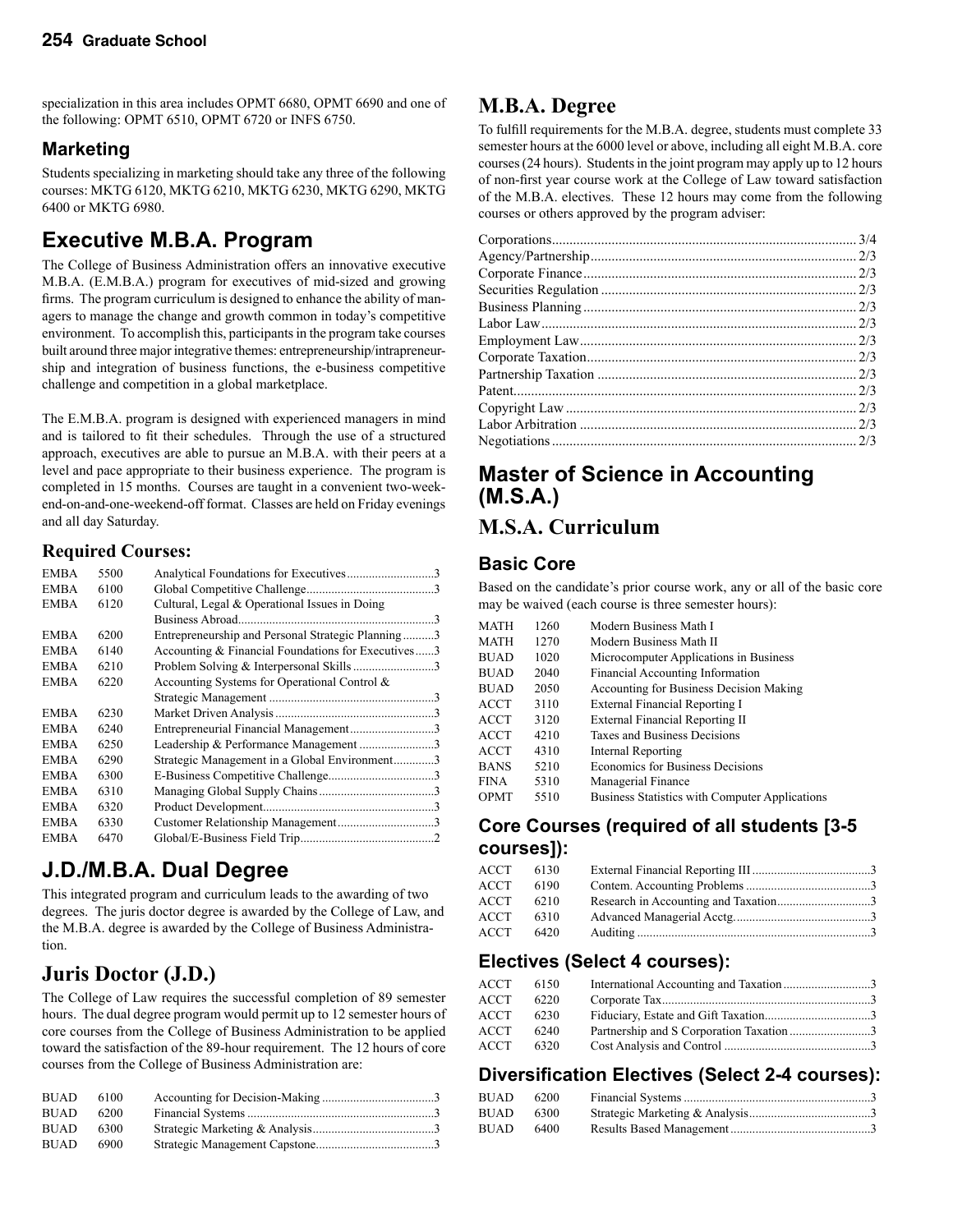| $BUAD$ 6500 |      |  |
|-------------|------|--|
| <b>BUAD</b> | 6600 |  |
| <b>BUAD</b> | 6800 |  |

### **Doctor of Philosophy in Manufacturing Management (Ph.D.)**

The purpose of the Ph.D. program is to train scholars to meet traditional standards of excellence in, and contribute to, the manufacturing management field through research, teaching and publication in academic and professional journals. The program is designed for individuals who seek to contribute to the advancement and dissemination of knowledge in manufacturing management through an integrative approach with sound foundations in business, engineering and research methodology. Graduates are expected to pursue careers in academia, consulting, research or manufacturing organizations.

The basic philosophy underlying the doctoral program is that researchers in manufacturing management require a careful and creative mix of functional management specialties, economics, engineering, manufacturing and information technologies, and analytical tools such as statistics, optimization and research methodology. Therefore, the program is designed to provide students with abilities and skills to integrate and synthesize manufacturing, engineering and business functions (e.g., finance, organizational behavior, strategy, marketing, managerial accounting and information systems).

### **Prerequisites**

- One year (two semesters) of calculus
- Statistics (through regression and analysis of variance)
- Background in physics or chemistry
- One semester/quarter of computer systems with applications

**Note:** Prerequisites must be completed before starting the Ph.D. program.

### **Foundation Courses**

Business: ACCT 5000, ORGD 7110, FINA 7310, BANS 7210, MKTG 7410, OPMT 7520 Engineering: MIME 5060, MIME 5160, MIME 5750, MIME 5980

### **Ph.D. Program**

### **Research Tools and Methods:**

| MFGM 8630 |  |  |
|-----------|--|--|
| MFGM 8860 |  |  |
| MFGM 8880 |  |  |

### **Manufacturing Core Competencies:**

| <b>OPMT</b> | 8270 |                                    |  |
|-------------|------|------------------------------------|--|
| OPMT        | 8680 |                                    |  |
| <b>OPMT</b> | 8690 | Manufacturing Resource Management3 |  |

#### **Integrative Seminars:**

| <b>INFS</b> | 8480 |                                                   |  |
|-------------|------|---------------------------------------------------|--|
| MFGM        | 8830 | Organizational Theory & Behavior for Implementing |  |
|             |      |                                                   |  |
| MFGM        | 8840 |                                                   |  |
| MFGM        | 8890 |                                                   |  |

### **Field Research (8 hours):**

### **Dissertation:**

MFGM 8990 (16 hours)

### **Dissertation Research**

The dissertation must be based on work initiated and undertaken specifically for that purpose. It must reflect a high level of scholarship, must constitute a substantial piece of work, and must indicate and document its claim to be a significant contribution to knowledge in its subject area.

Details regarding the dissertation research, starting with the dissertation proposal and ending with the final defense, are available in the handbook for Ph.D. students available from the program director.

# **College of Education**

# **Graduate Programs**

The College of Education offers programs leading to the degrees of master of education, doctor of education and doctor of philosophy. The College of Education collaborates with the College of Arts and Sciences to offer the master of arts and education and the master of science and education degrees. Sixth-year education specialist degree programs are available in educational administration and supervision as well as curriculum and instruction.

## **Admission to Graduate Programs**

Admission requirements for Graduate School are described in a prior section of the Graduate School section of this catalog. Admission to graduate study in the College of Education is open to graduates of accredited colleges and universities who meet the minimum admission requirements of the Graduate School as well as the specific admission requirements of the college, department and program. Please refer to the degree program descriptions for specific information.

**Note:** Previously admitted students wishing to transfer to a different program must apply for admission to the new program. Admission to one program does not guarantee admission to another.

# **Administration of Programs**

All graduate programs in the College of Education are administered jointly by the college and the Graduate School. Students may contact the specific department, the college or the Graduate School for further information on programs or admission requirements. The college's associate dean coordinates the graduate policies within the college.

# **Master's Degree Programs**

The college offers the master of education degree. The degrees of master of arts and education and master of science and education are offered in collaboration with the College of Arts and Sciences. Specific areas of study for these degree programs are indicated below:

### **Master of Education**

Art Education Career and Technical Education Curriculum and Instruction Early Childhood Educational Administration and Supervision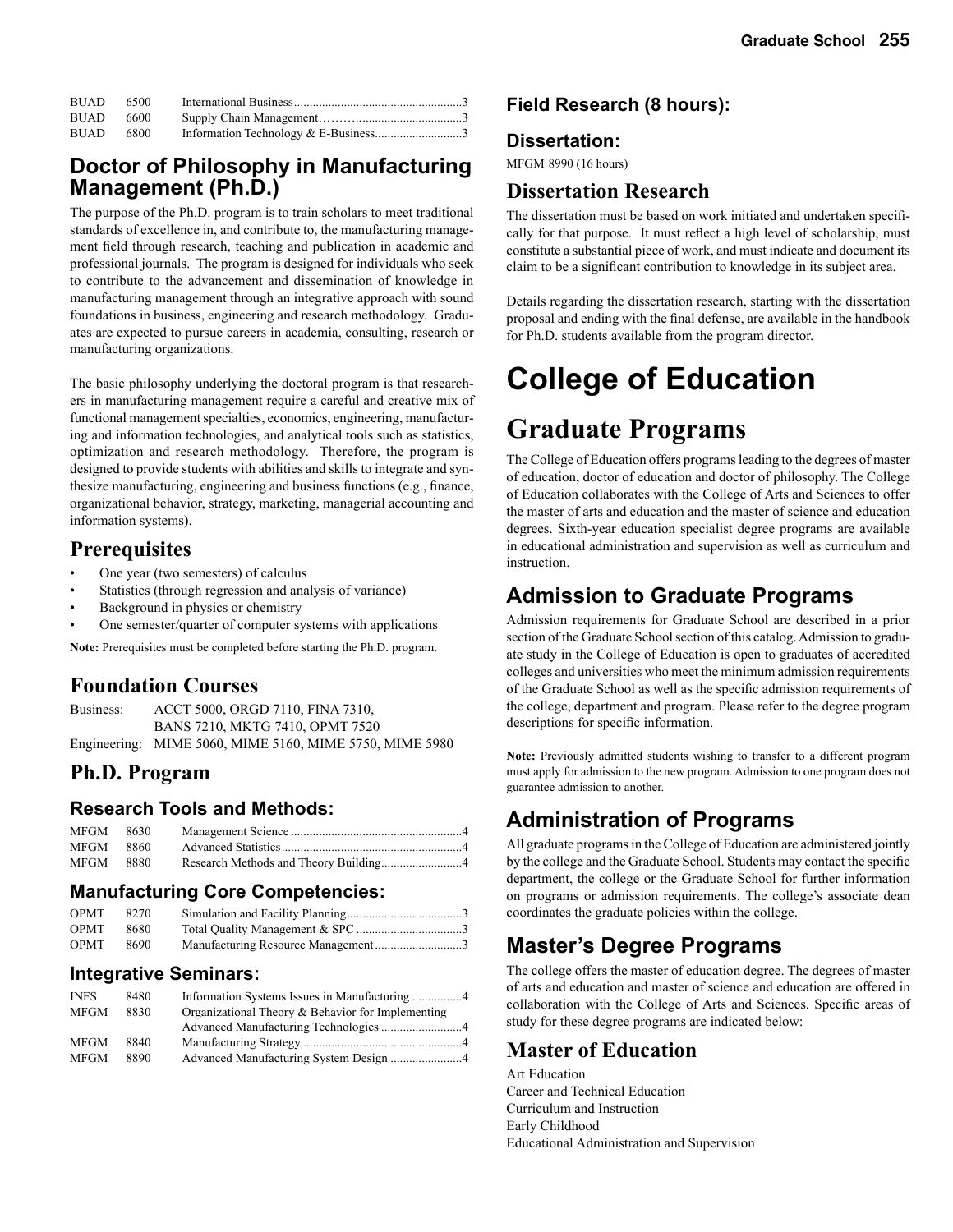Educational Psychology Educational Research and Measurement Educational Technology Educational Theory and Social Foundations Elementary and Early Childhood Education Health Education Higher Education Middle Childhood Music Education (Master of Music Education) Physical Education Secondary Education Special Education

# **Master of Arts and Education**

Education & Economics Education & English English as a Second Language Education & French Education & German Education & History Education & Mathematics Education & Sociology Education & Spanish

### **Master of Science and Education**

Education & Biology Education & Chemistry Education & Geology Education & Mathematics Education & Physics

### **Admission to Master's Degree Programs**

In addition to the Graduate School's requirements, the College of Education requires the following:

- 1. A bachelor's degree from an accredited institution.
- 2. An overall grade point average (GPA) of at least 2.7 on a 4.0 scale in all undergraduate work. Students who fail to meet this requirement may be considered for **provisional admission**, provided that they demonstrate excellent promise for graduate study.
- 3. Three recommendations concerning the prospective graduate student, which, depending upon the student's status at the time, may come from such sources as the undergraduate major adviser, current employer, school principal or others who are knowledgeable about the applicant's ability for graduate work in the student's desired program.
- 4. Any additional published criteria established by a program.
- 5. Some programs have selective admissions and may admit a limited number of students each year. Thus, meeting all formal criteria does not guarantee admission.

### **Admission Classifications**

- 1. **Regular**—Meets all of the admission requirements.
- 2. **Provisional**—Fails to meet all admission requirements, but has demonstrated to the program excellent promise for graduate study. The candidate is required to immediately complete the GRE (quantitative and verbal portions) and earn a minimum combined score of 800. If the student fails to achieve these GRE results, a 3.5 GPA in the College Core courses is required for **regular admission**. The student must achieve regular admission status based on the above

criteria by the completion of 15 hours of coursework to continue in the program.

### **General Requirements for Master's Programs**

- 1. Each master's program requires a minimum of 36 semester hours of approved graduate coursework with a minimum GPA of 3.0 on a 4.0 scale for all graduate coursework. Programs also leading to licensure or endorsement may require additional semester hours to fulfill credential as well as degree requirements.
- 2. All coursework for master's programs must be taken within a **six-year period** immediately preceding the date the degree is awarded.
- 3. All master's programs require the completion of a thesis, project, seminar or field experience (practicum). Refer to specific program descriptions for additional information.
- 4. No more than six semester hours of credit from workshops (5950), problems or special topics courses (5980 or 6980) and independent studies (5990 or 6990) may be included in the degree program. A maximum of ten semester hours of transfer course work may be applied to a master's program.
- 5. College core requirements (12 hours). All students completing master's degrees must fulfill the college's core requirements by completing one course from each of the following four areas within the first 21 semester hours of coursework:

#### **a. Psychological foundations core courses**

|           | <b>EDP</b>  | 5110 |                                                                      |  |
|-----------|-------------|------|----------------------------------------------------------------------|--|
|           | <b>EDP</b>  | 5120 | Alternative Approaches to Discipline3                                |  |
|           | <b>EDP</b>  | 5210 | Child Behavior and Development3                                      |  |
|           | <b>EDP</b>  | 5220 | Adolescent Behavior and Development3                                 |  |
|           | <b>EDP</b>  | 5230 |                                                                      |  |
|           | <b>EDP</b>  | 5310 | Issues and Innovations in Learning and                               |  |
|           |             |      |                                                                      |  |
|           | <b>EDP</b>  | 5320 |                                                                      |  |
|           | <b>EDP</b>  | 5330 |                                                                      |  |
| b.        |             |      | <b>Research foundations core courses</b>                             |  |
|           | <b>RESM</b> | 5110 |                                                                      |  |
|           | <b>RESM</b> | 5210 | Educational Testing and Grading3                                     |  |
|           | <b>RESM</b> | 5310 |                                                                      |  |
|           | <b>RESM</b> | 5330 |                                                                      |  |
| $c_{\rm}$ |             |      | <b>Social foundations core courses</b>                               |  |
|           | <b>TSOC</b> | 5100 |                                                                      |  |
|           | <b>TSOC</b> | 5110 | Modern Educational Controversies3                                    |  |
|           | <b>TSOC</b> | 5200 | Sociological Foundations of Education 3                              |  |
|           | <b>TSOC</b> | 5210 | Multicultural Non-Sexist Education 3                                 |  |
|           | <b>TSOC</b> | 5230 | Intergroup and Intercultural Education3                              |  |
|           | <b>TSOC</b> | 5300 |                                                                      |  |
|           | <b>TSOC</b> | 5400 | History of Schooling & Teaching in the U.S. 3                        |  |
| d.        |             |      |                                                                      |  |
|           |             |      | A specific set of courses that satisfy the curriculum requirement is |  |

approved for each degree program. Students should check with their faculty adviser for additional information.

### **Faculty Adviser**

An adviser from the program will be assigned by the department upon admission to the program. It is the student's responsibility to work with the adviser on the development of the master's plan of study, evaluation of the program and other aspects pertinent to graduate study.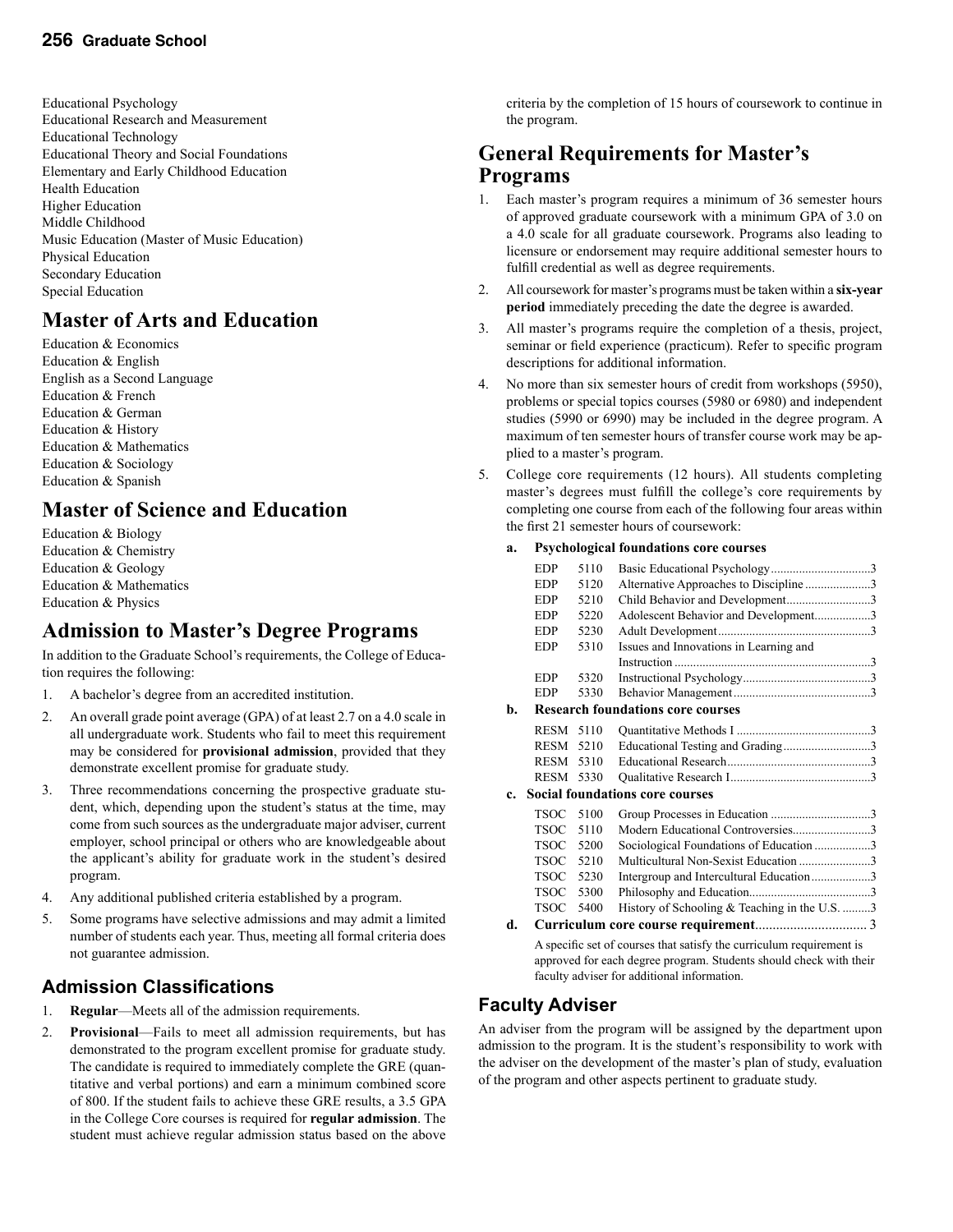### **Plan of Study**

For each program, a student must develop a plan of study that will specify the curriculum that must be completed to fulfill degree requirements. The master's degree requires a minimum of 36 semester hours. The plan of study must be approved first by the faculty adviser and then filed through the college associate dean by the completion of 15 hours of graduate coursework. Upon final approval by the college and the Graduate School, a copy of the plan of study will be returned to the student. The copy may be picked up in the Graduate School office or the college office.

### **Teacher Licensure**

Master's degree programs also meeting requirements for initial teacher licensure must follow the same policies and guidelines for field/clinical experience, student teaching/internship and licensure examinations as do undergraduate programs. Students should consult policies and guidelines published in the undergraduate College of Education section of the catalog for more information.

### **Thesis or Master's Project Deadline**

Students completing a thesis or project must meet the published deadline for submission to the Graduate School. In addition, the thesis or project must be submitted to the college associate dean by the date published by the college.

# **Program Requirements**

### **Master of Education in Art Education**

|           | Curriculum core must be AED 5500 or 5320         |  |
|-----------|--------------------------------------------------|--|
| <b>B.</b> |                                                  |  |
|           | AED 5000, 5320 or 5500, Electives                |  |
|           | Courses must be approved by the faculty adviser. |  |
| C         |                                                  |  |
|           | AED 5000, 6920, 6940 or 6960                     |  |

Requirements for initial teacher licensure may be met as part of the M.Ed. degree. Students should consult their adviser for detailed information.

### **Master of Education in Career and Technical Education**

|    | Curriculum core must be CTE 5160, 5830 or 6900   |  |
|----|--------------------------------------------------|--|
| В. |                                                  |  |
|    | Courses must be approved by the faculty adviser. |  |
| C. |                                                  |  |
|    | CTE 6920 or 6960                                 |  |

Requirements for initial teacher licensure may be met as part of the M.Ed. degree. Students should consult their adviser for detailed information.

### **Master of Education in Curriculum and Instruction**

| A.        |                                                             |
|-----------|-------------------------------------------------------------|
|           | Curriculum core must be CI 6800, CI 6810, CI 6830, CI 6840, |
|           | CI 5860, CI 5870, SPED 5000, CIEC 5350, or CIEC 6310        |
| <b>B.</b> |                                                             |
|           | Courses must be approved by the faculty adviser.            |
| C.        |                                                             |
|           | CI 6920 or 6960                                             |

Requirements for initial teacher licensure may be met as part of the M.Ed. degree. Students should consult their adviser for detailed information.

### **Master of Education in Early Childhood**

| $\mathbf{B}$ |                                                  |  |
|--------------|--------------------------------------------------|--|
|              | Courses must be approved by the faculty adviser. |  |
| C.           |                                                  |  |
|              | <b>CIEC 6950</b>                                 |  |
| D.           |                                                  |  |
|              | CIEC 6900, 6920 or 6960                          |  |

Requirements for initial teacher licensure may be met as part of the M.Ed. degree. Students should consult their adviser for detailed information.

### **Master of Education in Educational Administration and Supervision**

| Courses must be approved by the faculty adviser. |  |
|--------------------------------------------------|--|
|                                                  |  |
| EDAS 6920 or 6960 or 6900                        |  |

Programs leading to the M.Ed. degree in educational administration and supervision may also meet some of the requirements for the principal and/or administrative specialist license in Ohio. Students should consult their adviser for detailed information.

### **Master of Education in Educational Psychology**

| $\mathbf{B}$ |                                                                    |
|--------------|--------------------------------------------------------------------|
|              | Areas of focus may include learning/cognition or human development |
|              | Courses must be approved by the faculty adviser.                   |
| C.           |                                                                    |
|              | EDP 6960 or 6980                                                   |

### **Master of Education in Educational Research and Measurement**

| В. |                                                                  |  |
|----|------------------------------------------------------------------|--|
|    | Areas of focus may include statistics, measurement or evaluation |  |
|    | Courses must be approved by the faculty adviser.                 |  |
| C. |                                                                  |  |
|    | RESM 6960 or 6980                                                |  |

### **Master of Education in Educational Technology**

|    | Curriculum core must be CIET 6300 or ETPT 5100                   |  |
|----|------------------------------------------------------------------|--|
| В. |                                                                  |  |
|    | Areas of focus may include instructional technology, educational |  |
|    | computing or instructional design.                               |  |
|    | Courses must be approved by the faculty adviser.                 |  |
| C. |                                                                  |  |
|    | CI 6900, 6920 or 6960                                            |  |

Requirements for initial teacher licensure may be met as part of the M.Ed. degree. Students should consult their adviser for detailed information.

### **Master of Education in Educational Theory and Social Foundations**

| Areas of focus may include historical foundations, philosophical |  |
|------------------------------------------------------------------|--|
| foundations, multicultural or urban education                    |  |
| Courses must be approved by the faculty adviser.                 |  |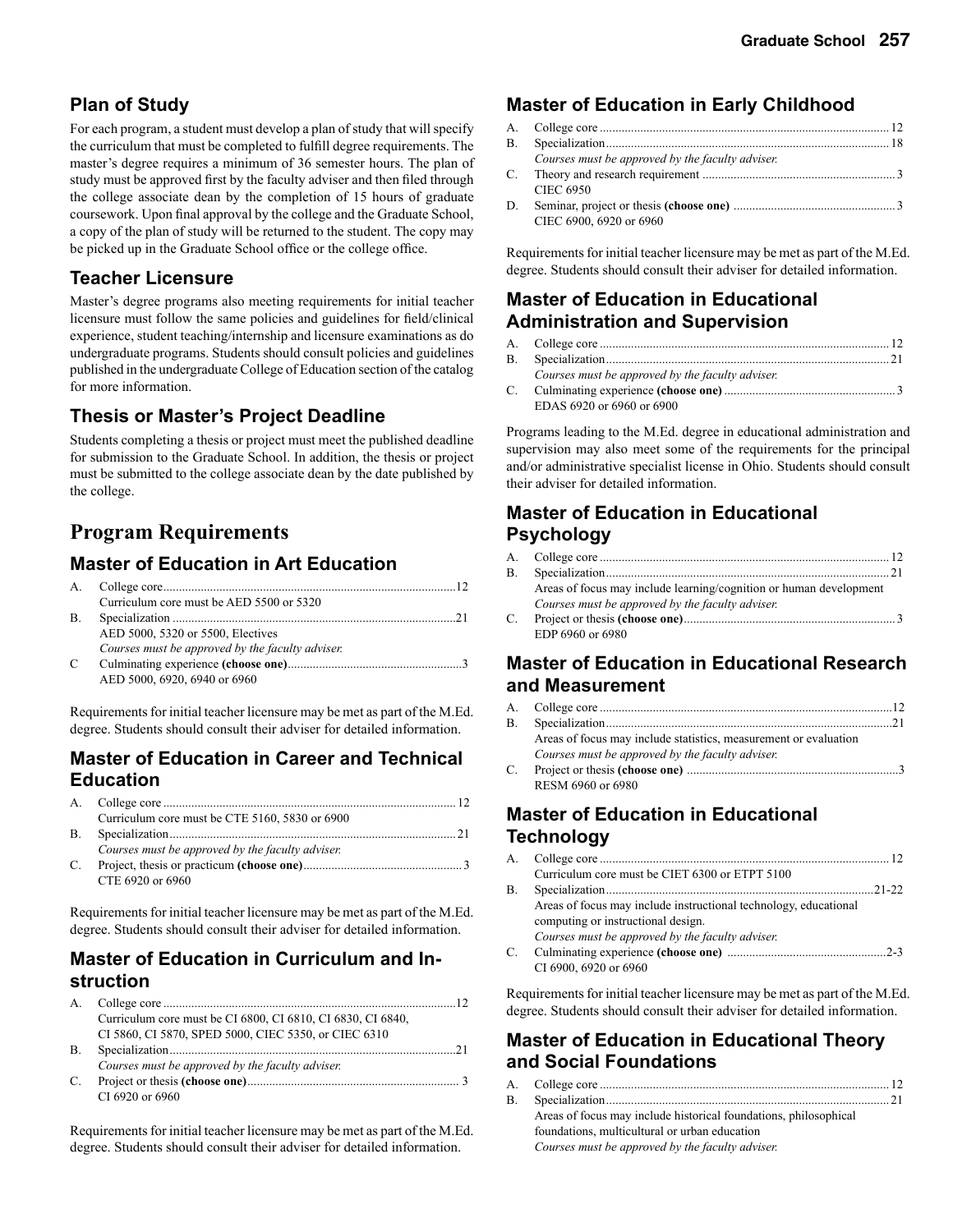| C. |                   |  |
|----|-------------------|--|
|    | TSOC 6960 or 6980 |  |

### **Master of Education in Elementary and Early Childhood Education**

| Curriculum core must be CI 6800, CI 6810, CI 6830, CI 6840, CI 5860, CI |  |
|-------------------------------------------------------------------------|--|
| 5870, SPED 5000, CIEC 5350, or CIEC 6310                                |  |

| <b>B.</b> |                                                                      |
|-----------|----------------------------------------------------------------------|
|           | Areas of focus may include curriculum, literacy, play or assessment. |
|           | Courses must be approved by the faculty adviser.                     |
| C.        |                                                                      |

 (CI 6490, 6590, 6690, or 6790 or CIEC 6950) D. Seminar, project or thesis **(choose one)** .................................................2-3  **(**CI 6900, 6920 or 6960 or CIEC 6900, 6920 or 6960)

Requirements for initial teacher licensure may be met as part of the M.Ed. degree. Students should consult their adviser for detailed information.

### **Master of Education in Health Education**

| $\mathbf{B}$ |                                                  |  |
|--------------|--------------------------------------------------|--|
|              | HEAL 6500, 6600 and electives                    |  |
|              | Courses must be approved by the faculty adviser. |  |
| C.           |                                                  |  |
|              | HEAL 6920 or 6960                                |  |

Requirements for initial teacher licensure may be met as part of the M.Ed. degree. Students should consult their adviser for detailed information.

### **Master of Education in Higher Education**

| В. |                                                                         |
|----|-------------------------------------------------------------------------|
|    | Areas of focus may include college student personnel, community college |
|    | administration or general administration.                               |
|    | Courses must be approved by the faculty adviser.                        |
| C. |                                                                         |
|    | <b>HED 6940</b>                                                         |
|    |                                                                         |
|    | HED 6920 or 6960                                                        |
|    |                                                                         |

### **Master of Education in Middle Childhood**

| A.        |                                                  |  |
|-----------|--------------------------------------------------|--|
| <b>B.</b> |                                                  |  |
|           | Area of focus will be middle childhood.          |  |
|           | Courses must be approved by the faculty adviser. |  |
| C.        |                                                  |  |
|           | CI 6490, 6590, 6690 or 6790                      |  |
| D.        |                                                  |  |
|           | CI 6900, 6920 or 6960                            |  |

Requirements for initial teacher licensure may be met as part of the M.Ed. degree. Students should consult their adviser for detailed information.

### **Master of Education in Physical Education**

| <b>B.</b> |                                                                  |  |
|-----------|------------------------------------------------------------------|--|
|           | Areas of focus may include adapted physical education or teacher |  |
|           | development                                                      |  |
|           | Courses must be approved by the faculty adviser.                 |  |
| C.        |                                                                  |  |
|           | PED 6920 or 6960                                                 |  |
|           |                                                                  |  |

Requirements for initial teacher licensure may be met as part of the M.Ed. degree. Students should consult their adviser for detailed information.

### **Master of Education in Secondary Education**

| A. |                                                                                               |
|----|-----------------------------------------------------------------------------------------------|
|    | Curriculum core must be CI 6800, CI 6810, CI 6830, CI 6840, CI 5860, CI<br>5870, or SPED 5000 |
| В. |                                                                                               |
|    | Area of focus can be English/language arts, mathematics, science,<br>`or social studies.      |
|    | Courses must be approved by the faculty adviser.                                              |
| C. | CI 6920 or 6960                                                                               |

Requirements for initial teacher licensure may be met as part of the M.Ed. degree. Students should consult their adviser for detailed information.

### **Master of Education in Special Education**

| А. |                                                                            |
|----|----------------------------------------------------------------------------|
|    | Research foundations core must be RESM 5310, except for the concentra-     |
|    | tion in gifted and talented, which may be RESM 5110, 5310 or 5330          |
| В. |                                                                            |
|    | Areas of focus may include, but are not limited to, general special educa- |
|    | tion, gifted and talented, and vision impairment.                          |
|    | Courses must be approved by the faculty adviser.                           |
| C. |                                                                            |
|    | SPED 6930:001 and one of the following: SPED 6930:002 or SPED 6920         |
|    | or 6960                                                                    |

Requirements for initial teacher licensure may be met as part of the M.Ed. degree. Students should consult their adviser for detailed information.

### **Master of Music Education**

| A.        |                                                            |  |
|-----------|------------------------------------------------------------|--|
|           | Curriculum core must be MED 5360                           |  |
| <b>B.</b> |                                                            |  |
|           | MUS 5900, 5350, MED 5370, Music Ensembles (2 hours), Music |  |
|           | Electives                                                  |  |
|           | Courses must be approved by the faculty adviser.           |  |
| C.        |                                                            |  |
|           | MED 6920 or 6960                                           |  |

Students will be required to pass comprehensive written and oral examinations, normally given during the last semester of work.

Requirements for initial teacher licensure may be met as part of the M.Ed. degree. Students should consult their adviser for detailed information.

### **Master of Arts and Education**

This degree program is offered by the College of Education in collaboration with the College of Arts and Sciences. This degree is designed for students who wish to enhance their knowledge in an arts and science field and education. As a general rule, students will have an adviser in Education and in Arts & Sciences who will jointly plan and direct the program. Students who wish to complete their culminating experience in education will work with their College of Education adviser. Students who wish to complete their culminating experience in their arts and sciences field will work with their College of Arts and Sciences adviser.

| А. |                                                                          |
|----|--------------------------------------------------------------------------|
|    | Curriculum core must be CI 6800, CI 6810, CI 6830, CI 6840, CI 5860, CI  |
|    | 5870 or SPED 5000                                                        |
| B. |                                                                          |
|    | Select a minimum of 15 semester hours in English, French, German,        |
|    | history, mathematics, sociology, Spanish or English as a second language |
|    | Courses must be approved by the faculty adviser.                         |
| C. |                                                                          |

Requirements for initial teacher licensure may be met as part of the M.Ed. degree. Students should consult their adviser for detailed information.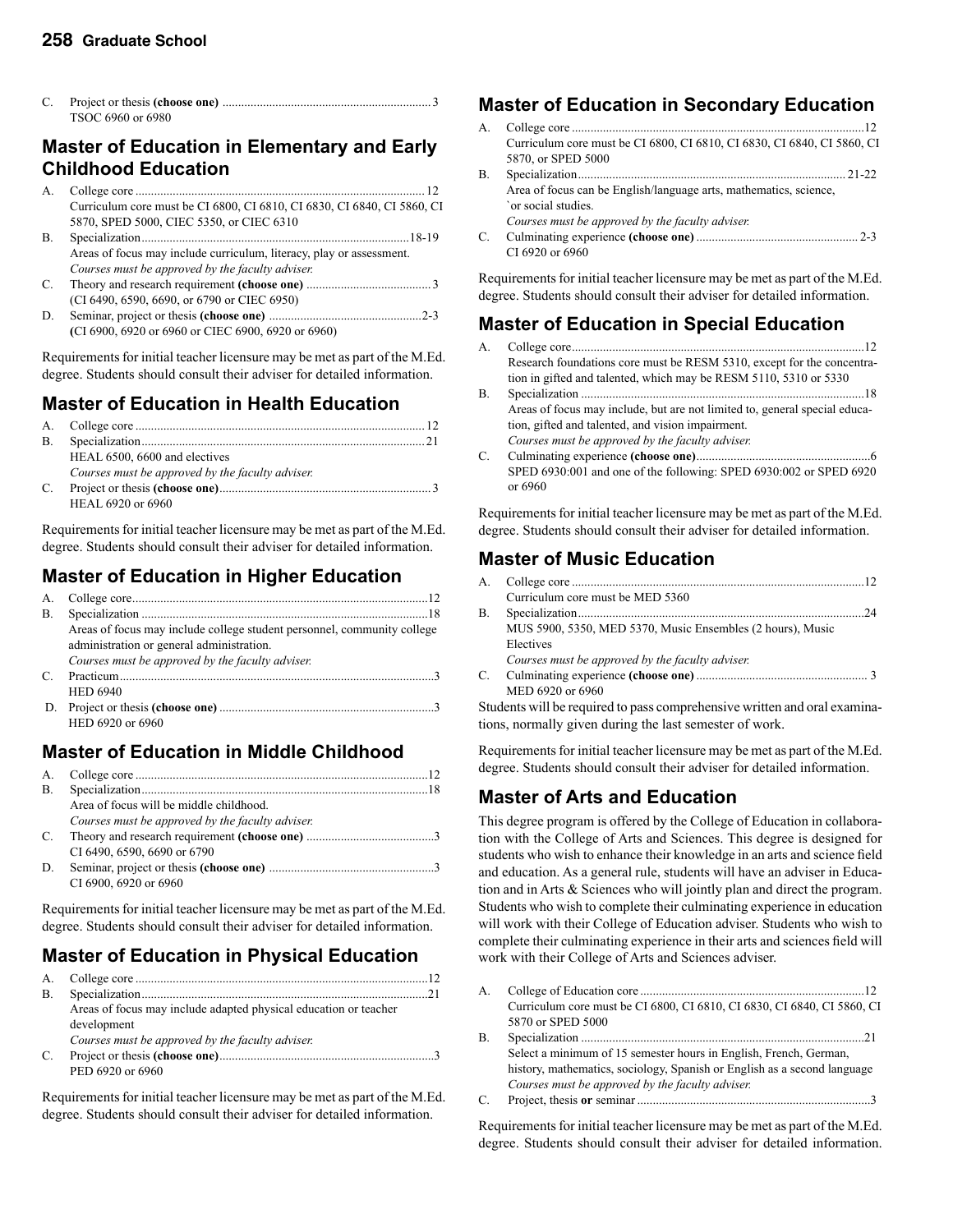However, the master of arts and education ordinarily requires licensure as a prerequisite.

### **Master of Science and Education**

This degree program is offered by the College of Education in collaboration with the College of Arts and Sciences. This degree is designed for students who wish to enhance their knowledge in an arts and science field and education. As a general rule, students will have an adviser in Education and in Arts and Sciences who will jointly plan and direct the program. Students who wish to complete their culminating experience in education will work with their College of Education adviser. Students who wish to complete their culminating experience in their arts and sciences field will work with their College of Arts and Sciences adviser.

- A. College of Education core .........................................................................12 Curriculum core must be CI 6800, CI 6810, CI 6830, CI 6840, CI 5860, CI 5870, or SPED 5000
- B. Specialization ............................................................................................21 Select a minimum of 15 semester hours in biology, chemistry, geology, mathematics or physics *Courses must be approved by the faculty adviser.*
- C. Project **or** thesis ..........................................................................................3

Requirements for initial teacher licensure may be met as part of the M.Ed. degree. Students should consult their adviser for detailed information. However, the master of science and education ordinarily requires licensure as a prerequisite.

### **Licensure Alternative Master's Program (LAMP)**

See the description the in Licensure Programs section.

# **Education Specialist Degree Programs**

The education specialist (Ed.S.) degree program is an advanced graduate program that provides students an area of educational specialization with emphasis on practice. Ed.S. programs are offered in educational administration and supervision as well as curriculum and instruction.

### **Education Specialist Program Areas**

**Administration and Supervision:** The Ed.S. in administration and supervision provides patterns of study that enable advanced graduate students to fulfill individual career goals, such as licensure for advanced administrative positions in public and private schools (district administrator, vocational director, administrative specialist and/or building administrator) or in the area of organizational leadership.

**Curriculum and Instruction:** The Ed.S. in curriculum and instruction is designed to meet the needs of individuals involved with the curriculum, teaching and supervision aspects of discipline-centered areas of study. The degree provides patterns of study for teachers and supervisors who want an education beyond the master's degree as a specialist but who are not interested in a doctoral degree. Specific areas represented are educational technology, elementary education, early childhood education, secondary education, special education and career and technical education. For the program and requirements of a specific area, contact a faculty adviser.

### **Admission to Ed.S. Programs**

General admission requirements for the Ed.S. programs include:

- 1. A bachelor's degree from an accredited institution.
- 2. Completion of a master's degree from an accredited institution with a minimum GPA of 3.0 (4.0 scale).

### **General Requirements for the Ed.S. Program**

- 1. The completion of a minimum of 32 semester hours of approved graduate coursework beyond the master's level with a minimum GPA of 3.0 on a 4.0 scale.
- 2. All course work for the Ed.S. must be taken within a **six-year period** preceding the date the degree is awarded.
- 3. Most programs require the completion of a culminating experience, which may include field experiences, internships, projects, etc.
- 4. No more than six semester hours of credit from workshops (5/7950), problems or special topics courses (5/7980 or 6/8980) and independent studies (5/7990 or 6/8990) may be applied to a specialist's program.
- 5. Students are required to develop a plan of study with their adviser that specifies the coursework that must be completed to fulfill degree requirements. This plan must be filed prior to the completion of 15 semester hours and must be approved by the adviser, the college associate dean and the Graduate School. Forms are available from the college office.

# **Doctoral Degree Programs**

Doctoral students majoring in education may earn either a doctor of philosophy (Ph.D.) degree or a doctor of education (Ed.D.) degree, depending on the program. Requirements for the two degrees are similar; differences are noted in this section. The Ph.D. is conceived as a research-oriented degree, whereas the Ed.D. is more oriented to the practitioner. Doctoral programs are long and complex. Students are encouraged to discuss a prospective program with appropriate faculty prior to submitting an application. Students should refer to the *Doctoral Program Handbook,* which provides additional information.

### **Doctoral Majors**

Doctoral degree programs (Ph.D. and/or Ed.D.) are offered in the following areas of specialization:

Educational Administration and Supervision (Ed.D.)

Curriculum and Instruction (Ph.D. or Ed.D.)

 Concentrations: Curriculum and Instruction Educational Media Elementary and Early Childhood Education Gifted and Talented Education (Ph.D. only) Secondary Education Special Education

Foundations of Education (Ph.D. or Ed.D.)

Concentrations:

Educational Psychology

 Areas of focus may include learning/cognition or human development

- Educational Sociology
- Foundations of Education
- History of Education
- Philosophy of Education
- Research and Measurement
	- Areas of focus may include statistics, measurement or evaluation

Higher Education (Ph.D.)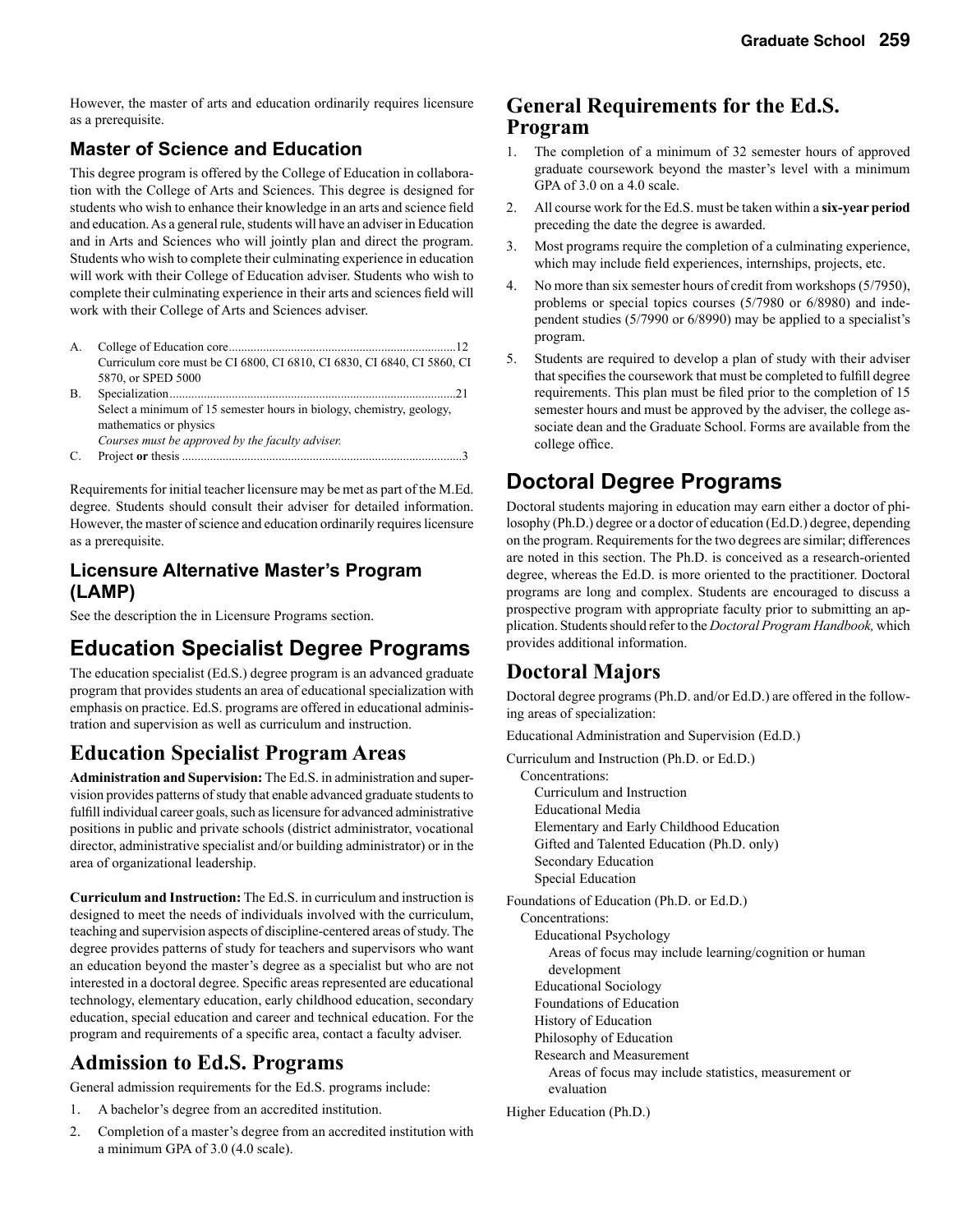### **Doctoral Minors**

The major fields listed for doctoral specialization are also available as minor areas of study for other doctoral programs. Additional areas of study for the minor are available within the college as well as areas from the colleges of Arts and Sciences, Business Administration and Health and Human Services. Students should discuss these alternatives with their advisers.

### **Admission to the Doctoral Program**

Individuals applying for admission to doctoral study in the College of Education must meet the admission requirements of the Graduate School, the College of Education and the program in which the individual wishes to pursue a major field of study. These requirements are as follows:

- 1. Completion of a bachelor's degree from an accredited institution with a minimum GPA of 2.7 on a 4.0 scale.
- 2. Completion of a master's degree from an accredited institution with a minimum GPA of 3.0 on a 4.0 scale. (In special cases an applicant who does not have a master's degree may be considered.)
- 3. Applicants are required to submit current GRE scores taken within the past 6 years. Generally, a GRE score at the 50th percentile or higher will enhance an applicant's chance for admission (e.g., a minimum of 480 Verbal plus a minimum of 560 Quantitative for a total of 1040).
- 4. Evidence in prerequisite academic work that the applicant will be able to effectively pursue a doctoral degree in the program in which the applicant wishes to specialize.
- 5. An autobiographical statement, including statements on previous study, educational experience, professional accomplishments, immediate and future professional goals, a proposed time schedule and other pertinent information that the applicant believes will aid the program in making the recommendation for admission.
- 6. Evidence of a minimum of two years of successful teaching experience for an applicant who expects to continue working in teacher education. An applicant without teaching experience may be admitted to doctoral study in the absence of such experience upon the approval of the program in which applicant wishes to concentrate.
- 7. Evidence of research and writing ability, if required by the program. Such evidence can include a master's thesis, a written research report, reprints of one or more publications, a paper presented to a professional society or similar evidence of the applicant's competence in this respect.
- 8. Some programs may require a formal interview by an admissions committee and/or administration of an examination.

### **General Requirements for the Doctoral Program**

- 1. Doctoral programs require the completion of a minimum of 76 semester hours beyond the master's degree or, in special cases, a minimum of 112 semester hours beyond the bachelor's degree.
- 2. Students must demonstrate competence in educational foundations. Various options exist for the Ph.D. and Ed.D. programs. Refer to the *Doctoral Program Handbook* for specific information.
- 3. Students must demonstrate competence in research methodology (6-9 semester hours). Differences exist between the Ph.D. and Ed.D. programs. Refer to the *Doctoral Program Handbook* for additional information.
- 4. A doctoral program must have either:
	- a. One major (minimum of 36 hours) and one minor (minimum of 15 hours)
	- b. One major (minimum of 24 hours) and two minors (minimum of 15 hours each)
- 5. All requirements for the degree program must be completed within a **seven-year period immediately** preceding the date the degree is awarded.
- 6. Dissertation hours (minimum of 10 and maximum of 32).

### **Advising/Committees**

Upon admission to a program the student is assigned a temporary adviser. This adviser guides the student through the formation of a doctoral program committee.

The doctoral program committee shall be formed before the student completes 18 hours of credit. The doctoral program committee has a minimum of three members who are selected from the membership of the graduate faculty of the University. Specific composition of the committee is outlined in the *Doctoral Program Handbook.*

The doctoral program committee is responsible for assisting the student in the development of a plan of study and assuring competence by overseeing the qualifying examination (if required), doctoral major exam, doctoral minor exam(s) and doctoral orals. After passing doctoral orals, the student must form a Dissertation Committee to guide the development of the dissertation. Guidelines for this committee are outlined in the Doctoral Program Handbook.

### **Plan of Study**

The doctoral program specification sheet, a form listing all courses to be included in the student's program, is available in the College of Education office or the Graduate School office. Requirements for foundations, research methodology, major, minor(s) and dissertation credit are included on the form. The plan must be approved by the doctoral program committee, the associate dean of the college and the dean of the Graduate School. The plan must be filed before 18 semester hours of the doctoral program are completed.

### **Residence Requirements**

A student who is seeking the Ph.D. degree **must complete two consecutive full-time semesters in residence.** A student who is seeking the Ed.D. may meet the above requirement or may complete two consecutive full-time summer semesters.

The residence requirement implies a period of full-time concentration in academic study. A program of nine semester hours is recognized as the minimum for full-time residence in any semester or in a complete 12-week summer semester (Terms I and II). The student must meet the residence requirement under a plan that is submitted in writing to the doctoral program committee for prior approval.

### **Examinations**

 A set of examinations must be passed successfully by students who complete a doctoral program. Consult the *Doctoral Program Handbook* for additional information. The examination sequence for doctoral candidates is as follows:

1. Departmental qualifying examination: preliminary examination in doctoral area that is dependent on the specific doctoral program.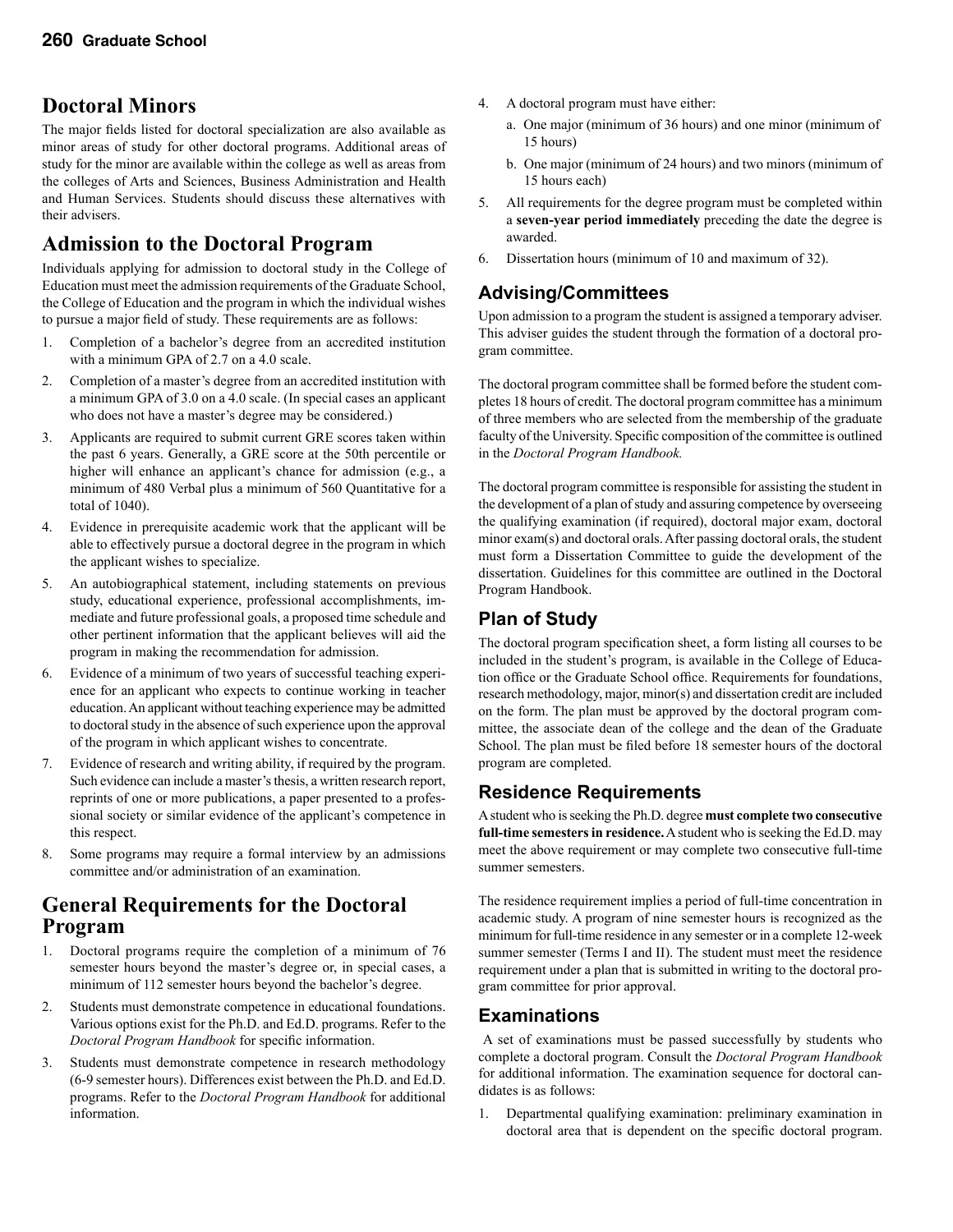Students should consult their adviser.

 For those programs that require a qualifying examination, students must take the examination between the point that a student has earned a minimum of 15 semester hours of approved credit and a maximum of 27 semester hours of approved credit. Failure to pass the examination will result in dismissal from the program.

- 2. Written major examination: examination over the course content of the doctoral major. The sequence of the major and minor examinations may be reversed
- 3. Written minor examination(s): examination over the course content of the doctoral minor(s). The sequence of the major and minor examinations may be reversed
- 4. Combined major/minor(s) oral examination: examination over the course content of the major and minor(s) to be taken only after the written major examination and written minor examination(s) are passed successfully.
- 5. Oral presentation of dissertation proposal
- 6. Oral presentation and defense of dissertation

Following is the sequence for completion of the doctoral program:

- 1. Admission to program
- 2. Work with temporary adviser
- 3. Form doctoral program committee
- 4. File doctoral program specification sheet
- 5. Pass qualifying examination (if required)
- 6. Complete required coursework
- 7. Pass written major/minor exams
- 8. Pass doctoral oral examination
- 9. Form dissertation committee
- 10. Have dissertation proposal approved by dissertation committee If the dissertation will use human subjects, obtain approval from the Human Subjects Research and Review Committee.
- 11. Pass final oral defense of dissertation (supervised by dissertation committee)
- 12. Submit final, approved copies of dissertation to dissertation committee, college and Graduate School

### **Dissertation Deadline**

Students completing the dissertation must meet the published deadline for submission to the Graduate School. In addition, the dissertation must be submitted to the college associate dean by the date published by the college.

#### **Doctoral Monitoring Committee (DMC)**

The DMC is responsible for reviewing all requests not consistent with College of Education and Graduate School policies and making recommendations to the college's associate dean and the dean of the Graduate School. Consult the *Doctoral Program Handbook* for additional information.

### **Endorsement and Licensure Programs**

The College of Education offers graduate programs to meet Ohio Teacher Education Licensure Standards. Unless noted otherwise, students should consult their adviser for details.

### **Licensure Programs**

### **Administrative Specialist—Curriculum, Instruction and Professional Development**

NOTE: See faculty adviser for M.Ed. core selections

#### **Pre-Licensure**

| <b>EDAS</b> | 6/8000 |                                                          |  |
|-------------|--------|----------------------------------------------------------|--|
|             |        | This course is prerequisite to all of the other required |  |
|             |        | <b>EDAS</b> courses.                                     |  |
| <b>EDAS</b> | 6/8010 |                                                          |  |
| <b>EDAS</b> | 6/8020 |                                                          |  |
| <b>EDAS</b> | 6/8030 | Developing Effective Learning Environments 3             |  |
| <b>EDAS</b> | 6/8220 |                                                          |  |
| <b>EDAS</b> | 6/8230 |                                                          |  |
|             |        |                                                          |  |
| CIEC        | 6/8310 | Pre-K/Primary Curriculum                                 |  |
| СI          | 5/7860 | Middle/Junior High Curriculum                            |  |
| СI          | 5/7870 | Secondary School Curriculum                              |  |

#### **Licensure**

| EDAS | 6/8240 |                                            |
|------|--------|--------------------------------------------|
| EDAS | 8300   | Integrated Experiences in Educational Adm3 |
|      |        |                                            |

### **Administrative Specialist—Educational Staff Personnel Administration**

NOTE: See faculty adviser for M.Ed. core selections

#### **Pre-Licensure**

| <b>EDAS</b> | 6/8000 |                                                          |  |
|-------------|--------|----------------------------------------------------------|--|
|             |        | This course is prerequisite to all of the other required |  |
|             |        | <b>EDAS</b> courses.                                     |  |
| <b>EDAS</b> | 6/8010 |                                                          |  |
| <b>EDAS</b> | 6/8020 |                                                          |  |
| <b>EDAS</b> | 6/8110 |                                                          |  |
| <b>EDAS</b> | 6/8330 | Collective Bargaining & Dispute Resolution 3             |  |
| <b>EDAS</b> | 6/8230 |                                                          |  |
| <b>EDAS</b> | 6/8360 | Personnel Management & Contract Administration3          |  |
|             |        |                                                          |  |
| CI —        | 6/8810 | Curriculum Development K-12                              |  |
| CI          | 6/8800 | Foundation of Curriculum Constr.                         |  |

#### **Licensure**

| EDAS | 6/8030 | Developing Effective Learning Environments 3   |  |
|------|--------|------------------------------------------------|--|
| EDAS | 8300   | Integrated Exp in Ed. Adm: Policies in Action3 |  |
|      |        |                                                |  |

### **Administrative Specialist—School-Community Relations**

NOTE: See faculty adviser for M.Ed. core selections

#### **Pre-Licensure**

| <b>EDAS</b> | 6/8000 | This course is prerequisite to all of the other required<br>EDAS courses. |  |
|-------------|--------|---------------------------------------------------------------------------|--|
| <b>EDAS</b> | 6/8220 |                                                                           |  |
| <b>EDAS</b> | 6/8110 | Legal Aspects of School Administration3                                   |  |
| <b>EDAS</b> | 6/8360 | Personnel Management & Contract Administration3                           |  |
| <b>EDAS</b> | 6/8230 |                                                                           |  |
| <b>EDAS</b> | 6/8420 |                                                                           |  |
|             |        |                                                                           |  |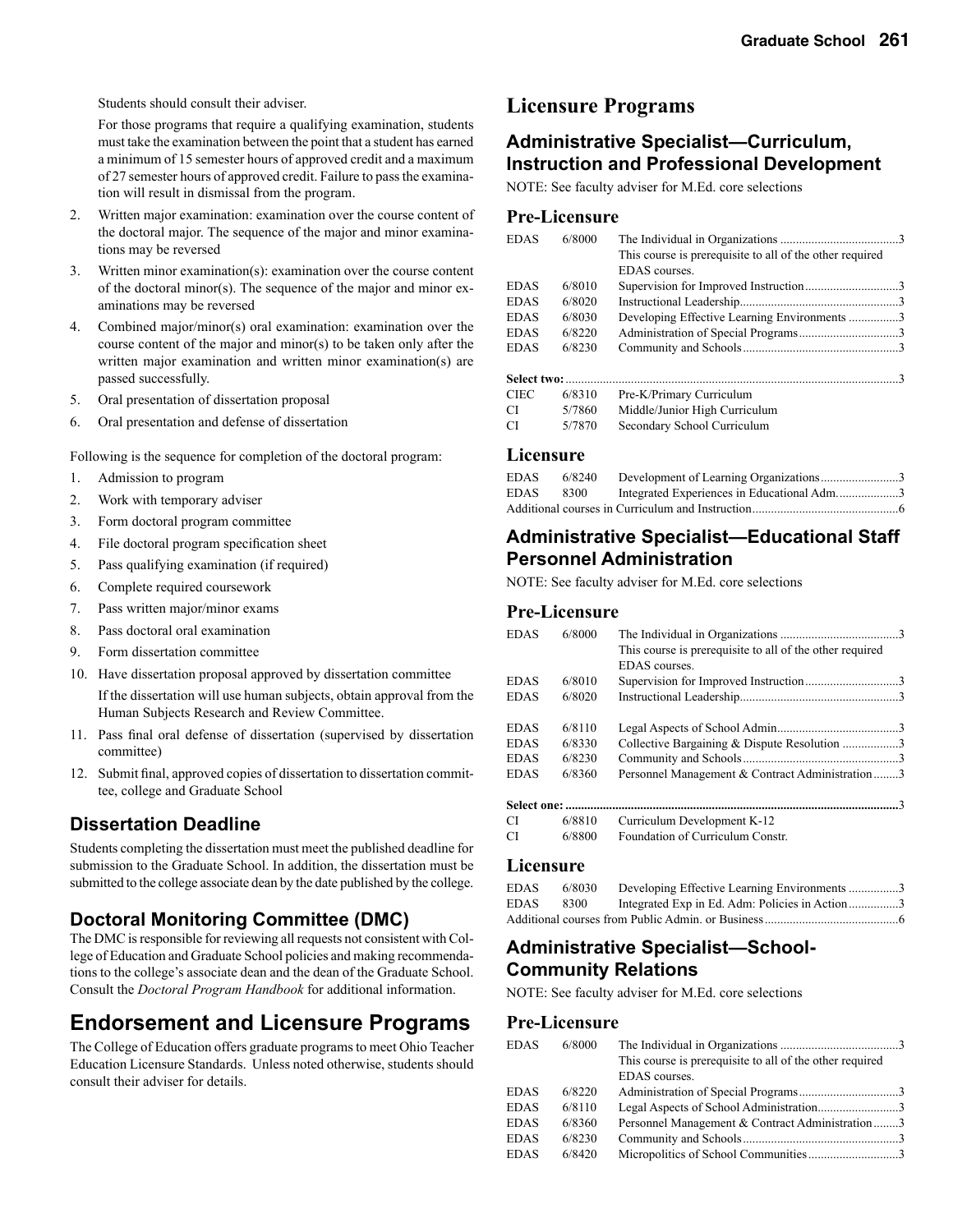| CI —                        |  | $6/8800$ Foundation of Curriculum & Instruction |  |  |
|-----------------------------|--|-------------------------------------------------|--|--|
| CI.                         |  | 6/8830 Curriculum Trends and Issues             |  |  |
| $\mathbf{E}$ . $\mathbf{E}$ |  |                                                 |  |  |

#### **Electives**

| Additional courses from Communications, Marketing, Public |
|-----------------------------------------------------------|
|                                                           |

#### **Licensure**

| EDAS                                                     | 6/8190 | Integrated Exp in Ed Adm: Practices in Action 3 |  |  |
|----------------------------------------------------------|--------|-------------------------------------------------|--|--|
| <b>EDAS</b>                                              | 8300   | Integrated Exp in Ed Adm: Politics in Action3   |  |  |
| Additional courses from Communication, Marketing, Public |        |                                                 |  |  |
|                                                          |        |                                                 |  |  |

### **Administrative Specialist—Career & Technical Education Administration**

NOTE: See faculty adviser for M.Ed. core selections

#### **Pre-Licensure**

| <b>CTE</b>  | 5080   | Principles of School to Work Transition3        |  |
|-------------|--------|-------------------------------------------------|--|
| <b>CTE</b>  | 5100   | Organization, Administration & Regulations of   |  |
|             |        |                                                 |  |
| <b>CTE</b>  | 5180   | Promotion, Recruitment & Retention              |  |
| <b>CTE</b>  | 5/7810 |                                                 |  |
| <b>CTE</b>  | 5/7830 |                                                 |  |
| <b>EDAS</b> | 6/8110 | Legal Aspects of School Administration3         |  |
|             |        |                                                 |  |
| <b>CTE</b>  | 5060   | Foundations of Career & Technical Education     |  |
| <b>EDAS</b> | 6/8000 | The Individual in Organizations                 |  |
|             |        | $\mathcal{R}$                                   |  |
| <b>CTE</b>  | 5120   | Supervision of Career & Technical Education     |  |
| <b>EDAS</b> | 6/8010 | Supervision for Improved Instruction            |  |
| Licensure   |        |                                                 |  |
| <b>CTE</b>  | 5/7940 | Practicum-Intern. in Career & Technical Ed3     |  |
| <b>EDAS</b> | 6/8020 |                                                 |  |
| <b>EDAS</b> | 8190   | Integrated Exp in Ed Adm: Practices in Action 3 |  |
| <b>EDAS</b> | 8300   | Integrated Exp in Ed Adm: Politics in Action3   |  |
| <b>EDAS</b> | 8320   |                                                 |  |
|             |        |                                                 |  |
| <b>EDAS</b> | 6/8330 | Collective Bargaining                           |  |
| <b>EDAS</b> | 6/8360 | Personnel Management & Dispute Resolutions      |  |

### **Early Childhood Intervention Specialist (ECIS) (ages 3-8)**

### **MR/DD Early Intervention Certificate (ages birth-3)**

| <b>SPED</b> | 5/7180 | Advanced Methods: Students with Moderate or Severe  |  |
|-------------|--------|-----------------------------------------------------|--|
|             |        |                                                     |  |
| <b>SPED</b> | 5/7220 | Theory and Practice of Diagnostic Teaching in       |  |
|             |        |                                                     |  |
| <b>SPED</b> | 5/7260 | Family/Professional Relations in Special Education3 |  |
| <b>SPED</b> | 5/7270 | Community Networking and Team Models in EI          |  |
|             |        |                                                     |  |
| <b>SPED</b> | 5/7980 | Management of the ECSE Learning Environment3        |  |
| <b>SPED</b> | 6/8080 | Clinical and Educational Evaluation in SPED3        |  |
| <b>SPED</b> | 6/8550 | Augmentative and Alternative Communication3         |  |
| <b>SPED</b> |        |                                                     |  |
| <b>SPED</b> |        |                                                     |  |
| <b>SPED</b> |        |                                                     |  |
|             |        | (to gain EI certificate)                            |  |

### **Licensure Alternative Masters' Program (LAMP)**

The alternative master's is a program for individuals who are looking for a career change and are interested in teaching. The program provides a sequence of courses that lead to teacher licensure from the State of Ohio and a master's degree. The program leads to licensure to teach in middle childhood (grades 4-9) or adolescent and young adult (grades 7-12) or to be an intervention specialist. For middle childhood and adolescent and young adult, licensure may be obtained in the following areas: language arts, mathematics, science and/or social studies; foreign language, music education and visual arts education. The program is designed to provide the student with many opportunities to spend time in schools and nonschool settings and to place these experiences into perspective through on-campus reflective seminars. Interested individuals should contact the college Director of Advising.

### **Principal – PK-9 (ages 3-12 & 8-14)**

NOTE: See faculty adviser for M.Ed. core selections

### **Pre-Licensure**

| <b>EDAS</b> | 6/8000              |                                                          |
|-------------|---------------------|----------------------------------------------------------|
|             |                     | This course is prerequisite to all of the other required |
|             |                     | EDAS courses.                                            |
| <b>EDAS</b> | 6/8010              |                                                          |
| <b>EDAS</b> | 6/8020              |                                                          |
| <b>EDAS</b> | 6/8150              |                                                          |
| <b>EDAS</b> | 6/8110              | Legal Aspects of School Administration3                  |
| <b>EDAS</b> | 6/8220              |                                                          |
| <b>EDAS</b> | 6/8230              |                                                          |
|             |                     |                                                          |
| Select one: |                     |                                                          |
| <b>CIEC</b> | 6/8310              | Pre-K/Primary Curriculum                                 |
| CI          | 5/7860              | Middle-Junior High Curriculum                            |
|             |                     |                                                          |
| Licensure   |                     |                                                          |
|             | <b>Select one: </b> | $\mathcal{R}$                                            |
| <b>EDAS</b> | 6/8330              | Collective Bargaining and Dispute Resolution             |
| <b>EDAS</b> | 6/8360              | Personal Management and Contract Administration          |
|             |                     |                                                          |
| <b>EDAS</b> | 8190                | Integrated Exp in Ed Adm: Practices in Action 3          |
| <b>EDAS</b> | 8300                | Integrated Exp in Ed Adm: Policies in Action3            |
|             |                     |                                                          |
|             |                     | 3                                                        |

| CI | 6/8800 | Foundations of Curriculum and Instruction |
|----|--------|-------------------------------------------|
| CI | 6/8810 | Curriculum Development K-12               |

### **Principal – 4-12 (ages 8-14 & 10-21)**

NOTE: See faculty adviser for M.Ed. core selections

#### **Pre-Licensure**

| <b>EDAS</b> | 6/8000 |                                                          |  |
|-------------|--------|----------------------------------------------------------|--|
|             |        | This course is prerequisite to all of the other required |  |
|             |        | <b>EDAS</b> courses.                                     |  |
| EDAS        | 6/8010 |                                                          |  |
| EDAS        | 6/8020 |                                                          |  |
| <b>EDAS</b> | 6/8110 | Legal Aspects of School Administration3                  |  |
| EDAS        | 6/8220 |                                                          |  |
| EDAS        | 6/8230 |                                                          |  |
| <b>EDAS</b> | 6/8150 |                                                          |  |
|             |        |                                                          |  |
| СI          | 5/7870 | Secondary School Curriculum                              |  |
| СI          | 5/7860 | Middle School/Jr. High Curriculum                        |  |
|             |        |                                                          |  |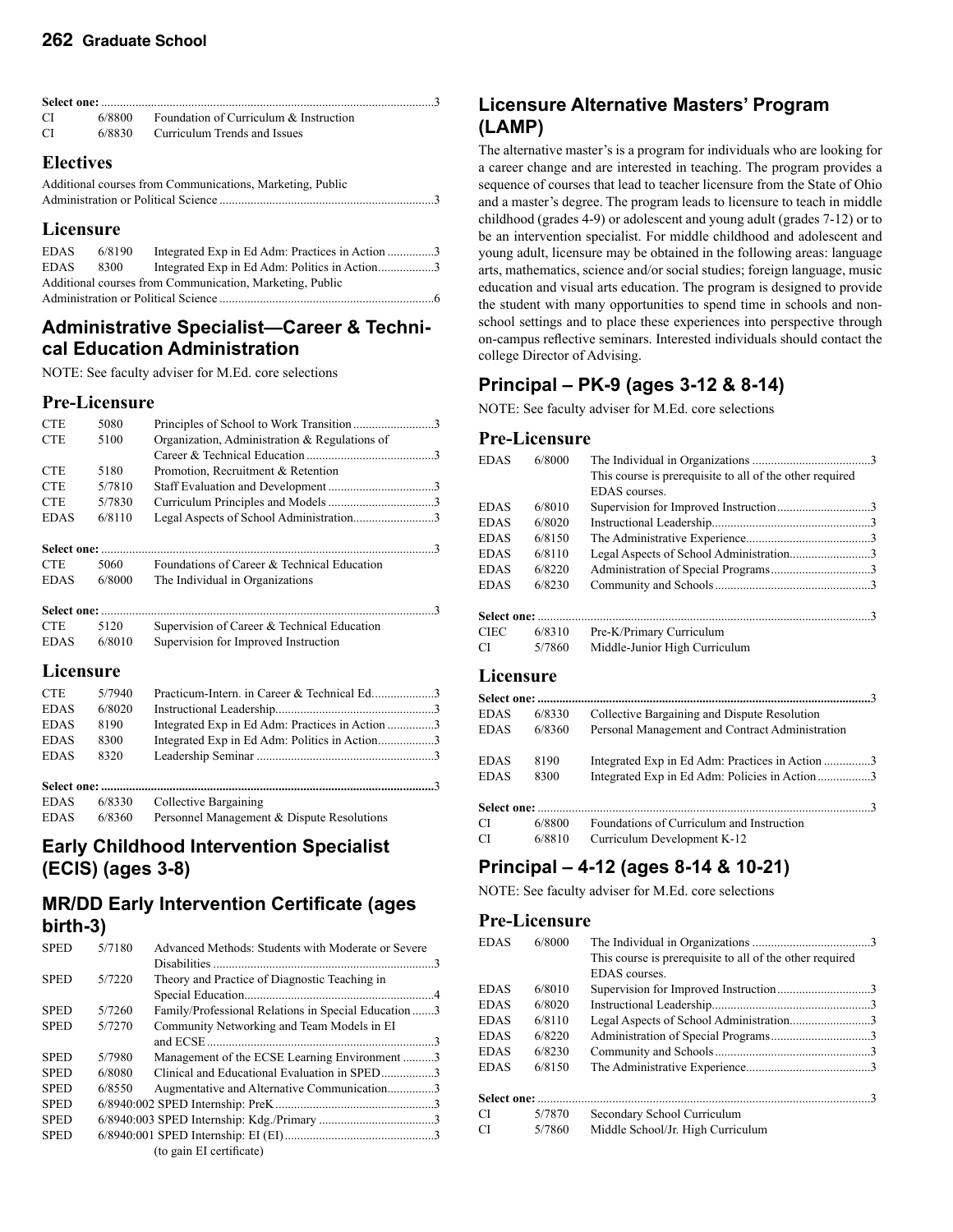#### **Licensure**

| <b>EDAS</b>   | 6/8330 | Collective Bargaining and Dispute Resolution    |
|---------------|--------|-------------------------------------------------|
| <b>EDAS</b>   | 6/8360 | Personal Management and Contract Administration |
| <b>EDAS</b>   | 8190   | Integrated Exp in Ed Adm: Practices in Action 3 |
| <b>EDAS</b>   | 8300   | Integrated Exp in Ed Adm: Policies in Action3   |
|               |        |                                                 |
| CI.           | 6/8800 | Foundations of Curriculum and Instruction       |
| <sup>CI</sup> | 6/8810 | Curriculum Development K-12                     |

### **School Counseling and School Psychology**

Students completing master's degrees in the College of Education or the College of Health and Human Services may also complete requirements for licensure. For further information, contact the department of counseling and mental health services in the College of Health and Human Services.

#### **School Nurse**

The school nurse licensure program is aligned with the master of education in health education degree program. Degree requirements can be found in the College of Health and Human Services portion of the Graduate School section of this catalog, under master of education in health education (school nurse licensure). For more information, contact the school nurse program adviser in the College of Health and Human Services.

### **Speech-Language Pathology**

To obtain both teacher and clinical licensure in speech-language pathology, students should consult the program director, the department or the associate dean for graduate studies of Health and Human Services to insure an approved baccalaureate program, master's degree and suitable practicum experience.

### **School District Leader (Superintendent)**

Students may complete requirements for the superintendent's license through advanced graduate study that may also be part of the education specialist or doctoral degrees. Prerequisites for study include satisfactory completion of a principal or administrative specialist licensure program, a minimum of two years successful teaching under a standard license and three years successful administrative experience in a position requiring Principal or Administrative Specialist Licensure with demonstrated skills of leadership, change and curriculum. Additional graduate coursework required includes:

| <b>EDAS</b> | 6/8240 |  |
|-------------|--------|--|
| <b>EDAS</b> | 6/8310 |  |
| <b>EDAS</b> | 6/8320 |  |
| <b>EDAS</b> | 6/8420 |  |
| <b>EDAS</b> | 6/8440 |  |
| <b>EDAS</b> | 8620   |  |
| <b>EDAS</b> | 8640   |  |
|             |        |  |

Additional 3 semester hours of directed study in EDAS.

### **Endorsements Career and Technical Education**

An endorsement for a student holding a valid teacher certificate/license may be recommended for the following. Students should consult their advisers for specific details.

#### **Adult Education**

| CTE        | 5570 |                                                     |  |
|------------|------|-----------------------------------------------------|--|
| <b>CTE</b> | 5100 | Organization, Administration & Regulation of Career |  |
|            |      |                                                     |  |
| CTE        | 5830 |                                                     |  |
| <b>CTE</b> | 5020 |                                                     |  |
|            |      |                                                     |  |

#### **Career-Based Intervention**

| <b>CTE</b>  | 5140 |                                                     |  |
|-------------|------|-----------------------------------------------------|--|
| <b>CTE</b>  | 5160 | Curriculum Development & Teaching Cooperative       |  |
|             |      |                                                     |  |
| <b>CTE</b>  | 5100 | Organization, Administration & Regulation of Career |  |
|             |      |                                                     |  |
| <b>CTE</b>  | 5020 |                                                     |  |
| <b>SPED</b> | 5000 |                                                     |  |
|             |      |                                                     |  |

#### **Transition to Work**

| SPED        | 5170 | Supporting Youth & and Adults With Disabilities. |  |
|-------------|------|--------------------------------------------------|--|
|             |      | Living and Working in the Community3             |  |
| <b>SPED</b> | 5250 | Career & Vocational Education for Students With  |  |
|             |      |                                                  |  |
| SPED        | 6250 | Issues & Research in Transition & Post Secondary |  |
|             |      | Outcomes for Students With Disabilities3         |  |
| CTE         | 5080 |                                                  |  |
| <b>SPED</b> | 6940 |                                                  |  |
|             |      |                                                  |  |

#### **Career & Technical Education Work-Site Teacher/ Coordinator**

| <b>CTE</b> | 5140 |                                               |  |
|------------|------|-----------------------------------------------|--|
| <b>CTE</b> | 5160 | Curriculum Development & Teaching Cooperative |  |
|            |      |                                               |  |
| <b>CTE</b> | 5100 | Organization, Administration & Regulations of |  |
|            |      |                                               |  |
| CTE        | 5020 |                                               |  |
| <b>CTE</b> | 5080 |                                               |  |
|            |      |                                               |  |

### **EEH Validation in Early Childhood for Professionals Holding Special Education Certification**

Students should consult their advisers for specific details.

| <b>EDP</b>  | 5210 |                                                |  |
|-------------|------|------------------------------------------------|--|
| CIEC        | 6310 |                                                |  |
| CIEC        | 5520 |                                                |  |
| CIEC        | 6750 |                                                |  |
| CIEC        | 6330 |                                                |  |
| CIEC        | 6320 |                                                |  |
| <b>SPED</b> | 6070 | Curriculum Models & Intervention Strategies in |  |
|             |      |                                                |  |
| <b>SPED</b> | 5260 | Family and Professional                        |  |
|             |      |                                                |  |
| <b>SPED</b> | 5990 |                                                |  |
|             |      |                                                |  |

*For EEH Validation for Early Childhood Certificates, see Special Education programs.*

### **EEH Validation in Special Education for Professionals Holding Early Childhood Certification or PK**

Students should consult their advisers for specific details.

| CIEC | 6330 |                                                |  |
|------|------|------------------------------------------------|--|
| CIEC | 6320 | Meaning & Development of Play Behavior3        |  |
| SPED | 6070 | Curriculum Models & Intervention Strategies in |  |
|      |      |                                                |  |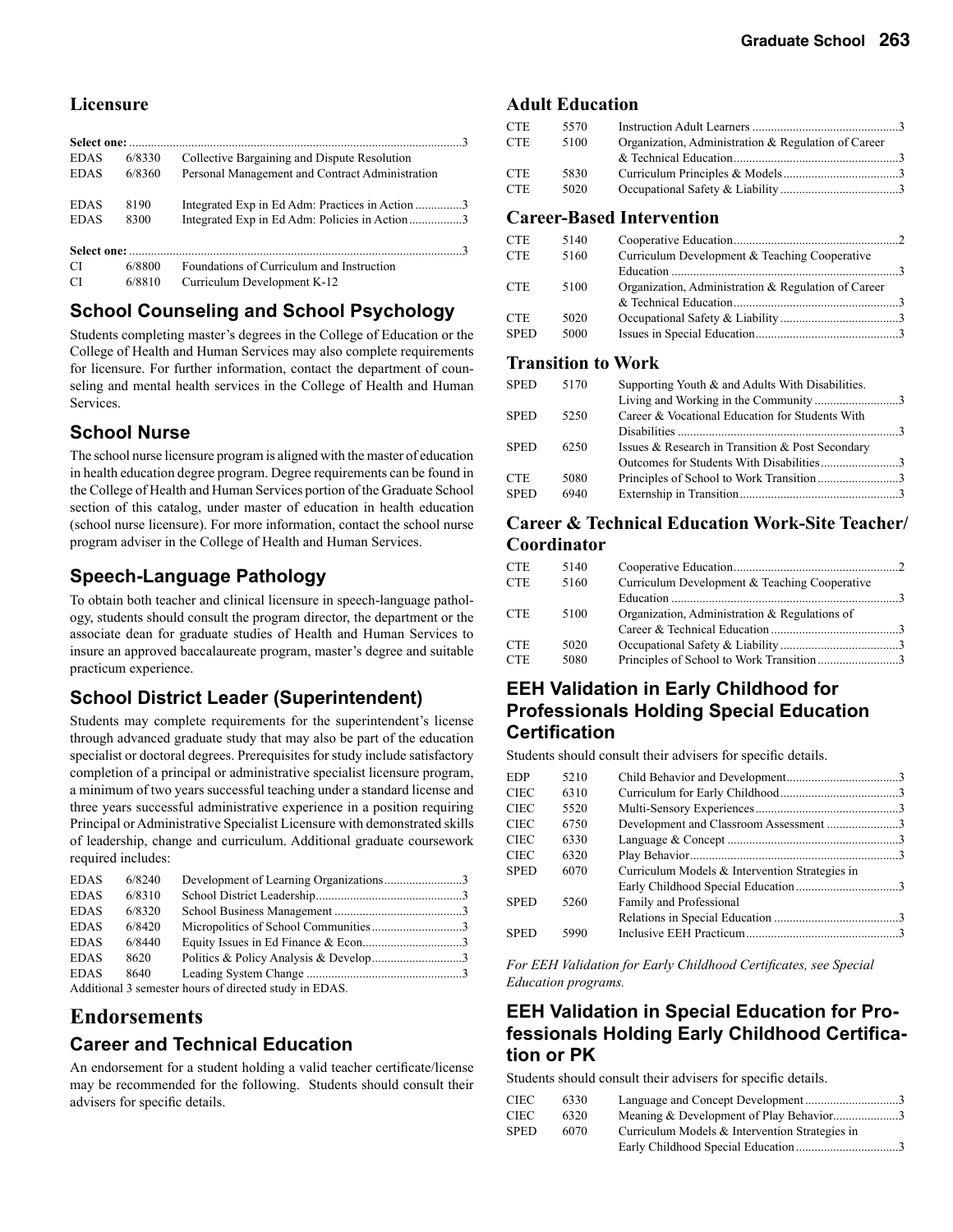#### **264 Graduate School**

| <b>SPED</b> | 5000 | Issues in Special Education                          |  |
|-------------|------|------------------------------------------------------|--|
| <b>SPED</b> | 5180 | Teaching Students with Severe/Multiple Disabilities3 |  |
| <b>EDP</b>  | 5210 |                                                      |  |
| <b>SPED</b> | 5260 | Family and Professional Relations in                 |  |
|             |      |                                                      |  |
| <b>SPED</b> | 5990 |                                                      |  |

#### **PreK Validation for Professionals Holding K-3/1-8**

Students should consult their advisers for specific details.

| <b>CIEC</b> | 6340 |  |
|-------------|------|--|
| EDP         | 5210 |  |
| <b>CIEC</b> | 6320 |  |
| CIEC-       | 5380 |  |
| CIEC        | 5390 |  |

### **Reading (PK-12)**

Students should consult their advisers for specific details.

(Requires student to hold 1-8 or 7-12 certification or new teacher licensure)

| CI. | 6400 |                                                                                            |  |
|-----|------|--------------------------------------------------------------------------------------------|--|
| CI. | 6430 |                                                                                            |  |
| CI. | 6440 |                                                                                            |  |
| CI. | 6420 | Content Area Literacy for Secondary Teachers or                                            |  |
| CI. | 6410 | Content Area Literacy for Elementary Teachers3                                             |  |
|     |      | $F_{\text{lactivae}}$ . Two additional courses in $\text{P}{\text{addina}}/I$ anguage Arts |  |

Electives: Two additional courses in Reading/Language Arts

# **College of Engineering**

# **Graduate Programs**

The College of Engineering offers graduate programs of study in chemical, civil, electrical, industrial and mechanical engineering. Requirements for the engineering graduate programs are identified below. In addition, students should familiarize themselves with the general Graduate School requirements (found in a preceding section of this catalog).

# **Entrance Requirements**

The graduate program is open to all qualified individuals with a bachelor of science (B.S.)/master of science (M.S.) in engineering. Applicants should have a grade point average (GPA) of at least 3.0 in previous undergraduate work and 3.3 in previous graduate work. Students with a degree in another field may be eligible for admission provided they meet the minimum background requirement, which includes two years of calculus through differential equations and one year of engineering physics. In some cases other prerequisite courses may be required. Course credits for meeting undergraduate prerequisites are not applied toward the graduate degree.

An applicant for admission must do the following:

- A. Submit a completed application for admission to the Graduate School.
- B. Submit the application for graduate assistantship to the Graduate School.
- C. Submit a complete financial statement (for international students).
- D. Pay the relevant application fee.
- E. Submit three letters of recommendation.
- F. Submit a statement of purpose on the application and indicate those areas of engineering in which the applicant interested.
- G. Submit official transcripts of all previous college level work.
- H. Submit scores of the GRE, if required.

All students from non-English speaking countries must submit scores for the TOEFL. The minimum acceptable score for the TOEFL is 550.

The above documentation should be sent directly to the Graduate School, The University of Toledo, Toledo, Ohio 43606-3390, USA. Admission to the graduate program is contingent upon the availability of openings for incoming students. To receive full consideration for financial support starting from the fall semester, the application should be received by March 1. Normally, however, all applications are considered as they are received. Because of the sequential nature of courses, full-time students are admitted for the fall semester of the academic year. Please be advised that only complete application files will be considered.

# **Admission**

Application for admission should be made to one of the engineering departments for study in specific focus areas. Application materials should be sent directly to the Graduate School.

To be admitted to a graduate program in the College of Engineering, the applicant must have a bachelor's degree in engineering or a closely related field. Admission is made on an individual basis, taking into account the applicant's previous academic record, the intended area of study and professional experience. Individual departments may have additional requirements, which are listed in their department description. Generally, a GPA of at least 3.0 is required for admission. Applicants having a GPA less than 3.0 who demonstrate potential for graduate study may be admitted to the master's program on a provisional or other basis at the option of the department. All students from non-English speaking countries must submit scores for the TOEFL; some departments will require completion of the GRE, as well. Application procedures and general requirements for admission to doctoral programs are described elsewhere in this catalog. The completed Graduate School application form and all required accompanying materials should be sent directly to the Graduate School.

The graduate program director of the department that houses the student's proposed area of study will make the admission decision, subject to department policies and review by the Graduate School. Therefore, the applicant should clearly indicate an area of intended concentration and/or the department of intended study. The criteria for admission include: the baccalaureate and previous graduate record (grades and curricular content), the student's potential for success as indicated by professional references and relevant post-baccalaureate experience and, for international students, the scores on required standardized tests.

Most successful applicants for the Ph.D. program will have completed a master's degree in the intended area of study or a closely related field. For applicants with an outstanding undergraduate record and without a master's degree, direct admission to the doctoral program is available. Applicants seeking direct admission must satisfy all prerequisites for graduate study in the intended field of study and must have achieved an undergraduate GPA of at least 3.0.

### **Early Admission to M.S. in Engineering**

The College of Engineering encourages students who wish to continue their education and earn a graduate degree in engineering to enroll in the M.S. program in engineering by offering an early admission option. By entering the M.S. program prior to completing their B.S. degree requirements, talented students may begin working on their graduate research while completing B.S. degree requirements and may apply certain graduate courses toward selected B.S. course requirements (subject to departmental restrictions).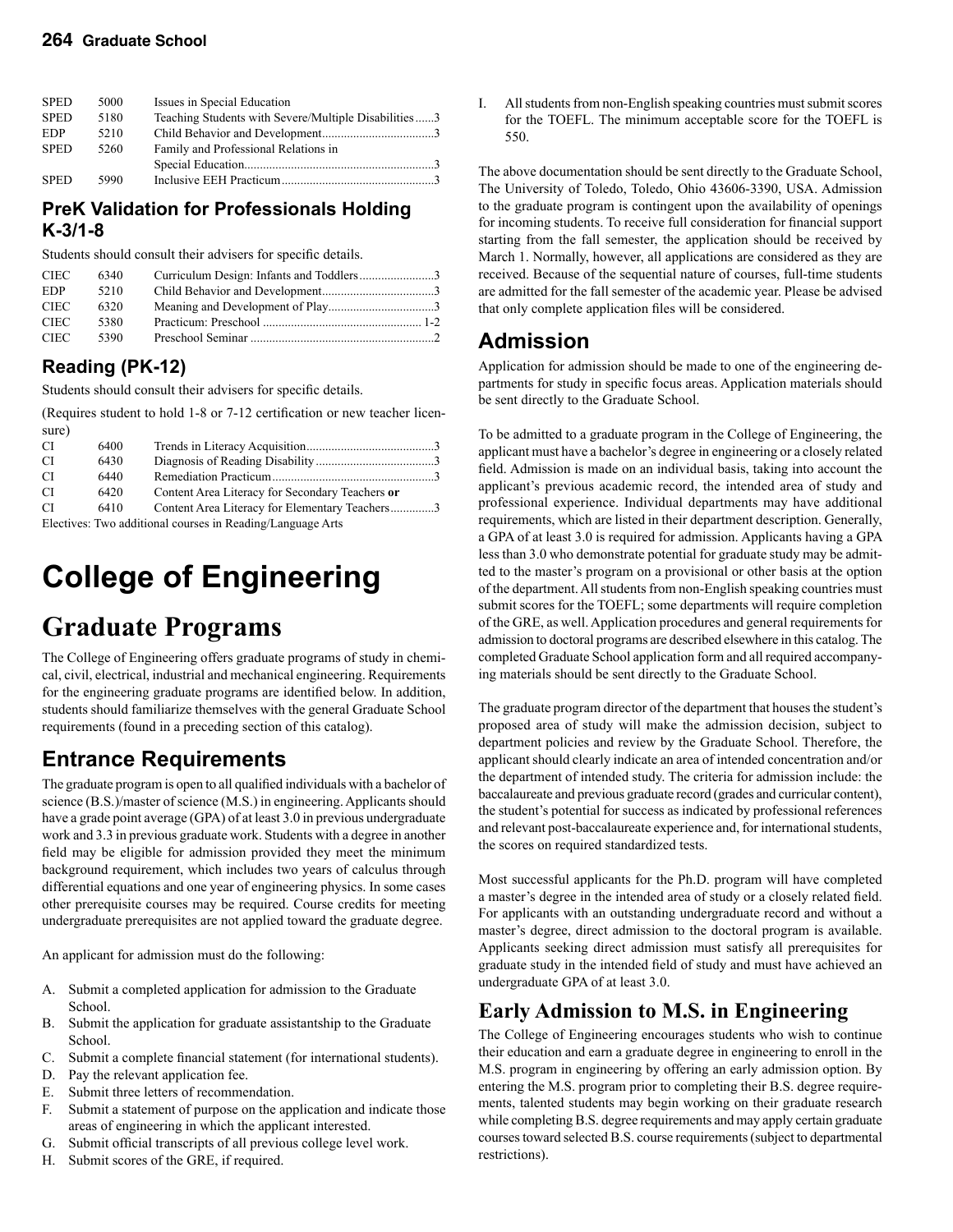Students currently enrolled in a B.S. degree program in engineering at The University of Toledo who are within 18 hours of graduation, have a 3.3 cumulative undergraduate GPA or better, and have completed their minimum co-op work requirements may be accepted for early admission into an M.S. engineering degree program. Applications will be accepted no earlier than one year (33 semester credit hours) prior to the expected completion of the B.S. program. An expedited application package contains 1) a completed regular application for graduate admission (special student application is not accepted); 2) three letters of recommendation; and 3) a biographical sketch (1 page). Students accepted through this process will initially be granted provisional admission to allow them to enroll in graduate level courses, and will be automatically admitted into the M.S. program in the College of Engineering upon completion of the B.S. degree.

The student must file an M.S. plan of study immediately after being granted early admission into the M.S. program. The plan must specify up to nine credit hours of graduate course work that will be applied in lieu of specific B.S. degree requirements. The student must meet all the requirements of the M.S. program as specified by the Graduate School, the college and the department.

### **Master of Science Programs**

The master's degree programs are intended to provide advanced study in a relevant area of engineering. The programs provide sufficient flexibility to allow students to develop an area of specialization, broaden their educational experience into additional areas of engineering, or synthesize an integrated program of interdepartmental studies through a thesis or project.

### **Plan of Study**

The master of science in engineering, master of science in bioengineering, master of science in chemical engineering, master of science in civil engineering, master of science in electrical engineering, master of science in industrial engineering and master of science in mechanical engineering are offered with the following options:

- **1. Master of science degree with thesis option**: A minimum of 30 credit hours of approved graduate study, including nine credit hours of master of science thesis under the supervision of a faculty member, is required. Students are required to submit a written thesis and successfully complete the oral defense of the thesis work. Additional guidelines and requirements may exist for individual departments.
- **2. Master of science degree with non-thesis option:** The master of science with non-thesis option is available with the approval of the department chair or the department graduate program director:
	- **a. Master of science degree with project option:** Students are required to complete 30 credit hours of approved graduate study, including six hours of master of science project as specified by individual department guidelines and requirements. Students are required to submit a written project report to the department.
	- **b. Master of science degree with course work-only option:** Students are required to complete 36 credit hours of approved graduate-level course work. Additional hours of course work to replace thesis or project are selected from departmental eletives approved by the department chair or the graduate program director.

A plan of study that specifies the entire master's program to include thesis or project and graduate course work, as well as any specified preparatory undergraduate course work, is to be developed by the student working with his/her adviser. This plan of study is to be submitted for review and approval to the department's graduate director, the department chair and the Graduate School before 10 graduate credits are completed. Graduate course work is selected from that available in engineering, math, science, business and related fields to include required core courses and/or to satisfy course category restrictions specified by the individual programs. Students should consult the departmental program descriptions for additional requirements.

# **Doctoral Degree Program**

The doctor of philosophy program in the College of Engineering is intended for academically outstanding students with an appropriate bachelor's degree. The program requires the completion and defense of a significant, original research dissertation. Potential fields of study are designated as areas of research focus by individual departments. Potential concentrations are: bioengineering, chemical engineering, civil engineering, computer science and engineering, electrical engineering, environmental engineering, industrial engineering, manufacturing engineering and mechanical engineering. A Ph.D. degree program in manufacturing management and engineering is also offered through the department of mechanical, industrial and manufacturing engineering.

### **Advisory Committee**

Doctoral students, in consultation with the graduate program director and department chair, should select an adviser during their first term of study. Since the adviser is expected to become the student's dissertation supervisor, selection should be based on mutual agreement and common interests with the expectation that the student and adviser can work effectively together. Notification of the adviser's appointment should be forwarded for approval to the department's graduate program director, the college's associate dean of graduate studies, and the Graduate School.

When the student and adviser have agreed on a general area for the dissertation within the first year of study, an advisory committee should be appointed, subject to the approval of the graduate program director and department chair. This committee, in general, is composed of a minimum of five graduate faculty members, at least one of whom must be outside the focus area and another outside the department of the adviser. The duties of the advisory committee include: developing a plan of study that will prepare the student in the chosen field and facilitate successful completion of the dissertation, reviewing and approving the dissertation proposal, advising and assisting in the completion of the dissertation research and preparation of the manuscript, and conducting the dissertation defense. Students are referred to additional details and requirements provided in the Graduate Student Handbook of individual departments.

### **Plan of Study**

The advisory committee's first responsibility is to develop and submit for approval a doctoral program plan of study that meets all University, college and departmental requirements. This document specifies the course work and other requirements for the Ph.D.; it sets a tentative schedule for the examinations, and for presentation and defense of the dissertation proposal. Submission of the plan of study for approval to the graduate director, the department chair and the Graduate School also accomplishes official appointment of the advisory committee.

The plan of study requires a minimum of 45 credit hours each of dissertation and course work. (Students admitted to the Ph.D. program with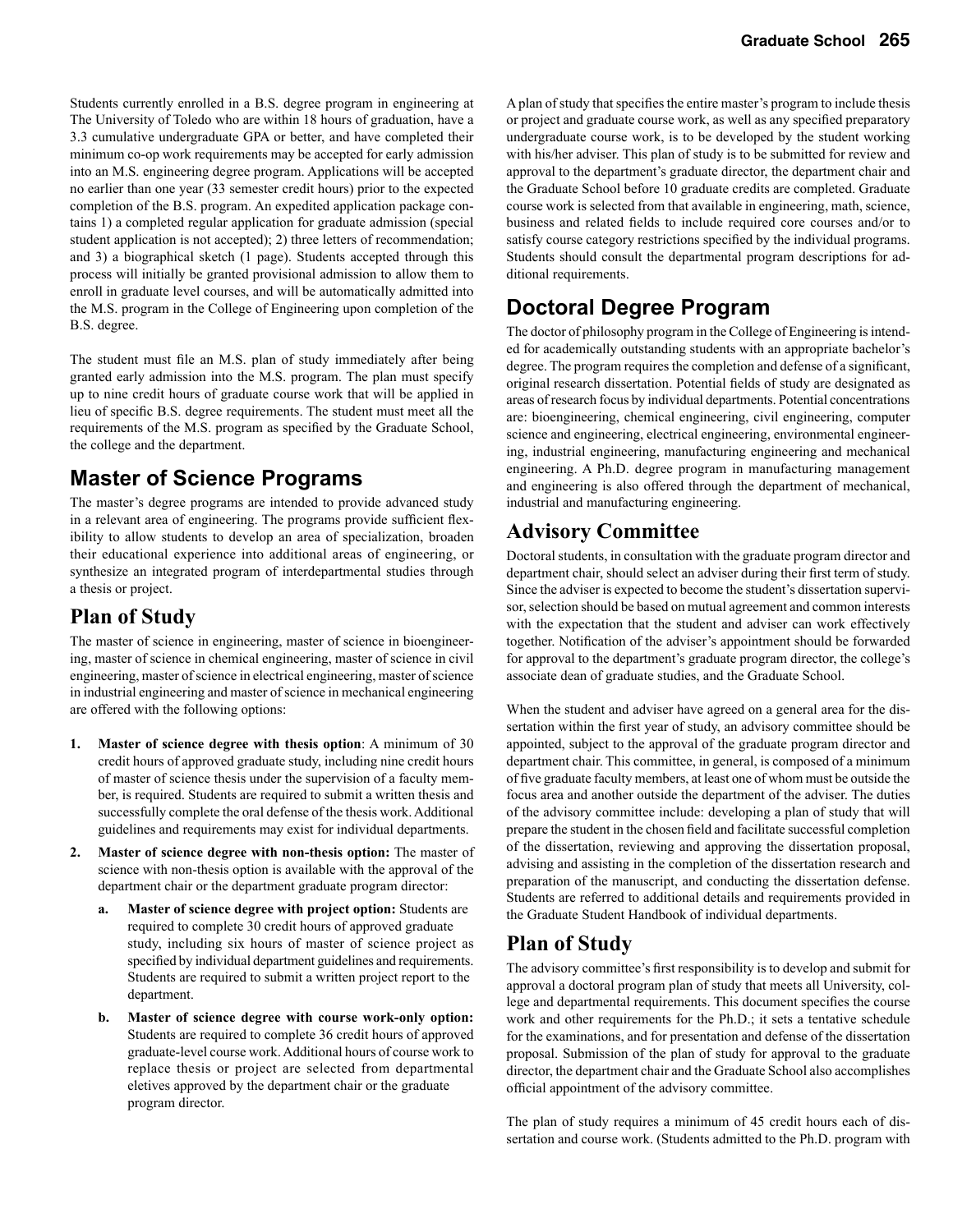an M.S. degree are granted up to 30 course work credits for their M.S. degree.) Course work must satisfy core course and other requirements specified for the student's focus area by the department.

## **Residence Requirement**

The minimum residence requirement for the Ph.D. degree is the completion of one academic year of full-time study and/or research conducted at The University of Toledo. This requirement will be met by the completion of 24 dissertation or course work credits in two consecutive semesters while in residence at the university.

### **Examinations**

At the discretion of the student's department, either a qualifying examination or a comprehensive examination or both will be required prior to admission to candidacy. Please refer to departmental and University requirements for details of the qualifying or comprehensive examinations.

### **Admission to Candidacy**

When notified that the required qualifying or comprehensive examination(s) have been passed, and all other departmental requirements for candidacy are fulfilled, the student should initiate formal admission to candidacy. This requires the signed approval of the graduate program director and department chair and notification of the Graduate School.

### **Dissertation Proposal**

The student, working with the adviser, develops a detailed written dissertation proposal for presentation to the advisory committee. The proposal should state the objectives, provide appropriate background and describe the general approach to accomplish the research clearly and completely. Specific procedures and details for the timing, preparation, distribution and defense of this proposal are noted in departmental requirements. An approved copy of the accepted proposal, signed by each member of the advisory committee, is to be kept in the student's file.

### **Dissertation Defense**

After the adviser and committee have approved the dissertation proposal, the student carries out the dissertation plan. When the adviser and student believe that the work is complete and ready for defense, a dissertation manuscript is prepared, with the adviser providing suggestions for improvement, until both the adviser and the student believe that the document is ready for publication.

The student distributes the final adviser-approved manuscript and schedules a defense before the advisory committee.

The defense is open to the public. Notice of the exam should be sent to the departmental graduate director, associate dean of graduate studies of the College of Engineering, and the Graduate School, and should be posted on College of Engineering bulletin boards.

Following the examination, the advisory committee will vote on whether to approve the dissertation and its defense. The committee will advise the student on what additions or corrections are necessary before another defense is scheduled. When the examination is passed, there are generally revisions for improvement to be implemented before final approval of the document. When the final corrected, signed dissertation is submitted to the Graduate School through the departmental graduate director, the department chair and the associate dean of graduate studies, the student is certified academically for graduation.

# **J.D./M.S. Dual Degree Program**

The J.D./M.S. dual degree program offers a student who has been admitted to The University of Toledo College of Law and one of The University of Toledo College of Engineering master of science programs the opportunity to complete requirements for both the J.D. and the M.S. degrees through a program of integrated curriculum in an accelerated period of study. The program is designed for full-time students who have an undergraduate degree in engineering or its equivalent. Students with a non-engineering undergraduate degree will be required to complete all prerequisite courses required by the College of Engineering, depending upon the nature of the undergraduate degree.

### **Admission**

Students apply for the dual degree program using both the College of Law standard application form and the Graduate Sol application form. A joint admissions committee consisting of admission committee members from both colleges will review those College of Law applications that request dual admission. Although admission to both colleges is required before the student can begin the joint degree program, a student can begin a program in one college and later add the dual-degree program. In this case, only courses completed after admission to the dual-degree program can be counted toward the degree requirements in the discipline.

### **Advising**

The College of Law and the College of Engineering, with the Graduate School, will administer and advise with regard to that school's curriculum, requirements and guidelines. Within the College of Engineering, advising is handled within the individual department of enrollment and coordinated through the associate dean of graduate studies. A dual program oversight committee will review policies and monitor the progress of students toward the dual degree completion.

### **Awarding of Degrees and Credit**

A student enrolled in the dual degree program will not receive either the J.D. or M.S. degree until all the work required for both degrees has been completed. A student who withdraws from the dual degree program and remains in either the College of Law or College of Engineering shall receive only as much credit for work in the other college as the dean may authorize under the rules of that college.

No credit for work in the other college shall be awarded unless the student achieves an acceptable grade in the college offering the course. In addition, degrees must be awarded within time limits established by the Graduate School, the College of Law and the College of Engineering.

# **Description of the Curriculum**

The integrated program and curriculum leads to the awarding of two degrees. The juris doctor degree will be awarded by The University of Toledo College of Law, and the master of science degree will be awarded by The University of Toledo College of Engineering.

**Masters of Science in Engineering Degree:** To fulfill requirements for the M.S. degree with thesis/project option, 30 credit hours at graduate level are required, while 36 credit hours at graduate level are required for the course work-only option. Students in the joint program may apply up to 12 credit hours of non-first year course work at the College of Law toward meeting the M.S. degree requirements. With the M.S. thesis/project option, students must complete 18 credit hours at the graduate level from the College of Engineering, including nine hours of M.S. thesis or six hours of M.S. project. With the M.S. course work-only option, students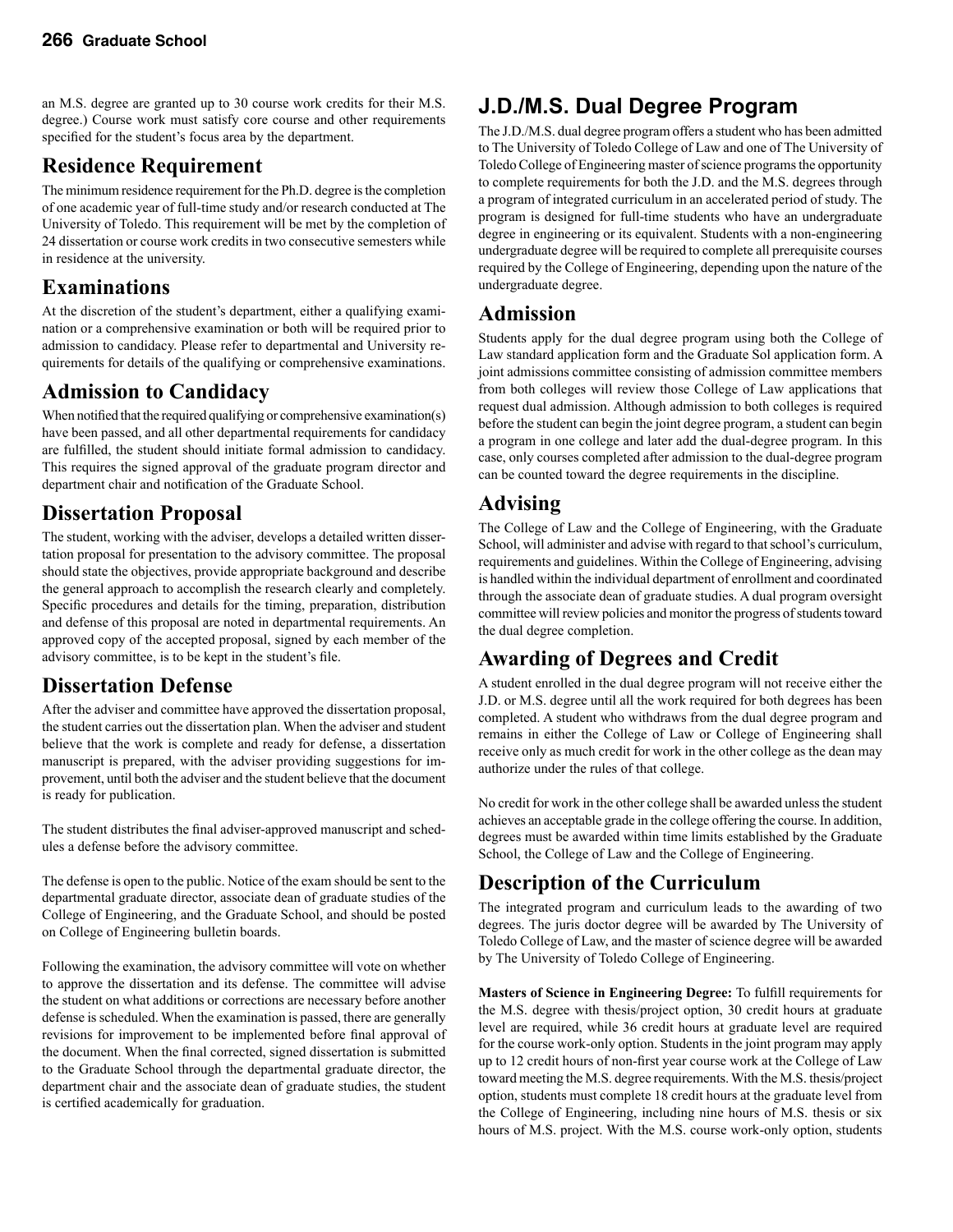must complete 24 credit hours at the graduate level from the College of Engineering. The credit of 12 credit hours from the College of Law would be determined in consultation with the associate dean of graduate studies of The University of Toledo College of Engineering.

**Juris Doctor Degree:** The College of Law requires the successful completion of 89 credit hours. The dual degree program would permit up to 12 credit hours of core courses done in the College of Engineering to be applied toward the satisfaction of the 89-hour requirement. The 12 hours of course work from the College of Engineering would be determined in consultation with the associate dean of The University of Toledo College of Law.

# **Graduate Departments**

## **Department of Bioengineering**

*Vijay Goel, chair Patricia Relue, graduate program director*

Bioengineering is a relatively new discipline with rapidly growing job opportunities. Bioengineers apply engineering and life science principles to study, understand, modify and control biological systems. The goal of bioengineering is to develop new technologies and techniques that can be applied to a variety of problems in medicine and in the manufacture of bio-related products.

Achievement of these goals requires engineering graduates who are trained in both engineering and the life sciences. The department of bioengineering is multidisciplinary in nature. It draws on faculty resources, collaborative research programs, and course offerings throughout the College of Engineering, the College of Arts and Sciences, the College of Pharmacy, and departments at the Medical College of Ohio and other area medical institutions.

### **Master of Science Program**

The master of science in bioengineering degree requires the completion of a minimum of 30 credit hours of approved graduate course work and the successful defense of a research-based thesis. All course work must be approved by the student's adviser (or the graduate director if the permanent adviser has not been selected). The M.S. curriculum is designed to provide a general, flexible framework for students in selecting course work that is relevant to their specific area of research. Each student must meet the following minimum general course work requirements:

- Register and attend the weekly bioengineering department seminar. Registration and attendance are mandatory every semester. Seminar is graded as satisfactory/unsatisfactory (S/U) based on attendance.
- Complete 12 hours of bioengineering major course work, including BIOE 5980 Research Methods for Bioengineers.
- Complete six hours of elective course work as approved by the adviser to support the research area.
- Complete three hours of course work to satisfy the mathematics requirement.
- Complete nine hours of bioengineering M.S. thesis research.

### **Doctor of Philosophy Program**

The doctor of philosophy degree in engineering science is conferred on the basis of extended study and high scholarly attainment in the field of bioengineering. The entrance requirement for the Ph.D. program in bioengineering is the M.S. in bioengineering or another engineering field

that meets the requirements of the bioengineering department. The M.D., D.D.S. and D.V.M. are acceptable, provided that the student presents evidence of an appropriate engineering background at the undergraduate level, including a minimum of two years of calculus through differential equations and one year of physics. Highly qualified B.S. engineering graduates can be admitted directly into the Ph.D. program. Direct admission students will not write and defend an M.S. thesis or receive an M.S. degree en route to the Ph.D. degree.

The doctor of philosophy degree in engineering science requires a minimum of 90 semester hours of approved graduate course work beyond the B.S. degree or 60 semester hours beyond the M.S. degree. For students directly admitted into the Ph.D. program with a B.S. degree, the M.S. course work and the Ph.D. course work requirements must be satisfied. All course work must be approved by the student's adviser. Each student must meet the following minimum general course work requirements beyond the M.S. degree requirements:

- Register and attend the weekly bioengineering department seminar. Registration and attendance are mandatory every semester. Seminar is graded as satisfactory/unsatisfactory (S/U) based on attendance.
- Complete six hours of bioengineering major course work at the 7000/8000 level, including Research Methods for Bioengineers if not previously taken.
- Complete six hours of elective course work as approved by the adviser to support the research area.
- Complete three hours of course work to satisfy the mathematics requirement.
- Complete at least 45 semester hours of dissertation research.

In addition to course work requirements, continuation within the Ph.D. program requires that the student pass two major examinations: (1) the qualifying exam and (2) defense of the dissertation research proposal. Completion of the Ph.D. degree requires the writing and defense of the dissertation, and presentation and publication of the research findings.

#### **Admission to Candidacy**

To be admitted to doctoral candidacy, all doctoral students must meet the following requirements:

- Pass the bioengineering qualifying examination.
- Select a faculty adviser and dissertation committee.
- Pass the bioengineering dissertation research proposal examination.
- Earn at least a 3.0/4.0 grade point average for all graduate level course work.

### **Qualifying Exam**

For students accepted into the Ph.D. program, the qualifying exam will occur after completion of the second semester and before the end of the second academic year. For students enrolled in the M.S. program who are electing to pursue the Ph.D., the qualifying exam should be taken at the time of application to the Ph.D. program, prior to completion of the M.S. degree.

The qualifying exam consists of two parts: a student assessment and an oral examination. Although all qualifying exams follow a similar format, the actual examinations will vary from student to student depending on the course work taken and the composition of the qualifying examination committee. The student assessment is a detailed analysis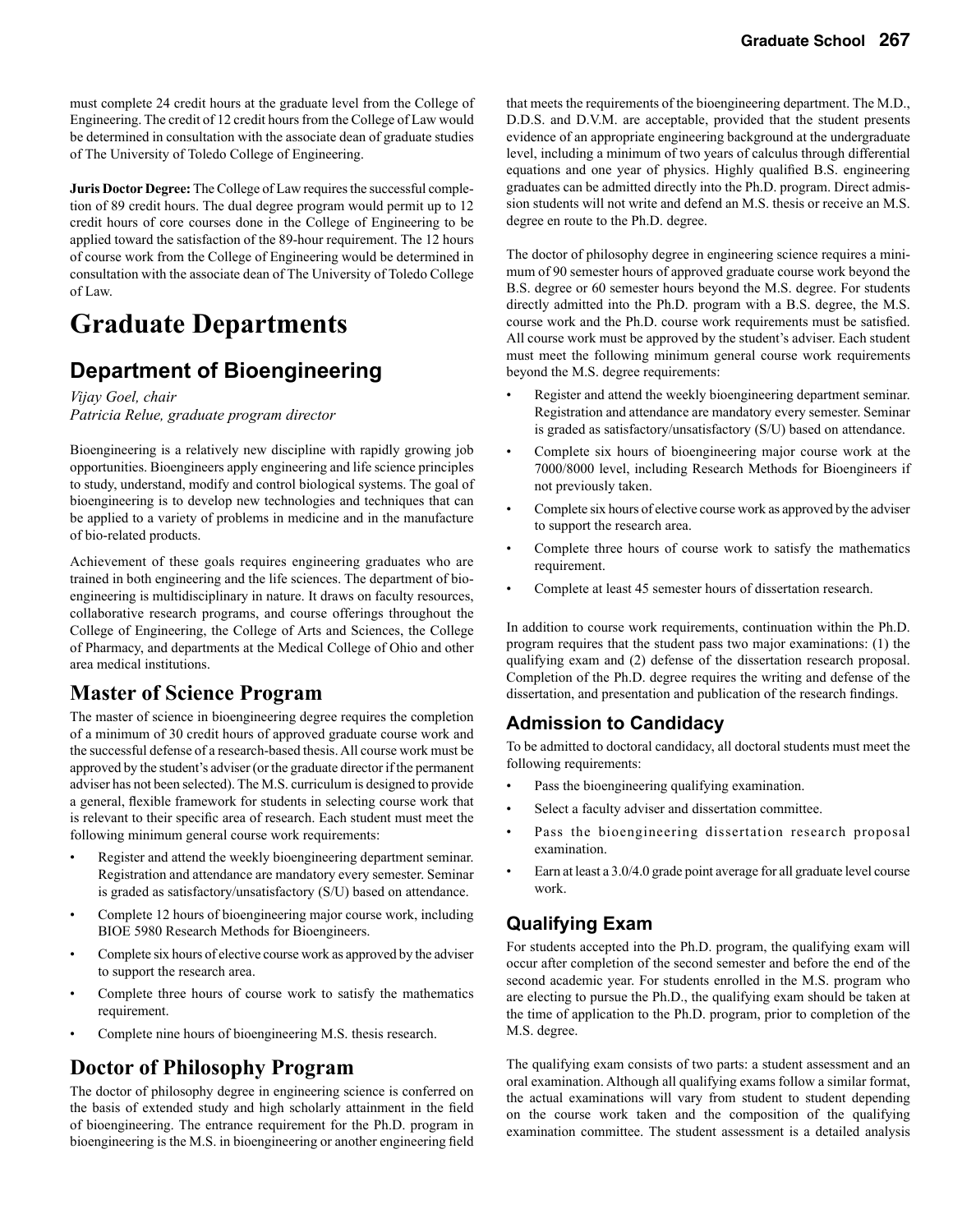by the qualifying examination committee of the student's potential for succeeding at the doctoral level in the field of bioengineering. It is based on the student's entire record prior to joining the department and on the student's performance while at UT. The oral examination is approximately two hours in length. The exam will include subjects of importance to the student's program and will probe areas of strength and weakness. The questions will be open-ended, and student responses will be discussed in-depth. The exam is also used to evaluate the student's oral communication skills, ability to respond to questions extemporaneously, and ability to analyze problems both qualitatively and quantitatively.

Students either pass or fail the exam, to be decided at the sole discretion of the examination committee. Students who fail the exam will have only one opportunity to retake the exam and must be retested within six months of the initial examination.

# **Department of Chemical and Environ- mental Engineering**

*G. Glenn Lipscomb, chair Arunan Nadarajah, graduate program director*

The department of chemical and environmental engineering offers graduate courses and conducts research in the areas of advanced materials, polymer science and engineering, environmental engineering and biotechnology. Students may select from a variety of courses and research topics in each area. The department offers two graduate degrees: master of science in chemical engineering (M.S.Ch.E.) and doctor of philosophy in engineering (Ph.D.).

In advanced materials the research is focused on developing novel materials. Current applications include fuel cell materials, polymer nanocomposites and nanosensor materials. In polymer science and engineering, the emphasis is on transport in polymer systems, polymer processing and polymer physical chemistry, to better utilize polymer materials for packaging applications. In environmental engineering, the emphasis is in environmental catalysis, purification of drinking water and bioremediation. The biotechnology area focuses on protein separation processes (such as chromatography, crystallization and membrane separations), and on biofilms. Research efforts address problems related to downstream processing in the biotechnology industries and on biomaterials development.

### **Degree Requirements**

The graduate curriculum consists of four core classes, technical electives and a seminar. Master's and doctoral students must complete all four core classes: Transport Phenomena I, Transport Phenomena II, Advanced Chemical Engineering Thermodynamics and Advanced Chemical Reaction Engineering. To complete the elective requirement, students may take any course at the 5000 level or higher in the College of Engineering, the College of Pharmacy, or the earth, ecological and environmental sciences, biology, chemistry, mathematics or physics departments of the College of Arts and Sciences. Students will choose specific courses jointly with their advisers and will generally focus on classes in their specific research area. In addition, all graduate students must enroll continuously in seminars in chemical and environmental engineering.

### **Degree Requirements for the Master of Science in Chemical Engineering (M.S.Ch.E.)**

Students may select one of two M.S.Ch.E. degree programs: the thesis option which requires 30 credit hours, or the course work option, which requires 36 credit hours. The thesis option requires successful defense

of a thesis and typically takes two years to complete. The course work option does not require a thesis and typically takes one year and one-half to complete. Minimum requirements are:

12 hours in four chemical engineering courses:

 CHEE 6500 Advanced Chemical Reaction Engineering CHEE 6510 Advanced Chemical Engineering Thermodynamics CHEE 6550 Transport Phenomena I CHEE 6560 Transport Phenomena II

- B. Nine hours of elective graduate course work (excluding the graduate seminar)
- C. Continuous registration for the graduate seminar
- D. Nine hours of thesis work (thesis option) completed to the satisfaction of the thesis committee or 15 additional hours of graduate course work (course work option)

A total of 30 credit hours (thesis option) or 36 credit hours (course work option), plus seminar credit, is required. Only credit hours obtained with a letter grade of C or higher, or an S grade for the limited number of classes offered on a satisfactory or unsatisfactory basis, will fulfill degree requirements.

All graduate course work must satisfy the following restrictions:

- No more than three hours of independent study, special problems or special topics, or six hours if the student opts for the course work option.
- No more than seven hours in dual level courses; courses with a minority enrollment of selected undergraduates are not restricted.
- All courses must be taken at the 5000 level or higher in the College of Engineering, the College of Pharmacy, or the earth, ecological and environmental sciences, biology, chemistry, mathematics or physics departments of the College of Arts and Sciences.

All students must register for one hour of CHEE 5930, Seminar in Chemical and Environmental Engineering, each semester during the academic year. This course is usually graded on a satisfactory/unsatisfactory basis. To receive a grade of S, students must attend all seminars or provide a written explanation for their absence.

### **Degree Requirements for the Doctor of Philosophy in Engineering (Ph.D.)**

The doctoral degree requires a total of 90 credit hours split equally between course work and dissertation research. However, to be formally admitted to candidacy for the degree, doctoral students must first pass the preliminary and qualifying examinations. After admission to candidacy, the completion of 45 credit hours of course work and 45 credit hours of dissertation research, doctoral candidates must prepare a written dissertation documenting their research efforts. Final approval for graduation is contingent upon a successful oral defense of the dissertation before the dissertation committee in a public forum.

The minimum requirements for the doctor of philosophy (Ph.D.) in engineering are:

12 hours in four chemical engineering courses:

 CHEE 8500 Advanced Chemical Reaction Engineering CHEE 8510 Advanced Chemical Engineering Thermodynamics CHEE 8550 Transport Phenomena I CHEE 8560 Transport Phenomena II

An additional 33 hours of graduate course work (excluding the graduate seminar)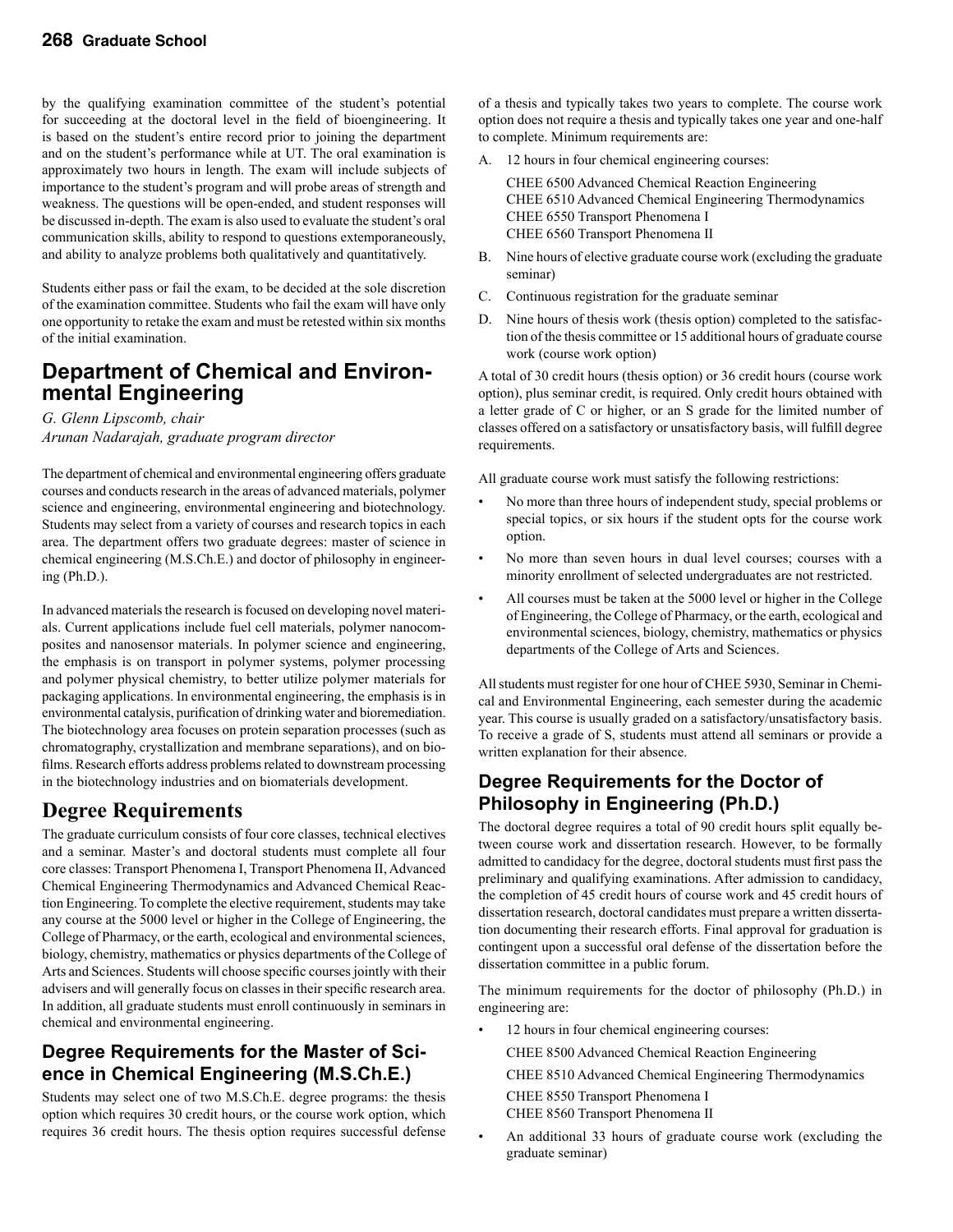- Ph.D. degree candidate must continuously register for the graduate seminar and pass both the preliminary exam and the qualifying exam. All students must register for one hour of CHEE 5930, Seminar in Chemical and Environmental Engineering, each semester during the academic year. This course is usually graded on a satisfactory/unsatisfactory basis. To receive a grade of S, students must attend all seminars or provide a written explanation for their absence.
- Passage of the preliminary exam
- Passage of the qualifying exam
- 45 hours of dissertation research completed to the satisfaction of the dissertation committee for a total of 90 credit hours. Only credit hours obtained with a letter grade of C or higher, or an S grade for the limited number of classes offered on a satisfactory or unsatisfactory basis, will fulfill degree requirements.

The graduate course work must satisfy the following restrictions:

- No more than 15 hours of independent study, special problems or special topics
- No more than 11 hours of dual level courses, except for courses with a minority enrollment of selected undergraduates.
- All courses must be taken at the 5000 level or higher in the College of Engineering, the College of Pharmacy or the earth, ecological and environmental sciences, biology, chemistry, mathematics or physics departments of the College of Arts and Sciences.

The faculty may award students admitted with a master's in chemical engineering up to 30 hours of credit toward the Ph.D. This may include credit for core classes if the faculty deems classes taken as a master's student are comparable to the core classes. The student must satisfy all other requirements as listed above. Additional course work must satisfy the following restrictions:

- No more than three hours of independent study, special problems or special topics.
- No more than four hours of dual level courses, except for courses with a minority enrollment of selected undergraduates.
- All courses must be taken at the 5000 level or higher in the College of Engineering, the College of Pharmacy or the earth, ecological and environmental sciences, biology, chemistry, mathematics or physics departments of the College of Arts and Sciences.

#### **Preliminary and Qualifying Examinations**

The purpose of the preliminary exam is to determine whether a student possesses the necessary background to complete doctoral degree requirements. This is an oral exam given at the end of the spring semester, on the first Tuesday following the spring commencement. The exam will cover core chemical engineering areas: transport phenomena, thermodynamics and reaction engineering. Specific questions are tailored to match a student's background (e.g., a student with a polymer background may answer questions in the above areas with a polymer emphasis). The exam tests material covered at the undergraduate level, as well as material from the fall and spring semester graduate classes. The faculty will also evaluate students' oral communication skills and their ability to analyze problems qualitatively.

The qualifying exam consists of an oral defense of the proposed dissertation research before a committee of five faculty members. Prior to the defense, students submit a written proposal to their committee. The defense consists of a brief presentation of the written proposal followed by a question and answer session. The committee will assess the appropriateness of the proposed research for a doctoral dissertation and the student's ability to successfully complete it. Students must take the qualifying exam within one calendar year of passage of the preliminary exam. Upon passing the qualifying exam, students are admitted to candidacy.

### **Department of Civil Engineering**

*Douglas K. Nims, interim chair Jiwan D. Gupta, graduate program director*

The department of civil engineering offers graduate degree programs and conducts research in four focus areas: environmental, geotechnical, structural and transportation engineering. Environmental engineering includes advanced study in areas such as air pollution, industrial hygiene, groundwater contamination, hazardous waste management, water and wastewater treatment, and water resources analysis. Geotechnical engineering includes advanced study in areas such as shallow and deep foundations, groundwater and seepage, experimental and theoretical soil mechanics, and a specialization in environmental geotechnology. Structural engineering includes advanced study in areas such as earthquake engineering, structural optimization, experimental stress analysis, and bridge analysis, design, rehabilitation and management. Transportation engineering includes advanced study in areas such as traffic and facility design, urban transportation planning, pavement materials' properties and design, pavement management, intelligent transportation systems and transportation system management and economics.

The department offers two graduate degrees: master of science in civil engineering and doctor of philosophy in engineering.

### **Master of Science in Civil Engineering Degree Requirements**

For the master of science in civil engineering (M.S.C.E.) degree, a minimum of 30 credit hours is required: 21 hours of graduate course work (a minimum of nine credit hours should be at the 6000 level or above) and nine hours of thesis research (CIVE 6960) performed under the supervision of a full-time faculty member of the department of civil engineering. The department also offers a M.S.C.E. degree with a project or course work option with the written approval of the department chair or graduate program director. In the project option, a minimum of 30 credit hours is required: 24 hours of graduate course work (a minimum of 12 credit hours should be 6000 level or above) and six hours for the project report. In a course work option, a minimum of 36 credit hours in graduate course work is required, of which a minimum of 18 credit hours should be at the 6000 level or above. Courses taken on an audit basis do not count toward the degree. Additional requirements include:

- A maximum of six hours of independent study are allowed toward the degree.
- Every full-time student must register for the departmental seminar for one credit hour. The seminar credit may be counted toward the thesis or project credit hours.
- Students must prepare a plan of study in conjunction with the adviser (graduate program director for the first semester) with a concentration of required and elective courses in one of the department's research focus areas of graduate study and receive approval from the graduate program director. Required core courses in each area are determined by the faculty comprising that research area in conjunction with the graduate program director.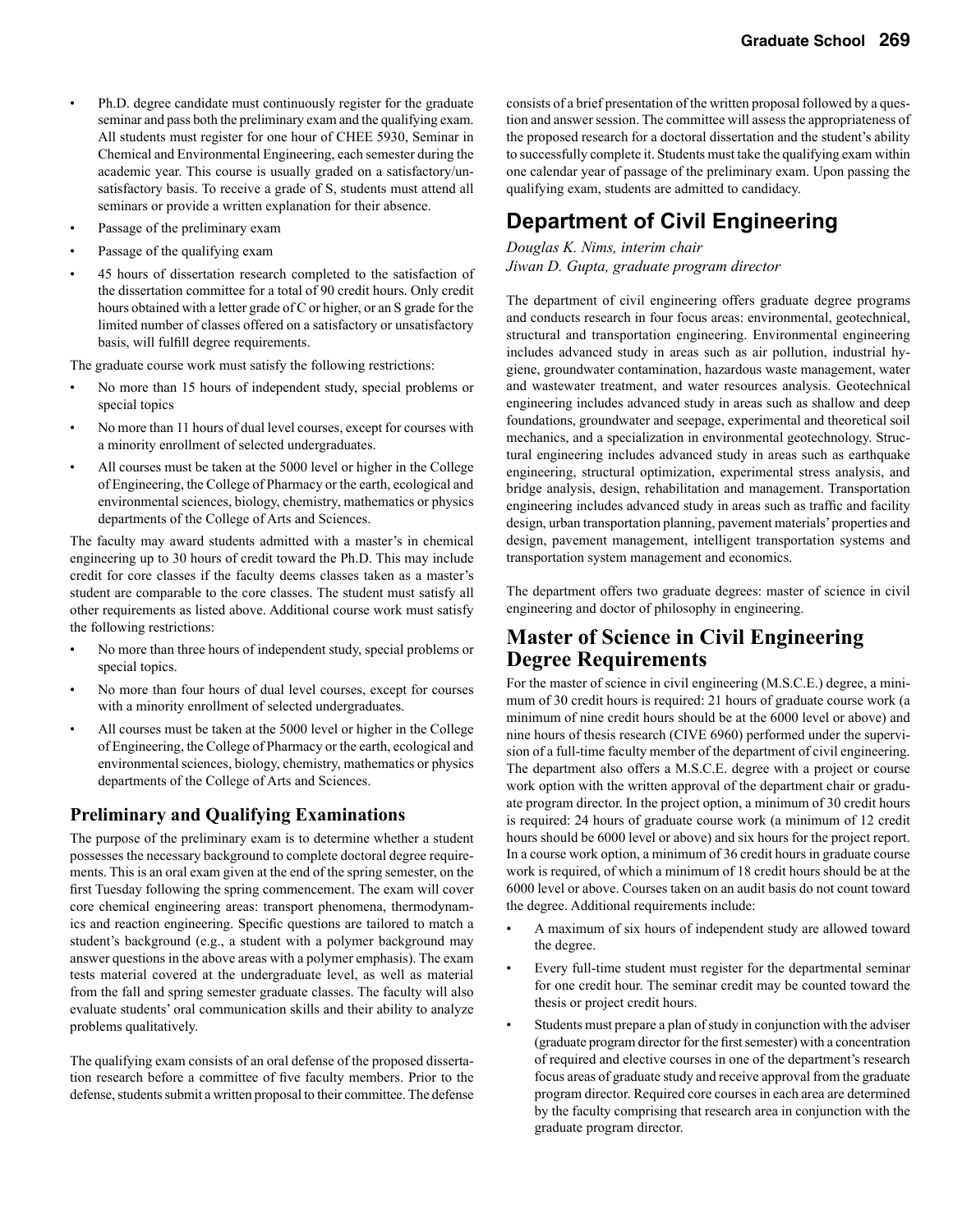• No more than nine credit hours toward the M.S.C.E. may be earned at another university, and in no case may the thesis or project be satisfied by work completed at another institution.

### **Doctor of Philosophy Degree Requirements**

The doctoral degree requires a minimum of 90 credit hours, of which 45 credit hours are for course work and 45 credit hours are for dissertation research. To be formally admitted to candidacy for the degree, however, doctoral students must first pass a qualifying examination. All Ph.D. students should note that admission to the doctoral program does not constitute admission to candidacy. The doctoral program is normally a full-time program throughout all of the course work and the dissertation. The department of civil engineering does not encourage part-time studies in the Ph.D. program.

For the Ph.D. degree, a minimum of 60 graduate credit hours beyond the M.S.C.E. degree (90 credit hours beyond the B.S. degree) are required, of which at least 12 credit hours are for graduate course work (largely departmental), an additional three credit hours for graduate level mathematics course work, and 45 credit hours for dissertation research under the supervision of a full-time faculty member of the department of civil engineering. A minimum of 45 credit hours beyond the M.S. must be completed at The University of Toledo.

To be awarded the Ph.D. degree, the student must have at least a B average (GPA of 3.0) for all credits in the program of study. In addition, the student must be admitted to doctoral candidacy and pursue an original research problem. The research must be completed and the dissertation written and successfully defended in public before the Ph.D. degree is conferred.

#### **Admission to Candidacy for the Ph.D. Degree**

To be formally admitted to candidacy for the doctoral degree, students must first pass the qualifying examination. The purpose of the qualifying exam is to determine whether a student possesses the necessary potential to complete doctoral degree requirements. The exam consists of two parts: a written examination and an oral proposal defense. The written exam is given in the middle of the spring semester. It is intended to test the breadth and depth of the student's understanding of fundamentals and the most important and basic elements of the broad area of graduate studies in which the student is specializing.

The oral defense of the proposed dissertation research is held before an advisory committee of no fewer than five faculty members. Prior to the defense, students submit a written proposal to the committee. The defense consists of a brief presentation of the written proposal followed by a question and answer session. During the exam, the committee will assess the appropriateness of the proposed research for a doctoral dissertation and the student's ability to successfully complete it. Students must defend their proposal in the fall semester following passage of the written exam. Upon passing both parts of the qualifying exam, students may apply for admission to candidacy.

After completion of a minimum of 45 credit hours of course work beyond the bachelor's degree and 45 credit hours of dissertation research, doctoral candidates must prepare a written dissertation documenting their research results. Final approval for graduation is contingent upon a successful oral defense of the dissertation before the advisory committee in a public forum.

Students applying for admission are expected to have completed a B.S. in civil engineering. Those with degrees in other areas of engineering or science will have to take certain undergraduate courses to prepare for graduate courses. These courses will be identified prior to admission and will appear on the student's plan of study.

### **Department of Electrical Engineering and Computer Science**

*Rojer J. King, interim chair Ezzatollah Salari, graduate program director*

The department of electrical engineering and computer science (EECS) offers advanced study leading to M.S. and Ph.D. degrees. Graduate courses and research include topics in computer systems design and applications (hardware and software), communications, control and manufacturing systems, intelligent systems, machine vision and imaging, power systems, power electronics, microelectronics, VLSI design automation, fault tolerance and reliability, computer networks, robotics, signal processing, computer graphics and visualization, automotive systems, electromagnetics, remote sensing and transportation informatics.

Faculty of the EECS department participate in four academic and research focus areas. Research activities of faculty often overlap the focus area, so several faculty participate in more than one focus area. Each focus area has a recommended list of courses for all graduate students pursuing that area of specialization. Courses to complete the degree requirements are to be selected by the student in consultation with an adviser. In order to provide some breadth in their programs of study, students also are encouraged to select courses from other focus areas in consultation with their advisers. The focus areas are as follows:

- **• Advanced Computational Systems (ACS):** Computer operating systems, distributed and parallel computing, digital design, computer networking protocols, performance, reliability, modeling and simulation. **M. Alam** (coordinator), M.M. Jamali, D. Kaur, L. Miller, H.M. Standley.
- **• Appied Electrosciences and Control Systems (AECS):** Electromagnetics, solid state electronics, VLSI, low-temperature electronics, power electronics, power systems, robotics, feedback, nonlinear and adaptive controls, remote sensing/related applications. **E. Smith** (coordinator), A.A. Ghandakly, S. Giles, V.J. Kapoor, R. King, R. Molyet, T.A. Stuart, A.D. Johnson.
- **• Communications and Signal Processing (CSP):** Signal and systems analysis, random signals, information theory, image processing, image and video compression, wireless network design, vision and applications. **J. Kim** (coordinator), D. Kazakos, W. Li, E. Salari.
- **• Software and Intelligent Systems (SIS):** Database systems, systems software and security, software engineering, language design and implementation, algorithms, computer-human interfaces, computer graphics, neural networks, client/server software design. **H.F. Ledgard** (coordinator), G. Serpen, G. Heuring, K. Makki, A. Upal.

### **Master of Science Program**

Two M.S. degrees are offered by the department: one in electrical engineering and the other in engineering. Students studying under either the ACS or SIS focus groups receive the M.S. in engineering, while those working under the other groups receive the M.S. in electrical engineering degree. The master of science degree is offered with the following options.

**1. Master of science degree with thesis option**: A minimum of 30 credit hours of approved graduate study, including nine credit hours of master of science thesis under the supervision of a faculty member, is required. Students are required to submit a written thesis and successfully complete the oral defense of the thesis work.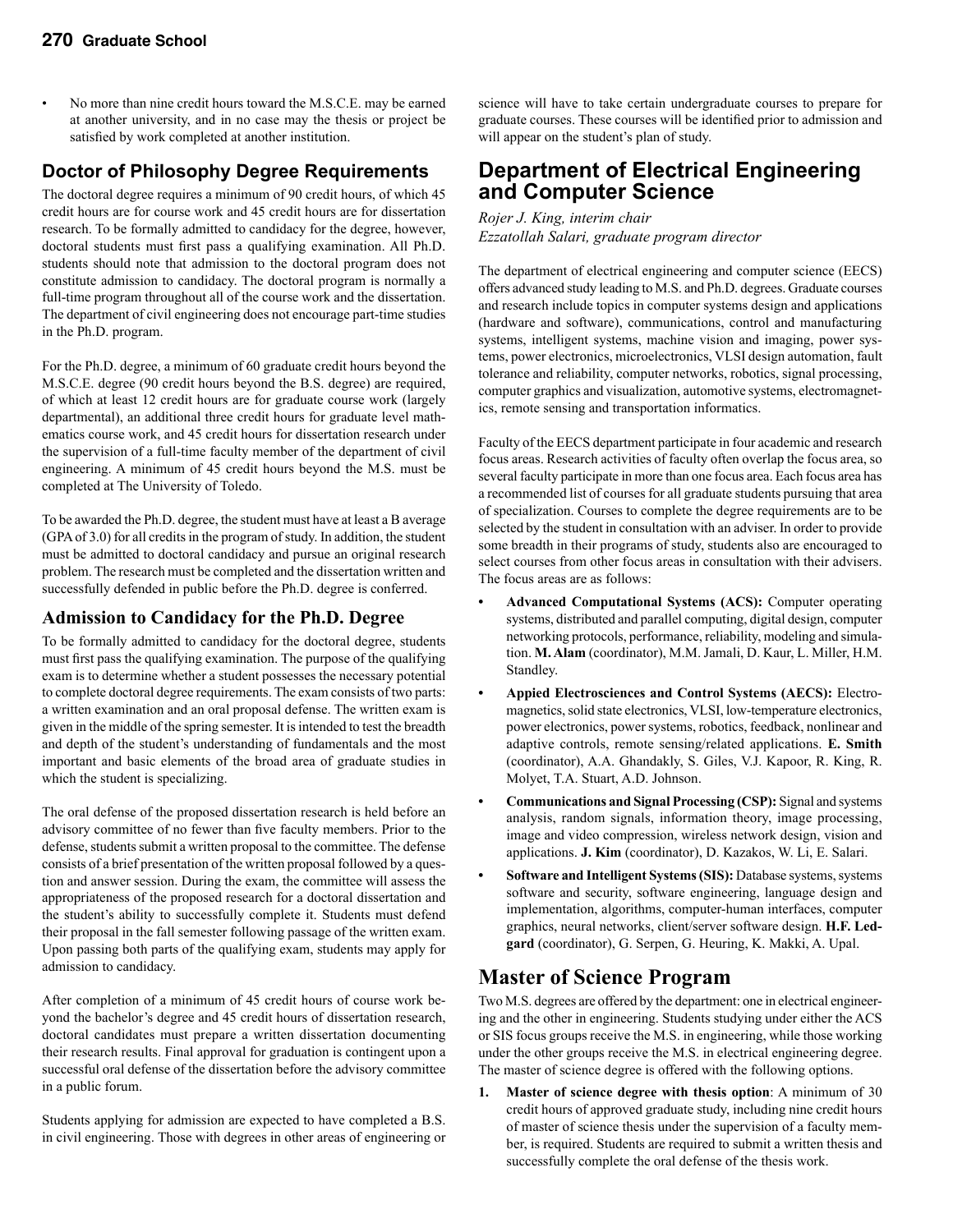- **2. Master of science degree with non-thesis option:** The degree requirements for master of science with non-thesis option are available with the approval of the department chair or the department graduate program director:
	- **a. Master of science degree with project option:** Students are required to complete 30 credit hours of approved graduate study including six hours of master of science project as specified by individual department guidelines and requirements. Students are required to submit a written project report to the department.
	- **b. Master of science degree with course work-only option:** Students are required to complete 36 credit hours of approved graduate-level course work

Students must complete the following additional requirements:

- An approved plan of study.
- A minimum of 18 hours of EECS courses (including thesis/project and independent study).
- At least six hours of EECS courses at the 6000 level, excluding thesis and independent study.
- One credit hour (included in the required 30 hours for the program) of the EECS graduate seminar course EECS 5930 with a maximum of two excused absences in the semester.

Students are encouraged to include higher-level math courses in their program, subject to approval of their advisers.

Courses taken on an audit basis do not count toward the degree. Courses outside of the College of Engineering require prior approval.

In order to be awarded the master of science degree, the student must have at least a B average (GPA of 3.0/4.0) for all graduate course credits in the program of study as well as for the entire graduate transcript.

### **Doctor of Philosophy Program**

Doctoral study in EECS leads to the degree of doctor of philosophy in engineering. Briefly, a student must complete a total of not less than 90 hours of graduate credit (including dissertation) beyond the bachelor's degree, less allowances for transfer credits or other credits such as an M.S. degree. Doctoral candidacy requires satisfactory performance on the doctoral qualifying examination, selection of an academic adviser and formation of a dissertation committee. Candidates are awarded the Ph.D. degree following: 1) satisfactory completion of a minimum of 60 credit hours beyond the M.S. degree or a minimum of 90 semester hours beyond the B.S. degree in a closely related field; and 2) successful defense of a dissertation that constitutes a fundamental advancement to knowledge in the field. The Ph.D. usually takes a minimum of three full years of graduate study beyond the M.S. degree.

The general requirements for the Ph.D. degree are:

- A minimum of 60 credit hours beyond the M.S. degree and a minimum of 90 credit hours beyond the B.S. degree.
- At least 45 credit hours of graduate-level course work beyond the B.S. degree, of which the credit allowance for the master's degree will not exceed 30 semester credit hours. Usually, 45 credit hours of dissertation research are required.
- No more than three credit hours of independent study for students with an M.S. degree and no more than 15 credit hours of independent study for students with a B.S. degree may be counted toward the Ph.D. course requirement.
- The student must pursue, complete and publish a research study that is demonstrated to be an original contribution to the field of study.
- The dissertation must be written and successfully defended publicly before the Ph.D. degree is conferred.
- The student must submit a minimum of two journal papers based on the dissertation research. Copies of the official letters of acknowledgments for the submitted papers should be given to the graduate director. Also, every student is required to attend the seminar class in EECS and maintain at least an 80 percent attendance rate.

It is the responsibility of both the student and the faculty adviser to formulate a program of study to satisfy requirements for the Ph.D. degree. The student's program of study should contain both breadth of knowledge and depth of specialization in one of the focus areas outlined earlier. The program must be approved by the faculty adviser, the advisory committee, the graduate program director and the Graduate School.

### **Department of Mechanical, Industrial and Manufacturing Engineering**

*Abdollah A. Afjeh, chair Mohamed Samir Hefzy, graduate programs director*

Graduate students enrolled in the department of mechanical, industrial and manufacturing engineering (M.I.M.E.) may pursue the following degree programs: master of science in industrial engineering, master of science in mechanical engineering and doctor of philosophy in engineering. The guidelines and procedures for the master's and doctoral programs in the M.I.M.E. department are listed in greater detail in the M.I.M.E. Graduate Student Handbook.

### **Research Focus Areas**

The current research focus of the department is in the following areas:

- **• Computational and Experimental Thermal Sciences:** The computational and experimental thermal science research focus group encompasses broad research activities. These include research in such areas as computational fluid dynamics and heat transfer, tribology, flow stability and transition, vortex dynamics, drag reduction, microgravity flows, thermal systems simulation, biofluid flow dynamics, turbulent boundary layer characterization, experimental methods using hot wire/film anemometry, laser Doppler velocimetry, particle image velocimetry, flow visualization techniques, as well as thin film heat flux gauge research.
- **• Materials, Mechanics and Design:** The objectives of the materials, mechanics and design focus group are to conduct research that will advance the engineering knowledge base and lead to new processes and products in the broad areas of mechanical systems, dynamic systems and control, mechanical behavior of materials and mechanical design. More specifically, the research thrust of this group includes but is not limited to the dynamic behavior and control of mechanisms, machines, mechanical systems, processes, structures and smart material systems, including MEMS, biomechanics, design methodology, fatigue and fracture mechanics, machine dynamics, noise and vibration analysis and control, solid modeling and vehicle dynamics.
- **Manufacturing and Systems:** The manufacturing and systems focus group emphasizes solving industrial and manufacturing problems. Example problems include planning and modeling manufacturing systems, forecasting industrial needs for materials, logistics, de-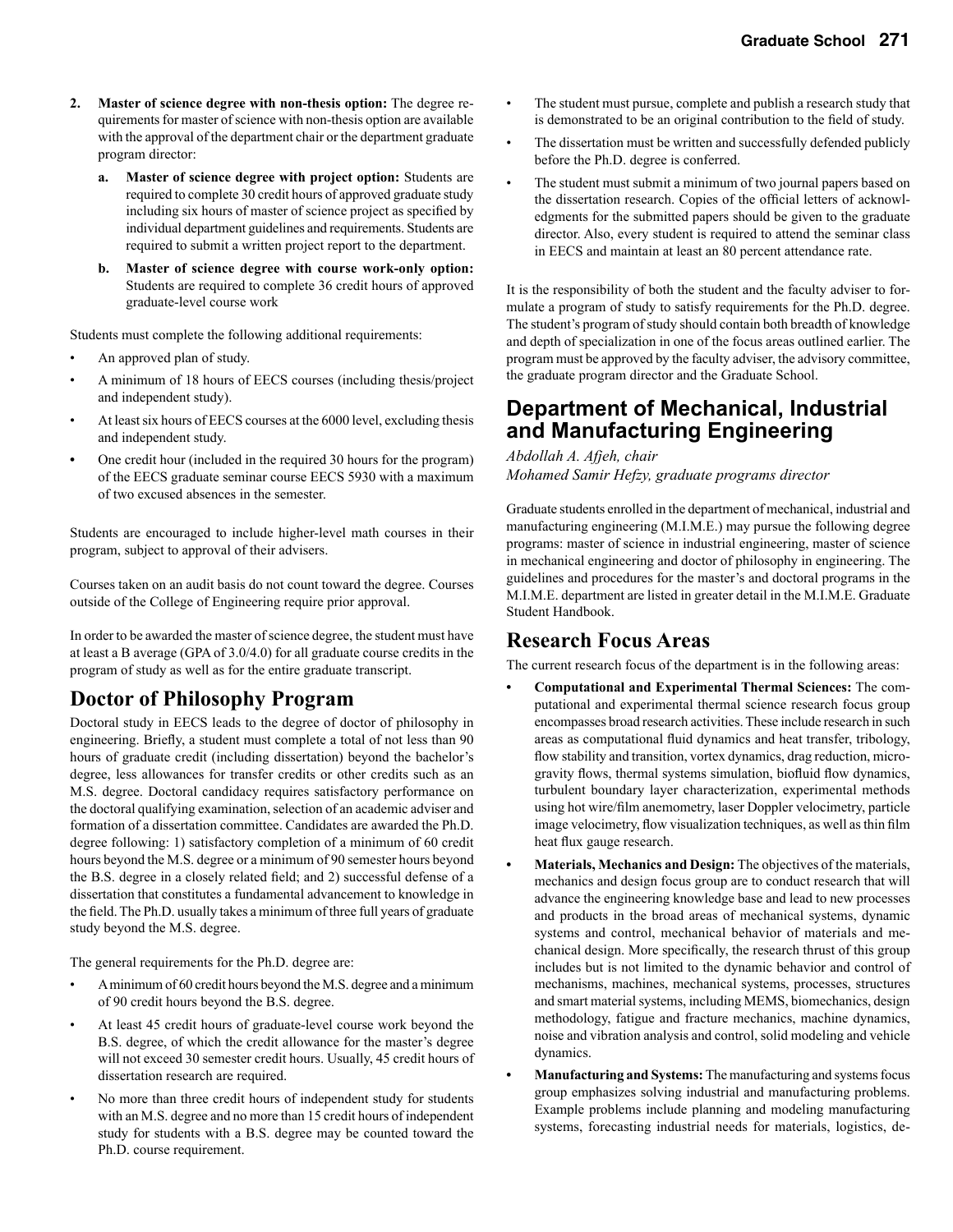velopment of processes for products, basic understanding of metal forming and cutting, design of assembly systems and improving the environmental impact of industry. A key aspect of this group is the blend of practical plant expertise with the benefits of computational technologies, including computer aided design and manufacturing. Processes are understood from a "hands-on" perspective and expanded through theoretical defining models. Engineering materials are studied throughout their life cycle, from raw material acquisition, product creation and usage, remanufacturing, recycling and final material disposal. Key expertise within this group includes internationally recognized faculty in computer aided design and manufacturing, rapid prototyping, system optimization, artificial intelligence, process engineering, grinding and abrasives engineering, facilities planning and modeling, and environmentally conscious design and manufacturing.

### **Master of Science Programs**

Applicants must hold a bachelor of science in mechanical or industrial engineering, or a closely related field, from an accredited engineering program. If the baccalaureate is in a non-engineering or science area, students may be required to complete prerequisite courses without graduate degree credit. The master of science degree program may be pursued with thesis and non-thesis options.

- **1. Master of science degree with thesis option:** The plan of study must include 30 hours of graduate work selected from those approved for graduate study (5000 level or above). A minimum of 12 hours of course work must be in the student's focus area of study. This option requires a minimum of nine hours of thesis credit.
- **2. Master of science degree with non-thesis options:**
	- **a. Master of science degree with project option:** Students are required to complete 30 credit hours at the graduate level, including six hours of master of science project under the supervision of a M.I.M.E. faculty member. The project option must be approved by the M.I.M.E. department chair or the graduate program director. Students are required to submit a professional, written project report to the department after due approval by the faculty adviser. The project report will then be logged and archived in the department as a technical report.
	- **b. Master of science degree with course work-only option:** Students are required to complete a minimum of 36 credit hours of graduate level course work as specified by the department. This option has to be approved by the M.I.M.E. department chair or graduate program director.

The majority of student's course work for all of the options will normally be from M.I.M.E. courses. Six or more hours of the course work must be from approved courses in advanced mathematics. An individual student may be required to complete more than the required minimum hours to satisfy prerequisite deficiencies specified as provisional admission conditions and/or to fulfill educational requirements of the program as specified by the adviser or department.

In addition to the above requirements, all supported students are required to enroll and/or participate in a graduate seminar (MIME 6930 or equivalent) each semester. The department, for satisfactory completion as well as enhancement of degree objectives, may specify additional credit or non-credit requirements.

The plan of study for the master of science degree must be filed before 16 hours of academic course work has been completed. For full-time students, this normally will require that the plan of study be filed before registration for the second term.

For transfer credit, students should refer to the general policies of the Graduate School.

### **Doctoral Degree Program**

A satisfactory doctoral degree plan is developed jointly by the student and the dissertation adviser, subject to the approval of the department chair or graduate program director.

A minimum of 15 credit hours of regular departmental courses taken for a letter grade beyond the M.S. degree is required for the doctoral degree program. Twelve credit hours must be departmental courses. Students entering the direct doctoral program with a bachelor's degree must complete 27 credit hours of regular departmental courses beyond their bachelor's degree, of which at least 15 credit hours must be at the 6000/8000 level. Project credits may not be counted toward the 27 credit hours of regular, letter-grade course work. All required courses are at the advanced graduate level as determined by the department. Other courses taken may include courses not listed as departmental courses, independent study courses, and courses taken S/U.

In addition to the above course requirements, all students are required to enroll and participate in a graduate seminar (MIME 8930 or equivalent) each semester. The department, for satisfactory completion as well as enhancement of degree objectives, may specify additional credit or noncredit requirements.

For transfer credit, students should refer to the general policies of the Graduate School.

### **Doctoral Degree Candidacy**

Doctoral candidacy requires satisfactory performance in the doctoral qualifying examination, filing an approved doctoral program plan, selection of an academic adviser, formation of a doctoral dissertation committee and maintaining good academic performance as specified in the M.I.M.E. department Graduate Student Handbook.

When the above requirements have been met, the student may file his/her application for doctoral candidacy. The department requires that the application be filed within one year of the time the doctoral qualifying examination is passed. Doctoral students must have established candidacy for the doctoral degree before presenting and defending dissertation research.

### **Doctoral Dissertation**

After the student and the adviser have agreed on a dissertation topic, the student must write a dissertation proposal. The student will present the proposal to the doctoral dissertation committee and successfully defend his/her dissertation proposal.

The doctoral dissertation committee must consist of at least five members. The chair of the committee will be the candidate's principal adviser. The other members usually will be the co-adviser (if any), faculty members or experts in a related field, with at least one committee member outside the department. The signatures of the committee on the candidate's dissertation indicate approval of the dissertation research and represent the final certification of its adequacy.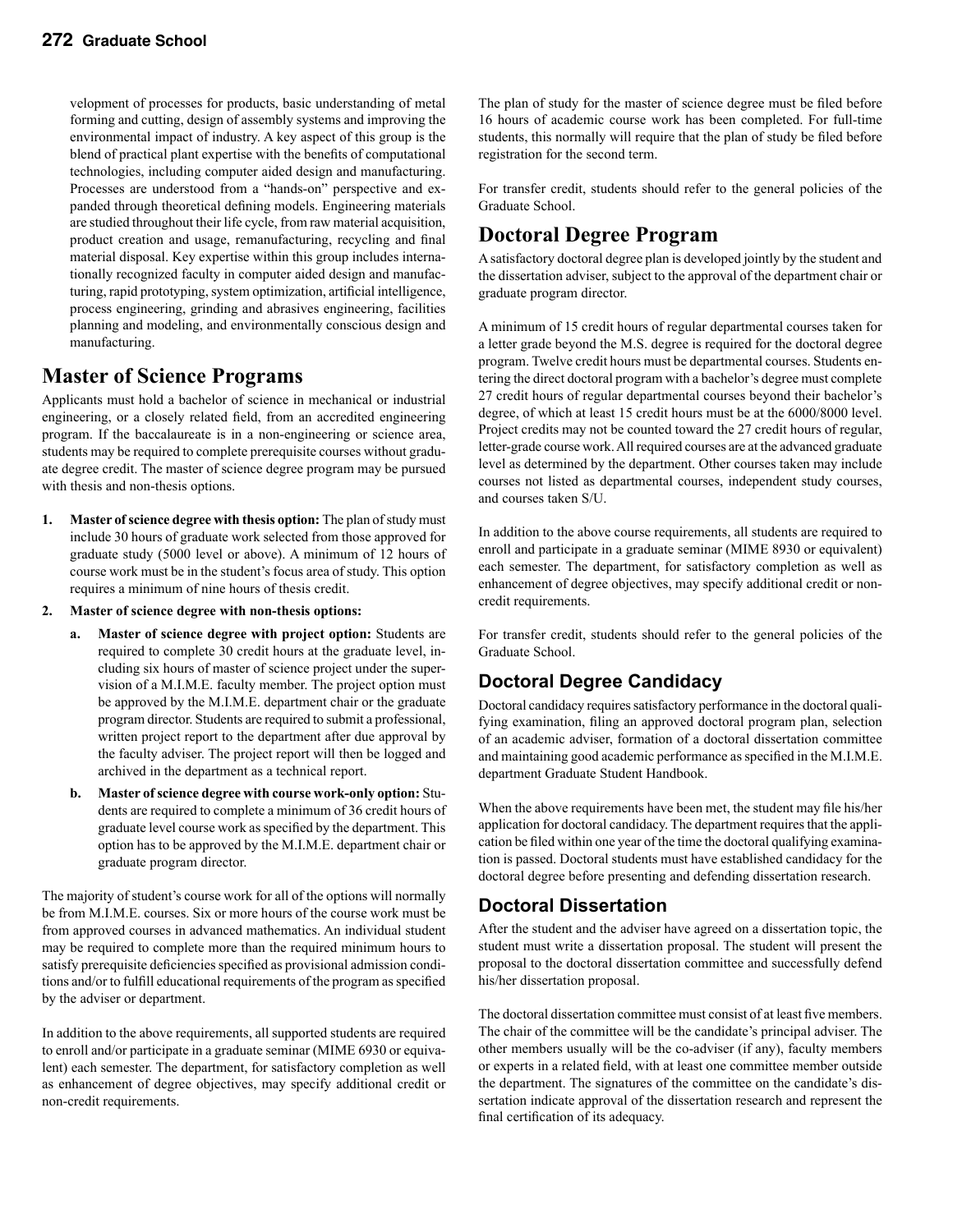### **Doctor of Philosophy in Manufacturing Management & Engineering**

In addition to the doctor of philosophy in engineering offered by the department, the colleges of Engineering and Business Administration jointly offer the degree of doctor of philosophy in manufacturing management and engineering. The doctoral degree program offers engineering and management tracks of study.

The applicants should have preferably completed a master's degree in one of the following areas: industrial, manufacturing, mechanical or production engineering, or engineering management. For those applicants with a master's degree, the doctoral program of study involves a minimum of 60 credit hours, including business and engineering foundation courses, core courses, integrative seminars/technical electives and dissertation research.

For additional information regarding this program, please consult specific program guidelines jointly published by the colleges of Engineering and Business Administration.

### **Department of Engineering Technology**

*Daniel J. Solarek, chair Ella Fridman, graduate program director*

The department of engineering technology administers the College of Engineering's part-time master of science in engineering program. This engineering master's degree program is intended for students who are full-time employees seeking the master's degree to facilitate career advancement or achievement of personal educational goals. To accommodate students who are full-time employees, course work for this degree program may be taken online via distance learning on the Internet or as traditional on-campus courses.

### **Master of Science in Engineering Degree Requirements**

The part-time master of science in engineering program requires 24 hours of approved graduate-level course work and a six-hour, work-related project, for a total of 30 credit hours. The student is expected to meet the following general requirements:

- Nine hours of engineering core courses to establish a common foundation in engineering. These courses include Management of Projects and Technical Innovation, Advanced Computational Methods, and Probability and Statistics in Engineering and Management Science. The engineering core courses are designed to update computer analysis skills, provide a background in applied statistics and to furnish tools for the management of projects and technological innovation.
- Nine hours of business core courses that cover introduction to financial and managerial accounting, analysis of manufacturing and service systems, and business, government and society. The business core is intended to acquaint engineers, scientists and technologists with financial, managerial, and social issues that can help the engineer succeed in today's marketplace.
- Six hours of engineering elective courses to support the student's focus area. Each elective course is worth three credit hours, so two are required. Graduate offerings in the bioengineering, chemical and environmental engineering, civil engineering, electrical engineering and computer science, engineering technology, or mechanical,

industrial and manufacturing engineering departments are eligible for selection as electives.

- Six credit hours of a work-related project. The topic and other specifics of the project require prior approval of the department's graduate program director and should include approval and cooperation of the employer.
- 30 credit hours total.

The project may be completed in two semesters plus the summer. Students may complete their course requirements in four semesters by taking the recommended two courses per semester.

For transfer credit, students should refer to the general policies of the Graduate School. No more than nine credit hours toward the master of science in engineering may be earned at another university, and in no case may the project be satisfied by work already completed at another institution or on the job.

In order to be awarded the master of science in engineering degree, the student must have at least a B average (GPA of 3.0/4.0) for all graduate course credits in the program of study as well as for the entire graduate transcript.

### **Admission Requirements**

To be admitted to the part-time master of science in engineering program, applicants must have a bachelor's degree in engineering, engineering technology or in a closely related field (e.g., one of the mathematical, physical or biological sciences). Applicants must be employed or have experience in private industry, government or nonprofit organizations. Admissions are made on an individual basis and take into account the applicant's previous record, the intended area of study, and the needs and capacity of the College of Engineering.

Generally, a GPA of at least 2.7 is required for admission. Applicants having a GPA less than 2.7 who demonstrate potential for graduate study may be admitted to the master's program on a provisional or other basis, at the option of the department. Students with an undergraduate GPA below 2.7 must register and take the GRE. Information on the GRE is available on the GRE Web site: *http://www.gre.org/edindex.html*. Students who graduated with a bachelor's degree from The University of Toledo do not need to submit official transcripts. Students who did not graduate from The University of Toledo need to contact the Office of the Registrar at their undergraduate alma mater to arrange for transmission of the undergraduate transcripts.

For additional information regarding this program, please consult the College of Engineering's Web site at *http://www.eng.utoledo.edu/main. shtml* for specific program guidelines developed in cooperation with the College of Business Administration.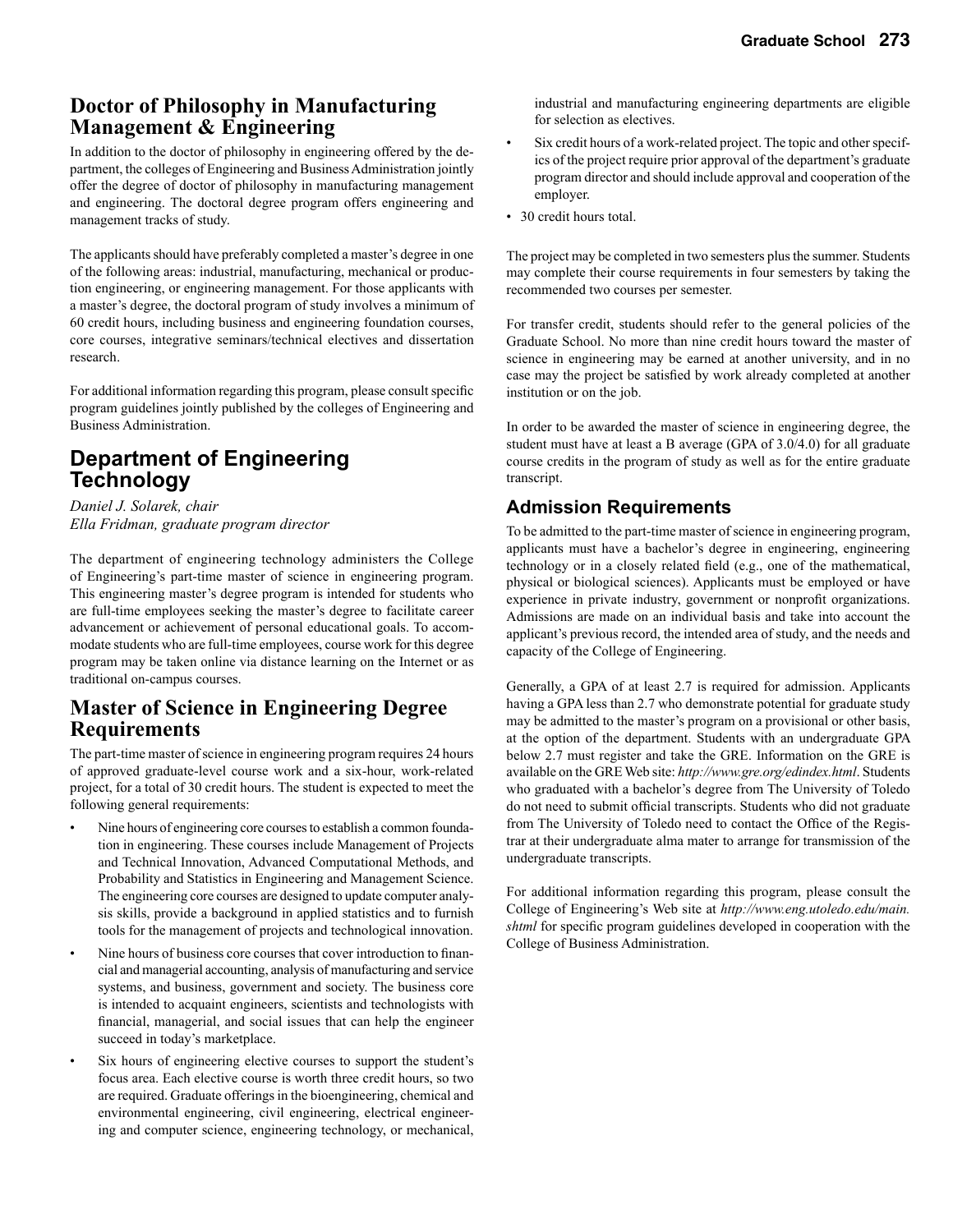# **College of Health and Human Services**

# **Graduate Programs**

The College of Health and Human Services offers flexible programs leading to diverse master's and doctoral degrees. In addition, the College of Health and Human Services and the College of Education offer several master of education and doctor of philosophy degrees collaboratively. The College of Health and Human Services, with the Medical College of Ohio and Bowling Green State University, offer a joint master of public health degree. All students are encouraged to discuss programs with graduate faculty in respective departments.

# **Admission to Graduate Programs**

Admission requirements for Graduate School are discussed in a prior section of the Graduate School section of this catalog. Admission to graduate study in the College of Health and Human Services is open to graduates of accredited colleges and universities meeting the minimum admission requirements of the Graduate School and the college, as well as specific admission requirements of the department and/or program. (Previously admitted students wishing to transfer to a different department must apply for admission to the new department. Admission to one program does not guarantee admission to another program.) Please refer to the general degree program descriptions for specific information.

# **Administration of Programs**

All graduate programs in the College of Health and Human Services are administered jointly by the college and the Graduate School of The University of Toledo. Students may contact specific departments, the college's Student Service Center or the Graduate School for further information on programs or admission requirements. The associate dean for research and graduate education coordinates graduate policies within the college.

# **Advising**

Students must meet with their program adviser for the purpose of developing a plan of study. It is the student's responsibility to meet all requirements for the degree as specified by the graduate program, the department, the Graduate School and the University. Students are encouraged to complete the plan of study during the first semester of matriculation.

# **Graduate Committee**

The College of Health and Human Services (CHHS) Graduate Committee is responsible for reviewing all requests not consistent with College of Health and Human Services and Graduate School policies. The CHHS Graduate Committee is also responsible for making recommendations to the college's associate dean for research and graduate education and the dean of the Graduate School.

# **Graduate Degrees Offered**

**Master of Arts in Counselor Education** Community Counseling School Counseling

**Master of Arts in School Psychology**

**Education Specialist in School Psychology**

**Doctor of Philosophy in Counselor Education Master of Arts in Criminal Justice Master of Science in Exercise Science** Applied Biomechanics Clinical Kinesiology

Clinical Exercise Physiology Applied Exercise Physiology Athletic Training

**Doctor of Philosophy in Exercise Science** Applied Biomechanics Applied Exercise Physiology Clinical Exercise Physiology

#### **Master of Public Health**

**Master of Arts in Recreation and Leisure Studies** Recreation Administration Recreational Therapy Recreational Therapy and Therapeutic Arts

**Master of Arts in Speech-Language Pathology**

**Doctor of Philosophy in Health Education**

### **Department of Counseling & Mental Health Services**

*Dr. Paula Dupuy, chair*

### **Accre**d**itation**

The Council for Accreditation of Counseling and Related Educational Programs (CACREP) has conferred accreditation to the master's degree programs in school counseling and community counseling and the Ph.D. program in counselor education.

### **Master's and Education Specialist Programs**

Department admission requirements, in addition to the Graduate School requirements, include the following: Undergraduate degree in an appropriate foundational field with a 3.0 (on a 4-point scale) undergraduate grade point average (GPA), submit an official Graduate Record Examination (GRE) score (taken within the last 5 years) with a preferred combined score (verbal + quantitative) of 1000. Applicants will submit a typed personal statement (suggested length 2-3 pages) detailing significant personal and professional experiences that relate to the applicant's decision to pursue a career in counseling (e.g., rationale for seeking the degree, commitment to counseling as a profession). The personal statement should also address such topics as the applicant's skills or knowledge, preparation through education and/or experience, strengths and weaknesses, rationale for academic deficiencies, etc. The statement of purpose should be typed and submitted to the Graduate School. Submission of a professional resumé is also required. Applicants who meet academic admission criteria will be invited to interview with the department admissions committee before a final admissions decision is rendered. Application deadlines for interviews, for each semester, are September 15, January 15 and May 15.

### **Master of Arts in Counselor Education: School Counseling Track**

Prospective applicants are urged to contact the department and program coordinators for program brochures and further details. Applicants expecting to practice outside of Ohio should consult that state's department of education to determine the current certification requirements. The curriculum leading to eligibility to take the State Department of Education examination for school counselors consists of 48 semester hours of training.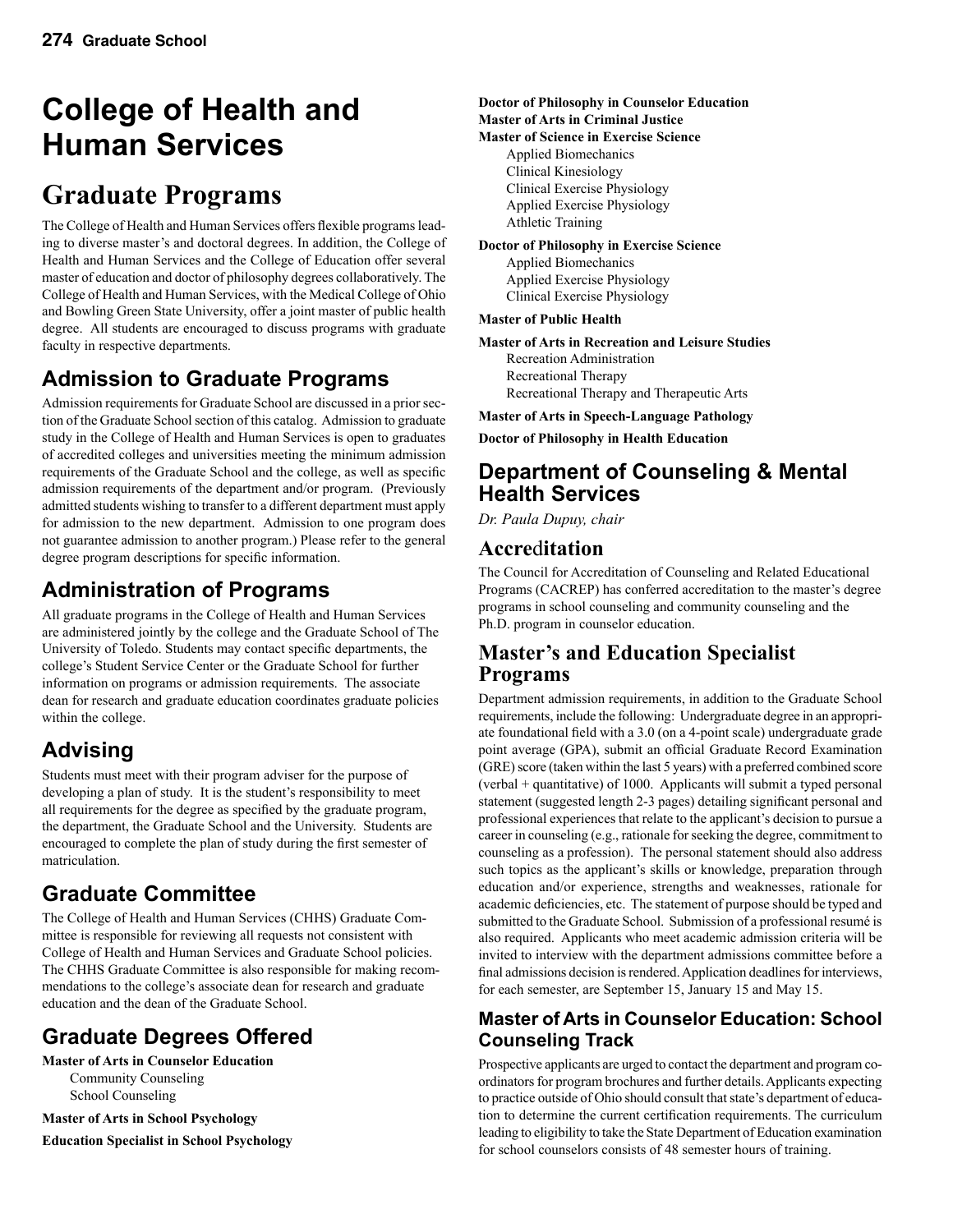**A. General Core Requirements** (3 hours)

RESM 5110 Quantitative Methods I

**B. School Counseling Major Courses** (45 hours)

#### **Required Courses**

| <b>CMHS</b> | 5010   | Professional Orientation to School Counseling  |
|-------------|--------|------------------------------------------------|
| <b>CMHS</b> | 5110   | Career Counseling & Development                |
| <b>CMHS</b> | 5120   | Individual & Group Assessment                  |
| <b>CMHS</b> | 5130   | Group Counseling                               |
| <b>CMHS</b> | 5140   | Counseling Theories & Techniques               |
| <b>CMHS</b> | 5150   | Counseling Across the Lifespan                 |
| <b>CMHS</b> | 5160   | Cultural Diversity for Counselors & School Psy |
|             |        | chologists                                     |
| <b>CMHS</b> | 5170   | Theory & Practice of Consultation              |
| <b>CMHS</b> | 5190   | Counseling Practicum                           |
| <b>CMHS</b> | 6/8940 | Counseling Internship                          |
| <b>SPED</b> | 5000   | Issues in Special Education                    |
|             |        | or                                             |
| <b>SPED</b> | 5120   | <b>Students with Special Needs</b>             |
|             |        |                                                |

*(SPED not required for students with Special Education Teacher Licensure)*

#### **Elective Courses \***

| <b>CMHS</b> | 5980   | Special Topics in Counselor Education            |
|-------------|--------|--------------------------------------------------|
| <b>CMHS</b> | 6210   | Psychopathology                                  |
| <b>CMHS</b> | 6220   | Child, Adolescent, Family Therapy                |
| <b>CMHS</b> | 6230   | Crisis Intervention Counseling                   |
| <b>CMHS</b> | 6240   | Diagnosis and Mental Health                      |
| <b>CMHS</b> | 6/8470 | Drugs and Mental Health Counseling               |
| <b>CMHS</b> | 6960   | Master's Research Thesis (Seminar Card Required) |
| <b>CMHS</b> | 6990   | Master's Independent Study (Seminar Card         |
|             |        | Required)                                        |
| <b>CMHS</b> | 8460   | Substance Abuse Counseling                       |
| <b>EDP</b>  | 5210   | Child Behavior and Development                   |
| <b>EDP</b>  | 5220   | Adolescent Behavior and Development              |
|             |        |                                                  |

\**Other courses may be approved by adviser.*

**Total:** 48 hours

### **Master of Arts in Counselor Education: Community Counseling Track**

Prospective applicants are urged to contact the department and program coordinators for program brochures and further details. The curriculum leading to the master's degree consists of 48 semester hours of training.

**A. General Core Requirements** (3 hours)

RESM 5110 Quantitative Methods I

#### **B. Community Counseling Major Courses** (45 hours)

#### **Required Courses**

| <b>CMHS</b> | 5020   | Prof Orient to Community Counseling        |
|-------------|--------|--------------------------------------------|
| <b>CMHS</b> | 5110   | Career Counseling & Development            |
| <b>CMHS</b> | 5120   | Individual & Group Assessment              |
| <b>CMHS</b> | 5130   | Group Counseling                           |
| <b>CMHS</b> | 5140   | Counseling Theories & Techniques           |
| <b>CMHS</b> | 5150   | Counseling Across the Lifespan             |
| <b>CMHS</b> | 5160   | Cultural Diversity for Counselors & School |
|             |        | Psychologists                              |
| <b>CMHS</b> | 5190   | Counseling Practicum                       |
| <b>CMHS</b> | 6/8940 | Counseling Internship                      |
|             |        |                                            |

#### **Elective Courses: \***

| <b>CMHS</b>            | 5/7170 | Consultation II: Theories and Techniques   |
|------------------------|--------|--------------------------------------------|
| <b>CMHS</b>            | 6/7210 | Psychopathology                            |
| <b>CMHS</b>            | 6/7220 | Child, Adolesc, Family Therapy             |
| <b>CMHS</b>            | 6/7230 | Crisis Intervention Counseling             |
| <b>CMHS</b>            | 6/7240 | Diagnosis & Mental Health                  |
| <b>CMHS</b>            | 6/8470 | Drugs & Mental Health Counseling           |
| <b>CMHS</b>            | 7540   | <b>Advanced Personality Assessment</b>     |
| <b>CMHS</b>            | 8460   | Substance Abuse Counseling                 |
| <b>EDP</b>             | 5/7230 | <b>Adult Development</b>                   |
| <b>EDP</b>             | 5210   | Child Behavior & Development               |
| <b>EDP</b>             | 5220   | Adolescent Behavior & Development          |
|                        |        | *Other courses may be approved by adviser. |
| <b>Total: 48 hours</b> |        |                                            |

### **Master of Arts/Education Specialist Degree in School Psychology**

The graduate program in school psychology, leading to eligibility to take the State of Ohio Department of Education School Psychology licensure exam, consists of three years of full-time study, which includes 77 graduate semester hours of coursework (80 for those without a teaching license) and a full-time internship (minimum of 1200 clock hours) completed in a school setting

The application deadline for the school psychology program is January 15. To apply to the program, applicants must meet the minimum academic prerequisite and submit the following materials:

- 1. Minimum academic prerequisite: Undergraduate GPA of 2.7 (for admission to the Graduate School) and for the school psychology program, a preferred undergraduate GPA of 3.0.
- 2. Submit GRE scores (taken within the last 5 years) with a preferred combined score (verbal + quantitative) of 1000.
- 3. Graduate school application for the master's degree in school psychology.
- 4. Three (3) letters of recommendation, at least one of which must address the applicant's academic potential (i.e., from a university faculty member).
- 5. Statement of purpose, between 2-3 pages, that details why the applicant would like to pursue a career in school psychology and includes personal experiences. The statement of purpose should be typed and submitted to the Graduate School.
- 6. Official undergraduate transcripts (and graduate transcripts, if applicable).
- 7. Professional resumé.

To be consistent with national training standards and to ensure sufficient faculty members to advise and mentor students, a limited number of applicants will be admitted into the program each year. As a result, admission is competitive. The CMHS Department Screening Committee will notify those applicants who are invited for a campus interview. All applicants interested in being considered for the program must participate in an interview (preferably on campus) with the CMHS Department Admissions Committee. When the Admissions Committee has completed all scheduled interviews, final determinations will be made and interviewed applicants will be notified of the committee's decision by mail.

Students earn a master's degree (M.A.) after completing the M.A. requirements (32 hours of coursework) and earn the education specialist degree (Ed.S.) after completing all remaining coursework, all program requirements and a two-semester internship.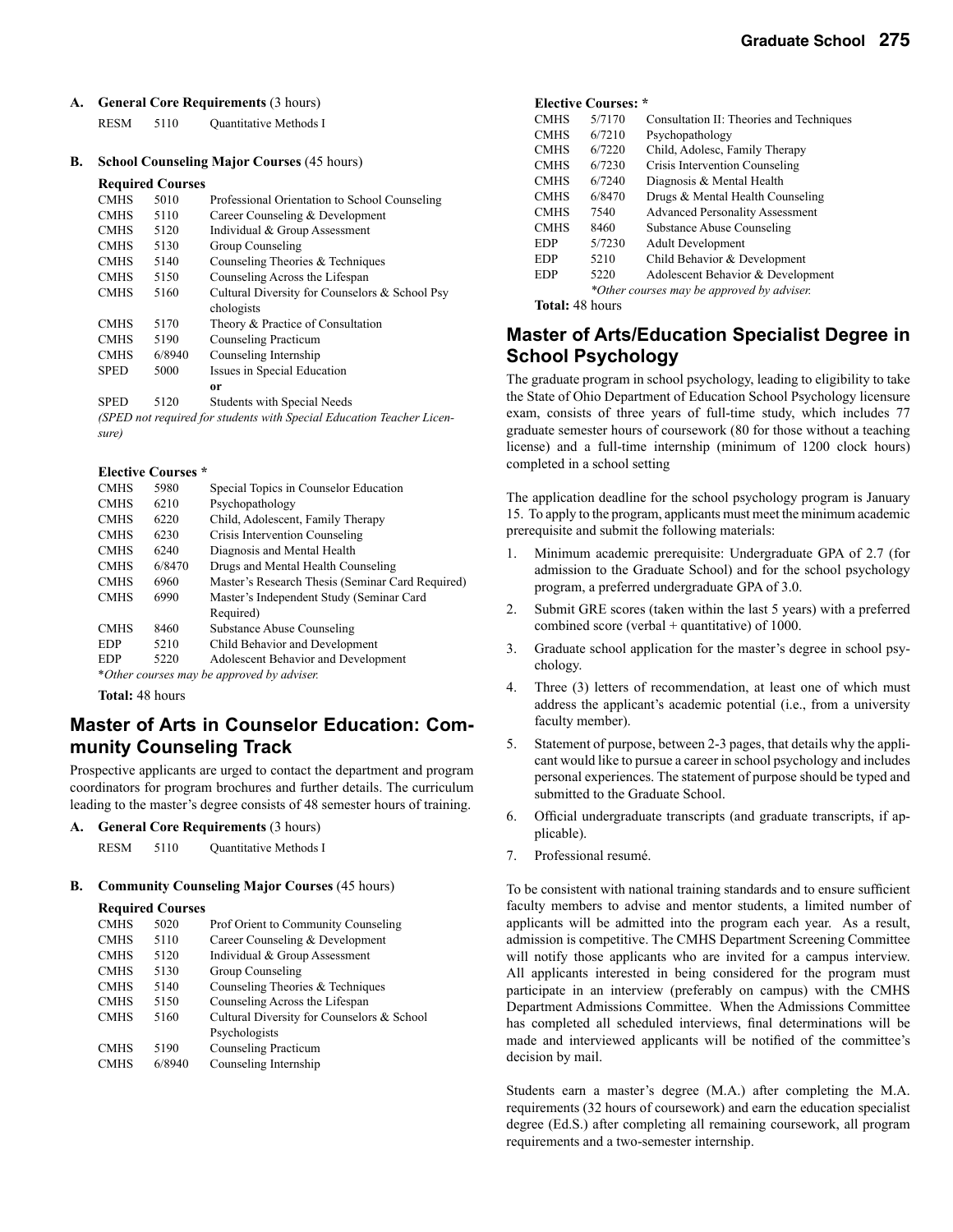The curriculum leading to the master's degree and education specialist degree in school psychology consists of the following:

#### **Master of Arts in School Psychology**

|    |             |                              | ິ                                               |
|----|-------------|------------------------------|-------------------------------------------------|
| A. |             |                              | <b>Core Requirements (6 hours)</b>              |
|    | <b>RESM</b> | 5110                         | <b>Ouantitative Methods I</b>                   |
|    | <b>RESM</b> | 5310                         | <b>Educational Research</b>                     |
| В. |             |                              | <b>Required Courses</b> (minimum of 26 hours)   |
|    | <b>CMHS</b> | 5030                         | Role & Function of the School Psychologist      |
|    | <b>CMHS</b> | 5040                         | Legal & Ethical Issues for School Psychologists |
|    |             |                              | & Counselors                                    |
|    | <b>CMHS</b> | 5170                         | Consultation I: Theory & Techniques             |
|    | <b>CMHS</b> | 5300                         | Psychoeducational Assessment & Interventions    |
|    | <b>CMHS</b> | 7310                         | Psychoeducational Assessment & Interventions II |
|    | EDP         | 5330                         | <b>Behavior Management</b>                      |
|    |             | Select two of the following: |                                                 |
|    | <b>CMHS</b> | 5/7140                       | Counseling Theories & Techniques                |

| <b>CIVILIO</b> |                            | Counseling Theories & Techniques                |
|----------------|----------------------------|-------------------------------------------------|
| <b>CMHS</b>    | 5/7160                     | Cultural Diversity for Counselors & the School  |
|                |                            | Psychologist                                    |
| <b>EDAS</b>    | 6000                       | The Individual in Organizations (Note: only for |
|                |                            | those without current teaching license)         |
| <b>EDP</b>     | 5210                       | Child Behavior & Development                    |
| <b>EDP</b>     | 5/7320                     | <b>Instructional Psychology</b>                 |
| <b>PSY</b>     | 6270                       | Clinical Child Psychology                       |
| <b>SPED</b>    | 5000                       | Issues in Special Education                     |
|                | Total for master's degree: | Minimum of 32 hours                             |
|                |                            |                                                 |

#### **Education Specialist in School Psychology**

**Required Courses** (minimum of 32 hours beyond the master's degree)

| <b>CMHS</b> | 7180 | <b>Consultation II: Promoting System Success</b>      |
|-------------|------|-------------------------------------------------------|
| <b>CMHS</b> | 7320 | Psychoeducational Assessment & Interventions III      |
| <b>CMHS</b> | 7330 | School Psychology Practicum I                         |
| <b>CMHS</b> | 7340 | School Psychology Practicum II                        |
| <b>CMHS</b> | 7940 | Internship in School Psychology (must be taken twice) |
|             |      |                                                       |

#### **Select all of the following courses not previously taken for the master's degree:**

| <b>CMHS</b> | 5/7140 | Counseling Theories & Techniques                      |
|-------------|--------|-------------------------------------------------------|
| <b>CMHS</b> | 5/7160 | Cultural Diversity for Counselors & the School        |
|             |        | Psychologist                                          |
| <b>EDAS</b> | 6000   | The Individual in Organizations (note: only for those |
|             |        | without current teaching license)                     |
| <b>EDP</b>  | 5210   | Child Behavior & Development                          |
| <b>EDP</b>  | 5/7320 | <b>Instructional Psychology</b>                       |
| <b>PSY</b>  | 6270   | Clinical Child Psychology                             |
| <b>SPED</b> | 5000   | Issues in Special Education                           |
|             |        | Total for education specialist degree:                |
|             |        |                                                       |

Minimum of 32 hours byond the master's degree

### **Doctor of Philosophy in Counselor Education**

The department of counseling and mental health services has a doctoral program in counselor education leading to a Ph.D. Numerous opportunities exist within this program to create areas of specialization that are relevant to the academic, professional or research interests of the student. The doctoral program in counselor education and supervision is intended to prepare professional leaders in their respective fields. Applicants are expected to possess the entry-level knowledge and skills received at the master's and/or specialist level. The program objectives and curricular experiences of the doctoral program reflect an extension of those offered at the master's and specialist levels.

Persons applying for admission to doctoral study must meet the admission requirements of the Graduate School, the College of Health and Human Services and the department of counseling and mental health services. Admission requirements for the Graduate School and the College of Health and Human Services are described in detail in the Doctoral Programs Brochure. These requirements include an official transcript with two copies of any and all undergraduate/graduate credits and degrees earned, a professional resumé, three letters of reference and a non-refundable application fee (check or money order payable to The University of Toledo) that must be submitted to the Graduate School to begin the admission process. In addition, departmental requirements for admission to the doctoral program are:

- 1. A minimum GPA of 3.0 on a 4-point scale for all undergraduate academic work and a minimum GPA of 3.0 on a 4-point scale for all graduate level academic work.
- 2. A master's or education specialist degree in counseling or school psychology from a program that is approved by the Council for Accreditation of Counseling and Related Educational Programs (CACREP) or the National Association for School Psychologists (NASP). Applicants with degrees from non-accredited programs or from non-counseling or non-school psychology programs will have to demonstrate their equivalency to approved programs or make up any deficiencies that may be present in their training.
- 3. A GRE score of a minimum of 480 verbal plus a minimum of 560 quantitative (minimum of 1040, which is at the 50th percentile). Scores should not be older than 6 years.
- 4. A resumé and autobiographical statement of three to five pages in length.
- 5. A personal interview with departmental faculty and an interview with current doctoral students to determine the personal and professional suitability and leadership potential of the applicant. Applicants will be notified if they are selected for an interview. Applicants are interviewed and admitted to doctoral study in the department during the fall, spring and summer semesters of each academic year. Completed application materials must be received by September 15, January 15 or May 15. Thus, application materials must be submitted to the Graduate School for processing at least six (6) weeks prior to the above departmental deadlines.
- 6. One writing sample. The writing sample consists of your responses to questions about your academic and professional background and goals. These questions can be obtained by contacting the departmental secretary. The writing sample is designed to determine your writing ability and your suitability to the profession and to the doctoral program.
- 7. Submit GRE scores (taken within the last 5 years) with a preferred combined score (verbal + quantitative) of 1040.
- 8. The statement of purpose should be typed and submitted with the application to the Graduate School.

The department retains the right to waive any requirement for admission in those cases where there is evidence to suggest that the applicant would successfully complete his or her degree program. The curriculum leading to the doctor of philosophy degree in counselor education and supervision consists of a minimum of 70 semester hours of training.

#### **A. Research Tools** (12 hours)

| <b>RESM</b> | 7330 | <b>Oualitative Research I</b> |
|-------------|------|-------------------------------|
| <b>RESM</b> | 8120 | Quantitative Methods II       |
| <b>RESM</b> | 8320 | Research Design               |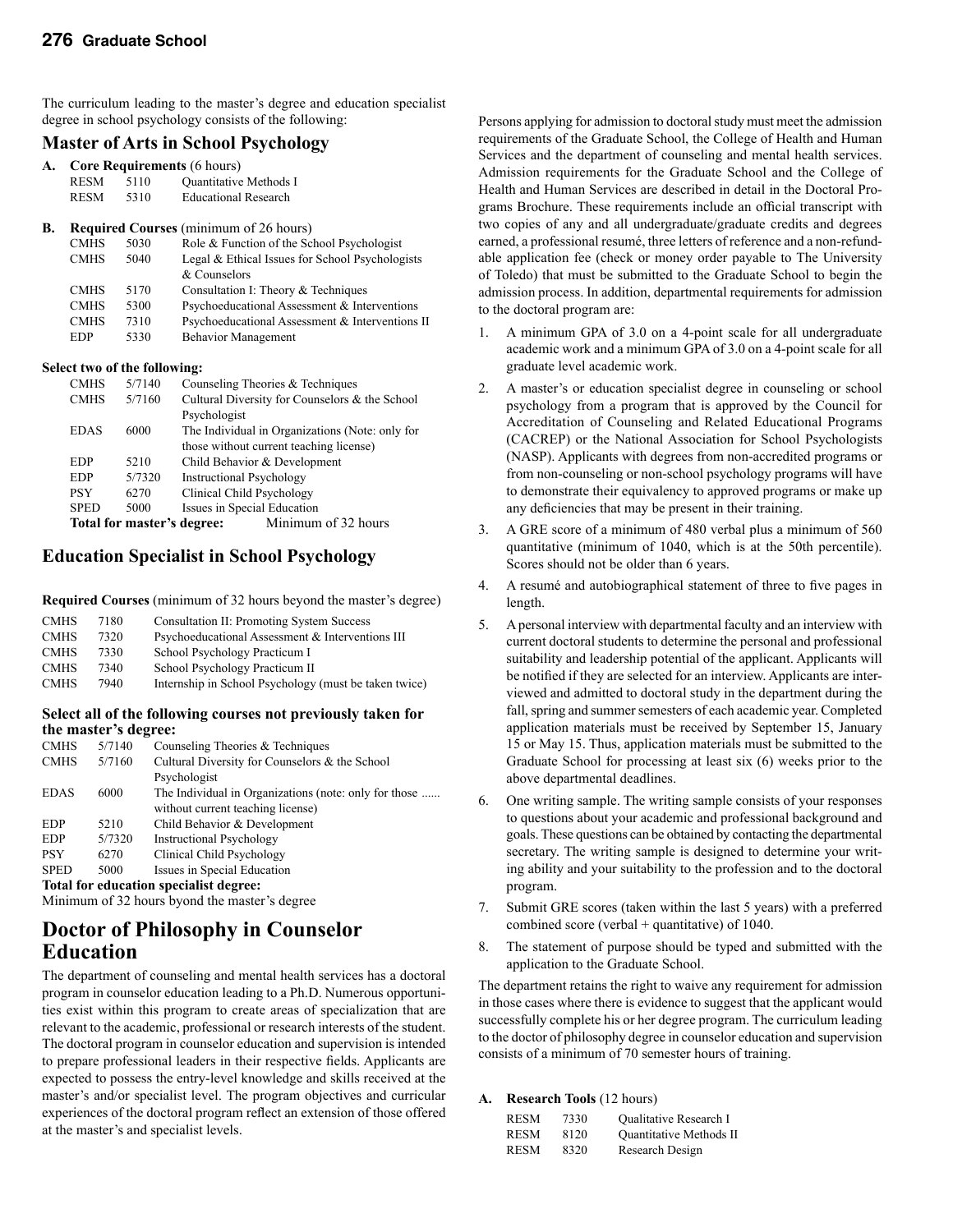**Select one course from the following:**

| <b>RESM</b> | 8130 | <b>Multivariate Statistics</b> |
|-------------|------|--------------------------------|
| <b>RESM</b> | 8160 | Nonparametric Statistics       |
| <b>RESM</b> | 8340 | <b>Oualitative Research II</b> |
| <b>RESM</b> | 8350 | Methods of Survey Research     |
| HEAL        | 8700 | Epidemiology                   |

#### **B. Counseling Major Courses** (38 hours)

 **Required courses** (34 hours)

| <b>CMHS</b> | 6/8500 | Adv Theory and Practice of Career Couns  |
|-------------|--------|------------------------------------------|
| <b>CMHS</b> | 7510   | Supervision in Couns & Sch Psyc          |
| <b>CMHS</b> | 7520   | Educ & Leadership in MH Profession       |
| <b>CMHS</b> | 7530   | Adv Theo Couns & Consultation            |
| <b>CMHS</b> | 7930   | Doctoral Research Seminar                |
| <b>CMHS</b> | 8410   | Adv Pract Indiv & Grp Couns              |
|             |        | 0r                                       |
| <b>CMHS</b> | 8420   | Adv Practicum in Family Therapy          |
| <b>CMHS</b> | 8440   | Adv Group Theory and Practice            |
| <b>CMHS</b> | 8480   | Adv Train Prof, Legal and Ethical Issues |
| <b>CMHS</b> | 8940   | Counseling Internship                    |
|             |        |                                          |

#### **Elective Courses** (4 hours \*)

| <b>CMHS</b> | 7210 | Psychopathology                   |
|-------------|------|-----------------------------------|
| <b>CMHS</b> | 7220 | Child, Adoles, Family Therapy     |
| <b>CMHS</b> | 7230 | Crisis Intervention Counseling    |
| <b>CMHS</b> | 7240 | Diagnosis and Mental Health       |
| <b>CMHS</b> | 7540 | <b>Adv Personality Assessment</b> |
| <b>CMHS</b> | 8450 | Couples and Family Therapy        |
| <b>CMHS</b> | 8460 | <b>Substance Abuse Counseling</b> |
| <b>CMHS</b> | 8470 | Drugs & Mental Health             |
| 1.7.1       |      |                                   |

\* Other courses may be approved by program committee.

#### **D. Doctoral Dissertation** (10 hours)

 **Total:**60 hours

### **Department of Criminal Justice**

*Dr. Eric Lambert, chair*

The department of criminal justice offers a graduate program leading to a master of arts in criminal justice. In addition, the criminal justice department and the College of Law offer a joint degree program leading to the master of arts in criminal justice and the juris doctor.

### **Master of Arts in Criminal Justice**

The master of arts in criminal justice is designed to provide students with a broad understanding of the criminal justice system, social control and the nature of crime, in addition to developing and improving skills necessary to critically assess criminal justice problems and to develop meaningful responses to these problems. In addition, the program provides students with the ability to conduct applied research and evaluation, as well as the ability to understand empirical scholarly publications. The program allows students to develop a plan of study that will help prepare for leadership roles in the field of criminal justice and to pursue criminal justice doctoral studies. The program allows a person to be either a fulltime or part-time student. A full-time student can complete the program in one year, while a part-time student should be able to complete the program in two or three years.

In addition to the Graduate School and college requirements, evaluation of applicants for the criminal justice graduate program is based on the following criteria: (a) application, (b) three letters of recommendation, (c) personal statement, (d) official transcripts

with a grade point average (GPA) of at least 3.0. Applicants with a GPA of less than 3.0 must take the Graduate Record Exam (GRE) and have a combined score for the verbal and quantitative sections of 1000 or higher. Prospective students should contact the department for further information. Finally, meeting the minimum admission requirements does not guarantee entrance into the program. Admission is competitive and is dependent on the availability of space within the program. Under special circumstances, the department graduate admissions committee may choose to admit a promising applicant as a provisional student in the program.

The master of arts in criminal justice requires 33 semester hours. A student can elect to complete a thesis in lieu of six credit hours of elective coursework. A student who does not complete a thesis must pass a comprehensive exam after earning 33 approved semester graduate credit hours. Although a student can earn up to all 33 semester credit hours from criminal justice courses, a minimum of 24 semester credit hours must be from criminal justice courses. The remaining nine hours can be from approved graduate courses in other areas that meet the academic and career objectives of the student.

#### **A. Core Courses** (15 hours)

| <b>CRIM</b> | 6420 | Adv. Criminal Procedure           |
|-------------|------|-----------------------------------|
| <b>CRIM</b> | 6000 | Adv. Theories in the CJ System    |
| <b>CRIM</b> | 6100 | Metro. Problems and the CJ System |
| <b>CRIM</b> | 6200 | Data Analysis                     |
| <b>CRIM</b> | 6400 | Research Methodology              |

**B. Criminal Justice Electives (**9 hours)

**C. Electives** (9 hours)

 **Total:** 33 hours

### **Certificates in Juvenile Justice and Severe Behavioral Spectrum**

Two certificate programs are offered as part of the master of arts in criminal justice degree program: juvenile justice and severe behavioral spectrum. These certificates are designed to provide a student with a more in-depth study of each area. Each certificate requires the successful completion of the requirements for the master of arts in criminal justice degree. The certificate in juvenile justice requires a minimum of 12 credit hours. The certificate in severe behavioral spectrum requires a minimum of 15 credit hours. Specific course requirements may be obtained by contacting the department of criminal justice. A student may not pursue a certificate or enroll in any certificate course without first obtaining written approval from the Criminal Justice Graduate Coordinator.

#### **A. Juvenile Justice Certificate** (12 hours)

#### **Required:**

| <b>CRIM</b> | 6310 | Juvenile Justice in the Metropolitan Community<br>Select 9 credit hours from the below list:                                                                             |
|-------------|------|--------------------------------------------------------------------------------------------------------------------------------------------------------------------------|
| <b>CRIM</b> | 5370 | Disproportionate Confinement of Minority Youth                                                                                                                           |
| <b>CRIM</b> | 5400 | Criminal Justice Field Study (Must be a placement<br>in the community with an agency/program which                                                                       |
|             |      | that deals with juvenile delinquents, 0troubled<br>juviniles, or at risk youths.)                                                                                        |
| <b>CRIM</b> | 6990 | Independent Study In Criminal Justice (Must be on<br>an aspect dealing with the juvenile justice system,<br>juvenile delinquents, troubled youths or youths at<br>risk.) |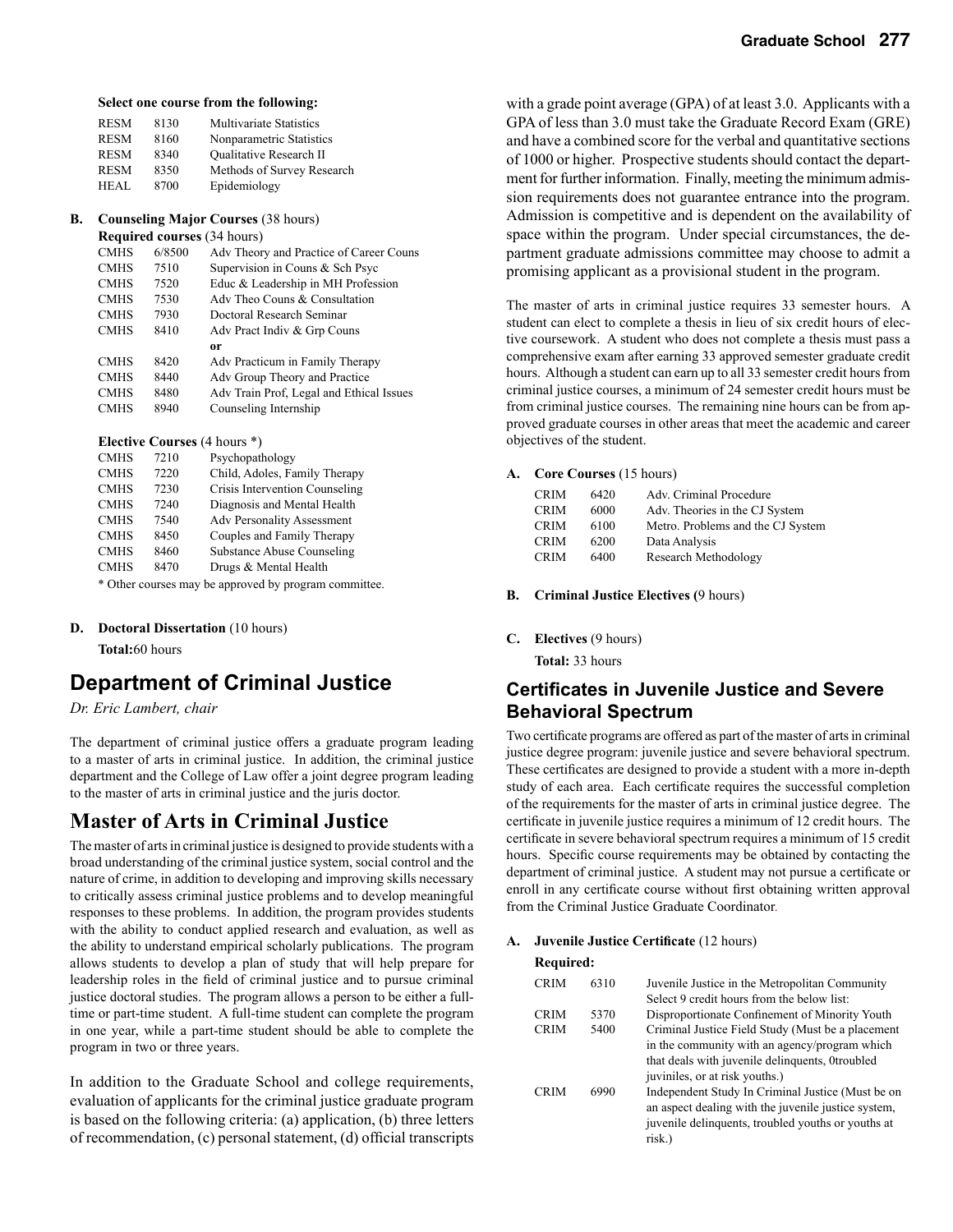#### **278 Graduate School**

| <b>SBS/CRIM</b> | 6/8410 | Theory and Research: Emotional Behavioral        |
|-----------------|--------|--------------------------------------------------|
|                 |        | <b>Disorders</b>                                 |
| <b>SBS/CRIM</b> | 6/8440 | Teaching Youth with Emotional Behavioral         |
|                 |        | <b>Disorders</b>                                 |
| <b>SBS/CRIM</b> | 6/8450 | Adjudicated-Locked Setting: Emotional            |
|                 |        | <b>Behavioral Disorders</b>                      |
| <b>SBS/CRIM</b> | 6/8460 | Hospital Setting: Emotional Behavioral Disorders |
| <b>SBS/CRIM</b> | 6/8510 | Behaviors - Incarcerated Child/Youth             |
| <b>SBS/CRIM</b> | 6/8520 | Practicum: Child Study Institute                 |
|                 |        |                                                  |

Note: The student must complete the 15 credit hours of core requirements for the master of arts in criminal justice degree and have at least 9 additional hours of approved criminal justice electives. The remaining 9 credit hours may be either CRIM courses or approved non-CRIM courses. A minimum of 33 credit hours is required.

#### **B. Severe Behavioral Certificate** (15 hours)

Select 15 credit hours from the list below:

| <b>SBS/CRIM</b> | 6/8410 | Theory and Research: Emotional Behavioral        |
|-----------------|--------|--------------------------------------------------|
|                 |        | Disorders                                        |
| <b>SBS/CRIM</b> | 6/8440 | Teaching Youth with Emotional Behavioral         |
|                 |        | Disorders                                        |
| <b>SBS/CRIM</b> | 6/8450 | Adjudicated - Locked Setting: Emotional          |
|                 |        | <b>Behavioral Disorders</b>                      |
| <b>SBS/CRIM</b> | 6/8460 | Hospital Setting: Emotional Behavioral Disorders |
| <b>SBS/CRIM</b> | 6/8510 | Behaviors - Incarcerated Child/Youth             |
| <b>SBS/CRIM</b> | 6/8520 | Practicum: Child Study Institute                 |
| SBS             | 6/8420 | Public School: Emotional Behavioral Disorders    |
| SBS             | 6/8430 | Alternative School Setting: Emotional Behavioral |
|                 |        | Disorders                                        |
| SBS             | 6/8470 | Theory and Research: Autism                      |
| <b>SBS</b>      | 6/8480 | Teaching Children: Autism                        |
| <b>SBS</b>      | 6/8990 | Independent Study: Severe Behaviors              |

Note: The student must complete the 15 credit hours of core requirements for the master of arts in criminal justice degree and have at least 18 hours of approved electives, of which 9 credit hours must be CRIM courses, for a minimum total of 33 credit hours.

### **Joint M.A. in Criminal Justice/Juris Doctor**

Students pursuing this joint degree program must be first admitted to the College of Law. After successful completion of the first year, a student of the College of Law may apply for the joint degree program. For more information on this joint degree program, please contact the criminal justice department.

### **Department of Kinesiology**

#### *Dr. Charles W. Armstrong, chair*

The department of kinesiology offers graduate programs leading to the master of science in exercise science (M.S.E.S.) and the doctor of philosophy in exercise science (Ph.D.) degrees. These programs involve a combination of courses, seminars, clinical experiences and research that is intended to prepare individuals for a wide range of careers that relate to exercise science. The programs are interdisciplinary by design and all students are exposed to multiple dimensions of the field. As part of this program, students typically take courses that support their work from a variety of other departments across the campus and at the Medical College of Ohio. Involvement in research is emphasized throughout the program. Admission into the master's and doctoral programs is selective and is based on the applicant's previous academic training, academic record,

scores on the GRE, letters of recommendation, intended area of study and space within the graduate program. Meeting the minimum standards for admission does not guarantee acceptance into any of the department's programs.

### **Master of Science in Exercise Science**

The master of science in exercise science (M.S.E.S.) is designed to provide students with an opportunity to specialize in one of five areas: applied biomechanics, clinical kinesiology, clinical exercise physiology, exercise physiology and athletic training. Each of these programs involves approximately 32-36 semester hours of instruction, and all master's students are required to complete a thesis. Full-time students typically are able to complete the programs in two years.

| A. | <b>Research Foundations</b>     | $(12 \text{ hours})$ |                                         |                      |
|----|---------------------------------|----------------------|-----------------------------------------|----------------------|
|    | <b>KINE</b>                     | 5110                 | Measurement and Statistical Inference   |                      |
|    |                                 |                      | or                                      |                      |
|    | <b>RESM</b>                     | 5110                 | Quantitative Methods I                  |                      |
|    | <b>KINE</b>                     | 6230                 | Scientific Writing and Research Methods |                      |
|    | <b>KINE</b>                     | 6960                 | Thesis                                  |                      |
| В. | <b>Kinesiology Core</b>         |                      | (6 hours)                               |                      |
|    | <b>KINE</b>                     | 6100                 | Physiology of Exercise                  |                      |
|    | <b>KINE</b>                     | 6130                 | Biomechanics of Human Motion            |                      |
| C. |                                 |                      | <b>Specialization Requirements</b>      | (6 hours)            |
| D. | <b>Specialization Electives</b> |                      |                                         | $(12 \text{ hours})$ |
|    | Total                           |                      |                                         | $(36 \text{ hours})$ |

In addition to the Graduate School and college requirements, evaluation of applicants for admission to the master of science in exercise science program is based on the following criteria: (a) minimum undergraduate GPA of 3.0 in the last 60 hours of the undergraduate program; (b) completion of the GRE, with a minimum combined score of 900 for the quantitative and verbal portions of the exam; (c) a clearly defined statement of purpose that specifies the area of specialization within the degree program; (d) a minimum of three letters of reference from faculty members with specific expertise in kinesiology (or a closely related area) who have worked with the applicant in an academic setting; (e) demonstrated knowledge in human anatomy, human physiology and two additional areas of kinesiology (exercise physiology, motor learning, biomechanics, etc.); and (f) all other pertinent information requested in the application. Prospective students should contact the department for further information. Meeting the minimum admission requirements does not guarantee admission to the program. Admission to a specific program area is dependent on the availability of space within the specialization area (i.e. the number of students currently being advised by faculty in the specialization area). Under special circumstances, the department graduate admissions committee may choose to waive any of the above requirements.

### **Doctor of Philosophy in Exercise Science**

The doctor of philosophy in exercise science is designed to provide qualified applicants with an opportunity to pursue advanced study and research leading to the completion of the Ph.D. degree. Three areas of concentration are available within this option: clinical exercise physiology, applied physiology and biomechanics. The program involves a variety of courses, seminars and independent research experiences, and typically requires four years of full-time study to complete (part-time study is possible, but usually requires five to six years). Students work closely with a faculty mentor to design a program that meets the unique needs of the individual. This includes courses in the major area that may be taken from a variety of departments as well as courses in a cognate area (a secondary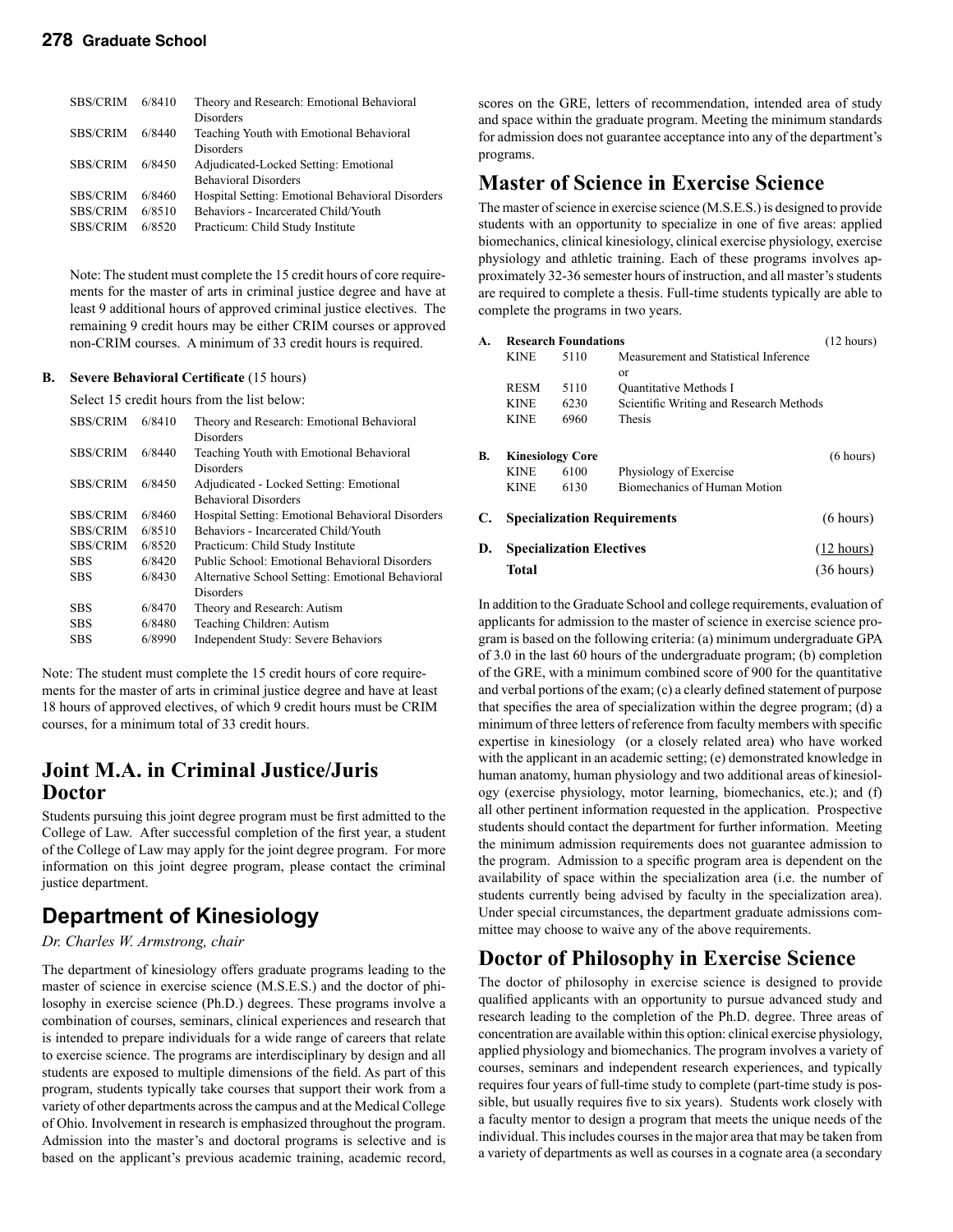area of specialization). Upon the completion of all coursework students must pass written and oral comprehensive examinations and complete a dissertation.

In addition to the Graduate School and college requirements, evaluation of applicants for the doctoral program is based on the following criteria: (a) completion of a master's degree in exercise science or closely related area, (b) completion of the GRE, with a minimum combined score of 1060 for the quantitative and verbal portions of the exam, (c) a clearly defined statement of purpose that specifies the area of specialization within the degree program, (d) a minimum of three letters of reference from faculty members with specific expertise in kinesiology (or a closely related area) who have worked with the applicant in an academic setting. Prospective students should contact the department for further information. *Note:* Meeting the minimum admission requirements does not guarantee entrance into the program. Admission to a specific program area is dependent on the availability of space within that specialization area (. i.e. the number of students currently being advised by faculty in the specialization area). Under special circumstances, the department graduate admissions committee may choose to waive any of the above requirements.

### **Department of Public Health and Rehabilitative Services**

*Dr. Roy H. Olsson Jr., chair*

The department of public health and rehabilitative services offers a variety of degree options and graduate courses in health/wellness and rehabilitation. In health/wellness, master's level options include the master of public health and the master of arts in recreation and leisure studies. The doctor of philosophy degree is offered in health education. In rehabilitative services, the master of arts in speech-language pathology and the master of arts in recreation and leisure studies with specialization in recreational therapy or recreational therapy and therapeutic arts is available. In addition, the department offers courses in autism spectrum disorders.

### **Master of Public Health**

This degree program provides advanced study beyond the bachelor's degree for persons wishing to update professional skills and obtain new professional competencies in the area of public health through courses offered by UT, MCO and BGSU. The program prepares students to enhance public health in the community and to be advocates for needed change. Graduates will be prepared to assess factors affecting health, critique and apply research findings and, in turn, develop strategies and implement various measures for health promotion and disease prevention. Students choose one of five tracks: health promotion and education, epidemiology, public health nutrition, public health administration or environmental and occupational health. UT offers the health promotion and education track and jointly offers the epidemiology and public health nutrition tracks.

| A. | <b>Master of Public Health Core</b> | (24 hours) |                                     |  |
|----|-------------------------------------|------------|-------------------------------------|--|
|    | HEAL                                | 6600       | Health Behavior (UT)                |  |
|    | HEAL                                | 6640       | Issues in Public Health (UT)        |  |
|    | <b>PUBH</b>                         | 600        | Public Health Statistics (MCO)      |  |
|    | <b>PUBH</b>                         | 601        | Public Health Epidemiology (MCO)    |  |
|    | <b>PUBH</b>                         | 601        | Public Health Administration (BGSU) |  |
|    | <b>PUBH</b>                         | 680        | Environmental Health (BGSU)         |  |
|    |                                     |            |                                     |  |

**B.** Specialization (12 hours)

Select from: health promotion and education (UT), epidemiology (UT/ MCO), public health nutrition (UT/BGSU), environmental and occupational health (MCO), or public health administration (BGSU).

#### **Health Promotion and Education Specialization**

|    | HEAL.            | 6300                           | Community Health Organization                   |           |
|----|------------------|--------------------------------|-------------------------------------------------|-----------|
|    | <b>HEAL</b>      | 6360                           | <b>Evaluation Models</b>                        |           |
|    | HEAL             | 6460                           | <b>Health Promotion Programs</b>                |           |
|    | HEAL.            | 6200                           | Methods and Materials in Public Health          |           |
|    | Epidemiology     |                                |                                                 |           |
|    | <b>PUBH</b>      | 603                            | Advanced Statistics (MCO)                       |           |
|    | <b>PUBH</b>      | 606                            | Advanced Epidemiology (MCO)                     |           |
|    | <b>HEAL</b>      | 6820                           | Epidemiology Methods (UT)                       |           |
|    | HEAL.            | 6550                           | Chronic Disease or Epidemiology (UT) or         |           |
|    | <b>PUBH</b>      | 612                            | Epidemiology of Infectious Diseases (BGSU)      |           |
|    |                  | <b>Public Health Nutrition</b> |                                                 |           |
|    | HEAL             | 6250                           | Nutritional Epidemiology (UT)                   |           |
|    | <b>HEAL</b>      | 6520                           | Public Health Nutrition (UT)                    |           |
|    |                  |                                | Select two of the four listed below:            |           |
|    | F&N              | 535                            | Nutrition through Lifestyle I (BGSU)            |           |
|    | F&N              | 536                            | Nutrition through Lifestyle II (BGSU)           |           |
|    | F&N              | 609                            | Micronutrients Through the Life Span (BGSU)     |           |
|    | F&N              | 610                            | Macronutrients Through the Life Span (BGSU)     |           |
| C. | <b>Electives</b> |                                |                                                 | (9 hours) |
|    |                  |                                | Select courses in consultation with an adviser. |           |
| D. |                  | <b>Practicum or project</b>    |                                                 | (3 hours) |
|    | HEAL             | 6940                           | Internship                                      |           |
|    |                  |                                | 0r                                              |           |
|    | HEAL.            | 6960                           | Masters Research Thesis                         |           |

### **Master of Education in Health Education/ School Nurse Certification**

The department of public health and rehabilitative services also provides major coursework for the master of education in health education and for the master of education in health education with school nurse certification.

| А. | <b>Required Education Courses</b> | (12 hours) |
|----|-----------------------------------|------------|
|    |                                   |            |

Students must complete at least one course from each of the four basic areas.

#### **Cultural Foundations:**

|             | Choose 1 course from the following<br>(3 hours) |                                                |           |  |  |
|-------------|-------------------------------------------------|------------------------------------------------|-----------|--|--|
| <b>TSOC</b> | 5100                                            | Group Process in Education                     |           |  |  |
| <b>TSOC</b> | 5110                                            | Modern Educational Controversies               |           |  |  |
| <b>TSOC</b> | 5200                                            | Sociological Foundations of Education          |           |  |  |
| <b>TSOC</b> | 5210                                            | Multicultural Non-Sexist Education             |           |  |  |
| <b>TSOC</b> | 5230                                            | Intergroup & Intercultural Education           |           |  |  |
| <b>TSOC</b> | 5300                                            | Philosophy & Education                         |           |  |  |
| <b>TSOC</b> | 5400                                            | History of Schooling & Teaching in U.S.        |           |  |  |
|             | <b>Research Foundations:</b>                    |                                                |           |  |  |
|             |                                                 | Choose 1 course from the following             | (3 hours) |  |  |
| <b>RESM</b> | 5110                                            | <b>Quantitative Methods</b>                    |           |  |  |
| RESM        | 5210                                            | Educational Testing & Grading                  |           |  |  |
| RESM        | 5310                                            | <b>Educational Research</b>                    |           |  |  |
| <b>RESM</b> | 5330                                            | Qualitative Research Methods I: Introduction & |           |  |  |
|             |                                                 | <b>Basic Methods</b>                           |           |  |  |
| Curriculum: |                                                 |                                                |           |  |  |
|             |                                                 | Choose 1 course from the following             | (3 hours) |  |  |
| CI          | 5870                                            | Secondary School Curriculum                    |           |  |  |
| CI          | 6300                                            | Principles of Instructional Development        |           |  |  |
| <b>CI</b>   | 6810                                            | Curriculum Development K-12                    |           |  |  |
| CI          | 6820                                            | Program Development for Non-School Settings    |           |  |  |
| CI          | 6830                                            | Trends in School Curriculum                    |           |  |  |
| CI          | 6840                                            | Curriculum for Educational Leaders             |           |  |  |
| HEAL        | 6850                                            | Patient Health Education                       |           |  |  |
| <b>SPED</b> | 5000                                            | Issues in Special Education                    |           |  |  |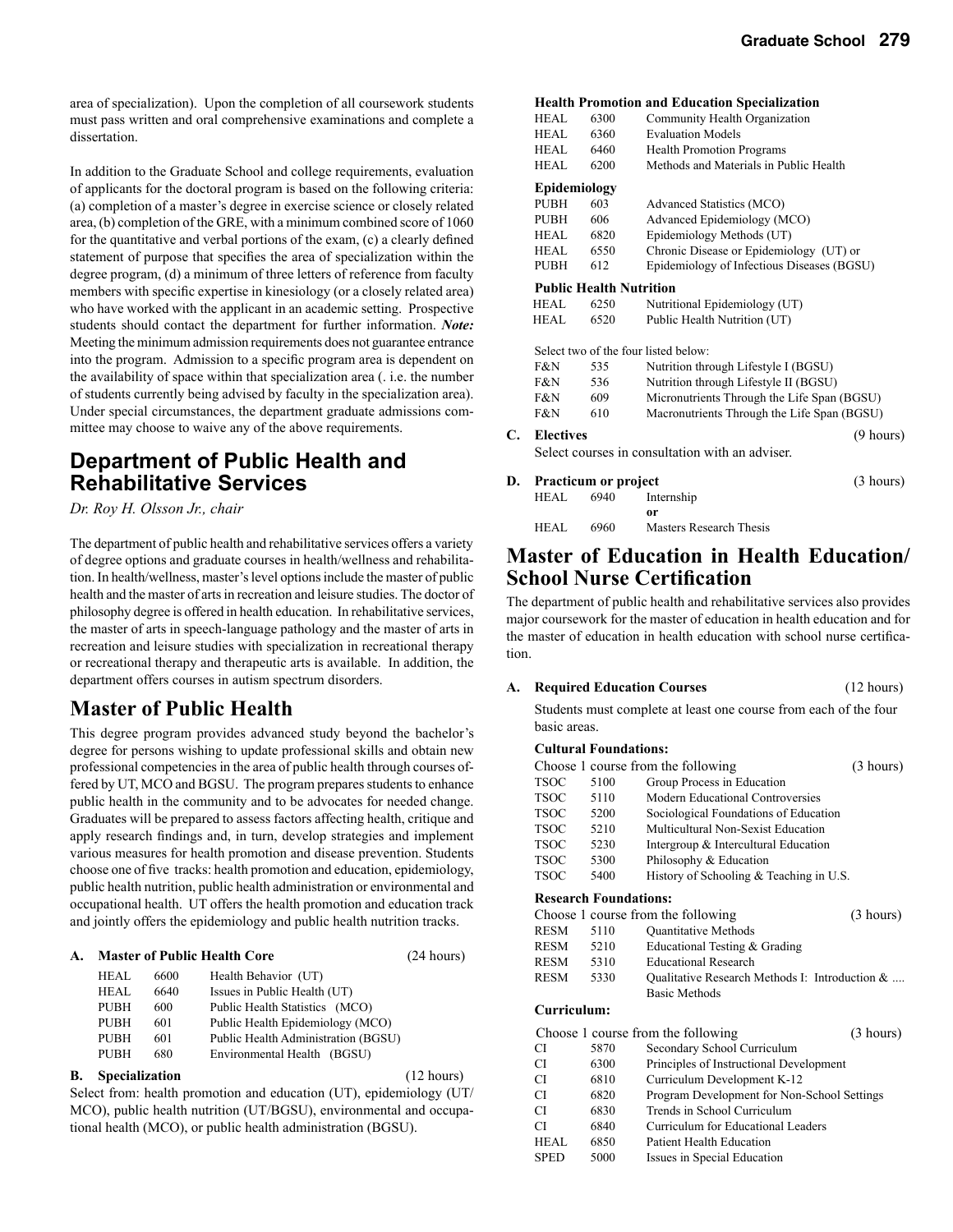|                                         | <b>Psychology Foundations:</b> |      |                                                |                       |  |
|-----------------------------------------|--------------------------------|------|------------------------------------------------|-----------------------|--|
|                                         |                                |      | Choose 1 course from the following             | (3 hours)             |  |
|                                         | EDP                            | 5110 | <b>Basic Educational Psychology</b>            |                       |  |
|                                         | <b>EDP</b>                     | 5120 | Alternative Approaches to Discipline           |                       |  |
|                                         | <b>EDP</b>                     | 5210 | Child Behavior & Development                   |                       |  |
|                                         | <b>EDP</b>                     | 5220 | Adolescent Behavior & Development              |                       |  |
|                                         | <b>EDP</b>                     | 5230 | <b>Adult Development</b>                       |                       |  |
|                                         | <b>EDP</b>                     | 5310 | Issues & Innovations in Learning & Instruction |                       |  |
|                                         | <b>EDP</b>                     | 5320 | <b>Instructional Psychology</b>                |                       |  |
|                                         | <b>EDP</b>                     | 5330 | <b>Behavior Management</b>                     |                       |  |
|                                         | <b>EDP</b>                     | 6340 | Theories of Learning                           |                       |  |
| В.                                      |                                |      | <b>Required Health Courses</b>                 | $(9 \text{ hours})^*$ |  |
|                                         | <b>HEAL</b>                    | 6500 | Issues in School Health                        |                       |  |
|                                         | HEAL.                          | 6600 | Health Behavior                                |                       |  |
|                                         | HEAL                           | 6920 | Master's Research Project in Health Education  |                       |  |
|                                         |                                |      | 0r                                             |                       |  |
|                                         | HEAL                           | 6960 | Master's Research Thesis in Health Education   |                       |  |
|                                         |                                |      | (3 hours)                                      |                       |  |
| C.                                      | <b>Electives</b>               |      |                                                | $(15 \text{ hours})$  |  |
| At least 18 hours must be HEAL courses. |                                |      |                                                |                       |  |

### **Master of Education in Health Education (School Nurse Licensure)**

| A. | <b>Required Education Courses</b> |                                  |                                               | (22 hours)           |  |  |  |
|----|-----------------------------------|----------------------------------|-----------------------------------------------|----------------------|--|--|--|
|    | <b>Cultural Foundations</b>       |                                  |                                               |                      |  |  |  |
|    | <b>TSOC</b>                       | 5200                             | Sociological Foundations of Education         |                      |  |  |  |
|    |                                   |                                  | 0r                                            |                      |  |  |  |
|    | <b>TSOC</b>                       | 5230                             | Intergroup & Intercultural Education          |                      |  |  |  |
|    |                                   | <b>Research Foundations</b>      |                                               |                      |  |  |  |
|    | <b>RESM</b>                       | 5100                             | <b>Ouantitative Methods I</b>                 |                      |  |  |  |
|    | Curriculum                        |                                  |                                               |                      |  |  |  |
|    | <b>SPED</b>                       | 5000                             | Issues in Special Education                   |                      |  |  |  |
|    | HEAL                              | 6850                             | <b>Patient Health Education</b>               |                      |  |  |  |
|    |                                   | <b>Psychological Foundations</b> |                                               |                      |  |  |  |
|    | <b>EDP</b>                        | 5210                             | Child Behavior and Development                |                      |  |  |  |
|    | <b>EDP</b>                        | 5220                             | Adolescent Behavior and Development           |                      |  |  |  |
|    |                                   |                                  | <b>Counselor and Human Service Education</b>  |                      |  |  |  |
|    | <b>CMHS</b>                       | 5010                             | Introduction to School Counseling             |                      |  |  |  |
|    | <b>CMHS</b>                       | 5150                             | Counseling Across the Life Span               |                      |  |  |  |
| B. |                                   |                                  | <b>Required Health Courses</b>                | $(18 \text{ hours})$ |  |  |  |
|    | HEAL                              | 5400                             | Professional Issues in School Nursing         |                      |  |  |  |
|    | HEAL.                             | 5940                             | School Health Internship                      |                      |  |  |  |
|    | HEAL.                             | 5950                             | School Nurse Workshop                         |                      |  |  |  |
|    | HEAL.                             | 6500                             | Issues in School Health                       |                      |  |  |  |
|    | HEAL.                             | 6530                             | Drug Use and Misuse                           |                      |  |  |  |
|    | <b>HEAL</b>                       | 6920                             | Master's Research Project in Health Education |                      |  |  |  |
|    |                                   |                                  | 0r                                            |                      |  |  |  |
|    | HEAL                              | 6960                             | Master's Research Thesis in Health Education  |                      |  |  |  |

### **Master of Arts in Recreation and Leisure: Recreation Administration**

The recreation and leisure studies program offers advanced study beyond the bachelor's degree in recreation administration. This degree focuses on the study of the profession of recreation and leisure with an emphasis on administrative careers in community and natural environments.

| А. | <b>Research Core</b>        | $(9-12 \text{ hours})$<br>$(3-6$ Hours) |                                      |              |  |
|----|-----------------------------|-----------------------------------------|--------------------------------------|--------------|--|
|    | <b>Research Foundations</b> |                                         |                                      |              |  |
|    |                             | <b>Research Design</b>                  |                                      | (select one) |  |
|    | <b>AED</b>                  | 5000                                    | Action Research in Art Education     |              |  |
|    | <b>RESM</b>                 | 5310                                    | Introduction to Educational Research |              |  |

|    | <b>RCRT</b>           | 5420                       | Leisure Program Research Techniques                                |                         |
|----|-----------------------|----------------------------|--------------------------------------------------------------------|-------------------------|
|    | <b>SOC</b>            | 5270                       | Sociology Research Methods                                         |                         |
|    |                       | <b>Research Statistics</b> | (select one for project/thesis option)                             |                         |
|    | HEAL.                 | 6750                       | <b>Applied Biostatistics</b>                                       |                         |
|    | RESM                  | 5110                       | <b>Ouantitative Methods I</b>                                      |                         |
|    | <b>SOC</b>            | 5290                       | Sociology Research Statistics                                      |                         |
|    |                       |                            | <b>Research Culminating Experience</b>                             | $(3-6$ Hours)           |
|    |                       | <b>Internship Option</b>   |                                                                    |                         |
|    | <b>RCRT</b>           | 5/6940                     | Internship                                                         |                         |
|    | <b>Project Option</b> |                            |                                                                    |                         |
|    | <b>RCRT</b>           | 6920                       | Master's Project                                                   |                         |
|    | <b>Thesis Option</b>  |                            |                                                                    |                         |
|    | <b>RCRT</b>           | 6960                       | Master's Thesis                                                    |                         |
| B. |                       | <b>Recreation Core</b>     |                                                                    | (6 hours)               |
|    | <b>RCRT</b>           | 6000                       | Issues and Trends in Recreation                                    |                         |
|    |                       |                            | /Recreational Therapy                                              |                         |
|    | <b>RCRT</b>           | 6020                       | Financial Resources of Recreation and                              |                         |
|    |                       |                            | Recreational Therapy                                               |                         |
| C. |                       | <b>Specialization Area</b> |                                                                    | $(12-15 \text{ hours})$ |
|    |                       |                            | Courses selected from the graduate recreation course offering with |                         |
|    | adviser approval.     |                            |                                                                    |                         |
|    |                       |                            |                                                                    |                         |

**D. General Electives** (3-6 hours) Approved by adviser to accommodate a total of 36 hours.

### **Master of Arts in Recreation and Leisure: Recreational Therapy or Recreational Therapy and Therapeutic Arts**

The recreation and leisure studies program offers advanced study beyond the bachelor's degree in recreational therapy. This degree focuses on the study of treatment programming and research within a variety of settings. The recreational therapy and therapeutic arts specialization focuses on the study of therapeutic arts as they are related to the practice of recreational therapy.

| А. | <b>Research Core</b>                   |                             |                                                               | $(9-12 hours)$ |
|----|----------------------------------------|-----------------------------|---------------------------------------------------------------|----------------|
|    |                                        | <b>Research Foundations</b> |                                                               | $(3-6$ Hours)  |
|    |                                        | <b>Research Design</b>      |                                                               | (select one)   |
|    | <b>AED</b>                             | 5000                        | Action Research in Art Education                              |                |
|    | <b>RESM</b>                            | 5310                        | Introduction to Educational Research                          |                |
|    | <b>RCRT</b>                            | 5420                        | Leisure Program Research Techniques                           |                |
|    | <b>SOC</b>                             | 5270                        | Sociology Research Methods                                    |                |
|    |                                        | <b>Research Statistics</b>  | (select one for project/thesis option)                        |                |
|    | HEAL.                                  | 6750                        | <b>Applied Biostatistics</b>                                  |                |
|    | RESM                                   | 5110                        | <b>Ouantitative Methods I</b>                                 |                |
|    | SOC                                    | 5290                        | Sociology Research Statistics                                 |                |
|    | <b>Research Culminating Experience</b> |                             |                                                               | $(3-6$ Hours)  |
|    | <b>Internship Option</b>               |                             |                                                               |                |
|    | <b>RCRT</b>                            | 5/6940                      | Internship                                                    |                |
|    | <b>Project Option</b>                  |                             |                                                               |                |
|    | <b>RCRT</b>                            | 6920                        | Master's Project                                              |                |
|    | <b>Thesis Option</b>                   |                             |                                                               |                |
|    | <b>RCRT</b>                            | 6960                        | Master's Thesis                                               |                |
| B. |                                        | <b>Recreation Core</b>      |                                                               | (6 hours)      |
|    | RCRT                                   | 6000                        | Issues and Trends in Recreation/Recreational                  |                |
|    | Therapy                                |                             |                                                               |                |
|    | <b>RCRT</b>                            | 6020                        | Financial Resources of Recreation and Recreational<br>Therapy |                |
|    |                                        |                             |                                                               |                |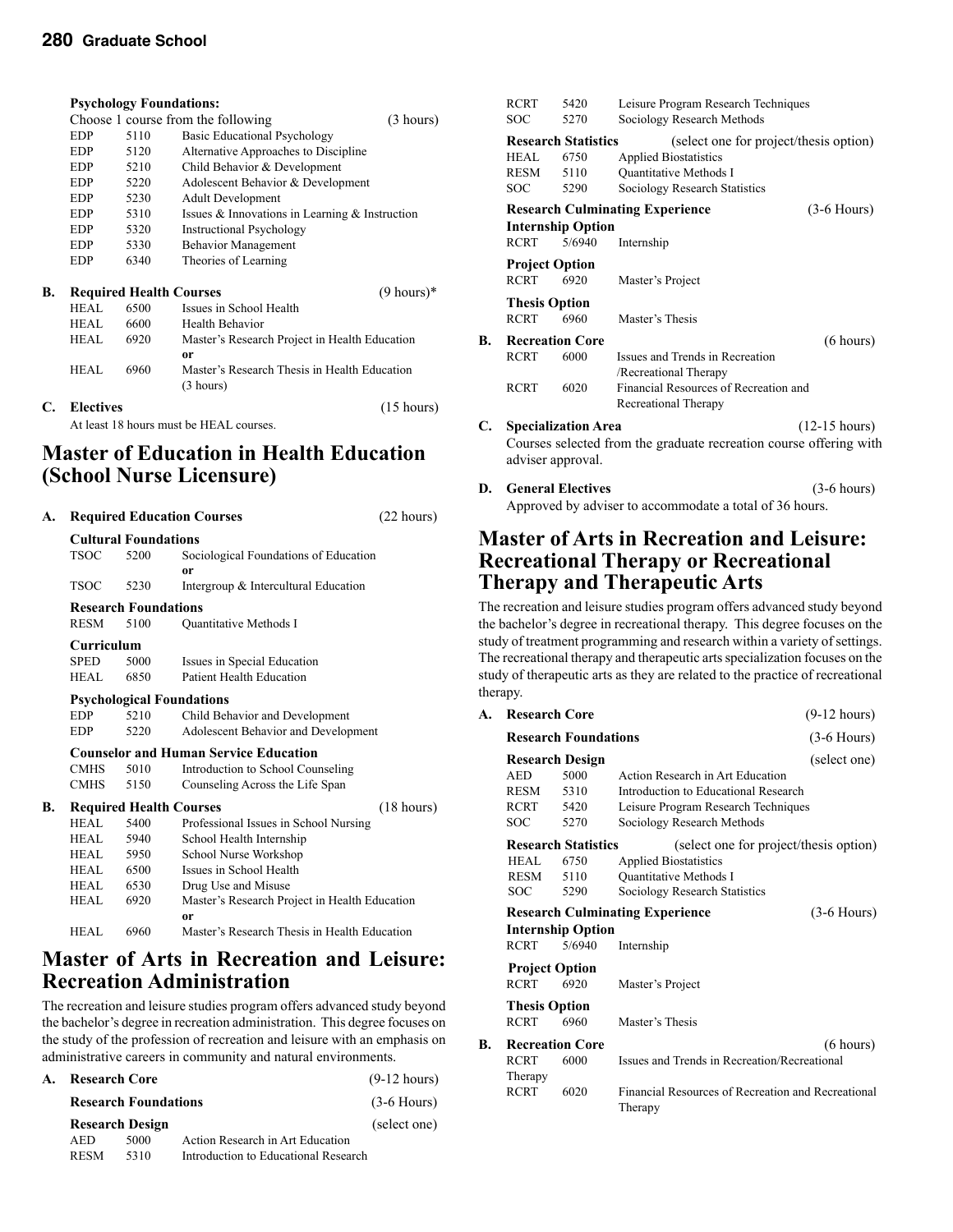| C. | <b>Specialization Area</b> |
|----|----------------------------|
|----|----------------------------|

**C. Specialization Area** (12-15 hours)

Select courses from the recreational therapy support area with adviser.

#### **D. Electives** (3-6 hours) Approved by adviser to accommodate a total of 36 hours.

### **Master of Arts in Speech-Language Pathology**

This degree is designed to contribute toward attainment of certification and state licensure in the area of speech-language pathology. The process of certification and/or licensure includes completion of a master's degree, approved undergraduate preparation, suitable clinical experiences, demonstration of learning outcomes, and successful completion of the national specialty examination. Students seeking certification and/or licensure for speech-language pathology should meet with an adviser to assess prior experience and design a program that is tailored to the student's individual situation.

For fall admission to the speech-language pathology program, all materials, including GRE scores, must be received by the program admissions committee before February 1 to receive complete consideration

The program is accredited by the Council on Academic Accreditation of the American Speech-Language-Hearing Association.

| A. |             | <b>Research Core</b> (6 hours) |                                                          |                       |
|----|-------------|--------------------------------|----------------------------------------------------------|-----------------------|
|    | <b>KINE</b> | 6320                           | Scientific Writing and Research                          |                       |
|    | <b>RESM</b> | 5110                           | Quantitative Methods                                     |                       |
|    |             |                                | 0r                                                       |                       |
|    | <b>RESM</b> | 5310                           | <b>Educational Research</b>                              |                       |
|    |             |                                | <sub>or</sub>                                            |                       |
|    | HEAL        | 6750                           | <b>Applied Biostatistics</b>                             |                       |
| В. |             |                                | <b>Speech-Language Pathology Courses</b>                 | $(35-41)$ hours)      |
|    | SLP         | 6100                           | Diagnosis of Speech and Language Disorders               |                       |
|    | <b>SLP</b>  | 6210                           | Preschool Language Disorders                             |                       |
|    | <b>SLP</b>  | 6220                           | Language Disorders in School-Age Children                |                       |
|    | <b>SLP</b>  | 6300                           | Phonological and Articulatory Disorders                  |                       |
|    | <b>SLP</b>  | 6400                           | Neurological Disorders: Aphasia                          |                       |
|    | <b>SLP</b>  | 6450                           | Neurological Disorders: Brain Injury and Dementia        |                       |
|    | <b>SLP</b>  | 6500                           | Motor Speech Disorders                                   |                       |
|    | <b>SLP</b>  | 6550                           | Augmentative and Alternative Communication               |                       |
|    | SLP.        | 6600                           | <b>Voice Disorders</b>                                   |                       |
|    | <b>SLP</b>  | 6650                           | Dysphagia and Oropharyngeal Disorders                    |                       |
|    | SLP.        | 6700                           | Assessment and Remediation of Fluency Disorders          |                       |
|    | <b>SLP</b>  | 6800                           | Aural Rehabilitation                                     |                       |
|    | <b>SLP</b>  | 6930.003                       | Seminar: Clinical Methodology                            |                       |
|    |             |                                | Clinical experiences from: SLP 6000, 6010, 6020 and 6940 |                       |
| C. |             |                                | <b>Thesis or Comprehensive Examination</b>               | $(3-6 \text{ hours})$ |
|    | <b>SLP</b>  |                                | 6930.002 Seminar in Speech-Language Pathology            |                       |

 **or** SLP 6960 Research Thesis

# **Doctor of Philosophy in Health Education**

The doctoral degree program in health focuses on advanced study and research in community/public health. The program prepares advanced students to contribute to the field of health through research. Although research and health courses are required, the program is individualized through selection of minor cognate and elective courses to develop each student for leadership roles in universities, public service or the private health sector.

Admission to the program includes completion of a master's degree from an accredited institution. In addition to the Graduate School requirements,

evaluation of applicants is based on the following criteria: (1) completion of the GRE, (b) a clearly defined statement of purpose that specifies the area of specialization within the degree program and (c) a minimum of three letters of reference from faculty members with specific expertise in health who have worked with the applicant in an academic setting. Evidence of research and/or writing ability through a master's thesis, project, paper, report, publication, or paper presented to a professional society will be considered. International applicants must submit a TOEFL score of 550 or higher for admission to the program. Prospective students should contact the department for further information.

#### **A. General Core Requirements** (12 credit hours)

| <b>KINE</b> | 8230 | Scientific Writing and Research Methods                    |
|-------------|------|------------------------------------------------------------|
| <b>RESM</b> | 8120 | <b>Ouantitative Methods II</b>                             |
| <b>RESM</b> | 8320 | Research Design                                            |
|             |      | Select one from: RESM 7330, 8130, 8160, 8350, or HEAL 8700 |
|             |      |                                                            |

#### **B. Major Courses** (36 hours)

#### **Required courses:**

| HEAL | 8000 | Professional Issues in Health Education |
|------|------|-----------------------------------------|
| HEAL | 8100 | College Teaching of Health Education    |
| HEAL | 8200 | Methods and Materials in Public Health  |
| HEAL | 8300 | Community Health Organization           |
| HEAL | 8460 | <b>Health Promotion Programs</b>        |
| HEAL | 8600 | Health Behavior                         |
| HEAL | 8640 | Issues in Public Health                 |
| HEAL | 8800 | <b>Evaluation of Health Programs</b>    |
| HEAL | 8900 | <b>Grant Writing</b>                    |
|      |      |                                         |

#### **Elective courses:**

Consult with adviser to develop appropriate sequence of courses to meet student's goals.

|    | C. Cognate Areas             | $(12 \text{ hours})$ |
|----|------------------------------|----------------------|
|    | Consult with adviser.        |                      |
| D. | <b>Doctoral Dissertation</b> | $(10 \text{ hours})$ |

### **Severe Behavior Spectrum Program**

Several courses in the severe behavior spectrum dealing in autism spectrum disorders are offered through the Department of Public Health and Rehabilitative Services. Evening academic offerings include graduate level educational, legal, medical and biomedical research, reading and writing requirements specifically pertaining to serious emotional disturbance and/ or behavioral disorders addressing toddlers, preschoolers and elementary children with pervasive developmental disorders, multi-system developmental disorders, and autistic spectrum disorders. Based upon the student's interest, these courses may be applied as electives with approval of advisor in the master of arts in recreation and leisure: recreational therapy, master of arts in counselor education: school counseling, or the severe behavior spectrum certificate in the master of arts in criminal justice. These courses may also be applied to a master of education degree without licensure or may be used as an elective through the College of Education.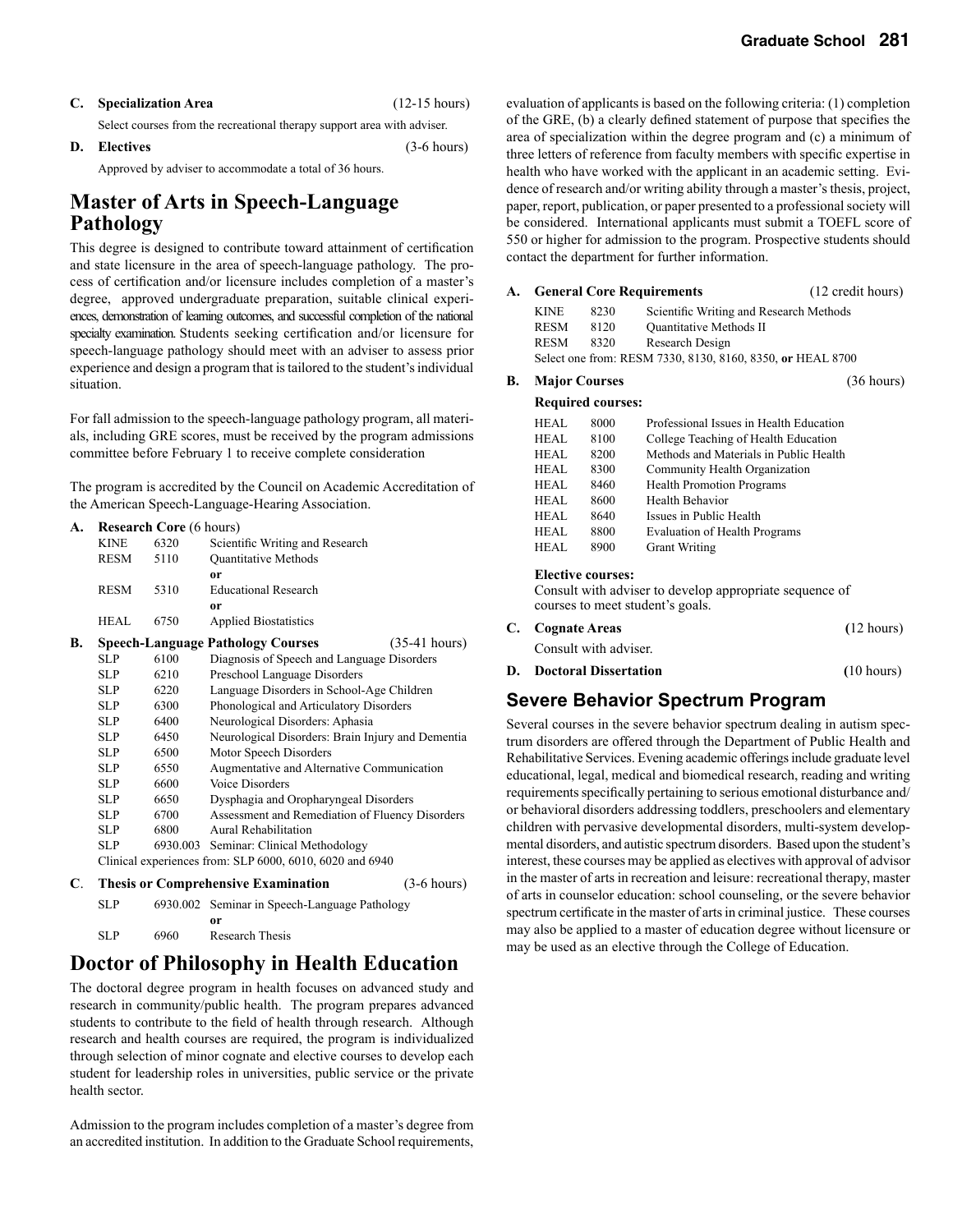# **College of Pharmacy**

# **Graduate Programs**

### **Master of Science in Pharmaceutical Sciences**

### **Degrees Offered**

The master of science in pharmaceutical sciences degree is designed to prepare an individual for responsibilities in professional practice, the pharmaceutical industry and scientific research beyond those possible with a baccalaureate.

Although a single degree is conferred, specialization is possible in that the curriculum is organized into three distinct disciplines. Applicants must select the program of study (option) they wish to pursue.

The master of science in pharmaceutical sciences is granted to the student who satisfactorily completes a minimum of 30 semester hours of graduate credit with a 3.0 or better GPA. Of the 30 semester hours, a maximum of 6 semester hours is granted for thesis research.

### **Admission Requirements**

In general, a baccalaureate in the sciences is required for admission, although applicants possessing other bachelor's degrees will be considered if the latter represent adequate preparation. Certain options and graduate courses require undergraduate preparation as prerequisites, and this preparation should be completed as soon as possible upon admission to the Graduate School. The total time required for completion of the graduate program leading to the master of science in pharmaceutical sciences degree will depend upon the preparation of the student entering the Graduate School. Normally two years of study and research are required.

The admission requirements of the Graduate School of the University apply. The basic requirement is a 2.7 (on a 4.0 scale) GPA on all undergraduate work leading to the bachelor's degree. Applicants having less than a 2.7 GPA on all undergraduate work will be considered for admission if other criteria for estimation of potential success in graduate studies are positive.

Each student must submit three copies of transcripts, one of which must be official, showing all post-secondary academic work and degrees granted; three letters of recommendation from college faculty members acquainted with the applicant's character and ability; and scores from the aptitude portion of the GRE.

International students are required to take the TOEFL, which will be given in their own country by the Educational Testing Service.

Normally acceptance will be decided by the third week in May for admission during the following fall semester. Completed applications should be received within the first week of April. (International students are encouraged to submit applications one month prior to the stated deadline to allow for delays in international correspondence). Applications received after April, including those for summer or spring semesters, may be held for consideration for the subsequent fall semester if existing graduate positions have been filled.

### **Curriculum and Options — M.S. Program in Pharmaceutical Science**

The options available to graduate students are: pharmacology/toxicology, administrative pharmacy and industrial pharmacy.

### **Pharmacology/Toxicology option:**

#### **Undergraduate courses required (or their equivalents):**

| <b>CHEM</b> | 3720 | Physical Chemistry For The Biosciences II3            |  |
|-------------|------|-------------------------------------------------------|--|
| CHEM        | 3710 | Physical Chemistry For The Biosciences I 3            |  |
| MATH        | 1750 |                                                       |  |
| <b>MATH</b> | 1760 |                                                       |  |
| MBC         | 3310 | Medicinal Chemistry I: Drug Action and Design 3       |  |
| MBC         | 3320 | Medicinal Chemistry II: Drug Targeting To Receptors 3 |  |
| MBC         | 4300 | Medicinal Chemistry III: Chemotherapy and             |  |
|             |      |                                                       |  |
| PHCL        | 2600 |                                                       |  |
| PHCL        | 2620 | Functional Anatomy and Pathophysiology II 4           |  |

#### **Graduate courses required:**

|                                                  | 5610<br>Advanced Biostatistics or                  | BIOL  |  |
|--------------------------------------------------|----------------------------------------------------|-------|--|
|                                                  | 5140                                               | PHCL. |  |
| Pharmacology II: Endocrine and CNS Pharmacology3 | 5720                                               | PHCL. |  |
|                                                  | Pharmacology I-Principles of Pharmacology,<br>5700 | PHCL. |  |
| Autonomic Pharmacology and Non-Steroidal Anti-   |                                                    |       |  |
| Inflammatory Agents and Related Pharmacology3    |                                                    |       |  |
|                                                  | 5730                                               | PHCL. |  |
|                                                  | 5900                                               | PHCL. |  |
|                                                  | 6150                                               | PHCL. |  |
|                                                  | 5760                                               | PHCL. |  |
|                                                  | 6600                                               | PHCL. |  |
|                                                  | Pharmacology III: CNS and Cardiovascular/<br>6700  | PHCL  |  |
|                                                  |                                                    |       |  |
|                                                  | 6720                                               | PHCL. |  |
|                                                  | 6900                                               | PHCL. |  |
|                                                  | 6920                                               | PHCL. |  |
|                                                  |                                                    |       |  |

#### **Additional course work may be selected from the following:**

| <b>CHEM</b> | 6310 |  |
|-------------|------|--|
| MBC         | 5620 |  |
| MBC         | 6190 |  |
| PHCL        | 5300 |  |
| PHCL.       | 5420 |  |
| PHCL.       | 5750 |  |
| PHCL        | 5760 |  |
| PHCL.       | 6770 |  |
|             |      |  |

### **Administrative Pharmacy option:**

### **Undergraduate courses required (or their equivalents):**

| <b>BUAD</b> | 2040 |                                                 |  |
|-------------|------|-------------------------------------------------|--|
| ECON        | 1200 |                                                 |  |
| PHPR        | 3510 | Pharmaceutic Dimensions of Health Care System 3 |  |
| PHPR        | 4520 | Pharmaceutical Management and Marketing3        |  |

#### **Required courses include (or their equivalents):**

| FINA 5310   |  |
|-------------|--|
| $MGMT$ 5110 |  |
| MKTG 5410   |  |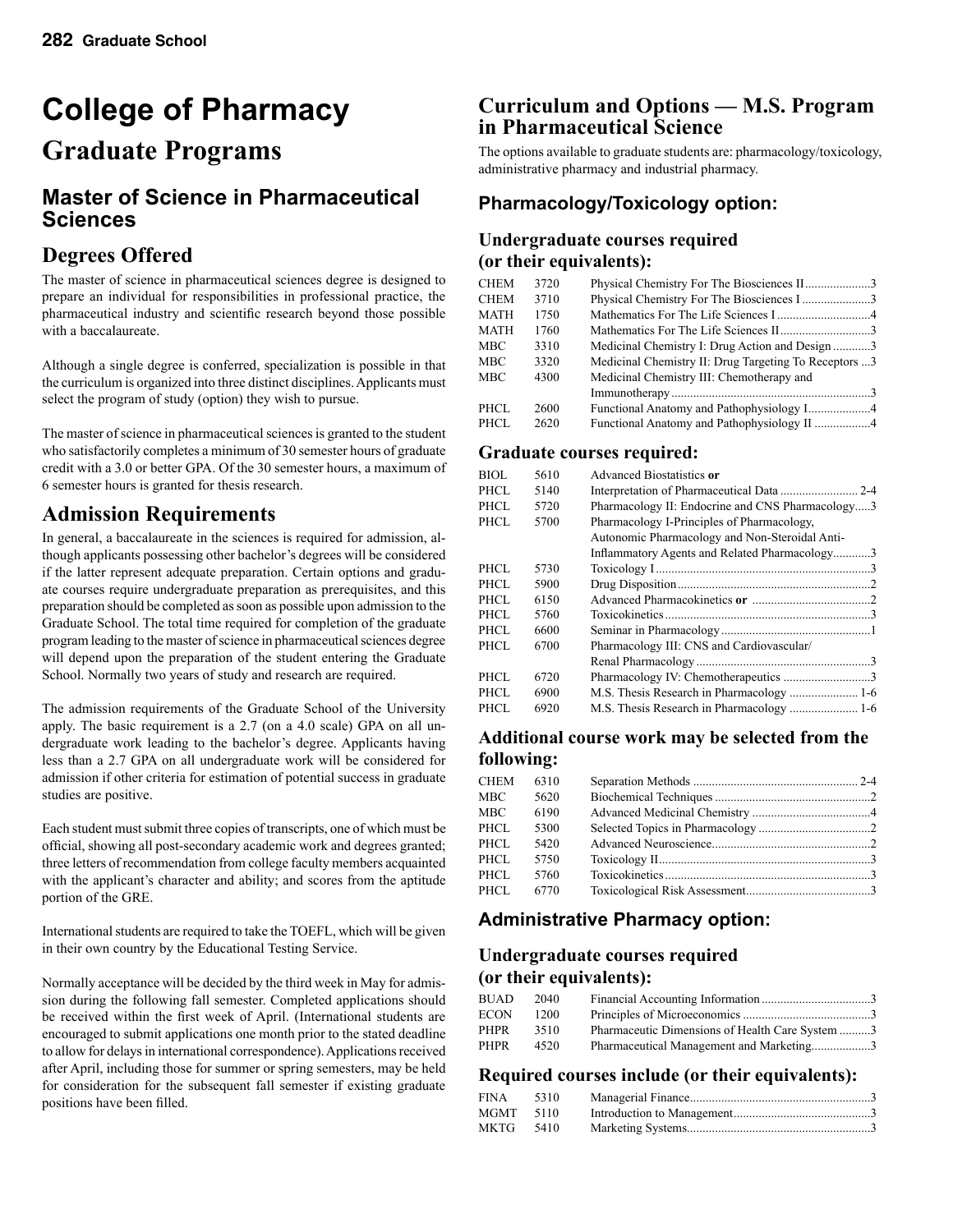| PHPR        | 6520 | Analysis of the Pharmaceutical Environment3 |  |
|-------------|------|---------------------------------------------|--|
| <b>PHPR</b> | 6530 | Research Methods in Pharmacy Practice3      |  |
| PHPR        | 6600 |                                             |  |
| PHPR        | 6960 |                                             |  |
| <b>RESM</b> | 5110 |                                             |  |
| <b>RESM</b> | 6120 |                                             |  |

#### **Additional course work may be selected from these (or their equivalents; others as approved by adviser):**

| <b>BANS</b> | 5210 |                                              |  |
|-------------|------|----------------------------------------------|--|
| <b>BANS</b> | 6520 |                                              |  |
| <b>BLAW</b> | 5150 | Dynamics of Legal Environment of Business 3  |  |
| <b>FINA</b> | 6130 |                                              |  |
| <b>INFS</b> | 6460 |                                              |  |
| <b>OPMT</b> | 5520 | Analysis of Manufacturing & Service Systems3 |  |
| ORGD        | 6170 |                                              |  |
| ORGD        | 6590 |                                              |  |
| <b>PHPR</b> | 5990 |                                              |  |
| <b>PHPR</b> | 6550 |                                              |  |
| <b>PHPR</b> | 6810 |                                              |  |
| <b>PHPR</b> | 6820 |                                              |  |
| <b>PHPR</b> | 6830 | Advanced Community Pharmacy Administration 3 |  |
| <b>PHPR</b> | 6840 | Selected Topics in Community Pharmacy3       |  |
|             |      |                                              |  |

#### **Industrial Pharmacy option:**

#### **Undergraduate courses required:**

Courses will be evaluated for students with a B.S. in pharmacy.

| <b>MBC</b>  | 3550 | Physiological Chemistry I: Structure and Function |  |
|-------------|------|---------------------------------------------------|--|
|             |      |                                                   |  |
| <b>MBC</b>  | 3560 | Physiological Chemistry II: Chemical Regulation   |  |
|             |      |                                                   |  |
| <b>PHPR</b> | 3070 | Pharmaceutics and Pharmaceutical Technology I and |  |
| <b>PHPR</b> | 3080 | Pharmaceutics and Pharmaceutical Technology II    |  |
|             |      | 0r                                                |  |
|             |      |                                                   |  |
| <b>CHEM</b> | 3710 | Physical Chemistry for the Biosciences I and      |  |
| <b>CHEM</b> | 3720 | Physical Chemistry for the Biosciences II and     |  |
| <b>CHEM</b> | 3730 |                                                   |  |
| <b>PHPR</b> | 4520 | Pharmaceutical Management and Marketing3          |  |
| <b>PHPR</b> | 4550 | Analysis of the Pharmaceutical Environment3       |  |

#### **Graduate required courses:**

#### **Additional course work may be selected from the following:**

| <b>CHEM</b> | 6320 | Characterization of Condensed Phases and Surfaces 2-4 |  |
|-------------|------|-------------------------------------------------------|--|
| <b>CHEM</b> | 6330 | Spectroscopic Methods and Analysis of Spectra  2-4    |  |
| <b>CHEM</b> | 6720 | Physical Chemistry of Material Transformations  2-4   |  |
| <b>CHEM</b> | 6810 |                                                       |  |
| <b>CHEM</b> | 6820 |                                                       |  |
| <b>CHEM</b> | 6980 |                                                       |  |
| PHCL.       | 5760 |                                                       |  |
| <b>PHPR</b> | 5680 |                                                       |  |
| <b>PHPR</b> | 5710 | Selected Topics in Pharmaceutical Technology 2-4      |  |
| <b>PHPR</b> | 5990 |                                                       |  |
|             |      |                                                       |  |

|      | PHPR 6530 | Research Methods in Pharmacy Practice3 |  |
|------|-----------|----------------------------------------|--|
|      | PHPR 6610 |                                        |  |
| PHPR | 6960      |                                        |  |

Applicants for the administrative pharmacy and industrial pharmacy options who possess B.S. degrees in pharmacy from an ACPE accredited institution will be given preference for admission into those options.

### **Master of Science in Medicinal Chemistry**

### **Admission Requirements**

Satisfactory completion of a bachelor's degree in chemistry, biology, pharmacy or a related discipline is required. It is assumed that the undergraduate training will include differential and integral calculus, college physics, a one-year course in general and inorganic chemistry including a laboratory, a one-year course in organic chemistry including a laboratory, and training in analytical chemistry. An undergraduate course in physical chemistry is recommended.

The admission requirements of the Graduate School of the University apply.

### **Degree Requirements**

Master's students need to complete the following courses as partial fulfillment of their requirement for an M.S. degree:

| MBC | 5100 |                                        |  |
|-----|------|----------------------------------------|--|
| MBC | 5620 |                                        |  |
| MBC | 5900 |                                        |  |
| MBC | 6190 |                                        |  |
| MBC | 6200 |                                        |  |
| MBC | 6550 |                                        |  |
| MBC | 6960 | M.S. Thesis Research in                |  |
|     |      |                                        |  |
|     |      | $0.1$ $0.006$ $0.0001$ $1 \t1$ $1 \t1$ |  |

Other 5000-6000 level courses as advised

In addition, the following items also must be completed:

- a. Minimum of 30 semester hours graduate credit of which no more than 6 hours are counted from the category of M.S. thesis or Ph. D. dissertation research (MBC 6960/8960)
- b. Preparation of a written M.S. thesis based upon the results of an original research investigation performed by the student during the M.S. program at The University of Toledo.
- c. Successful oral defense of the thesis before the thesis advisory committee (consisting of the thesis adviser and two other members) and presentation of the results of the thesis research in a seminar before the department of medicinal and biological chemistry.
- d. Acceptance of this thesis by the M.S. thesis adviser and the thesis advisory committee.
- e. Maintenance of a GPA of 3.0 or higher.

### **Doctor of Philosophy in Medicinal Chemistry**

### **Admission Requirements**

Satisfactory completion of a bachelor's degree in chemistry, biology, pharmacy or a related discipline is required. It is assumed that the undergraduate training will include differential and integral calculus, college physics, a one-year course in general and inorganic chemistry including a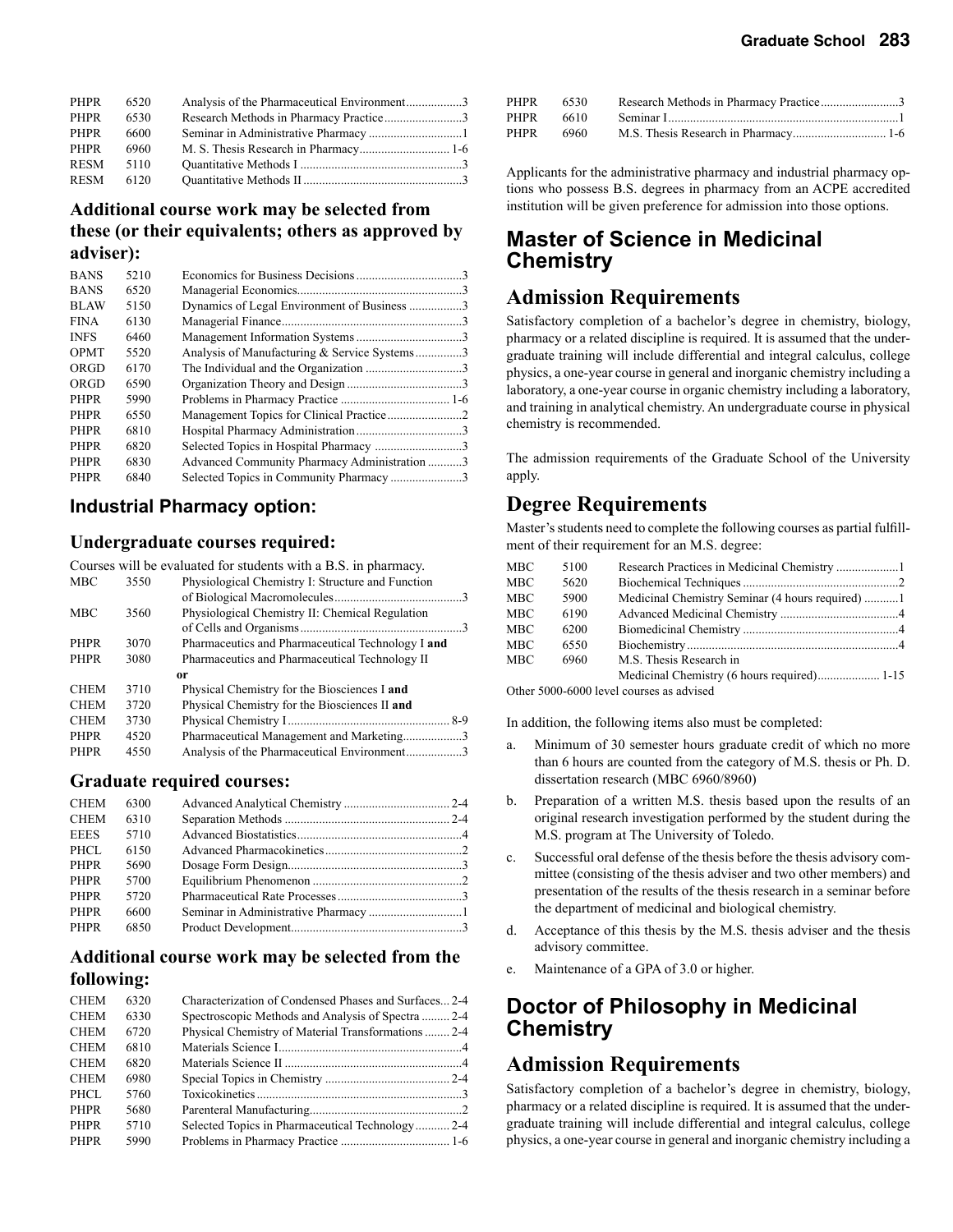laboratory, a one-year course in organic chemistry including a laboratory, and training in analytical chemistry. An undergraduate course in physical chemistry is recommended.

The ability to excel in graduate studies and research must be evident based upon grades from undergraduate studies, recommendations from college faculty, results from standardized aptitude and achievement examinations (Graduate Record Examination), and performance in research and independent study.

Students with an M.S. degree in medicinal chemistry or a related field may be admitted directly to the Ph.D. program. Students without an M.S. degree may be admitted directly to the Ph.D. program, but must take 30 credits at the master's level prior to accruing doctoral level credits.

### **Degree Requirements**

Ph.D. students need to complete the following courses as partial fulfillment of their requirement for a Ph.D. degree: MBC 5100/7100, 5620/7620, 5900/7900 (6 hours required), 6190/8190, 6200/8200, 6550/8550, 6300/8300, 6310/8310 and other 5000-6000 level courses as advised. In addition, the following items must also be completed: MBC 7900 (4 hours required), 8960 (30 hours required), a minimum of 8 semester hours of graduate-level chemistry selected from CHEM 6330, 6400/8400, 6410/8410, 6420 6510/8510, 6520/8520, 6530/8530 or 8 semester hours of graduate-level biology or medicinal and biological chemistry selected from BIOL 6010/8010, 6020/8020, 6090/8090, 6100/8100 or MBC 6800/8800, 6100/8100, 5380/7380 or other 7000-8000 level courses as advised.

| <b>MBC</b> | 5100/7100 |                                                 |  |
|------------|-----------|-------------------------------------------------|--|
| <b>MBC</b> | 5620/7620 |                                                 |  |
| <b>MBC</b> | 5900/7900 | Medicinal Chemistry Seminar (6 hours required)1 |  |
| <b>MBC</b> | 6190/8190 |                                                 |  |
| <b>MBC</b> | 6200/8200 |                                                 |  |
| <b>MBC</b> | 6300/8300 |                                                 |  |
| <b>MBC</b> | 6310/8310 |                                                 |  |
| <b>MBC</b> | 6550      |                                                 |  |
| <b>MBC</b> | 8960      | Ph.D. Dissertation Research in Medicinal        |  |
|            |           |                                                 |  |

### **Select 8 hours in chemistry, biology, or medicinal and biological chemistry:**

#### **Chemistry Courses**

| <b>CHEM</b> | 6330      |  |
|-------------|-----------|--|
| <b>CHEM</b> | 6400/8400 |  |
| CHEM        | 6410/8410 |  |
| <b>CHEM</b> | 6420      |  |
| <b>CHEM</b> | 6510/8510 |  |
| CHEM        | 6520/8520 |  |
| CHEM        | 6530/8530 |  |

#### **Biology Courses**

| <b>BIOL</b> | 6010/8010 |                                                    |
|-------------|-----------|----------------------------------------------------|
| <b>BIOL</b> | 6020/8020 | Advanced Molecular Biology Laboratory3             |
| <b>BIOL</b> | 6090/8090 |                                                    |
| <b>BIOL</b> | 6100/8100 | Research Methodology: Cell and Molecular Biology.3 |

#### **Medicinal and Biological Chemistry Courses**

| MBC                          |  |  |  |  |  |
|------------------------------|--|--|--|--|--|
| MBC                          |  |  |  |  |  |
| MBC <b>MBC</b>               |  |  |  |  |  |
| Other MBC courses as advised |  |  |  |  |  |

In addition, all students must satisfy the following:

- 1. Minimum of 60 semester hours of graduate credit past the master's level (see master of science in medicinal chemistry), including a minimum of 30 hours of courses, laboratories and seminars (exclusive of dissertation research) and a minimum of 30 hours of Ph.D. dissertation research.
- 2. Satisfactory overall performance on a written qualifying examination covering graduate-level medicinal chemistry, biochemistry and either organic chemistry or advanced cell/molecular biology.
- 3. Selection of a doctoral research adviser, preparation of an acceptable written Ph.D. dissertation proposal in consultation with the adviser, and the satisfactory oral defense of the proposal before the dissertation advisory committee. The written qualifying examination and the defense of the dissertation proposal will constitute the examination requirements necessary for advancement to candidacy for the Ph.D. in medicinal chemistry. The chair of the doctoral dissertation advisory committee will be the student's doctoral research adviser. The dissertation advisory committee will consist of two additional faculty plus one member from outside the student's department or college.
- 4. Subsequent to admission to candidacy for the Ph.D. degree, the student is expected to spend a minimum of two semesters in full-time study at The University of Toledo.
- 5. Preparation of a Ph.D. dissertation based upon the results of an original research investigation performed by the student during his/her Ph.D. program at The University of Toledo.
- 6. Successful oral defense of the dissertation before the dissertation advisory committee and presentation of the results of the dissertation research in a seminar before the department of medicinal and biological chemistry.
- 7. Acceptance of the dissertation by the Ph.D. dissertation adviser and the dissertation advisory committee.
- 8. Maintenance of a GPA of 3.0 or higher

# **Doctor of Pharmacy Degree Programs**

### **Admission Requirements**

An applicant is considered for admission to the doctor of pharmacy program on the basis of general criteria as well as minimum specific requirements listed below. General criteria include: the performance of the applicant in the undergraduate program; the performance of the applicant in the professional setting; and recommendations from college faculty members and professional colleagues acquainted with the student's character and ability. Specific requirements include: bachelor of science in pharmaceutical sciences degree in the Pharm.D. track from The University of Toledo or a bachelor of science in pharmacy degree earned from a school or college of pharmacy accredited by the American Council on Pharmaceutics Education and a written statement of purpose stating the applicant's short-term and long-term goals after obtaining the doctor of pharmacy degree. For individuals without a B.S.P.S. degree from The University of Toledo, an on-site interview may be required of qualified candidates prior to the final decision for admission.

All applications should be completed by January 15 in order to be considered for admission into the doctor of pharmacy program starting the subsequent June. Normally, notification of acceptance into the program will be sent by the first week in March.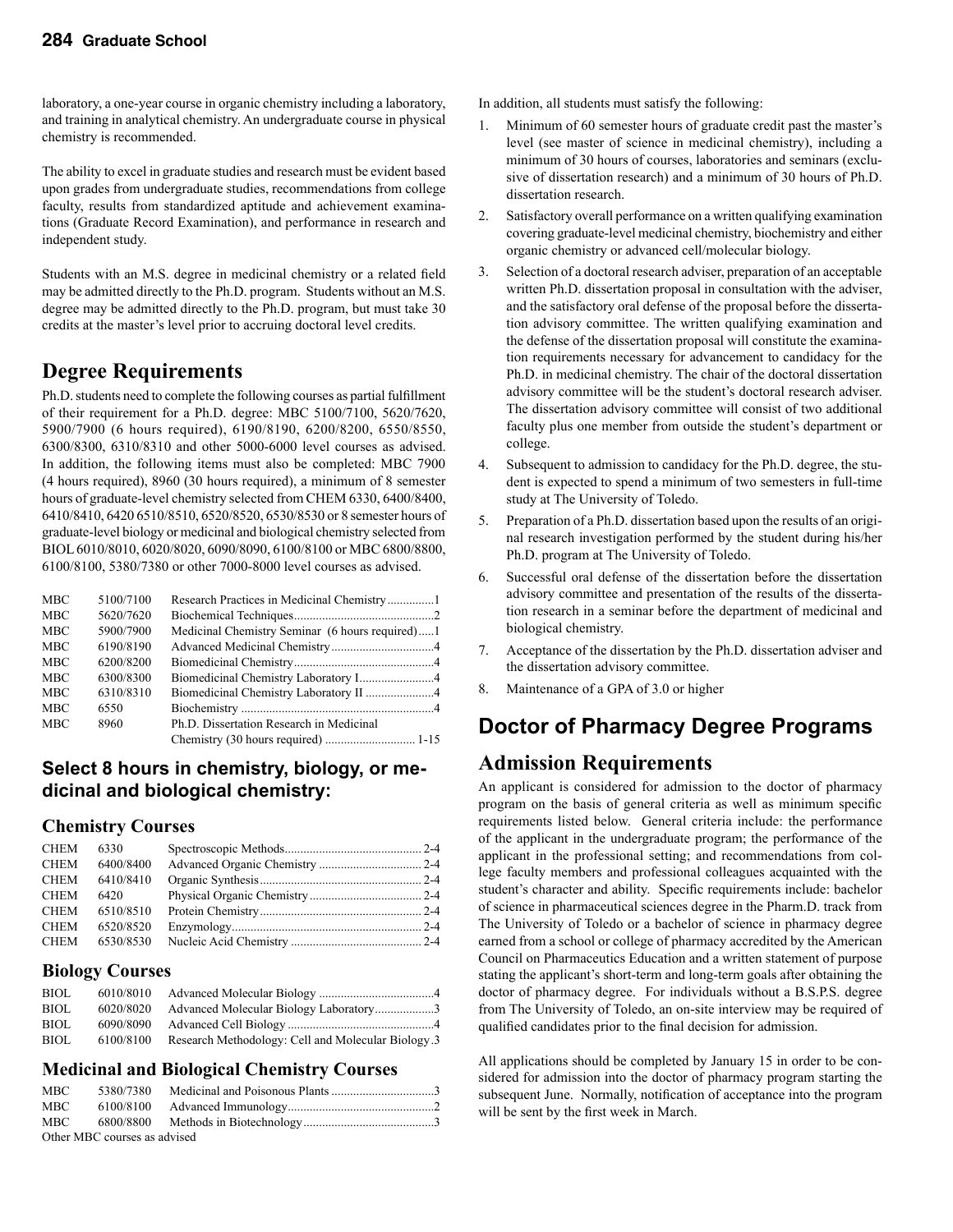### **Program Requirements**

The curriculum consists of a minimum of 50 semester hours of didactic course work at the graduate level and 32 semester hours (8 months) of experiential training.

In addition, students entering the program through the B.S.P.S./Pharm.D. track are required to successfully complete PHPR 6940 (Professional Practice Exposure, 2 semester hours), PHPR 8260 (Pharmacy Jurisprudence & Ethics, 1 semester hour) and five hours of graduate electives. Students who hold a bachelor of science in pharmacy from a school or college of pharmacy accredited by the American Council on Pharmaceutics Education are required to successfully complete PHPR 6450 (PPT: Nephrology) and course work equivalent to PHPR 4440 (PPT: Immunology).

A cumulative pharmacy graduate core-curriculum GPA of 3.0 and a GPA of 3.0 for the semester are required to remain in the program.

### **Graduate Pharmacy Core-Curriculum in the Pharm.D. Program**

#### **First Semester: Summer between Fourth and Fifth Year**

| PHCL | 5140 |                                                            |  |
|------|------|------------------------------------------------------------|--|
| PHPR | 6210 |                                                            |  |
| PHPR | 6940 |                                                            |  |
| PHPR | 6940 | (will consist of 80 hours of pharmacy practice experience) |  |
|      |      |                                                            |  |

#### **Second Semester: Fall Semester-Fifth Year**

| PHPR 6160 |        |  |
|-----------|--------|--|
| PHPR      | - 6230 |  |
| PHPR 6420 |        |  |
| PHPR 6430 |        |  |
| PHPR 6440 |        |  |
|           |        |  |

#### **Third Semester: Spring Semester-Fifth Year**

| <b>PHPR</b> | 6240 |  |
|-------------|------|--|
| <b>PHPR</b> | 6250 |  |
| <b>PHPR</b> | 6370 |  |
| <b>PHPR</b> | 6490 |  |
| <b>PHPR</b> | 6510 |  |
| <b>PHPR</b> | 6550 |  |
| <b>PHPR</b> | 6610 |  |
| <b>PHPR</b> | 8390 |  |
|             |      |  |
|             |      |  |

#### **Fourth Semester: Summer between Fifth and Sixth Year**

| <b>PHPR</b> | 6380 |  |
|-------------|------|--|
| <b>PHPR</b> | 8260 |  |
| <b>PHPR</b> | 8470 |  |
| <b>PHPR</b> | 8480 |  |
| <b>PHPR</b> | 8500 |  |
| <b>PHPR</b> | 8620 |  |
| <b>PHPR</b> | 8630 |  |
|             |      |  |
|             |      |  |

#### **Fifth Semester: Fall Semester-Sixth Year**

| <b>PHPR</b> |  |  |
|-------------|--|--|
| PHPR        |  |  |
| PHPR        |  |  |
| PHPR        |  |  |
|             |  |  |
|             |  |  |

#### **Sixth Semester: Spring Semester-Sixth Year**

| PHPR                              |  |  |  |
|-----------------------------------|--|--|--|
| PHPR                              |  |  |  |
| PHPR                              |  |  |  |
|                                   |  |  |  |
|                                   |  |  |  |
| * Track-in Pharm.D. students only |  |  |  |

**Note:** At the end of the sixth year, students are candidates for a Pharm.D. degree.

#### **Pharm.D. Professional Electives**

#### **MBC**

| MBC  | 5100/7100 |                                |  |
|------|-----------|--------------------------------|--|
| MBC  | 5620/7620 |                                |  |
| MBC  | 6100/8100 |                                |  |
| MBC  | 6190/8190 |                                |  |
| MBC  | 6200/8200 |                                |  |
| MBC  | 6420/8420 |                                |  |
| MBC  | 6430/8430 | Nucleic Acid Chemistry/        |  |
| CHEM | 6530/8530 |                                |  |
| MBC  | 6440/8440 |                                |  |
| MBC  | 6750/8750 | Bioorganic Chemistry: Chemical |  |
|      |           |                                |  |
| MBC  | 6800/8800 |                                |  |
| MBC  | 5380      |                                |  |

#### **PHCL**

| PHCL  | 5300 |                                   |  |
|-------|------|-----------------------------------|--|
| PHCL  | 5600 |                                   |  |
| PHCL. | 5620 |                                   |  |
| PHCL. | 5730 |                                   |  |
| PHCL. | 5750 |                                   |  |
| PHCL. | 5760 |                                   |  |
| PHCL. | 5900 |                                   |  |
| PHCL. | 5990 |                                   |  |
| PHCL. | 6150 |                                   |  |
| PHCL. | 6600 |                                   |  |
| PHCL. | 6770 | Advanced Pharmacokinetic Analysis |  |
|       |      |                                   |  |

#### **PHPR - Administration**

| <b>PHPR</b> | 5990 |                                        |  |
|-------------|------|----------------------------------------|--|
| PHPR        | 5990 |                                        |  |
| PHPR        | 6530 | Research Methods in Pharmacy Practice3 |  |
| PHPR        | 6600 |                                        |  |
| PHPR        | 6810 |                                        |  |
| PHPR        | 6820 | Selected Topics in Hospital Pharmacy3  |  |
| PHPR        | 6830 | <b>Advanced Community Pharmacy</b>     |  |
|             |      |                                        |  |
| PHPR        | 6840 | Selected Topics in Community Pharmacy3 |  |
| <b>PHPR</b> | 6980 |                                        |  |
|             |      |                                        |  |

#### **PHPR - Industrial**

| PHPR        | 5680 |                                   |  |
|-------------|------|-----------------------------------|--|
| PHPR        | 5690 |                                   |  |
| PHPR        | 5710 | Selected Topics in Pharmaceutical |  |
|             |      |                                   |  |
| <b>PHPR</b> | 5720 |                                   |  |
| PHPR        | 5990 |                                   |  |
| PHPR        | 6950 |                                   |  |
| PHPR        | 6980 |                                   |  |
|             |      |                                   |  |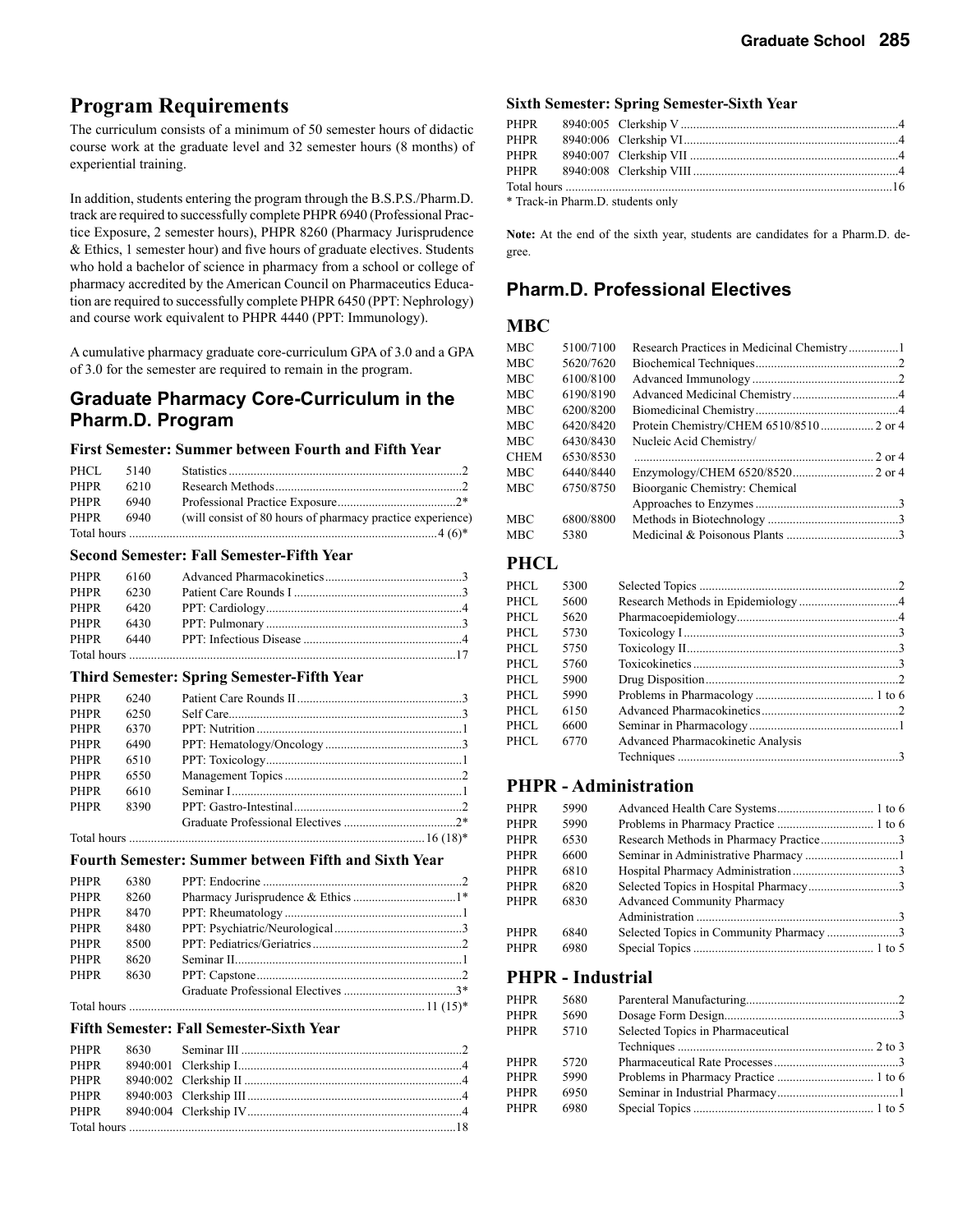#### **PHPR - Clinical**

| <b>PHPR</b> | 6160 |  |
|-------------|------|--|
| <b>PHPR</b> | 6800 |  |
| PHPR        | 6980 |  |

### **Doctor of Pharmacy Clerkship**

### **Academic Performance Policy of the College of Pharmacy For Doctor of Pharmacy Clerkship Students**

Any student who fails to pass a single clerkship rotation or is dismissed from a single clerkship rotation (for reasons other than an action detrimental to patient care and/or to the clinical service) will be placed on academic probation *immediately* upon completion or dismissal from the rotation. The student will continue on academic probation *for the duration* of his/her clerkship rotation experience.

Any student on probation who fails to pass a clerkship rotation or is dismissed from a clerkship rotation will be immediately removed from the clerkship program, receive a record review by the Academic Performance Committee, and be subject to dismissal from the doctor of pharmacy program. All previously scheduled clerkship sites will become available for other clerkship students.

If the situation leading to the dismissal of a student from a clerkship rotation is related to an action that is detrimental to patient care and/or the clinical service, the student will be *immediately* removed from the clerkship program. The Academic Performance Committee will review the situation, and the student may be subject to dismissal from the doctor of pharmacy program. All previously scheduled clerkship sites will become available for other clerkship students.

Actions that are subject to dismissal are outlined in the *Clerkship Dismissal Policy*.

### **Clerkship Dismissal Policy**

Pharmacy students may be dismissed from a clerkship site at any time during the rotation by the clerkship site and/or preceptor through the initiation of the dismissal procedure described below.

#### **Actions Subject to Dismissal**

Circumstances or actions under which clerkship students may be dismissed using the dismissal procedure described below:

- Failure to adhere to clerkship site policy and/or procedure
- Failure to adhere to UT clerkship program policy and/or procedure
- Failure to meet a UT clerkship program requirement
- Blatantly unacceptable or continuously unacceptable clerkship program performance
- Mistreatment of University of Toledo and/or clerkship site employees
- The performance of an action that is detrimental to the care of a patient
- The performance of an action that is detrimental to the clinical service provided by the site and/or preceptor

#### **Dismissal Procedure**

When a circumstance or action determined to be grounds for dismissal occurs, the clerkship preceptor will inform the student and director of

experiential programs of the situation. The situation will then be handled as follows:

- a) If the situation is related to failure to meet a requirement, failure to follow policy or procedure, improper behavior, or inadequate clerkship performance, the student will be given a specific outline by the clerkship preceptor as to how his/her performance must improve and/or meet expectations within five (5) class days. A copy of this outline will be sent to the director of experiential programs. If after five (5) class days such performance has not been achieved, the student will be removed from the clerkship site and will receive either a grade of U or I as determined by the director of experiential programs.
- b) If the situation is related to an action detrimental to patient care and/ or to the clinical service, upon discussion of the situation between the clerkship preceptor and clinical coordinator, the student shall be subject to immediate removal from the clerkship site and shall receive a grade of U.

If a student has any question about the handling of his/her dismissal procedure by the director of experiential programs and/or preceptor, he/she should contact the chair of the department of pharmacy practice.

### **Combined Pharm.D. – Ph.D. in Medicinal Chemistry Program**

### **Admission Requirements**

Students who are admitted to both programs separately may pursue both degrees concomitantly.

### **Program Requirements**

Although the requirements for both programs will be met, there is some overlap and flexibility, allowing a student to complete graduate-level requirements for both degrees in four to four and one-half years. In general terms, students will follow the sequence for the Pharm.D. curriculum during the first four semesters, taking one graduate-level medicinal chemistry course each semester. In the fifth semester, students will take the required Pharm.D. clerkships plus the two-hour seminar, with at least one clerkship rotation involving a research experience. The Ph.D. requirement for MBC 6550 (Biochemistry) will be waived. Beginning with sixth semester (summer following the second year), students will complete the requirements for the Ph.D. in medicinal chemistry.